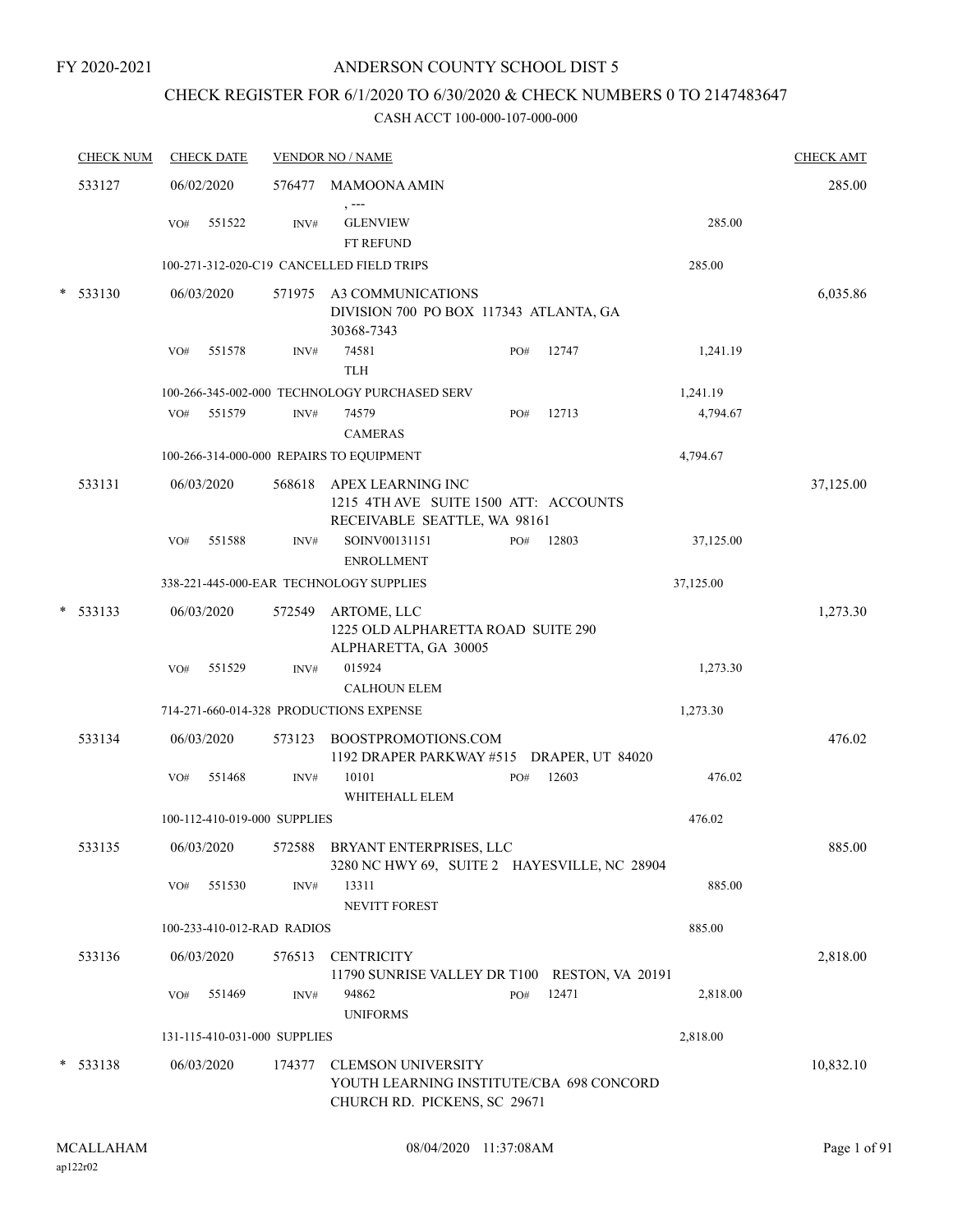# CHECK REGISTER FOR 6/1/2020 TO 6/30/2020 & CHECK NUMBERS 0 TO 2147483647

| <b>CHECK NUM</b> | <b>CHECK DATE</b>                  |        | <b>VENDOR NO / NAME</b>                                                                  |     |       |           | <b>CHECK AMT</b> |
|------------------|------------------------------------|--------|------------------------------------------------------------------------------------------|-----|-------|-----------|------------------|
|                  | 551532<br>VO#                      | INV#   | <b>ARC GRANT</b>                                                                         | PO# | 12519 | 10,832.10 |                  |
|                  |                                    |        | YOUTH LEARNING                                                                           |     |       |           |                  |
|                  |                                    |        | 812-221-312-031-000 CONTRACT SERVICES/INDIRECT COST                                      |     |       | 6,511.00  |                  |
|                  |                                    |        | 812-221-333-031-000 CLEMSON STAFF TRAVEL                                                 |     |       | 3,328.52  |                  |
|                  |                                    |        | 812-221-410-031-000 CURRICULUM /TECH SUPPLIES                                            |     |       | 992.58    |                  |
| 533139           | 06/03/2020                         | 571748 | <b>COLONIAL LIFE</b>                                                                     |     |       |           | 7,402.52         |
|                  |                                    |        | PREMIUM PROCESSING PO BOX 903 COLUMBIA, SC                                               |     |       |           |                  |
|                  |                                    |        | 29202-0903                                                                               |     |       |           |                  |
|                  | VO#<br>551470                      | INV#   | <b>MAY 2020</b><br><b>BILLING #E4041711</b>                                              |     |       | 7,402.52  |                  |
|                  |                                    |        | 100-000-469-000-000 LIFE INSURANCE PAYABLE                                               |     |       | 7,402.52  |                  |
|                  |                                    |        |                                                                                          |     |       |           |                  |
| 533140           | 06/03/2020                         | 198651 | DELL MARKETING LP                                                                        |     |       |           | 4,483.30         |
|                  |                                    |        | PO BOX 534118 ATT: ACCOUNTS RECEIVABLE<br>ATLANTA, GA 30353-4118                         |     |       |           |                  |
|                  | 551581<br>VO#                      | INV#   | 10394887439                                                                              | PO# | 12787 | 4,483.30  |                  |
|                  |                                    |        | <b>STARTECH</b>                                                                          |     |       |           |                  |
|                  | 100-266-345-000-TEC TECHNOLOGY C19 |        |                                                                                          |     |       | 4,483.30  |                  |
| 533141           | 06/03/2020                         | 573378 | DIAMOND T PROMOTIONAL GEAR                                                               |     |       |           | 2,497.36         |
|                  |                                    |        | PO BOX 125 FAIR PLAY, SC 29643                                                           |     |       |           |                  |
|                  | VO#<br>551533                      | INV#   | 22577                                                                                    |     |       | 2,497.36  |                  |
|                  |                                    |        | <b>ROBERT ANDERSON</b>                                                                   |     |       |           |                  |
|                  | 100-113-410-006-000 SUPPLIES       |        |                                                                                          |     |       | 2,497.36  |                  |
| 533142           | 06/03/2020                         | 211302 | DUKE ENERGY                                                                              |     |       |           | 21,220.89        |
|                  |                                    |        | PO BOX 70516 CHARLOTTE, NC 28272-0516                                                    |     |       |           |                  |
|                  | 551552<br>VO#                      | INV#   | 05/27/20<br><b>ELECTRICITY</b>                                                           |     |       | 21,220.89 |                  |
|                  |                                    |        | 100-254-470-000-000 ENERGY-ELECTRICITY & WATER                                           |     |       | 3,744.69  |                  |
|                  |                                    |        | 100-254-470-000-000 ENERGY-ELECTRICITY & WATER                                           |     |       | 51.32     |                  |
|                  |                                    |        | 100-254-470-001-000 ENERGY-ELECTRICITY & WATER                                           |     |       | 58.00     |                  |
|                  |                                    |        | 100-254-470-003-000 ENERGY-ELECTRICITY & WATER                                           |     |       | 2,689.42  |                  |
|                  |                                    |        | 100-254-470-009-000 ENERGY-ELECTRICITY & WATER                                           |     |       | 3,549.31  |                  |
|                  |                                    |        | 100-254-470-015-000 ENERGY-ELECTRICITY & WATER                                           |     |       | 45.83     |                  |
|                  |                                    |        | 100-254-470-016-000 ENERGY-ELECTRICITY & WATER                                           |     |       | 23.50     |                  |
|                  |                                    |        | 100-254-470-018-000 ENERGY-ELECTRICITY & WATER                                           |     |       | 2,805.68  |                  |
|                  |                                    |        | 100-254-470-019-000 ENERGY-ELECTRICITY & WATER                                           |     |       | 36.05     |                  |
|                  |                                    |        | 131-254-470-031-000 ENERGY-ELECTRICITY/WATER                                             |     |       | 8,217.09  |                  |
| 533143           | 06/03/2020                         | 576512 | EASTERN KENTUCKY UNIVERSITY<br>521 LANCASTER AVENUE, COATES CPO 3A<br>RICHMOND, KY 40475 |     |       |           | 650.00           |
|                  | 551472<br>VO#                      | INV#   | <b>MAP10620</b>                                                                          | PO# | 12818 | 650.00    |                  |
|                  |                                    |        | <b>SUMMER INSTITUTE</b>                                                                  |     |       |           |                  |
|                  |                                    |        | 267-224-312-002-PD5 CONTRACTED-SC STANDARDS                                              |     |       | 650.00    |                  |
| 533144           | 06/03/2020                         | 563495 | ELECTRIC CITY UTILITIES                                                                  |     |       |           | 4,761.99         |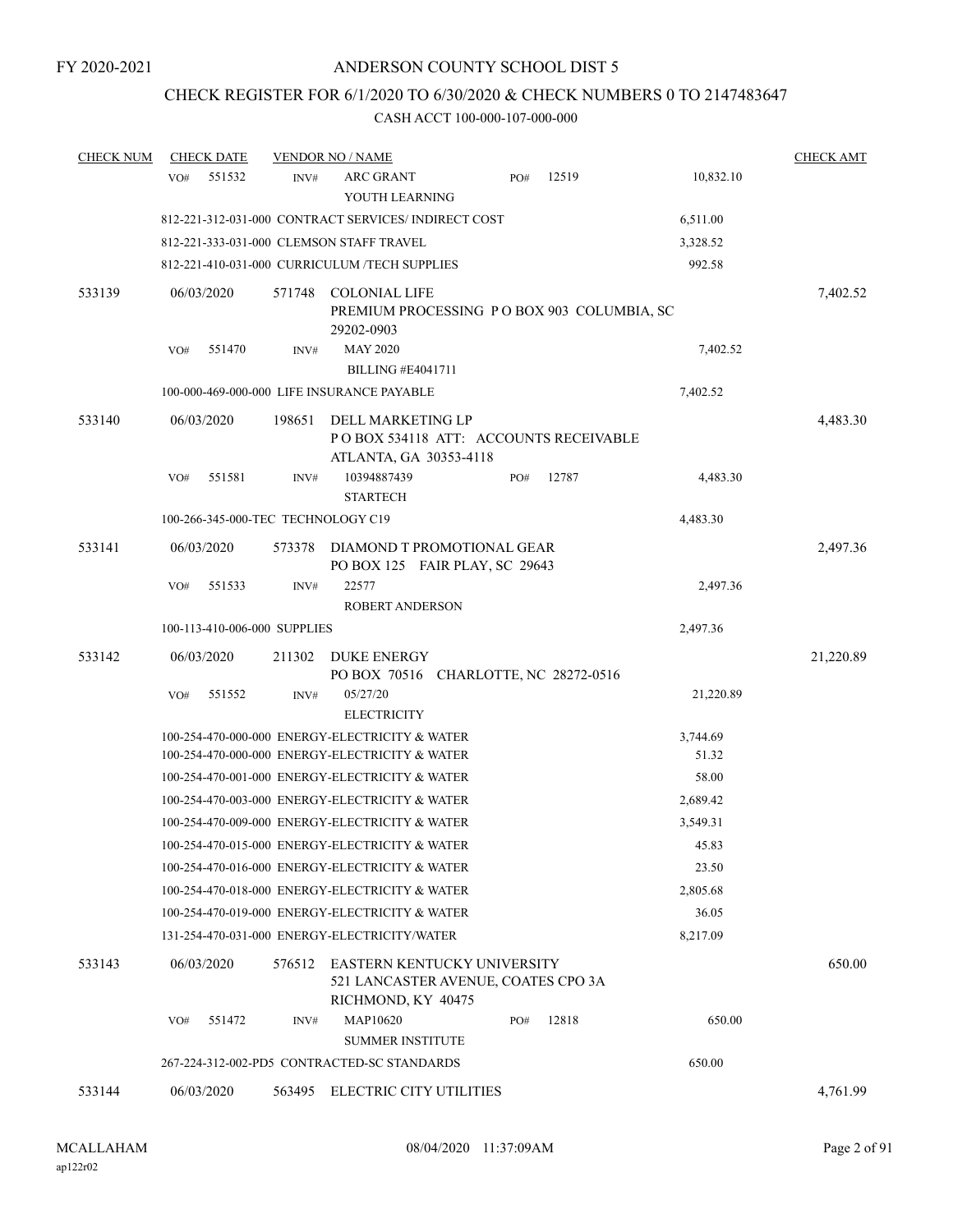FY 2020-2021

## ANDERSON COUNTY SCHOOL DIST 5

## CHECK REGISTER FOR 6/1/2020 TO 6/30/2020 & CHECK NUMBERS 0 TO 2147483647

| <b>CHECK NUM</b> |     | <b>CHECK DATE</b> |                              | <b>VENDOR NO / NAME</b>                                                                            |     |       |           | <b>CHECK AMT</b> |
|------------------|-----|-------------------|------------------------------|----------------------------------------------------------------------------------------------------|-----|-------|-----------|------------------|
|                  |     |                   |                              | CITY OF ANDERSON 601 SOUTH MAIN ST                                                                 |     |       |           |                  |
|                  | VO# | 551551            | INV#                         | ANDERSON, SC 29624<br>05/28/20<br><b>WATER/SEWER</b>                                               |     |       | 4,761.99  |                  |
|                  |     |                   |                              | 100-254-470-000-000 ENERGY-ELECTRICITY & WATER                                                     |     |       | 118.13    |                  |
|                  |     |                   |                              | 100-254-470-003-000 ENERGY-ELECTRICITY & WATER                                                     |     |       | 2,925.15  |                  |
|                  |     |                   |                              | 100-254-470-007-000 ENERGY-ELECTRICITY & WATER                                                     |     |       | 607.45    |                  |
|                  |     |                   |                              | 100-254-470-019-000 ENERGY-ELECTRICITY & WATER                                                     |     |       | 483.51    |                  |
|                  |     |                   |                              | 131-254-470-031-000 ENERGY-ELECTRICITY/WATER                                                       |     |       | 627.75    |                  |
| 533145           |     | 06/03/2020        | 575991                       | <b>ELLEVATION INC</b><br>PO BOX 83430 WOBURN, MA 01813-3430                                        |     |       |           | 15,125.00        |
|                  | VO# | 551473            | INV#                         | 5198<br><b>SUBSCRIPTIONS</b>                                                                       | PO# | 12801 | 15,125.00 |                  |
|                  |     |                   |                              | 338-221-445-000-EAR TECHNOLOGY SUPPLIES                                                            |     |       | 15,125.00 |                  |
| 533146           |     | 06/03/2020        | 575357                       | EVOLLVE, INC.<br>129 W TORRANCE BLVD REDONDO BEACH, CA 90277                                       |     |       |           | 5,778.00         |
|                  | VO# | 551590            | INV#                         | 30142<br><b>OZOBOT</b>                                                                             | PO# | 12669 | 5,778.00  |                  |
|                  |     |                   |                              | 100-221-410-000-DIS DIGITAL INTEGRATION SUPPLIES                                                   |     |       | 5,778.00  |                  |
| 533147           |     | 06/03/2020        | 563501                       | FOOD EQUIPMENT COMPANY, INC<br>34 TEDWALL COURT ATT: ACCOUNTS RECEIVABLE<br><b>GREER, SC 29650</b> |     |       |           | 35,593.40        |
|                  | VO# | 551571            | INV#                         | 108209<br><b>COMBI OVEN</b>                                                                        | PO# | 12431 | 35,593.40 |                  |
|                  |     |                   |                              | 600-256-541-011-000 EQUIPMENT-NON EXPENDABLE                                                       |     |       | 10,593.40 |                  |
|                  |     |                   |                              | 600-256-541-011-CNP CNP SCHOOL MEALS EQUIIPMENT                                                    |     |       | 25,000.00 |                  |
| $*$ 533149       |     | 06/03/2020        | 573606                       | <b>GOLF TEAM PRODUCTS</b><br>PO BOX 259 BEAVERTON, OR 97075-0259                                   |     |       |           | 1,394.00         |
|                  | VO# | 551475            | INV#                         | 311792A<br><b>TL HANNA</b>                                                                         |     |       | 1,394.00  |                  |
|                  |     |                   | 100-271-410-002-000 SUPPLIES |                                                                                                    |     |       | 1,394.00  |                  |
| 533150           |     | 06/03/2020        |                              | 575837 HAND2MIND, INC<br>6642 EAGLE WAY CHICAGO, IL 60678-1066                                     |     |       |           | 1,327.48         |
|                  | VO# | 551577            | INV#                         | 60225770<br><b>SUPPLIES</b>                                                                        | PO# | 12598 | 1,327.48  |                  |
|                  |     |                   |                              | 100-113-410-005-INQ INQUIRY BASED LEARNING                                                         |     |       | 1,327.48  |                  |
| 533151           |     | 06/03/2020        | 572058                       | HARRIS SCHOOL SOLUTIONS<br>PO BOX 74008484 CHICAGO, IL 60674-8484                                  |     |       |           | 600.00           |
|                  | VO# | 551476            | INV#                         | 8315<br>CUST #AND41                                                                                | PO# | 12558 | 600.00    |                  |
|                  |     |                   |                              | 100-264-312-000-000 PURCHASED SERVICES                                                             |     |       | 600.00    |                  |
| 533152           |     | 06/03/2020        |                              | 568255 HENRY SCHEIN INC                                                                            |     |       |           | 1,236.81         |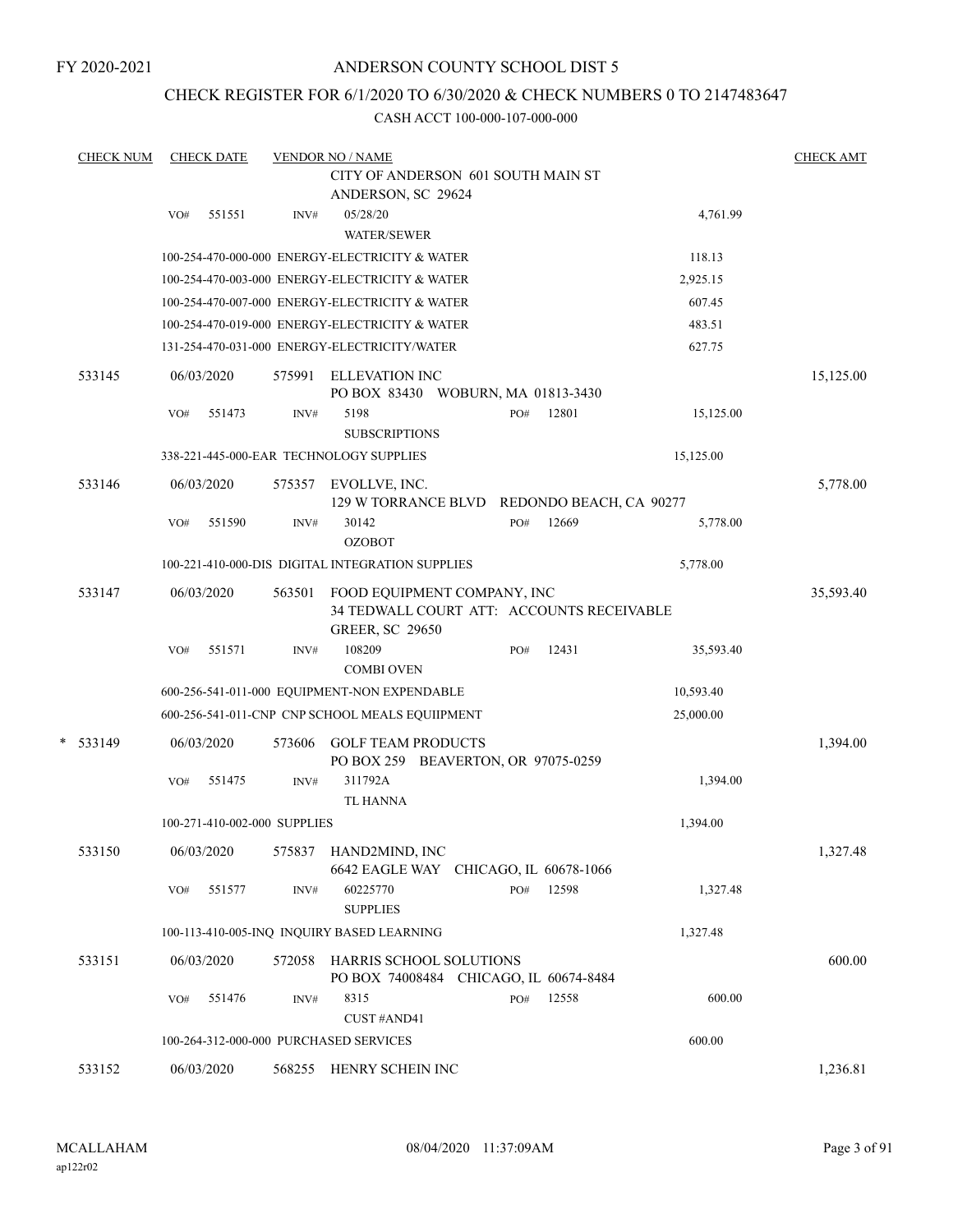# CHECK REGISTER FOR 6/1/2020 TO 6/30/2020 & CHECK NUMBERS 0 TO 2147483647

| <b>CHECK NUM</b> |     | <b>CHECK DATE</b>            |      | <b>VENDOR NO / NAME</b>                          |              |          | <b>CHECK AMT</b> |
|------------------|-----|------------------------------|------|--------------------------------------------------|--------------|----------|------------------|
|                  |     |                              |      | BOX 371952 ATT: ACCOUNTS RECEIVABLE              |              |          |                  |
|                  |     |                              |      | PITTSBURGH, PA 15250-7952                        |              |          |                  |
|                  | VO# | 551477                       | INV# | 77305256                                         |              | 1,236.81 |                  |
|                  |     |                              |      | <b>THERMOMETERS</b>                              |              |          |                  |
|                  |     | 100-271-410-002-000 SUPPLIES |      |                                                  |              | 1,236.81 |                  |
| 533153           |     | 06/03/2020                   |      | 576516 JAVAMILLO, CHARLES**                      |              |          | 138.00           |
|                  |     |                              |      | 29 SIKES CIRCLE MAULDIN, SC 29662                |              |          |                  |
|                  | VO# | 551528                       | INV# | <b>MARCH 5</b>                                   |              | 138.00   |                  |
|                  |     |                              |      | <b>WHS SOCCER</b>                                |              |          |                  |
|                  |     |                              |      | 703-271-660-003-745 SOCCER GATE RECEIPTS EXPENSE |              | 138.00   |                  |
|                  |     |                              |      | 284250 JC'S SANDWICH SHOPPE                      |              |          | 138.21           |
| 533154           |     | 06/03/2020                   |      | 713-B EAST GREENVILLE ST ANDERSON, SC 29621      |              |          |                  |
|                  | VO# | 551519                       | INV# | MAY 20 & 22                                      |              | 138.21   |                  |
|                  |     |                              |      | #267916 & #268436                                |              |          |                  |
|                  |     | 600-256-410-000-000 SUPPLIES |      |                                                  |              | 71.86    |                  |
|                  |     | 600-256-410-000-000 SUPPLIES |      |                                                  |              | 66.35    |                  |
|                  |     |                              |      |                                                  |              |          |                  |
| $* 533156$       |     | 06/03/2020                   |      | 299410 JONES SCHOOL SUPPLY                       |              |          | 320.58           |
|                  |     |                              |      | PO BOX 7008 COLUMBIA, SC 29202                   |              |          |                  |
|                  | VO# | 551480                       | INV# | 1754814                                          |              | 297.14   |                  |
|                  |     |                              |      | <b>CONCORD ELEM</b>                              |              |          |                  |
|                  |     |                              |      | 709-271-660-009-201 MISCELLANEOUS EXPENSE        |              | 297.14   |                  |
|                  | VO# | 551481                       | INV# | 1754671                                          |              | 23.44    |                  |
|                  |     |                              |      | <b>NEVITT FOREST</b>                             |              |          |                  |
|                  |     | 100-111-410-012-000 SUPPLIES |      |                                                  |              | 23.44    |                  |
| $* 533158$       |     | 06/03/2020                   |      | 313476 LAKESHORE LEARNING MATERIALS              |              |          | 9,606.53         |
|                  |     |                              |      | 2695 EAST DOMINGUEZ STREET ATT: ACCOUNTS         |              |          |                  |
|                  |     |                              |      | RECEIVABLE CARSON, CA 90895                      |              |          |                  |
|                  | VO# | 551483                       | INV# | 4066080420                                       | 12448<br>PO# | 7,953.10 |                  |
|                  |     |                              |      | <b>CARPET</b>                                    |              |          |                  |
|                  |     | 100-112-410-010-BUD SUPPLIES |      |                                                  |              | 7,953.10 |                  |
|                  | VO# | 551484                       | INV# | 4984030520                                       |              | 34.95    |                  |
|                  |     |                              |      | <b>CONCORD ELEM</b>                              |              |          |                  |
|                  |     | 100-111-410-009-000 SUPPLIES |      |                                                  |              | 34.95    |                  |
|                  | VO# | 551485                       | INV# | 4660530520                                       |              | 975.76   |                  |
|                  |     |                              |      | <b>CONCORD ELEM</b>                              |              |          |                  |
|                  |     | 100-112-410-009-BUD SUPPLIES |      |                                                  |              | 975.76   |                  |
|                  | VO# | 551486                       | INV# | 4935790520                                       |              | 642.72   |                  |
|                  |     |                              |      | <b>CONCORD ELEM</b>                              |              |          |                  |
|                  |     | 100-112-410-009-000 SUPPLIES |      |                                                  |              | 642.72   |                  |
| 533159           |     | 06/03/2020                   |      | 573745 MARCH OF DIMES                            |              |          | 516.09           |
|                  |     |                              |      | 37 VILLA RD SUITE 317 B-123 GREENVILLE, SC 29615 |              |          |                  |
|                  | VO# | 551536                       | INV# | <b>DONATION</b>                                  |              | 516.09   |                  |
|                  |     |                              |      | WHITEHALL ELEM                                   |              |          |                  |
|                  |     |                              |      | 719-271-660-019-397 MARCH OF DIMES EXPENSE       |              | 516.09   |                  |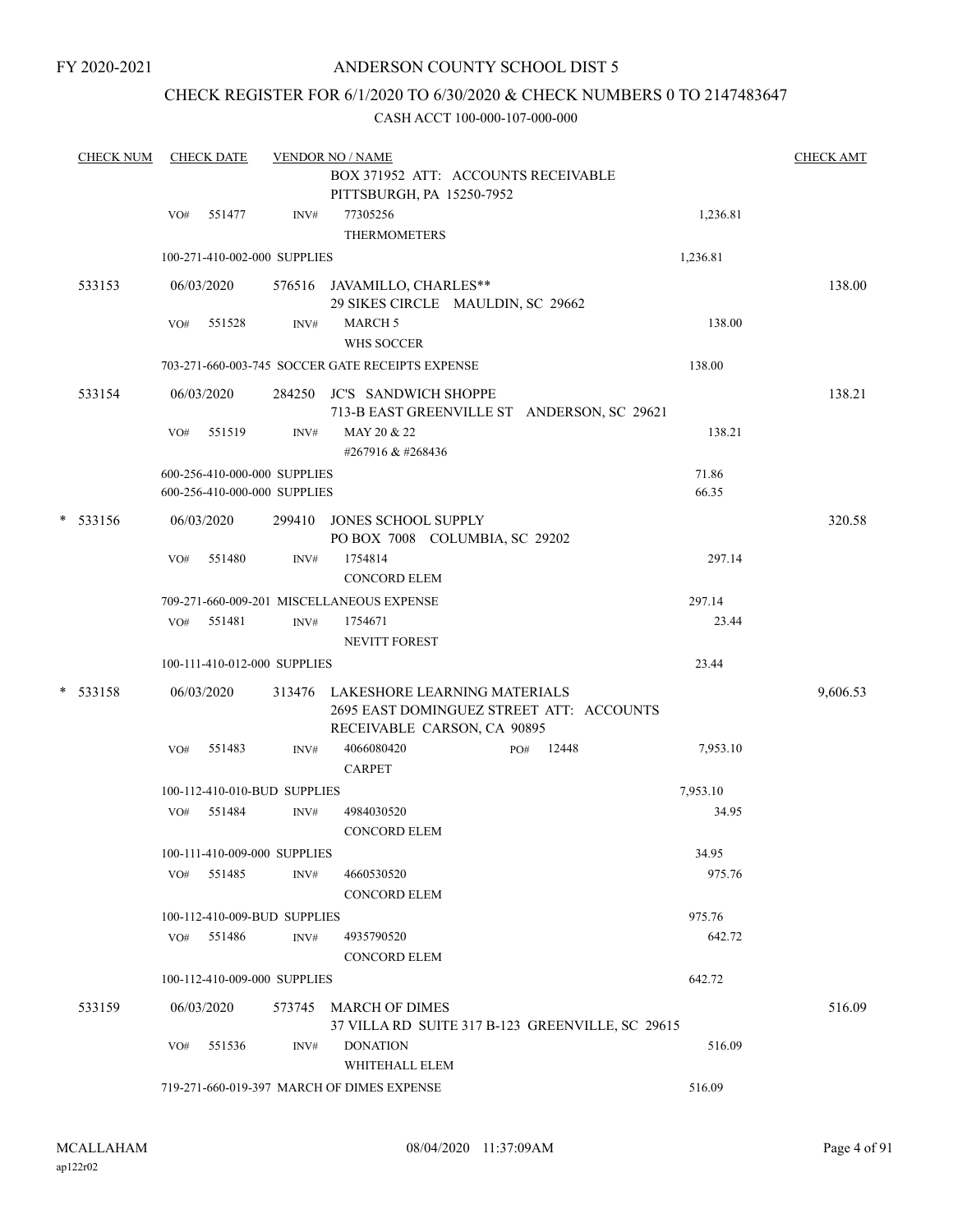# CHECK REGISTER FOR 6/1/2020 TO 6/30/2020 & CHECK NUMBERS 0 TO 2147483647

| <b>CHECK NUM</b> | <b>CHECK DATE</b>                      |        | <b>VENDOR NO / NAME</b>                                                                              |     |       |           | <b>CHECK AMT</b> |
|------------------|----------------------------------------|--------|------------------------------------------------------------------------------------------------------|-----|-------|-----------|------------------|
| 533160           | 06/03/2020                             | 576468 | MARENEM INC<br>PO BOX 2186 SKYLAND, NC 28776                                                         |     |       |           | 654.50           |
|                  | 551586<br>VO#                          | INV#   | 7026<br><b>FLASHCARDS</b>                                                                            | PO# | 12652 | 654.50    |                  |
|                  |                                        |        | 201-112-410-014-000 SUPPLIES AND MATERIALS                                                           |     |       | 654.50    |                  |
| 533161           | 06/03/2020                             |        | 576514 MASSAGE WAREHOUSE<br>DEPT CH 19131 PALATINE, IL 60055-9131                                    |     |       |           | 262.67           |
|                  | 551488<br>VO#                          | INV#   | P344811301015<br><b>STOOLS</b>                                                                       | PO# | 12622 | 262.67    |                  |
|                  | 100-137-410-000-STL STOOLS             |        |                                                                                                      |     |       | 262.67    |                  |
| 533162           | 06/03/2020                             | 576277 | MENDEZ, KIYA**<br>285 JETER RD GILBERT, SC 29054                                                     |     |       |           | 150.00           |
|                  | VO#<br>551492                          | INV#   | MAY 4-14<br><b>AIT INTERNSHIP</b>                                                                    |     |       | 150.00    |                  |
|                  | 131-115-312-031-000 PURCHASED SERVICES |        |                                                                                                      |     |       | 150.00    |                  |
| 533163           | 06/03/2020                             | 358500 | <b>MINUTEMAN PRESS</b><br>3308 NORTH MAIN STREET ATT: ACCOUNTS<br>RECEIVABLE ANDERSON, SC 29621-4108 |     |       |           | 166.15           |
|                  | 551537<br>VO#                          | INV#   | 89810<br>JOB #122338                                                                                 |     |       | 166.15    |                  |
|                  |                                        |        | 719-271-660-019-201 MISCELLANEOUS EXPENSE                                                            |     |       | 166.15    |                  |
| 533164           | 06/03/2020                             | 573969 | MSW ELECTRICAL<br>PO BOX 2166 ANDERSON, SC 29622                                                     |     |       |           | 8,677.00         |
|                  | 551574<br>VO#                          | INV#   | 11060<br><b>LED LIGHTING</b>                                                                         | PO# | 12434 | 8,677.00  |                  |
|                  |                                        |        | 100-254-323-001-ALT ALT SCHOOL FACILITY UPGRADES                                                     |     |       | 8,677.00  |                  |
| 533165           | 06/03/2020                             | 567126 | MUSIC & ARTS CENTER<br>5295 WESTVIEW DR SUITE 300 ATTN: CA<br>FREDERICK, MD 21703                    |     |       |           | 2,460.47         |
|                  | 551493<br>VO#                          | INV#   | 021542547<br><b>MUSIC STANDS</b>                                                                     | PO# | 12351 | 2,460.47  |                  |
|                  |                                        |        | 100-113-410-000-COB CHORUS, ORCHESTRA & BAND                                                         |     |       | 2,460.47  |                  |
| 533166           | 06/03/2020                             | 366700 | MUTUAL OF OMAHA<br>PO BOX 2147 OMAHA, NE 68103-2147                                                  |     |       |           | 27,351.30        |
|                  | 551494<br>VO#                          | INV#   | <b>JUNE 2020</b><br>#G00018B5                                                                        |     |       | 27,351.30 |                  |
|                  | 100-000-450-000-000 MISC. DEDUCTIONS   |        |                                                                                                      |     |       | 7,944.90  |                  |
|                  | 100-000-456-000-000 INSURANCE PAYABLE  |        |                                                                                                      |     |       | 19,406.40 |                  |
| 533167           | 06/03/2020                             | 575834 | OLD EDWARDS INN AND SPA<br>137 SOUTH 4TH STREET PO BOX 2130 HIGHLANDS, NC<br>28741                   |     |       |           | 3,840.25         |
|                  | 551570<br>VO#                          | INV#   | 2010<br><b>DEPOSIT</b>                                                                               | PO# | 12336 | 3,840.25  |                  |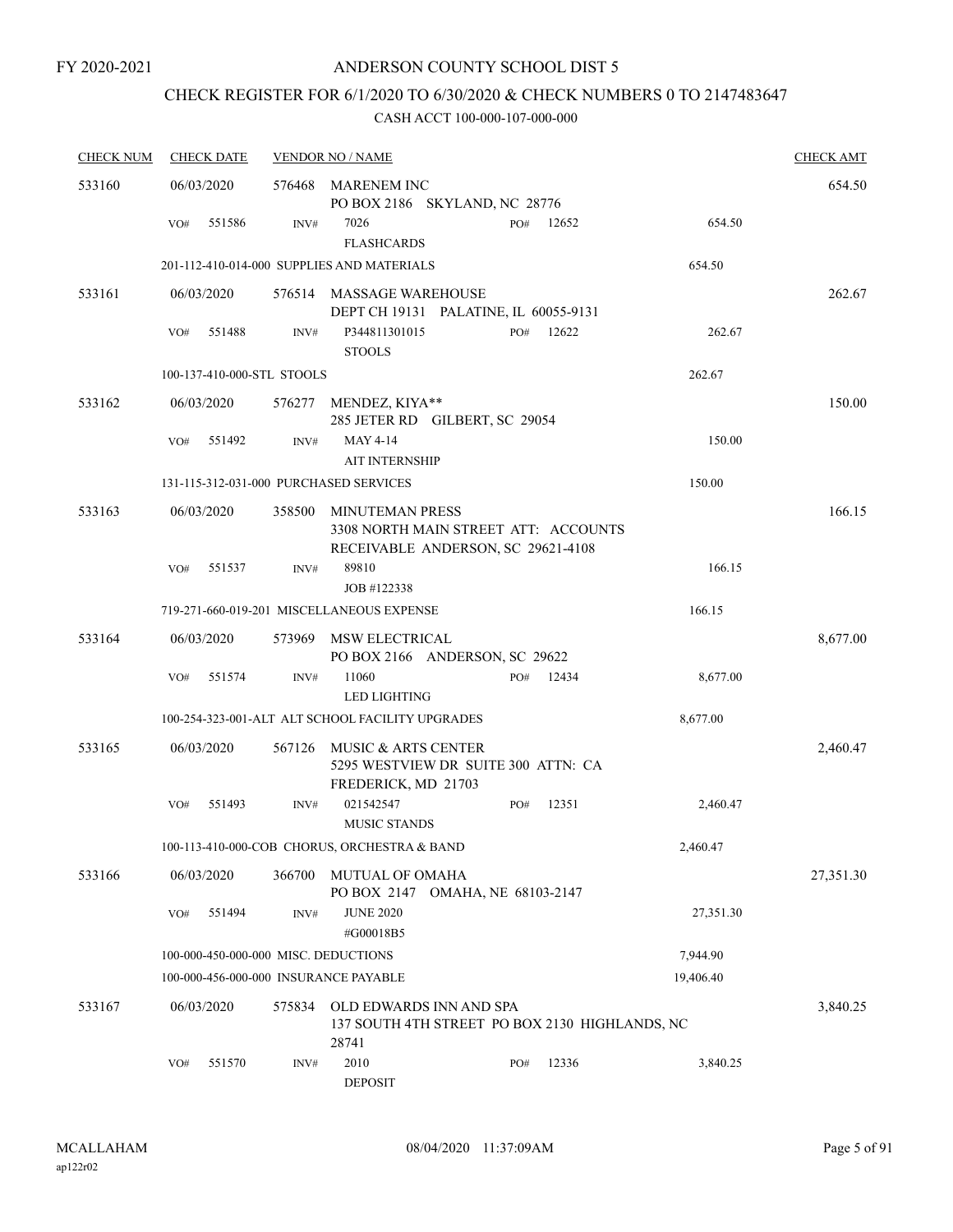# CHECK REGISTER FOR 6/1/2020 TO 6/30/2020 & CHECK NUMBERS 0 TO 2147483647

| <b>CHECK NUM</b> |     | <b>CHECK DATE</b>            |        | <b>VENDOR NO / NAME</b><br>100-224-333-000-000 TRIPS/CONFERENCES                              |     |       | 3,840.25 | <b>CHECK AMT</b> |
|------------------|-----|------------------------------|--------|-----------------------------------------------------------------------------------------------|-----|-------|----------|------------------|
| 533168           |     | 06/03/2020                   | 569972 | PAMELA GORDET<br>600 AUTUMN LANE BELTON, SC 29627                                             |     |       |          | 150.00           |
|                  | VO# | 551524                       | INV#   | <b>MARCH 13-14</b>                                                                            |     |       | 150.00   |                  |
|                  |     |                              |        | <b>AGT ADJUDICATION</b>                                                                       |     |       |          |                  |
|                  |     |                              |        | 100-221-312-000-000 PURCHASED SERVICES                                                        |     |       | 150.00   |                  |
| 533169           |     | 06/03/2020                   | 569766 | PEAP<br>PRESIDENT'S EDUCATION AWARDS PROGRAM PO<br>BOX 1020 SEWICKLEY, PA 15143-1020          |     |       |          | 241.00           |
|                  | VO# | 551538                       | INV#   | 456610<br>CUST #257586                                                                        |     |       | 241.00   |                  |
|                  |     | 100-113-410-012-000 SUPPLIES |        |                                                                                               |     |       | 241.00   |                  |
| 533170           |     | 06/03/2020                   | 572491 | PEARSON CLINICAL ASSESSMENT<br>13036 COLLECTION CENTER DIRVE CHICAGO, IL<br>60693             |     |       |          | 110.85           |
|                  | VO# | 551499                       | INV#   | 9376397<br>CUST #3842804                                                                      | PO# | 12626 | 110.85   |                  |
|                  |     |                              |        | 203-127-410-000-000 SUPPLIES-LD/DD/OHI, SUPPLEMENTAL                                          |     |       | 110.85   |                  |
| 533171           |     | 06/03/2020                   |        | 571253 POCKET NURSE<br>P.O. BOX 644898 PITTSBURGH, PA 15264-4898                              |     |       |          | 156.55           |
|                  | VO# | 551501                       | INV#   | 1145972-1<br><b>SUPPLIES</b>                                                                  | PO# | 12459 | 156.55   |                  |
|                  |     |                              |        | 329-115-410-031-000 SUPPLIES-STATE EQUIPMENT                                                  |     |       | 156.55   |                  |
| 533172           |     | 06/03/2020                   | 414400 | <b>POSTMASTER</b><br>MAIN POST OFFICE ANDERSON 1900 N. MAIN STREET<br>ANDERSON, SC 29621-9998 |     |       |          | 148.00           |
|                  | VO# | 551502                       | INV#   | PO BOX 439<br><b>RENEWAL</b>                                                                  |     |       | 148.00   |                  |
|                  |     | 100-252-325-000-000 RENTALS  |        |                                                                                               |     |       | 148.00   |                  |
| 533173           |     | 06/03/2020                   |        | 431095 REALLY GOOD STUFF, LLC<br>PO BOX 734329 CHICAGO, IL 60673-4329                         |     |       |          | 923.34           |
|                  |     | $VO#$ 551503                 | INV#   | 7226827<br><b>SUPPLIES</b>                                                                    |     |       | 923.34   |                  |
|                  |     | 100-112-410-009-000 SUPPLIES |        |                                                                                               |     |       | 923.34   |                  |
| 533174           |     | 06/03/2020                   | 576518 | ROSE OFFICE SYSTEMS INC<br>PO BOX 608 SAGINAW, AL 35137                                       |     |       |          | 2,000.00         |
|                  | VO# | 551567                       | INV#   | 20191002<br><b>DESIGN TIME</b>                                                                |     |       | 2,000.00 |                  |
|                  |     |                              |        | 100-255-312-000-BLD BUILDING DESIGN                                                           |     |       | 2,000.00 |                  |
| 533175           |     | 06/03/2020                   | 567525 | ROWLAND MECHANICAL<br>4035 HWY 24 ANDERSON, SC 29626                                          |     |       |          | 1,232.50         |
|                  | VO# | 551504                       | INV#   | 9919-9925<br><b>REPAIRS</b>                                                                   | PO# | 11201 | 1,232.50 |                  |
|                  |     |                              |        | 100-255-323-000-ACT ACTIVITY BUS CONTRACTED SERVICES                                          |     |       | 830.00   |                  |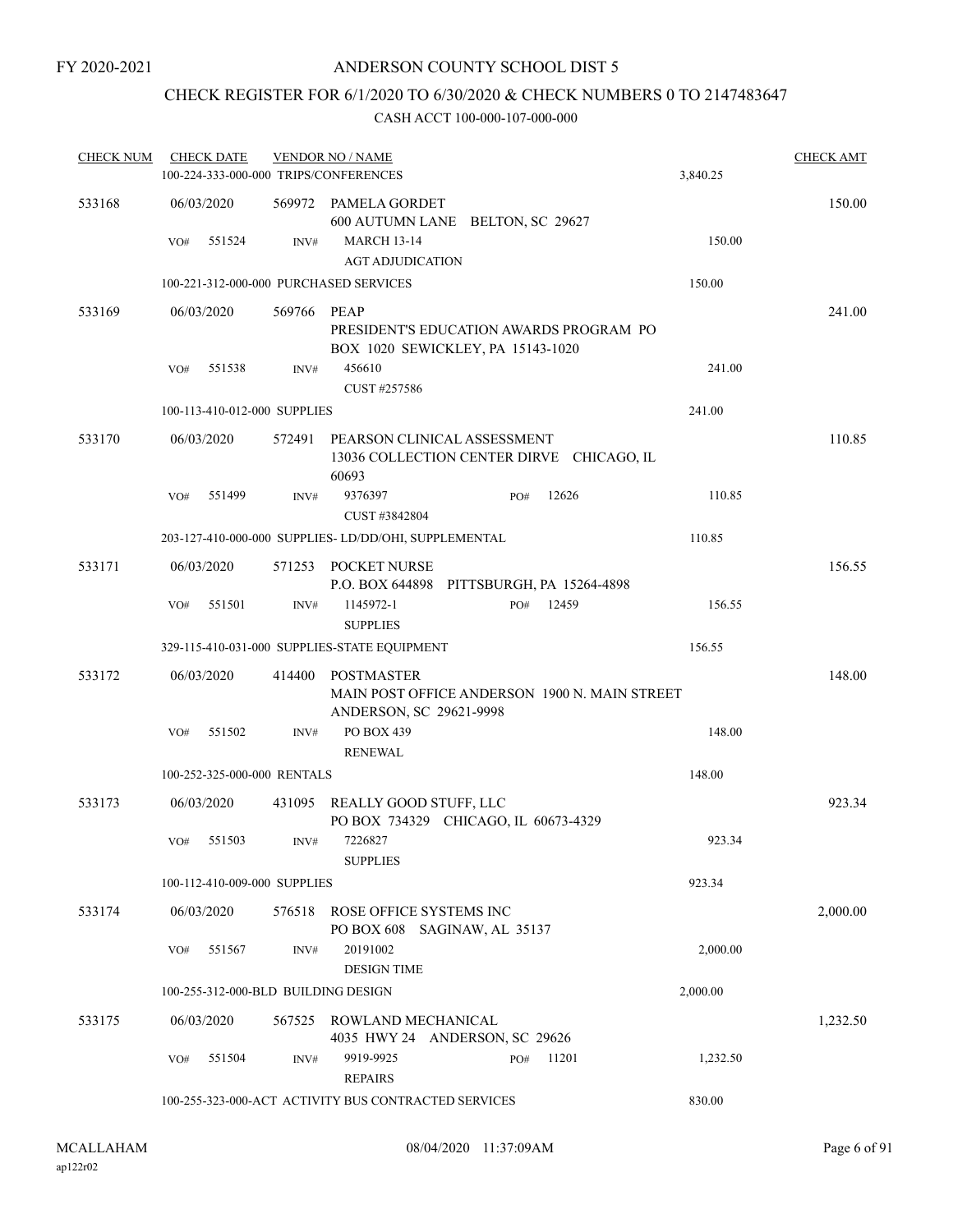# CHECK REGISTER FOR 6/1/2020 TO 6/30/2020 & CHECK NUMBERS 0 TO 2147483647

|   | <b>CHECK NUM</b> |     | <b>CHECK DATE</b> |                                     | <b>VENDOR NO / NAME</b><br>100-255-323-000-ACT ACTIVITY BUS CONTRACTED SERVICES<br>100-255-323-000-ACT ACTIVITY BUS CONTRACTED SERVICES |     |          | 172.50<br>46.00 | <b>CHECK AMT</b> |
|---|------------------|-----|-------------------|-------------------------------------|-----------------------------------------------------------------------------------------------------------------------------------------|-----|----------|-----------------|------------------|
|   |                  |     |                   |                                     | 100-255-323-000-ACT ACTIVITY BUS CONTRACTED SERVICES<br>100-255-323-000-ACT ACTIVITY BUS CONTRACTED SERVICES                            |     |          | 46.00<br>46.00  |                  |
|   |                  |     |                   |                                     | 100-255-323-000-ACT ACTIVITY BUS CONTRACTED SERVICES                                                                                    |     |          | 46.00           |                  |
|   |                  |     |                   |                                     | 100-255-323-000-ACT ACTIVITY BUS CONTRACTED SERVICES                                                                                    |     |          | 46.00           |                  |
|   | 533176           |     | 06/03/2020        |                                     | 573009 SAFEGUARD BY PRIME #233438<br>1180 CHURCH RD LANSDALE, PA 19446                                                                  |     |          |                 | 537.87           |
|   |                  | VO# | 551558            | INV#                                | 11-201572                                                                                                                               |     |          | 537.87          |                  |
|   |                  |     |                   |                                     | <b>CHECK STOCK</b>                                                                                                                      |     |          |                 |                  |
|   |                  |     |                   |                                     |                                                                                                                                         |     |          |                 |                  |
|   |                  |     |                   |                                     | 100-252-360-000-000 PRINTING AND BINDING                                                                                                |     |          | 537.87          |                  |
|   | 533177           |     | 06/03/2020        |                                     | 448513 SC DEPT OF EDUC/ TRANSPORTATION<br>1429 SENATE STREET ROOM 1100<br>BUILDING COLUMBIA, SC 29201                                   |     | RUTLEDGE |                 | 699.60           |
|   |                  | VO# | 551539            | INV#                                | 0405-02-2020<br><b>BUS DAMAGES</b>                                                                                                      |     |          | 699.60          |                  |
|   |                  |     |                   |                                     | 100-255-323-000-000 CONTRACTED SERVICES                                                                                                 |     |          | 699.60          |                  |
| * | 533180           |     | 06/03/2020        | 571007                              | SIMPLIFIED OFFICE SYSTEMS<br>6220 BUSH RIVER ROAD COLUMBIA, SC 29212                                                                    |     |          |                 | 101.65           |
|   |                  | VO# | 551544            | INV#                                | 200512-0032<br><b>VARENNES</b>                                                                                                          |     |          | 101.65          |                  |
|   |                  |     |                   |                                     | 201-112-490-016-000 OTHER/COPIER COST                                                                                                   |     |          | 101.65          |                  |
|   |                  |     |                   |                                     |                                                                                                                                         |     |          |                 |                  |
|   | 533181           |     | 06/03/2020        |                                     | 565396 EMPLOYEE VENDOR                                                                                                                  |     |          |                 | 150.00           |
|   |                  |     | VO# 551523        | INV#                                | <b>MARCH 13-14</b>                                                                                                                      |     |          | 150.00          |                  |
|   |                  |     |                   |                                     | <b>AGT ADJUDICATION</b>                                                                                                                 |     |          |                 |                  |
|   |                  |     |                   |                                     | 100-221-312-000-000 PURCHASED SERVICES                                                                                                  |     |          | 150.00          |                  |
|   | 533182           |     | 06/03/2020        | 482200                              | <b>SOUTHPAW ENTERPRISES</b><br>POBOX 1047 ATT: ACCOUNTS RECEIVABLE<br>DAYTON, OH 45401-1047                                             |     |          |                 | 174.42           |
|   |                  | VO# | 551511            | INV#                                | 0465915<br><b>SOUTH FANT</b>                                                                                                            | PO# | 12628    | 174.42          |                  |
|   |                  |     |                   |                                     | 203-127-410-000-000 SUPPLIES-LD/DD/OHI, SUPPLEMENTAL                                                                                    |     |          | 174.42          |                  |
|   |                  |     |                   |                                     |                                                                                                                                         |     |          |                 |                  |
|   | 533183           |     | 06/03/2020        | 566402                              | <b>STARFALL EDUCATION</b><br>PO BOX 359 ATT: ACCOUNTS RECEIVABLE<br>BOULDER, CO 80306                                                   |     |          |                 | 540.00           |
|   |                  | VO# | 551512            | INV#                                | 306805270140<br><b>SOUTH FANT</b>                                                                                                       | PO# | 12774    | 540.00          |                  |
|   |                  |     |                   | 201-139-230-000-000 HEALTH BENEFITS |                                                                                                                                         |     |          | 540.00          |                  |
|   | 533184           |     | 06/03/2020        | 571368                              | STRAIGHT PATHS LANDSCAPE                                                                                                                |     |          |                 | 3,375.00         |
|   |                  |     |                   |                                     | PO BOX 5542 ANDERSON, SC 29623-0542                                                                                                     |     |          |                 |                  |
|   |                  | VO# | 551592            | INV#                                | 19456<br><b>SERVICE</b>                                                                                                                 | PO# | 11231    | 3,375.00        |                  |
|   |                  |     |                   |                                     | 131-254-323-031-305 CONTRACT SERV.-GROUNDS                                                                                              |     |          | 3,375.00        |                  |
|   |                  |     |                   |                                     |                                                                                                                                         |     |          |                 |                  |
|   | 533185           |     | 06/03/2020        | 572636                              | SYSTEM ID WAREHOUSE                                                                                                                     |     |          |                 | 294.25           |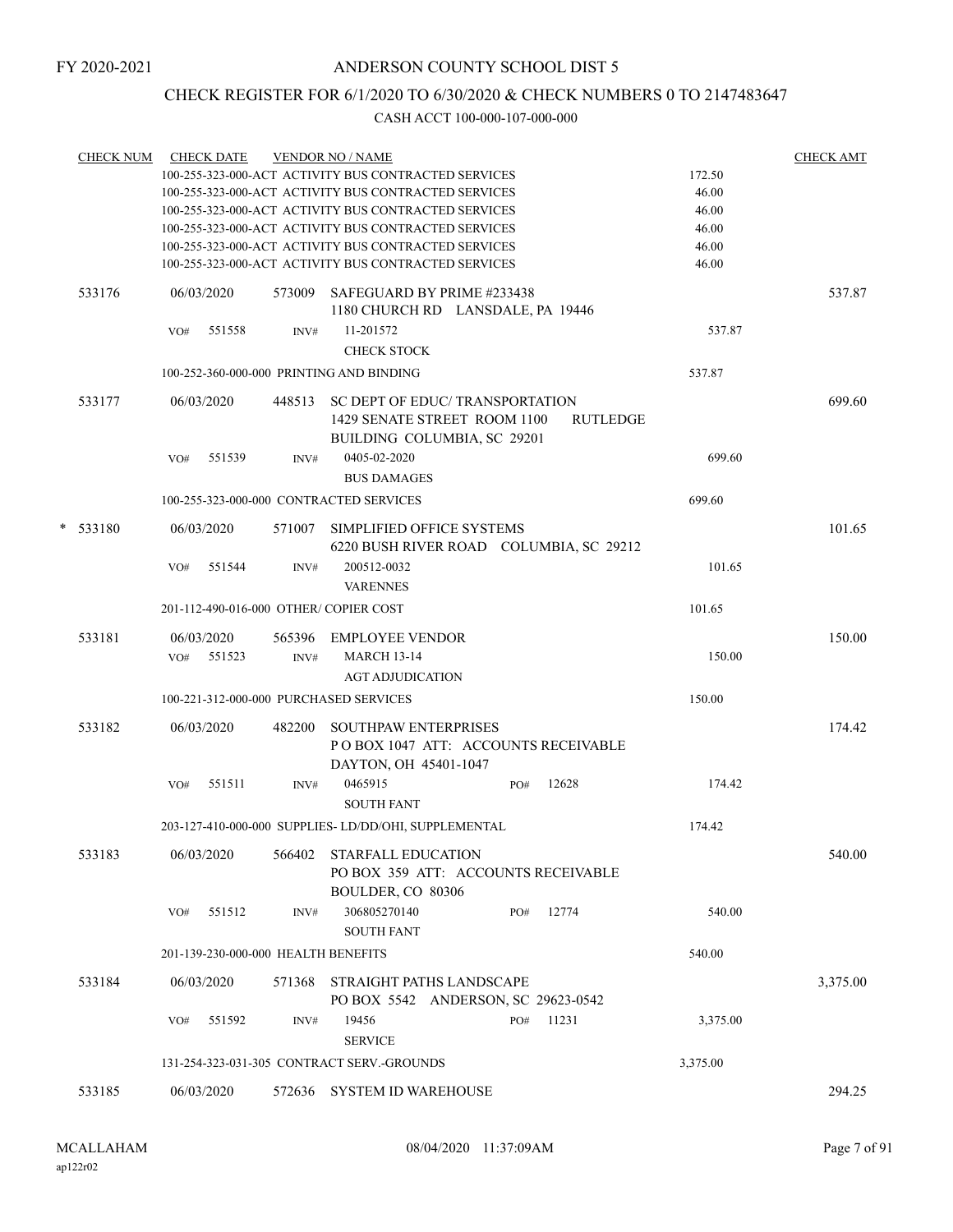# CHECK REGISTER FOR 6/1/2020 TO 6/30/2020 & CHECK NUMBERS 0 TO 2147483647

| <b>CHECK NUM</b> |     | <b>CHECK DATE</b>            |        | <b>VENDOR NO / NAME</b>                                                              |     |       |          | <b>CHECK AMT</b> |
|------------------|-----|------------------------------|--------|--------------------------------------------------------------------------------------|-----|-------|----------|------------------|
|                  |     |                              |        | 1400 10TH STREET PLANO, TX 75074                                                     |     |       |          |                  |
|                  | VO# | 551580                       | INV#   | 522004355                                                                            | PO# | 12571 | 294.25   |                  |
|                  |     |                              |        | <b>ZEBRA DESIGNER</b>                                                                |     |       |          |                  |
|                  |     |                              |        | 100-266-345-000-000 TECHNOLOGY INFRASTRUCTURE                                        |     |       | 294.25   |                  |
| 533186           |     | 06/03/2020                   | 566206 | THERAPRO, INC                                                                        |     |       |          | 221.56           |
|                  |     |                              |        | 225 ARLINGTON STREET FRAMINGHAM, MA                                                  |     |       |          |                  |
|                  |     |                              |        | 01702-8723                                                                           |     |       |          |                  |
|                  | VO# | 551513                       | INV#   | 486149<br><b>SOUTH FANT</b>                                                          | PO# | 12625 | 221.56   |                  |
|                  |     |                              |        | 203-127-410-000-000 SUPPLIES-LD/DD/OHI, SUPPLEMENTAL                                 |     |       | 221.56   |                  |
| 533187           |     | 06/03/2020                   | 565020 | THERAPY SHOPPE, INC<br>POBOX 8875 ATT: ACCOUNTS RECEIVABLE GRAND<br>RAPIDS, MI 49518 |     |       |          | 982.91           |
|                  | VO# | 551514                       | INV#   | 353320                                                                               | PO# | 12623 | 982.91   |                  |
|                  |     |                              |        | <b>SOUTH FANT</b>                                                                    |     |       |          |                  |
|                  |     |                              |        | 203-127-410-000-000 SUPPLIES- LD/DD/OHI, SUPPLEMENTAL                                |     |       | 982.91   |                  |
| 533188           |     | 06/03/2020                   | 572513 | UNITED LASER                                                                         |     |       |          | 1,282.93         |
|                  |     |                              |        | P.O. BOX 6889 FLORENCE, SC 29501                                                     |     |       |          |                  |
|                  | VO# | 551515                       | INV#   | 199189<br><b>TONER</b>                                                               | PO# | 12752 | 548.91   |                  |
|                  |     |                              |        | 203-127-410-001-000 SUPPLIES-LD/DD/OHI                                               |     |       | 548.91   |                  |
|                  | VO# | 551516                       | INV#   | 199096                                                                               | PO# | 12776 | 317.79   |                  |
|                  |     |                              |        | <b>TONER</b>                                                                         |     |       |          |                  |
|                  |     |                              |        | 203-127-410-000-000 SUPPLIES-LD/DD/OHI, SUPPLEMENTAL                                 |     |       | 317.79   |                  |
|                  | VO# | 551545                       | INV#   | 199226                                                                               |     |       | 416.23   |                  |
|                  |     |                              |        | <b>TONER</b>                                                                         |     |       |          |                  |
|                  |     | 600-256-410-000-000 SUPPLIES |        |                                                                                      |     |       | 416.23   |                  |
| 533189           |     | 06/03/2020                   | 569981 | UPSTATE FEDERAL CREDIT UNION<br>, ---                                                |     |       |          | 135.00           |
|                  | VO# | 551553                       | INV#   | <b>DONATION</b>                                                                      |     |       | 135.00   |                  |
|                  |     |                              |        | <b>MORRIS</b>                                                                        |     |       |          |                  |
|                  |     |                              |        | 709-271-660-009-256 FUNDRAISERS EXPENSE                                              |     |       | 135.00   |                  |
| 533190           |     | 06/03/2020                   | 510950 | US POSTAL SERVICE<br>CMRS-TMS PO BOX 7247-0217 PHILADELPHIA, PA<br>19170-0217        |     |       |          | 7,500.00         |
|                  | VO# | 551517                       | INV#   | <b>POSTAGE</b><br><b>DISTRICT OFFICE</b>                                             |     |       | 7,500.00 |                  |
|                  |     |                              |        | 100-252-410-000-000 SUPPLIES AND MATERIALS                                           |     |       | 7,500.00 |                  |
|                  |     |                              |        |                                                                                      |     |       |          |                  |
| 533191           |     | 06/03/2020                   | 569972 | VONETTA JOHNSON<br>10 MEDFORD CT ANDERSON, SC 29626                                  |     |       |          | 322.05           |
|                  | VO# | 551557                       | INV#   | <b>LUNCH</b><br><b>REFUNG</b>                                                        |     |       | 322.05   |                  |
|                  |     |                              |        | 600-000-474-003-000 REVENUES COLLECTED IN ADVANCE                                    |     |       | 322.05   |                  |
| 533192           |     | 06/03/2020                   |        | 524353 WAL-MART COMMUNITY/GEMB                                                       |     |       |          | 373.97           |
|                  |     |                              |        |                                                                                      |     |       |          |                  |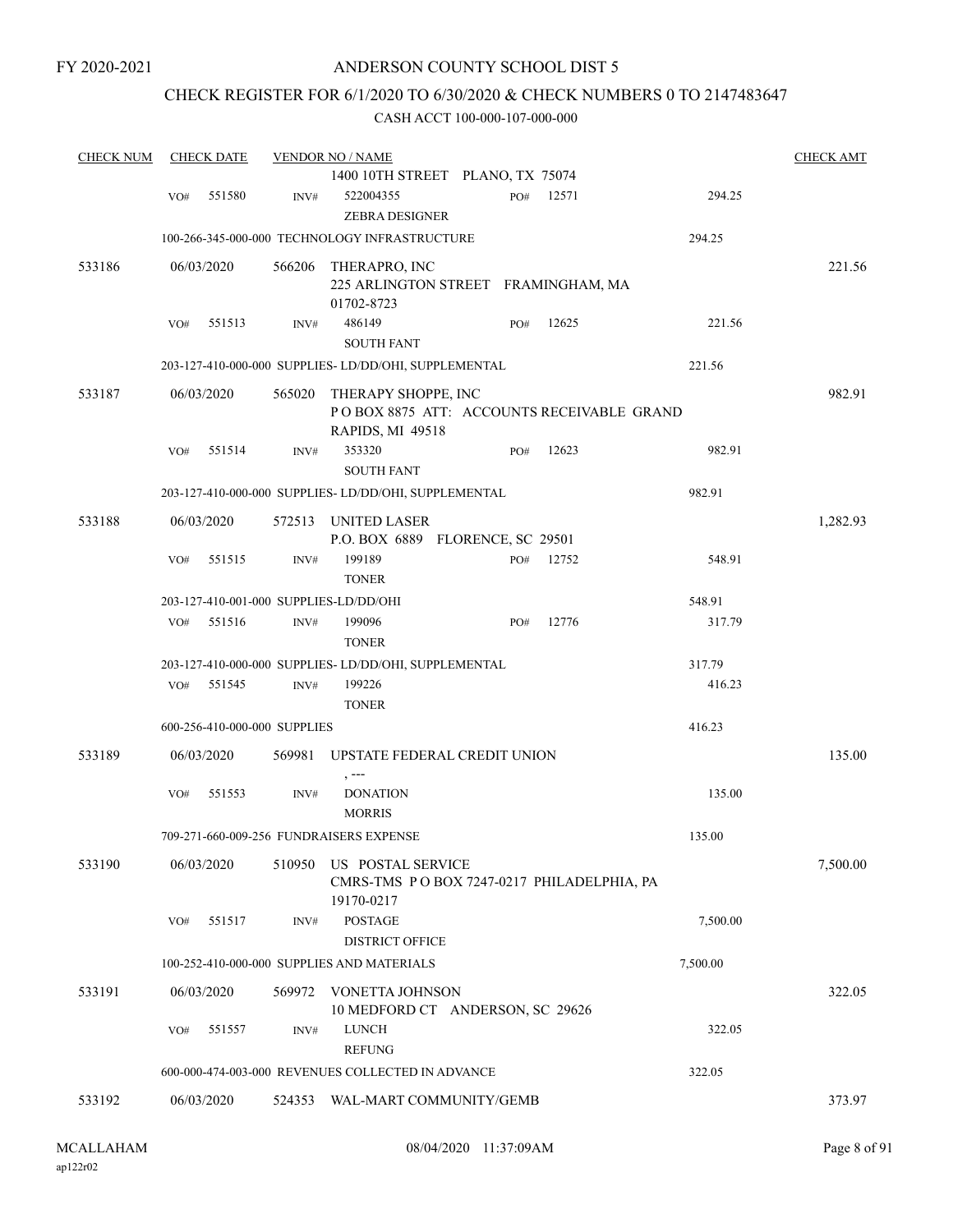## CHECK REGISTER FOR 6/1/2020 TO 6/30/2020 & CHECK NUMBERS 0 TO 2147483647

|   | <b>CHECK NUM</b> |     | <b>CHECK DATE</b> |                                   | <b>VENDOR NO / NAME</b>                                                                     |     |       |        | <b>CHECK AMT</b> |
|---|------------------|-----|-------------------|-----------------------------------|---------------------------------------------------------------------------------------------|-----|-------|--------|------------------|
|   |                  |     |                   |                                   | PO BOX 530934 ATT: ACCOUNTS RECEIVABLE<br>ATLANTA, GA 30353-0934                            |     |       |        |                  |
|   |                  | VO# | 551556            | INV#                              | 3709<br><b>SUPPLIES</b>                                                                     |     |       | 373.97 |                  |
|   |                  |     |                   | 100-256-410-000-C19 SUPPLIES      |                                                                                             |     |       | 373.97 |                  |
|   | 533193           |     | 06/03/2020        | 524353                            | WAL-MART COMMUNITY/GEMB<br>PO BOX 530934 ATT: ACCOUNTS RECEIVABLE<br>ATLANTA, GA 30353-0934 |     |       |        | 318.43           |
|   |                  | VO# | 551548            | INV#                              | <b>ACCT 3717</b><br>NEVITT FOREST                                                           |     |       | 318.43 |                  |
|   |                  |     |                   |                                   | 712-271-660-012-201 MISCELLANEOUS EXPENSE                                                   |     |       | 82.92  |                  |
|   |                  |     |                   |                                   | 712-271-660-012-315 HOSPITALITY EXPENSE                                                     |     |       | 235.51 |                  |
| * | 533195           |     | 06/03/2020        | 524353                            | WAL-MART COMMUNITY/GEMB<br>POBOX 530934 ATT: ACCOUNTS RECEIVABLE<br>ATLANTA, GA 30353-0934  |     |       |        | 480.43           |
|   |                  | VO# | 551546            | INV#                              | <b>ACCT 9874</b><br><b>WEST MARKET</b>                                                      |     |       | 480.43 |                  |
|   |                  |     |                   |                                   | 718-271-660-018-201 MISCELLANEOUS EXPENSE                                                   |     |       | 480.43 |                  |
|   | 533196           |     | 06/03/2020        |                                   | 573864 WELLS FARGO VENDOR FIN SERV<br>PO BOX 105710 ATLANTA, GA 30348-5710                  |     |       |        | 669.68           |
|   |                  | VO# | 551560            | INV#                              | 5010385464<br><b>COPIER</b>                                                                 | PO# | 11266 | 355.24 |                  |
|   |                  |     |                   | 100-113-410-021-000 SUPPLIES      |                                                                                             |     |       | 355.24 |                  |
|   |                  |     | VO# 551561        | INV#                              | 5010434171<br><b>COPIER</b>                                                                 | PO# | 11224 | 314.44 |                  |
|   |                  |     |                   |                                   | 329-115-690-031-000 OTHER OBJECTS-WBL                                                       |     |       | 314.44 |                  |
|   | 533197           |     | 06/03/2020        | 573099                            | WHOLESALE-CARABINERS.COM<br>8500 MEMORIAL DRIVE SUITE A PLAIN CITY, OH<br>43064             |     |       |        | 117.08           |
|   |                  | VO# | 551587            | INV#                              | WWH1042320<br>DOG TAGS                                                                      | PO# | 12610 | 117.08 |                  |
|   |                  |     |                   |                                   | 201-188-410-019-000 SUPPLIES- PARENTING                                                     |     |       | 117.08 |                  |
|   | 533198           |     | 06/03/2020        | 566507                            | WT COX SUBSCRIPTIONS<br>201 VILLAGE ROAD ATT: ACCOUNTS RECEIVABLE<br>SHALLOTTE, NC 28470    |     |       |        | 112.56           |
|   |                  | VO# | 551591            | INV#                              | 3080437<br><b>MAGAZINES</b>                                                                 | PO# | 12570 | 112.56 |                  |
|   |                  |     |                   | 100-222-410-005-000 SUPPLIES      |                                                                                             |     |       | 112.56 |                  |
|   | * 533200         |     | 06/11/2020        |                                   | 573978 AAA SUPPLY INC<br>PO BOX 17769 GREENVILLE, SC 29606                                  |     |       |        | 1,024.19         |
|   |                  | VO# | 551618            | INV#                              | 04-527640<br><b>FILTERS</b>                                                                 |     |       | 941.15 |                  |
|   |                  |     |                   | 100-254-410-000-400 HVAC SUPPLIES |                                                                                             |     |       | 376.46 |                  |
|   |                  |     |                   |                                   | 100-254-410-001-400 HVAC/ELECTRICAL/PLUMBING                                                |     |       | 188.23 |                  |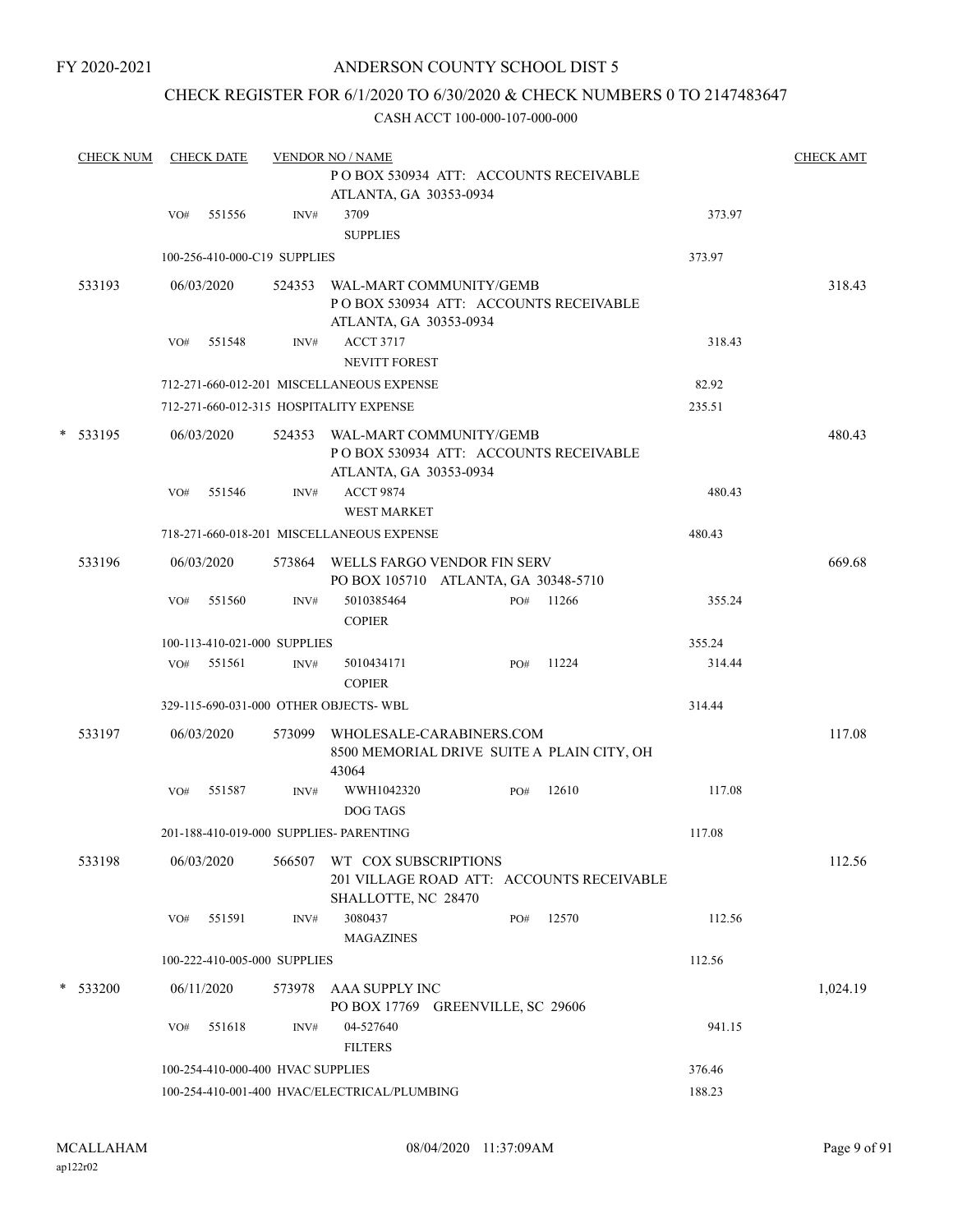# CHECK REGISTER FOR 6/1/2020 TO 6/30/2020 & CHECK NUMBERS 0 TO 2147483647

|        | <b>CHECK NUM</b> |     | <b>CHECK DATE</b>                    |             | <b>VENDOR NO / NAME</b>                                                |                  |     |                                          |           | <b>CHECK AMT</b> |
|--------|------------------|-----|--------------------------------------|-------------|------------------------------------------------------------------------|------------------|-----|------------------------------------------|-----------|------------------|
|        |                  |     |                                      |             | 100-254-410-002-400 HVAC/ELECTRICAL/PLUMBING                           |                  |     |                                          | 188.23    |                  |
|        |                  |     |                                      |             | 100-254-410-003-400 HVAC/ELECTRICAL/PLUMBING                           |                  |     |                                          | 188.23    |                  |
|        |                  | VO# | 551809                               | INV#        | 04-529350<br><b>SUPPLIES</b>                                           |                  |     |                                          | 83.04     |                  |
|        |                  |     |                                      |             | 100-254-410-014-400 HVAC/ELECTRICAL/PLUMBING                           |                  |     |                                          | 83.04     |                  |
| $\ast$ | 533202           |     | 06/11/2020                           |             | 576412 AMAZON CAPITAL SERVICES<br>PO BOX 035184 SEATTLE, WA 98124-5184 |                  |     |                                          |           | 6,413.61         |
|        |                  | VO# | 551793                               | INV#        | <b>PURCHASES</b>                                                       |                  |     |                                          | 6,413.61  |                  |
|        |                  |     |                                      |             | #A2QG7V7TDJIMYY                                                        |                  |     |                                          |           |                  |
|        |                  |     | 100-112-410-009-000 SUPPLIES         |             |                                                                        |                  |     |                                          | 659.55    |                  |
|        |                  |     | 100-113-410-005-000 SUPPLIES         |             |                                                                        |                  |     |                                          | 1,991.78  |                  |
|        |                  |     | 100-113-410-005-0RE RELATED ARTS     |             |                                                                        |                  |     |                                          | 192.25    |                  |
|        |                  |     | 100-114-410-001-ALT SUPPLIES         |             |                                                                        |                  |     |                                          | 332.75    |                  |
|        |                  |     |                                      |             | 100-221-410-000-DIS DIGITAL INTEGRATION SUPPLIES                       |                  |     |                                          | 773.05    |                  |
|        |                  |     |                                      |             | 100-221-410-000-DIS DIGITAL INTEGRATION SUPPLIES                       |                  |     |                                          | 33.87     |                  |
|        |                  |     | 100-221-410-000-TST SUPPLIES-TESTING |             |                                                                        |                  |     |                                          | 25.66     |                  |
|        |                  |     | 100-233-410-001-000 SUPPLIES         |             |                                                                        |                  |     |                                          | 1,764.43  |                  |
|        |                  |     |                                      |             | 329-114-410-000-0CO SUPPLIES-STATE (C/O)                               |                  |     |                                          | 260.31    |                  |
|        |                  |     |                                      |             | 720-271-660-020-493 SCHOOL/CLASS DONATIONS EXPENSE                     |                  |     |                                          | 4.43      |                  |
|        |                  |     | 821-221-410-000-000 SUPPLIES         |             |                                                                        |                  |     |                                          | 375.53    |                  |
|        | 533203           |     | 06/11/2020                           | 112250      | ANDERSON COUNTY FINANCE DEPT<br>29622-8002                             |                  |     | POBOX 8002 ATT: ALEX MCLEES ANDERSON, SC |           | 78,348.80        |
|        |                  | VO# | 551735                               | INV#        | <b>MARCH 2020</b><br><b>SRO GRANT</b>                                  |                  | PO# | 11450                                    | 72,789.94 |                  |
|        |                  |     |                                      |             | 100-258-312-000-000 CONTRACTED SERVICES - RESOURCE OFFR                |                  |     |                                          | 72,789.94 |                  |
|        |                  | VO# | 551736                               | INV#        | <b>MARCH 2020</b>                                                      |                  | PO# | 11451                                    | 5,558.86  |                  |
|        |                  |     |                                      |             | AIT SRO                                                                |                  |     |                                          |           |                  |
|        |                  |     |                                      |             | 131-258-312-031-000 SECURITY CONTRACT - SRO                            |                  |     |                                          | 5,558.86  |                  |
|        | 533204           |     | 06/11/2020                           | 569593      | ANMED HEALTH                                                           |                  |     | 800 NORTH FANT STREET ANDERSON, SC 29621 |           | 463.90           |
|        |                  |     | VO# 551810                           |             | $INV#$ 166<br><b>MEDICAL WASTE</b>                                     |                  |     |                                          | 463.90    |                  |
|        |                  |     |                                      |             | 100-213-312-000-000 PURCHASED SERVICES                                 |                  |     |                                          | 463.90    |                  |
|        | $*$ 533207       |     | 06/11/2020                           | 567907 AT&T | ATLANTA, GA 30348-5503                                                 | $(864 M10-0346)$ |     | PO BOX 105503 ATT: ACCOUNTS RECEIVABLE   |           | 2,538.92         |
|        |                  | VO# | 551623                               | INV#        | 864 M10-0346<br><b>SERVICE</b>                                         |                  |     |                                          | 2,538.92  |                  |
|        |                  |     | 100-266-340-000-000 TELEPHONE        |             |                                                                        |                  |     |                                          | 50.72     |                  |
|        |                  |     | 100-266-340-000-000 TELEPHONE        |             |                                                                        |                  |     |                                          | 1,296.92  |                  |
|        |                  |     | 100-266-340-000-000 TELEPHONE        |             |                                                                        |                  |     |                                          | 32.29     |                  |
|        |                  |     | 100-266-340-000-000 TELEPHONE        |             |                                                                        |                  |     |                                          | 7.65      |                  |
|        |                  |     | 100-266-340-001-000 TELEPHONE        |             |                                                                        |                  |     |                                          | 26.95     |                  |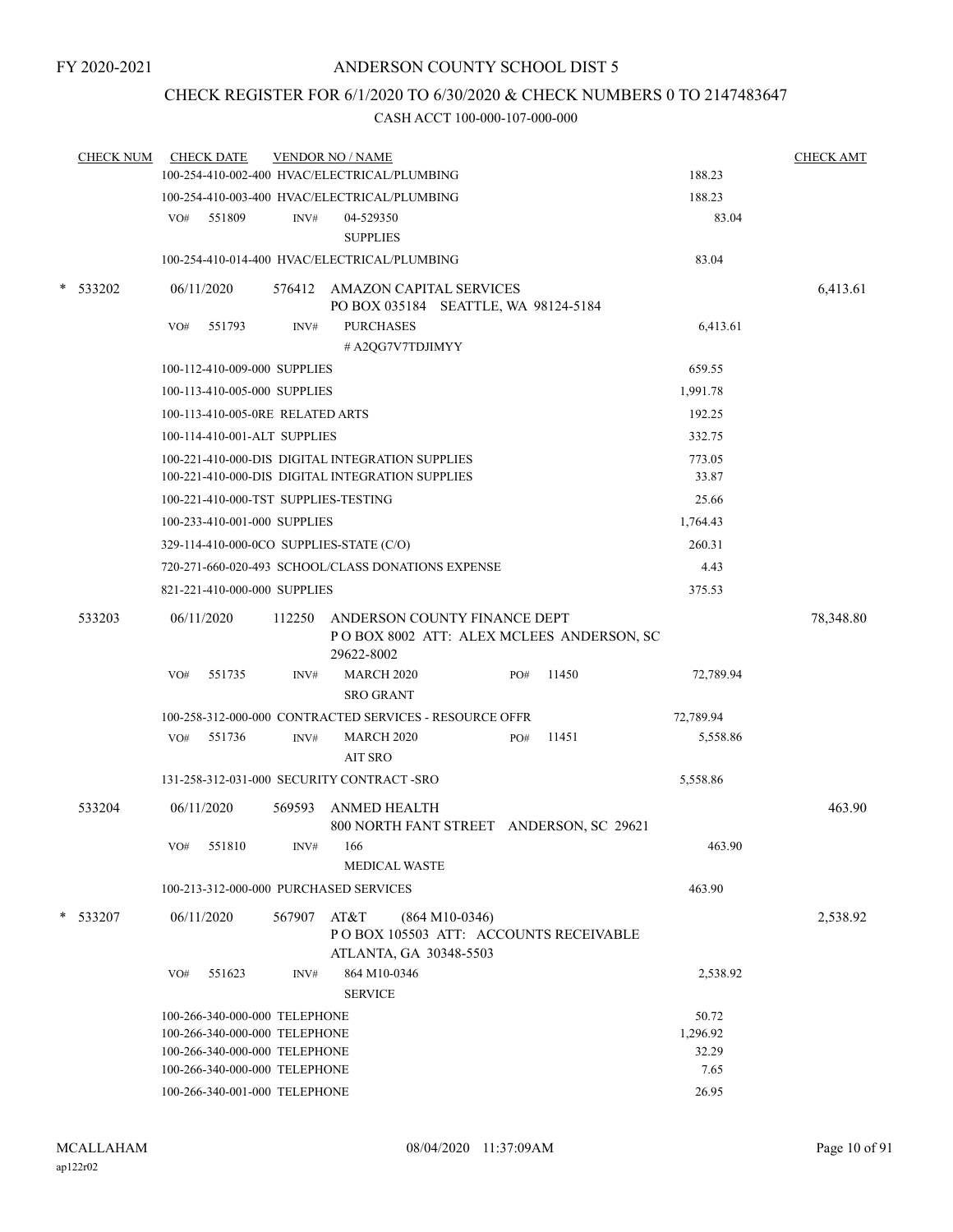# CHECK REGISTER FOR 6/1/2020 TO 6/30/2020 & CHECK NUMBERS 0 TO 2147483647

| <b>CHECK NUM</b> | <b>CHECK DATE</b>             |        |             | <b>VENDOR NO / NAME</b>        |                                                                                       |     |       |                                            |          | <b>CHECK AMT</b> |
|------------------|-------------------------------|--------|-------------|--------------------------------|---------------------------------------------------------------------------------------|-----|-------|--------------------------------------------|----------|------------------|
|                  | 100-266-340-002-000 TELEPHONE |        |             |                                |                                                                                       |     |       |                                            | 147.53   |                  |
|                  | 100-266-340-003-000 TELEPHONE |        |             |                                |                                                                                       |     |       |                                            | 144.01   |                  |
|                  | 100-266-340-005-000 TELEPHONE |        |             |                                |                                                                                       |     |       |                                            | 32.29    |                  |
|                  | 100-266-340-006-000 TELEPHONE |        |             |                                |                                                                                       |     |       |                                            | 27.13    |                  |
|                  | 100-266-340-007-000 TELEPHONE |        |             |                                |                                                                                       |     |       |                                            | 30.66    |                  |
|                  | 100-266-340-008-000 TELEPHONE |        |             |                                |                                                                                       |     |       |                                            | 22.26    |                  |
|                  | 100-266-340-009-000 TELEPHONE |        |             |                                |                                                                                       |     |       |                                            | 35.96    |                  |
|                  | 100-266-340-010-000 TELEPHONE |        |             |                                |                                                                                       |     |       |                                            | 27.13    |                  |
|                  | 100-266-340-011-000 TELEPHONE |        |             |                                |                                                                                       |     |       |                                            | 208.33   |                  |
|                  | 100-266-340-012-000 TELEPHONE |        |             |                                |                                                                                       |     |       |                                            | 37.27    |                  |
|                  | 100-266-340-013-000 TELEPHONE |        |             |                                |                                                                                       |     |       |                                            | 32.00    |                  |
|                  | 100-266-340-014-000 TELEPHONE |        |             |                                |                                                                                       |     |       |                                            | 32.29    |                  |
|                  | 100-266-340-015-000 TELEPHONE |        |             |                                |                                                                                       |     |       |                                            | 27.37    |                  |
|                  | 100-266-340-016-000 TELEPHONE |        |             |                                |                                                                                       |     |       |                                            | 40.50    |                  |
|                  | 100-266-340-017-000 TELEPHONE |        |             |                                |                                                                                       |     |       |                                            | 32.00    |                  |
|                  | 100-266-340-018-000 TELEPHONE |        |             |                                |                                                                                       |     |       |                                            | 32.00    |                  |
|                  | 100-266-340-019-000 TELEPHONE |        |             |                                |                                                                                       |     |       |                                            | 31.05    |                  |
|                  | 100-266-340-020-000 TELEPHONE |        |             |                                |                                                                                       |     |       |                                            | 22.26    |                  |
|                  | 100-266-340-021-000 TELEPHONE |        |             |                                |                                                                                       |     |       |                                            | 32.29    |                  |
|                  | 100-266-340-023-000 TELEPHONE |        |             |                                |                                                                                       |     |       |                                            | 17.53    |                  |
|                  | 124-266-340-024-000 TELEPHONE |        |             |                                |                                                                                       |     |       |                                            | 22.26    |                  |
|                  | 131-266-340-031-000 TELEPHONE |        |             |                                |                                                                                       |     |       |                                            | 12.52    |                  |
|                  | 600-256-340-000-000 TELEPHONE |        |             |                                |                                                                                       |     |       |                                            | 77.75    |                  |
| 533208           | 06/11/2020                    |        | 570003      | AT&T                           | $(803 M24-8701)$                                                                      |     |       |                                            |          | 1,423.40         |
|                  |                               |        |             |                                | STREAM, IL 60197                                                                      |     |       | PO BOX 9011 ATT: ACCOUNTS RECEIVABLE CAROL |          |                  |
|                  | VO#                           | 551739 | INV#        | 14810892<br><b>MAY SERVICE</b> |                                                                                       |     |       |                                            | 1,423.40 |                  |
|                  | 100-266-340-000-000 TELEPHONE |        |             |                                |                                                                                       |     |       |                                            | 355.85   |                  |
|                  | 100-266-340-015-000 TELEPHONE |        |             |                                |                                                                                       |     |       |                                            | 355.85   |                  |
|                  | 100-266-340-018-000 TELEPHONE |        |             |                                |                                                                                       |     |       |                                            | 355.85   |                  |
|                  | 100-266-340-023-000 TELEPHONE |        |             |                                |                                                                                       |     |       |                                            | 355.85   |                  |
| 533209           | 06/11/2020                    |        | 570814 AT&T |                                | $(864 M09-9122)$<br>PO BOX 105262 ATTN: ACCOUNTS RECEIVABLE<br>ATLANTA, GA 30348-5262 |     |       |                                            |          | 931.21           |
|                  | VO#                           | 551622 | INV#        | 864 M09-9122<br><b>SERVICE</b> |                                                                                       |     |       |                                            | 931.21   |                  |
|                  | 100-266-340-000-000 TELEPHONE |        |             |                                |                                                                                       |     |       |                                            | 931.21   |                  |
| 533210           | 06/11/2020                    |        | 569220      | AUTECH                         | POBOX 248 ATT: ACCOUNTS RECEIVABLE<br>WILLIAMSTON, SC 29697                           |     |       |                                            |          | 6,532.57         |
|                  | VO#                           | 551815 | INV#        | 7916<br><b>CALHOUN</b>         |                                                                                       | PO# | 12806 |                                            | 4,604.92 |                  |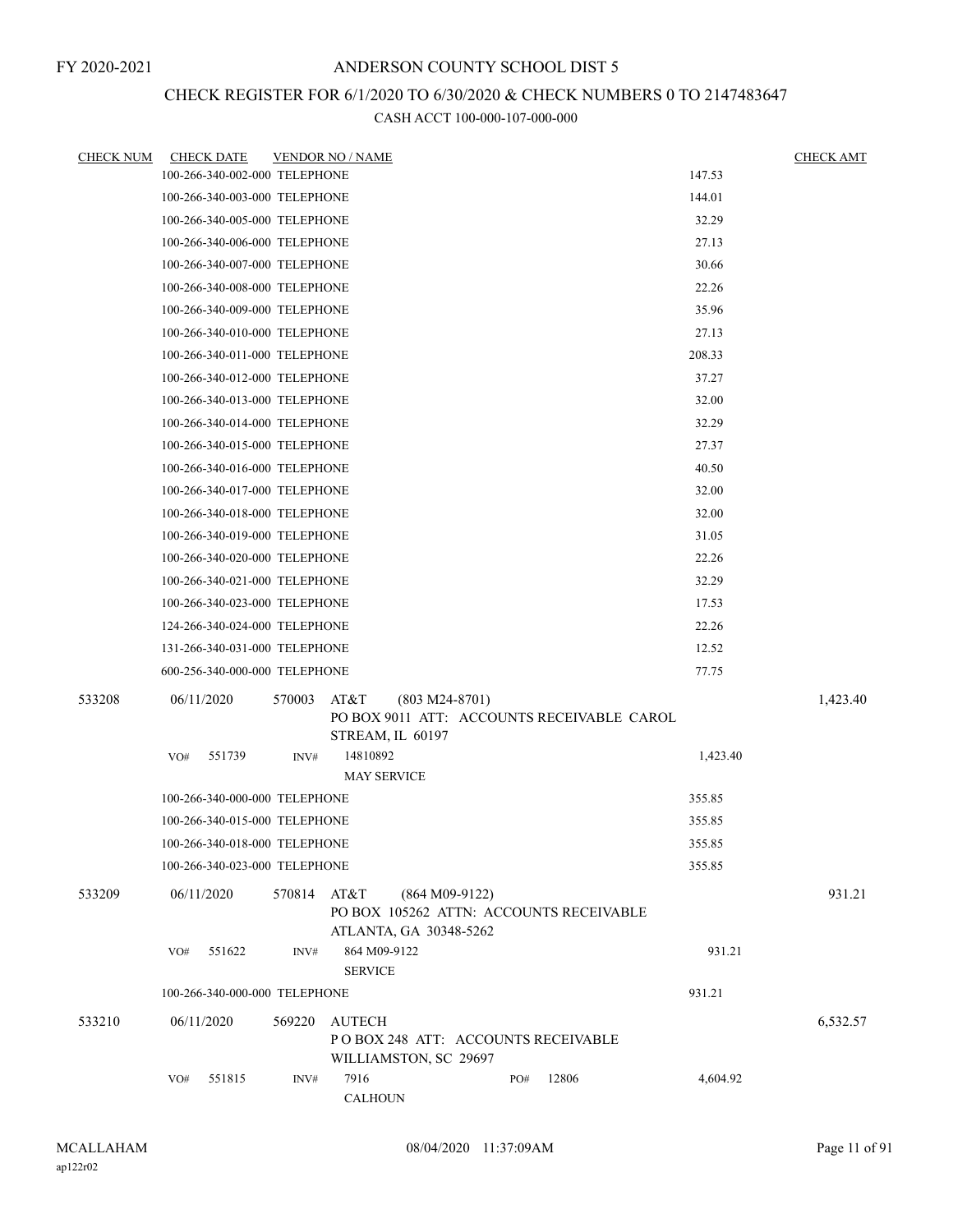#### FY 2020-2021

## ANDERSON COUNTY SCHOOL DIST 5

# CHECK REGISTER FOR 6/1/2020 TO 6/30/2020 & CHECK NUMBERS 0 TO 2147483647

| <b>CHECK NUM</b> |     | <b>CHECK DATE</b>                |        | <b>VENDOR NO / NAME</b>                               |          | <b>CHECK AMT</b> |
|------------------|-----|----------------------------------|--------|-------------------------------------------------------|----------|------------------|
|                  |     |                                  |        | 100-254-323-014-400 CONTR SERV-HVAC/ELECT/PLUMBING    | 4,604.92 |                  |
|                  |     | VO# 551816                       | INV#   | 7918                                                  | 316.64   |                  |
|                  |     |                                  |        | <b>ROBERT ANDERSON</b>                                |          |                  |
|                  |     |                                  |        | 600-256-323-006-000 REPAIRS TO EQUIPMENT              | 316.64   |                  |
|                  |     | VO# 551817                       | INV#   | 7813                                                  | 239.88   |                  |
|                  |     |                                  |        | <b>MCCANTS</b>                                        |          |                  |
|                  |     |                                  |        | 100-254-323-005-400 CONTR SERV-HVAC/ELECT/PLUMBING    | 239.88   |                  |
|                  |     | VO# 551818                       | INV#   | 7932                                                  | 376.88   |                  |
|                  |     |                                  |        | <b>CALHOUN</b>                                        |          |                  |
|                  |     |                                  |        | 100-254-323-014-400 CONTR SERV-HVAC/ELECT/PLUMBING    | 376.88   |                  |
|                  |     | VO# 551819                       | INV#   | 7927                                                  | 150.00   |                  |
|                  |     |                                  |        | <b>ROBERT ANDERSON</b>                                |          |                  |
|                  |     |                                  |        | 100-254-323-006-400 CONTR SERV-HVAC/ELECT/PLUMBING    | 150.00   |                  |
|                  | VO# | 551820                           | INV#   | 7928                                                  | 150.00   |                  |
|                  |     |                                  |        | <b>CHARTER SCHOOL</b>                                 |          |                  |
|                  |     |                                  |        | 100-254-323-001-400 CONTR SERV-HVAC/ELECT/PLUMBING    | 150.00   |                  |
|                  |     | VO# 551821                       | INV#   | 7951                                                  | 694.25   |                  |
|                  |     |                                  |        | <b>CHARTER SCHOOL</b>                                 |          |                  |
|                  |     |                                  |        | 100-254-410-001-400 HVAC/ELECTRICAL/PLUMBING          | 694.25   |                  |
| * 533212         |     | 06/11/2020                       |        | 133625 BAUDVILLE                                      |          | 158.26           |
|                  |     |                                  |        | 5380 52ND STREET SOUTHEAST ATT: ACCOUNTS              |          |                  |
|                  |     |                                  |        | RECEIVABLE GRAND RAPIDS, MI 49512                     |          |                  |
|                  | VO# | 551625                           | INV#   | 3653972                                               | 158.26   |                  |
|                  |     |                                  |        | <b>NORTH POINTE</b>                                   |          |                  |
|                  |     |                                  |        | 713-271-660-013-201 MISCELLANEOUS EXPENSE             | 158.26   |                  |
| 533213           |     | 06/11/2020                       |        | 569972 BEVERLY MCADAMS                                |          | 150.00           |
|                  |     |                                  |        | 508 CATHEY RD ANDERSON, SC 29621                      |          |                  |
|                  | VO# | 551718                           | INV#   | 2019-2020                                             | 150.00   |                  |
|                  |     |                                  |        | <b>TEACHER OF YEAR</b>                                |          |                  |
|                  |     |                                  |        | 100-264-333-000-TOY TRIPS & CONF.-TEACHER OF THE YEAR | 150.00   |                  |
| $*$ 533215       |     | 06/11/2020                       |        | 154375 CARLEX, INC                                    |          | 469.26           |
|                  |     |                                  |        | 1545 W. HAMLIN RD ROCHESTER HILLS, MI 48309           |          |                  |
|                  | VO# | 551823                           | INV#   | 288747A                                               | 469.26   |                  |
|                  |     |                                  |        | CUST #401538                                          |          |                  |
|                  |     | 100-114-410-003-0RE RELATED ARTS |        |                                                       | 469.26   |                  |
| 533216           |     | 06/11/2020                       | 567691 | CARSON'S NUT-BOLT & TOOL CO, INC                      |          | 120.80           |
|                  |     |                                  |        | P.O. BOX 3629 ATT: ACCOUNTS RECEIVABLE                |          |                  |
|                  |     |                                  |        | GREENVILLE, SC 29608                                  |          |                  |
|                  | VO# | 551824                           | INV#   | 3876620                                               | 120.80   |                  |
|                  |     |                                  |        | <b>SUPPLIES</b>                                       |          |                  |
|                  |     |                                  |        | 100-254-410-011-TRF TRAFFIC BARRIERS                  | 120.80   |                  |
| 533217           |     | 06/11/2020                       | 158960 | <b>EMPLOYEE VENDOR</b>                                |          | 420.00           |
|                  | VO# | 551606                           | INV#   | MAY 4-22                                              | 420.00   |                  |
|                  |     |                                  |        | <b>ST JOSEPHS</b>                                     |          |                  |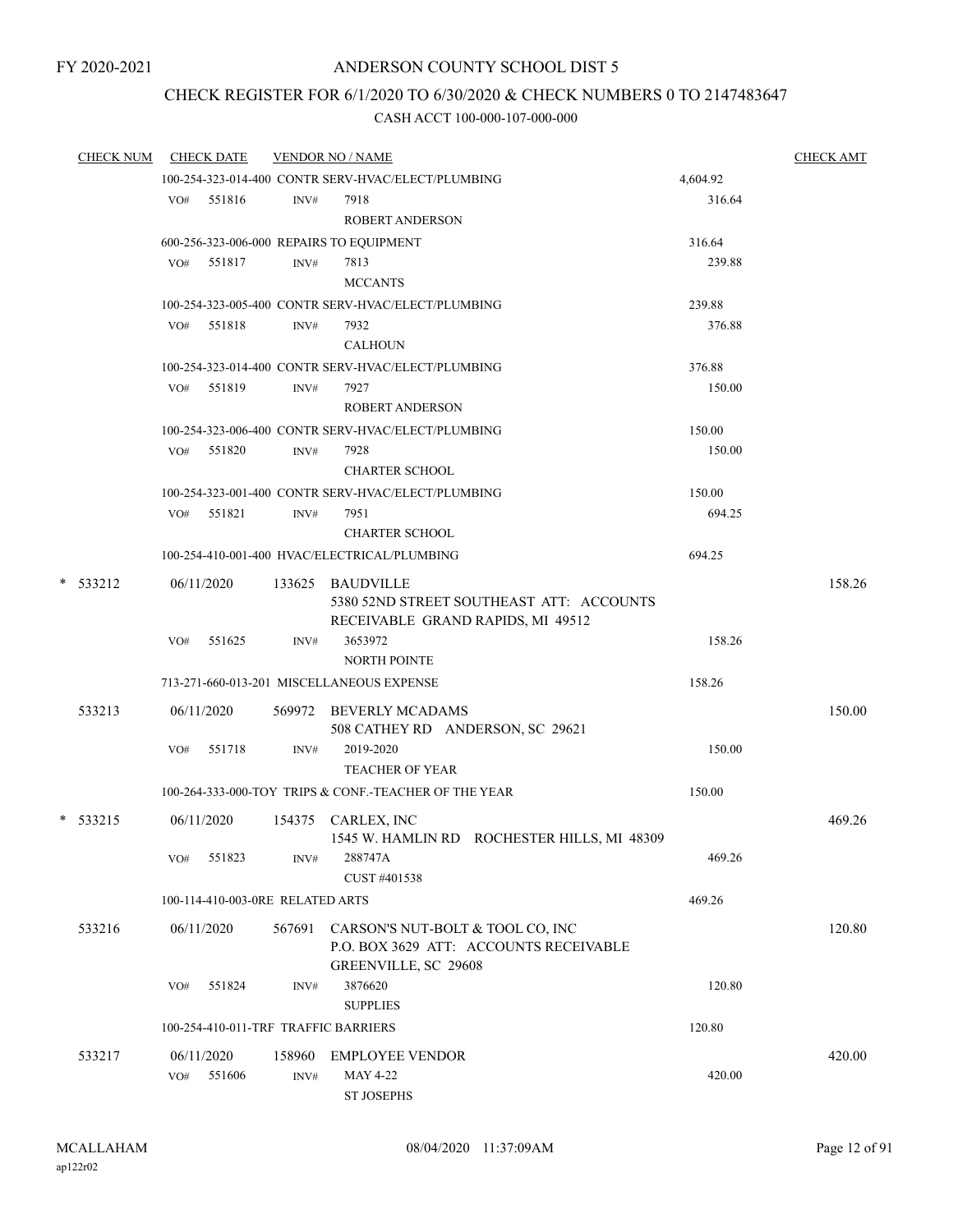# CHECK REGISTER FOR 6/1/2020 TO 6/30/2020 & CHECK NUMBERS 0 TO 2147483647

| <b>CHECK NUM</b> |                               | <b>CHECK DATE</b>                  |        | <b>VENDOR NO / NAME</b><br>201-413-312-000-SJC PS- ST.JOSEPH'S CATHOLIC                                               |     |       |  | 420.00     | <b>CHECK AMT</b> |
|------------------|-------------------------------|------------------------------------|--------|-----------------------------------------------------------------------------------------------------------------------|-----|-------|--|------------|------------------|
| 533218           |                               | 06/11/2020                         |        | 160602 CDW GOVERNMENT<br>75 REMITTANCE DRIVE SUITE 1515 ATT:<br>ACCOUNTS RECEIVABLE CHICAGO, IL 60675-1515            |     |       |  |            | 894.52           |
|                  | VO#                           | 551742                             | INV#   | XXS6638<br>ORDER LLFM789                                                                                              |     |       |  | 894.52     |                  |
|                  |                               | 100-212-410-005-000 SUPPLIES       |        |                                                                                                                       |     |       |  | 447.26     |                  |
|                  |                               | 100-233-410-005-000 SUPPLIES       |        |                                                                                                                       |     |       |  | 447.26     |                  |
| 533219           |                               | 06/11/2020                         |        | 162750 CENTER ROCK WELDING & FABRICATING INC<br>5005 DOBBINS BRIDGE RD ATT: ACCOUNTS<br>RECEIVABLE ANDERSON, SC 29626 |     |       |  |            | 300.00           |
|                  | VO#                           | 551825                             | INV#   | 2147<br><b>WESTSIDE</b>                                                                                               |     |       |  | 300.00     |                  |
|                  |                               |                                    |        | 100-254-323-003-001 CONTRACTED SERVICES                                                                               |     |       |  | 300.00     |                  |
| * 533221         |                               | 06/11/2020                         |        | 576465 CLASSIC DELIGHT, INC<br>310 S. PARK DRIVE ST. MARYS, OH 45885                                                  |     |       |  |            | 17,932.39        |
|                  | VO#                           | 551629                             | INV#   | 1477<br><b>FOOD</b>                                                                                                   | PO# | 12549 |  | 17,932.39  |                  |
|                  |                               |                                    |        | 600-000-172-000-000 FOOD SERV INVEN. FOOD                                                                             |     |       |  | 17,932.39  |                  |
| 533222           |                               | 06/11/2020                         | 573557 | <b>CLAY-KING</b><br>125 BEN-ABI ROAD SPARTANBURG, SC 29307-5400                                                       |     |       |  |            | 470.03           |
|                  | VO#                           | 551827                             | INV#   | 4986<br><b>WESTSIDE</b>                                                                                               |     |       |  | 470.03     |                  |
|                  |                               |                                    |        | 100-114-410-003-ART SUPPLIES AND MATERIALS - ART                                                                      |     |       |  | 470.03     |                  |
| 533223           |                               | 06/11/2020                         | 569704 | CONVERGED NETWORKS, LLC<br>2 STILL SHADOW DRIVE SUITE G ATT: ACCOUNTS<br>RECEIVABLE CHARLESTON, SC 29414              |     |       |  |            | 816.26           |
|                  | VO#                           | 551743                             | INV#   | 8002<br><b>SHORETEL PHONE</b>                                                                                         | PO# | 12658 |  | 180.70     |                  |
|                  |                               | 100-266-340-003-000 TELEPHONE      |        |                                                                                                                       |     |       |  | 180.70     |                  |
|                  | VO#                           | 551744                             | INV#   | 8001<br><b>SHORETEL PHONE</b>                                                                                         | PO# | 12656 |  | 635.56     |                  |
|                  |                               |                                    |        | 100-266-340-012-BUD BUDGET APPROVED PHONE                                                                             |     |       |  | 635.56     |                  |
| * 533226         |                               | 06/11/2020                         | 198651 | DELL MARKETING LP<br>POBOX 534118 ATT: ACCOUNTS RECEIVABLE<br>ATLANTA, GA 30353-4118                                  |     |       |  |            | 799,874.54       |
|                  | VO#                           | 551631                             | INV#   | 10393822790<br><b>TECHNOLOGY</b>                                                                                      | PO# | 12672 |  | 799,874.54 |                  |
|                  |                               | 100-266-345-000-TEC TECHNOLOGY C19 |        |                                                                                                                       |     |       |  | 799,874.54 |                  |
| 533227           |                               | 06/11/2020                         | 573223 | DEPT OF ADMINISTRATION<br>SUITE 409 1200 SENATE STREET COLUMBIA, SC 29201                                             |     |       |  |            | 783.17           |
|                  | VO#                           | 551634                             | INV#   | 90292894<br><b>SERVICE</b>                                                                                            |     |       |  | 783.17     |                  |
|                  | 100-266-340-000-000 TELEPHONE |                                    |        |                                                                                                                       |     |       |  | 76.45      |                  |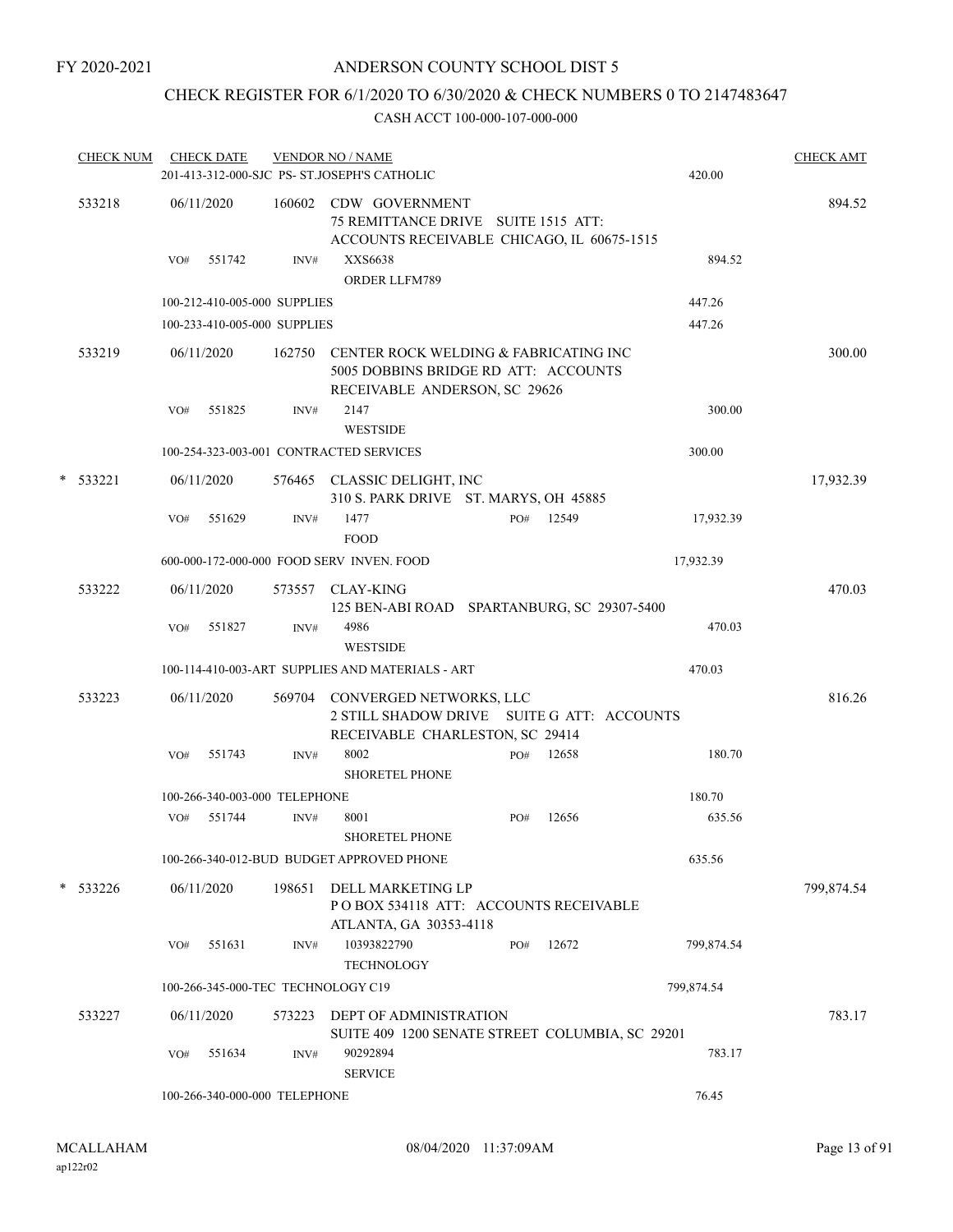# CHECK REGISTER FOR 6/1/2020 TO 6/30/2020 & CHECK NUMBERS 0 TO 2147483647

| <b>CHECK NUM</b> | <b>CHECK DATE</b>                              |        | <b>VENDOR NO / NAME</b>  |                                                                        |           | <b>CHECK AMT</b> |
|------------------|------------------------------------------------|--------|--------------------------|------------------------------------------------------------------------|-----------|------------------|
|                  | 100-266-340-001-000 TELEPHONE                  |        |                          |                                                                        | 44.17     |                  |
|                  | 100-266-340-005-000 TELEPHONE                  |        |                          |                                                                        | 44.17     |                  |
|                  | 100-266-340-007-000 TELEPHONE                  |        |                          |                                                                        | 44.17     |                  |
|                  | 100-266-340-008-000 TELEPHONE                  |        |                          |                                                                        | 44.17     |                  |
|                  | 100-266-340-009-000 TELEPHONE                  |        |                          |                                                                        | 44.17     |                  |
|                  | 100-266-340-010-000 TELEPHONE                  |        |                          |                                                                        | 44.17     |                  |
|                  | 100-266-340-011-000 TELEPHONE                  |        |                          |                                                                        | 44.17     |                  |
|                  | 100-266-340-012-000 TELEPHONE                  |        |                          |                                                                        | 44.17     |                  |
|                  | 100-266-340-013-000 TELEPHONE                  |        |                          |                                                                        | 44.17     |                  |
|                  | 100-266-340-014-000 TELEPHONE                  |        |                          |                                                                        | 44.17     |                  |
|                  | 100-266-340-016-000 TELEPHONE                  |        |                          |                                                                        | 44.17     |                  |
|                  | 100-266-340-017-000 TELEPHONE                  |        |                          |                                                                        | 44.17     |                  |
|                  | 100-266-340-019-000 TELEPHONE                  |        |                          |                                                                        | 44.17     |                  |
|                  | 100-266-340-020-000 TELEPHONE                  |        |                          |                                                                        | 44.17     |                  |
|                  | 100-266-340-021-000 TELEPHONE                  |        |                          |                                                                        | 44.17     |                  |
|                  | 131-266-340-031-000 TELEPHONE                  |        |                          |                                                                        | 44.17     |                  |
| * 533229         | 06/11/2020                                     | 211302 | <b>DUKE ENERGY</b>       | PO BOX 70516 CHARLOTTE, NC 28272-0516                                  |           | 84,272.68        |
|                  | 551904<br>VO#                                  | INV#   | DUE 6/12                 |                                                                        | 84,272.68 |                  |
|                  |                                                |        | <b>UTILITIES</b>         |                                                                        |           |                  |
|                  | 100-254-470-000-000 ENERGY-ELECTRICITY & WATER |        |                          |                                                                        | 266.82    |                  |
|                  | 100-254-470-000-000 ENERGY-ELECTRICITY & WATER |        |                          |                                                                        | 402.66    |                  |
|                  | 100-254-470-001-000 ENERGY-ELECTRICITY & WATER |        |                          |                                                                        | 257.72    |                  |
|                  | 100-254-470-002-000 ENERGY-ELECTRICITY & WATER |        |                          |                                                                        | 14,840.71 |                  |
|                  | 100-254-470-005-000 ENERGY-ELECTRICITY & WATER |        |                          |                                                                        | 6,655.43  |                  |
|                  | 100-254-470-006-000 ENERGY-ELECTRICITY & WATER |        |                          |                                                                        | 10,898.43 |                  |
|                  | 100-254-470-008-000 ENERGY-ELECTRICITY & WATER |        |                          |                                                                        | 5,612.31  |                  |
|                  | 100-254-470-011-000 ENERGY-ELECTRICITY & WATER |        |                          |                                                                        | 3,237.03  |                  |
|                  | 100-254-470-012-000 ENERGY-ELECTRICITY & WATER |        |                          |                                                                        | 4,478.09  |                  |
|                  | 100-254-470-013-000 ENERGY-ELECTRICITY & WATER |        |                          |                                                                        | 7,789.75  |                  |
|                  | 100-254-470-014-000 ENERGY-ELECTRICITY & WATER |        |                          |                                                                        | 4,734.67  |                  |
|                  | 100-254-470-014-THR UTILITIES - THEATRE        |        |                          |                                                                        | 1,517.72  |                  |
|                  | 100-254-470-015-000 ENERGY-ELECTRICITY & WATER |        |                          |                                                                        | 1,910.63  |                  |
|                  | 100-254-470-017-000 ENERGY-ELECTRICITY & WATER |        |                          |                                                                        | 6,830.09  |                  |
|                  | 100-254-470-020-000 ENERGY-ELECTRICITY & WATER |        |                          |                                                                        | 7,770.91  |                  |
|                  | 100-254-470-021-000 ENERGY-ELECTRICITY & WATER |        |                          |                                                                        | 6,813.61  |                  |
|                  | 600-256-470-026-000 ENERGY                     |        |                          |                                                                        | 256.10    |                  |
| 533230           | 06/11/2020                                     | 566057 | 29625                    | EAST COAST SIGNS & LIGHTING<br>106 NEW PROSPECT CHURCH RD ANDERSON, SC |           | 107.00           |
|                  | 551637<br>VO#                                  | INV#   | 23518<br><b>GEMINI N</b> |                                                                        | 107.00    |                  |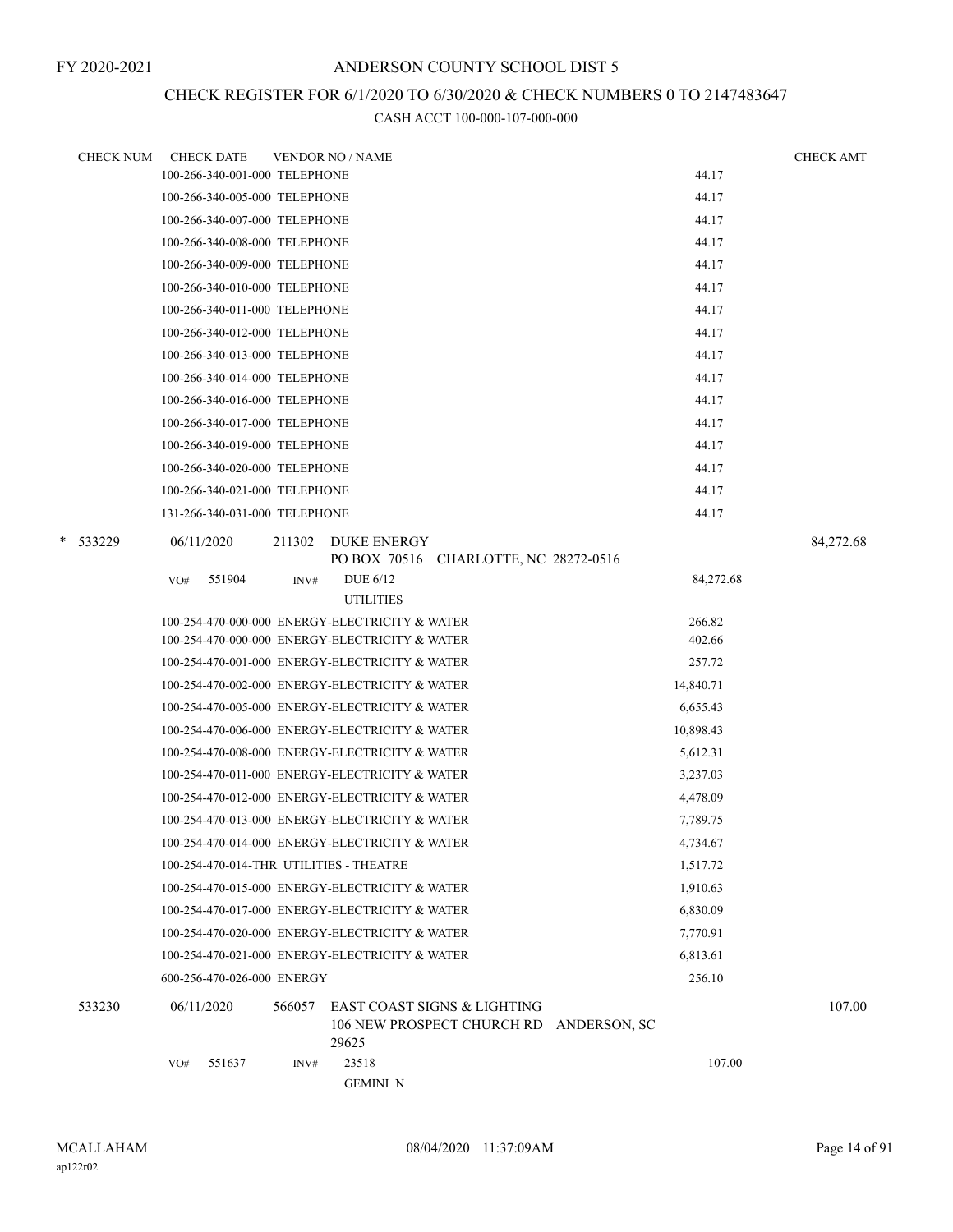# CHECK REGISTER FOR 6/1/2020 TO 6/30/2020 & CHECK NUMBERS 0 TO 2147483647

|   | <b>CHECK NUM</b> | <b>CHECK DATE</b>                     |        | <b>VENDOR NO / NAME</b><br>100-254-410-006-001 SUPPLIES - MAINTENANCE               | 107.00    | <b>CHECK AMT</b> |
|---|------------------|---------------------------------------|--------|-------------------------------------------------------------------------------------|-----------|------------------|
| * | 533232           | 06/11/2020                            | 576521 | EDUCATORSHANDBOOK.COM<br>PO BOX 13793 TALLAHASSEE, FL 32317                         |           | 698.00           |
|   |                  | 551642<br>VO#                         | INV#   | 6557<br><b>LICENSE</b>                                                              | 698.00    |                  |
|   |                  | 100-113-410-006-000 SUPPLIES          |        |                                                                                     | 698.00    |                  |
|   | 533233           | 06/11/2020                            | 563495 | ELECTRIC CITY UTILITIES<br>CITY OF ANDERSON 601 SOUTH MAIN ST<br>ANDERSON, SC 29624 |           | 4,856.03         |
|   |                  | 551903<br>VO#                         | INV#   | <b>DUE 6/26</b><br><b>UTILITIES</b>                                                 | 4,856.03  |                  |
|   |                  |                                       |        | 100-254-470-001-000 ENERGY-ELECTRICITY & WATER                                      | 629.99    |                  |
|   |                  |                                       |        | 100-254-470-005-000 ENERGY-ELECTRICITY & WATER                                      | 12.00     |                  |
|   |                  |                                       |        | 100-254-470-006-000 ENERGY-ELECTRICITY & WATER                                      | 1,716.02  |                  |
|   |                  |                                       |        | 100-254-470-015-000 ENERGY-ELECTRICITY & WATER                                      | 166.59    |                  |
|   |                  |                                       |        | 100-254-470-016-000 ENERGY-ELECTRICITY & WATER                                      | 782.22    |                  |
|   |                  |                                       |        | 100-254-470-018-000 ENERGY-ELECTRICITY & WATER                                      | 401.51    |                  |
|   |                  |                                       |        | 100-254-470-021-000 ENERGY-ELECTRICITY & WATER                                      | 1,147.70  |                  |
|   | 533234           | 06/11/2020                            | 576473 | ENVIRONMENTAL LABORATORIES<br>PO BOX 1729 TRAVELERS REST, SC 29690                  |           | 9,549.75         |
|   |                  | 551643<br>VO#                         | INV#   | 227763<br>PO#<br>12557                                                              | 9,549.75  |                  |
|   |                  |                                       |        | <b>MASKS</b>                                                                        |           |                  |
|   |                  | 100-255-410-000-C19 SUPPLIES          |        |                                                                                     | 4,494.00  |                  |
|   |                  | 100-256-410-000-C19 SUPPLIES          |        |                                                                                     | 4,494.00  |                  |
|   |                  | 100-266-410-000-C19 SUPPLIES          |        |                                                                                     | 561.75    |                  |
| * | 533236           | 06/11/2020                            | 576519 | <b>ERM SOLUTIONS LLC</b><br>10601 GRAY FOX WAY SAVANNAH, GA 31406                   |           | 651.94           |
|   |                  | 551745<br>VO#                         | INV#   | 12846<br><b>FACE MASKS</b>                                                          | 651.94    |                  |
|   |                  | 100-112-410-014-C19 COVID 19 SUPPLIES |        |                                                                                     | 651.94    |                  |
|   | * 533239         | 06/11/2020                            | 574009 | FUN EXPRESS, LLC<br>PO BOX 14463 DES MOINES, IA 50306                               |           | 100.27           |
|   |                  | 551747<br>VO#                         | INV#   | 703452417<br>NORTH POINTE                                                           | 100.27    |                  |
|   |                  |                                       |        | 713-271-660-013-352 FIELD TRIPS GRADE 2 EXPENSE                                     | 100.27    |                  |
|   | 533240           | 06/11/2020                            | 576462 | <b>GREGORY PACKAGING INC</b><br>PO BOX T HELLERTON, PA 18055                        |           | 21,985.60        |
|   |                  | 551655<br>VO#                         | INV#   | 057395<br>12608<br>PO#<br><b>JUICE</b>                                              | 21,985.60 |                  |
|   |                  |                                       |        | 600-000-172-000-000 FOOD SERV INVEN. FOOD                                           | 21,985.60 |                  |
|   | $*$ 533242       | 06/11/2020                            | 574279 | HALLIGAN MAHONEY & WILLIAMS<br>PO BOX 11367 COLUMBIA, SC 29211-1367                 |           | 3,393.75         |
|   |                  | 551656<br>VO#                         | INV#   | 14574                                                                               | 3,393.75  |                  |
|   |                  |                                       |        |                                                                                     |           |                  |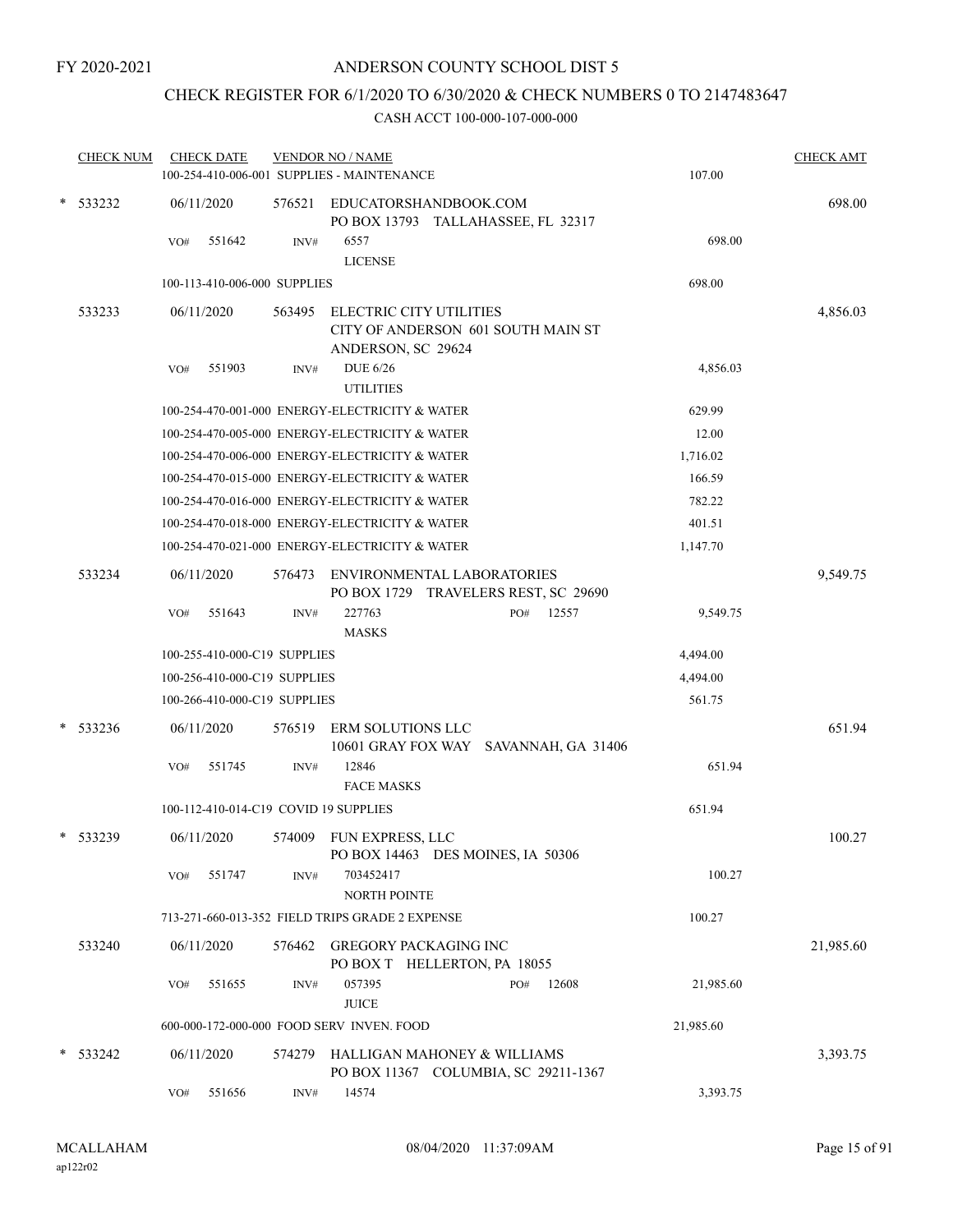## CHECK REGISTER FOR 6/1/2020 TO 6/30/2020 & CHECK NUMBERS 0 TO 2147483647

| <b>CHECK NUM</b> |     | <b>CHECK DATE</b>              |        | <b>VENDOR NO / NAME</b><br><b>LEGAL SERVICES</b>                                                                                                                                                     |     |       |                                      | <b>CHECK AMT</b> |
|------------------|-----|--------------------------------|--------|------------------------------------------------------------------------------------------------------------------------------------------------------------------------------------------------------|-----|-------|--------------------------------------|------------------|
|                  |     | 100-231-319-000-000 LEGAL FEES |        |                                                                                                                                                                                                      |     |       | 3,393.75                             |                  |
| 533243           |     | 06/11/2020                     | 259400 | HAMMOND WATER DISTRICT<br>250 MITCHELL ROAD ATT: ACCOUNTS RECEIVABLE<br>BELTON, SC 29627                                                                                                             |     |       |                                      | 4,512.37         |
|                  | VO# | 551750                         | INV#   | $3/10 - 5/13$<br><b>UTILITIES</b>                                                                                                                                                                    |     |       | 4,512.37                             |                  |
|                  |     |                                |        | 100-254-470-002-000 ENERGY-ELECTRICITY & WATER<br>100-254-470-002-000 ENERGY-ELECTRICITY & WATER<br>100-254-470-002-000 ENERGY-ELECTRICITY & WATER<br>100-254-470-002-000 ENERGY-ELECTRICITY & WATER |     |       | 110.72<br>624.81<br>586.62<br>119.12 |                  |
|                  |     |                                |        | 100-254-470-013-000 ENERGY-ELECTRICITY & WATER<br>100-254-470-013-000 ENERGY-ELECTRICITY & WATER                                                                                                     |     |       | 719.15<br>226.97                     |                  |
|                  |     |                                |        | 100-254-470-017-000 ENERGY-ELECTRICITY & WATER<br>100-254-470-020-000 ENERGY-ELECTRICITY & WATER<br>100-254-470-020-000 ENERGY-ELECTRICITY & WATER                                                   |     |       | 621.13<br>110.72<br>1,393.13         |                  |
| 533244           |     | 06/11/2020                     | 575547 | <b>HELLO LITERACY</b><br>1116 MINNIE DRIVE RALEIGH, NC 27603                                                                                                                                         |     |       |                                      | 1,600.00         |
|                  | VO# | 551751                         | INV#   | 1715<br>PB & J                                                                                                                                                                                       | PO# | 12864 | 1,600.00                             |                  |
|                  |     |                                |        | 201-224-333-007-000 TRIPS AND CONFERENCES                                                                                                                                                            |     |       | 1,600.00                             |                  |
| 533245           |     | 06/11/2020                     | 576027 | HOME DEPOT USA, INC<br>PO BOX 742604 ATLANTA, GA 30374-2604                                                                                                                                          |     |       |                                      | 2,447.63         |
|                  | VO# | 551842                         | INV#   | 551967482<br><b>SUPPLIES</b>                                                                                                                                                                         | PO# | 12778 | 2,447.63                             |                  |
|                  |     |                                |        | 100-000-170-000-000 WAREHOUSE INVENTORY                                                                                                                                                              |     |       | 2,447.63                             |                  |
| 533246           |     | 06/11/2020                     | 569148 | <b>INTEGRATED FOOD SERVICE</b><br>310 W ALONDRA BOULEVARD ATT: ACCOUNTS<br>RECEIVABLE GARDENA, CA 90248                                                                                              |     |       |                                      | 44,941.92        |
|                  | VO# | 551657                         | INV#   | 0074129<br><b>FOOD</b>                                                                                                                                                                               | PO# | 12612 | 44,941.92                            |                  |
|                  |     |                                |        | 600-000-172-000-000 FOOD SERV INVEN. FOOD                                                                                                                                                            |     |       | 44,941.92                            |                  |
| 533247           |     | 06/11/2020                     | 563606 | INTERSTATE TRANSPORTATION<br>PO BOX 9163 ATT: ACCOUNTS RECEIVABLE<br>COLUMBIA, SC 29290                                                                                                              |     |       |                                      | 49,420.00        |
|                  | VO# | 551753                         | INV#   | V001001476<br><b>SCHOOL BUS</b>                                                                                                                                                                      | PO# | 12719 | 49,420.00                            |                  |
|                  |     |                                |        | 100-255-323-000-000 CONTRACTED SERVICES                                                                                                                                                              |     |       | 49,420.00                            |                  |
| * 533252         |     | 06/11/2020                     | 313476 | LAKESHORE LEARNING MATERIALS<br>2695 EAST DOMINGUEZ STREET ATT: ACCOUNTS<br>RECEIVABLE CARSON, CA 90895                                                                                              |     |       |                                      | 1,059.91         |
|                  | VO# | 551756                         | INV#   | 5339660620<br>WHITEHALL                                                                                                                                                                              | PO# | 12809 | 1,059.91                             |                  |
|                  |     | 100-112-410-019-000 SUPPLIES   |        |                                                                                                                                                                                                      |     |       | 64.00                                |                  |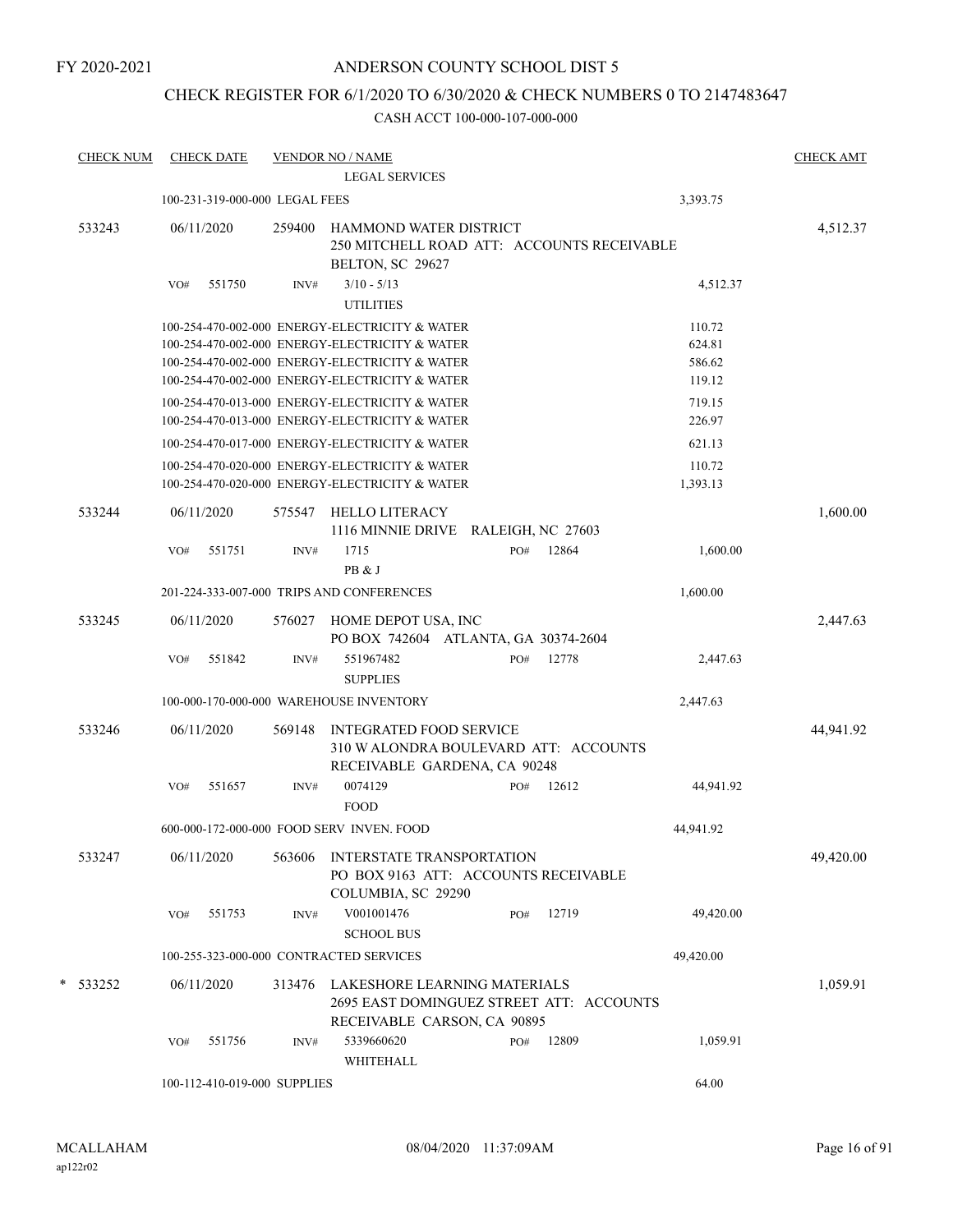# CHECK REGISTER FOR 6/1/2020 TO 6/30/2020 & CHECK NUMBERS 0 TO 2147483647

|        | <b>CHECK NUM</b> |     | <b>CHECK DATE</b> |                                  | <b>VENDOR NO / NAME</b>                                                                                |            | <b>CHECK AMT</b> |
|--------|------------------|-----|-------------------|----------------------------------|--------------------------------------------------------------------------------------------------------|------------|------------------|
|        |                  |     |                   | 100-112-410-019-0RE RELATED ARTS |                                                                                                        | 270.27     |                  |
|        |                  |     |                   | 100-113-410-019-000 SUPPLIES     |                                                                                                        | 1.44       |                  |
|        |                  |     |                   | 100-147-410-019-000 SUPPLIES     |                                                                                                        | 484.07     |                  |
|        |                  |     |                   | 100-212-410-019-000 SUPPLIES     |                                                                                                        | 132.98     |                  |
|        |                  |     |                   | 100-222-410-019-000 SUPPLIES     |                                                                                                        | 107.15     |                  |
| $\ast$ | 533254           |     | 06/11/2020        |                                  | 564353 LAZER CONSTRUCTION COMPANY INC<br>POBOX 5103 ATT: ACCOUNTS RECEIVABLE<br>ANDERSON, SC 29623     |            | 228,957.92       |
|        |                  | VO# | 551757            | INV#                             | 7419-11<br>TL HANNA                                                                                    | 228,957.92 |                  |
|        |                  |     |                   |                                  | 505-253-520-002-STD STADIUM RENOVATIONS                                                                | 228,957.92 |                  |
|        | 533255           |     | 06/11/2020        |                                  | 570282 LITTLE CAESAR'S PIZZA<br>PO BOX 1186 ANDERSON, SC 29622                                         |            | 817.50           |
|        |                  | VO# | 551906            | INV#                             | $\mathbf{1}$                                                                                           | 817.50     |                  |
|        |                  |     |                   |                                  | <b>ROBERT ANDERSON</b>                                                                                 |            |                  |
|        |                  |     |                   | 100-113-410-006-000 SUPPLIES     |                                                                                                        | 817.50     |                  |
|        | 533256           |     | 06/11/2020        |                                  | 329300 LOW-RAY COMPANY, INC<br>1809 WEST WHITNER STREET ATT: ACCOUNTS<br>RECEIVABLE ANDERSON, SC 29624 |            | 173.53           |
|        |                  | VO# | 551659            | INV#                             | 1332<br><b>SUPPLIES</b>                                                                                | 173.53     |                  |
|        |                  |     |                   | 100-255-410-000-000 SUPPLIES     |                                                                                                        | 173.53     |                  |
|        | 533257           |     | 06/11/2020        |                                  | 569972 MARK BUTLER<br>122 SIENA DRIVE ANDERSON, SC 29621                                               |            | 150.00           |
|        |                  | VO# | 551717            | INV#                             | 2019-2020<br><b>TEACHER OF YEAR</b>                                                                    | 150.00     |                  |
|        |                  |     |                   |                                  | 100-264-333-000-TOY TRIPS & CONF.-TEACHER OF THE YEAR                                                  | 150.00     |                  |
|        | 533258           |     | 06/11/2020        |                                  | 576302 MARYLAND CHILD SUPPORT ACCOUNT<br>PO BOX 17396 BALTIMORE, MD 21297-1396                         |            | 280.91           |
|        |                  | VO# | 551789            | INV#                             | 6/15 PAYROLL<br><b>DEDUCTIONS</b>                                                                      | 280.91     |                  |
|        |                  |     |                   |                                  | 100-000-435-000-000 WAGE GARNISH/CH SUPPORT                                                            | 280.91     |                  |
|        | 533259           |     | 06/11/2020        | 576235                           | MCCULLOUGH, KARSEN**<br>113 HERITAGE RIVERWOOD DR, APT M CENTRAL, SC<br>29630                          |            | 375.00           |
|        |                  | VO# | 551628            | INV#                             | D134                                                                                                   | 375.00     |                  |
|        |                  |     |                   |                                  | <b>ROBERT ANDERSON</b>                                                                                 |            |                  |
|        |                  |     |                   | 100-113-410-006-000 SUPPLIES     |                                                                                                        | 375.00     |                  |
| $\ast$ | 533261           |     | 06/11/2020        | 576413                           | MOBILE COMMUNICATIONS AMERICA INC<br>PO BOX 1458 CHARLOTTE, NC 28201                                   |            | 2,400.25         |
|        |                  | VO# | 551760            | INV#                             | 284000065-1<br><b>INSTALLATION</b>                                                                     | 2,400.25   |                  |
|        |                  |     |                   |                                  | 100-255-323-000-000 CONTRACTED SERVICES                                                                | 2,400.25   |                  |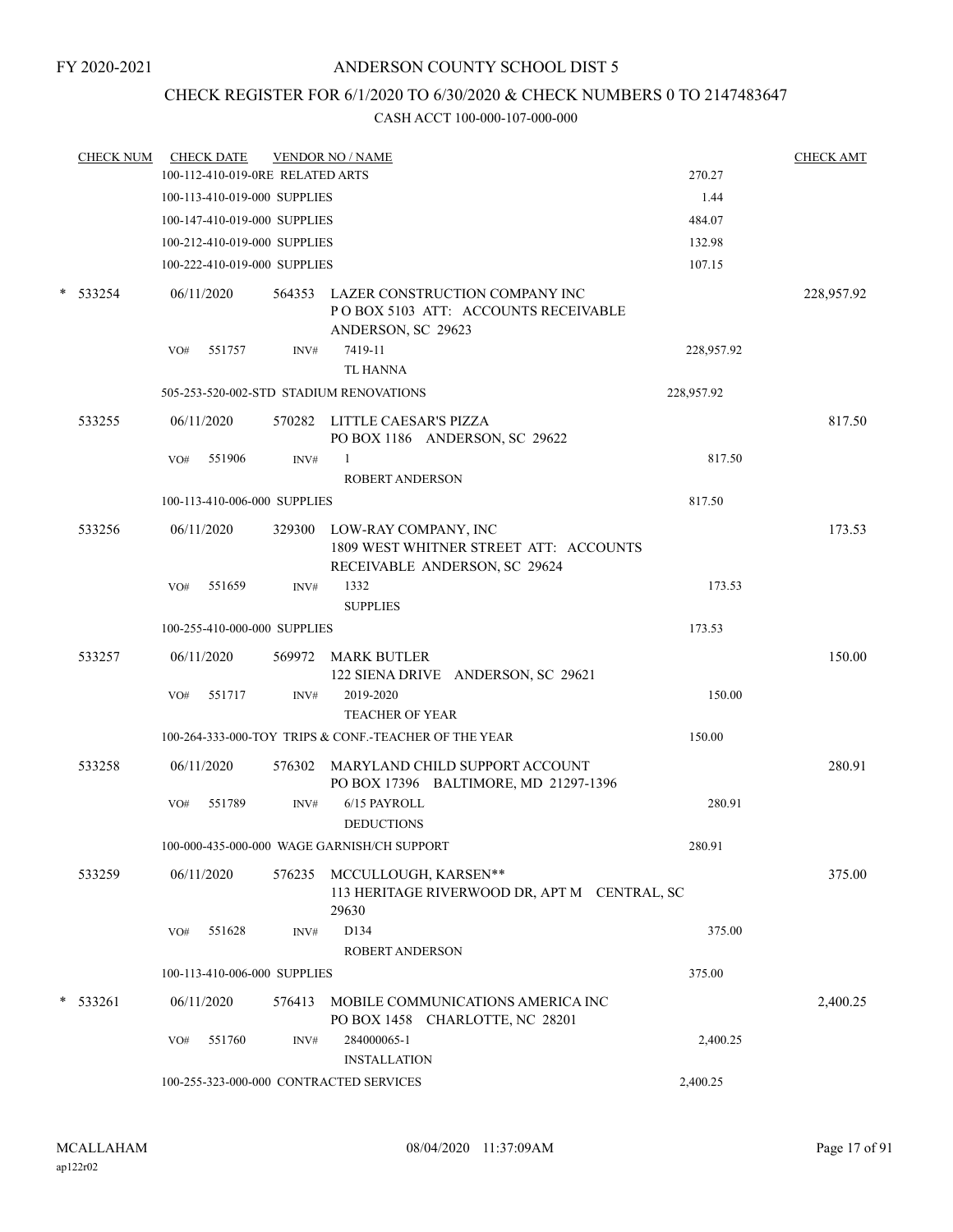# CHECK REGISTER FOR 6/1/2020 TO 6/30/2020 & CHECK NUMBERS 0 TO 2147483647

| <b>CHECK NUM</b> |     | <b>CHECK DATE</b>                           |                | <b>VENDOR NO / NAME</b>                                                                          |                                                                                          |       |           | <b>CHECK AMT</b> |  |  |
|------------------|-----|---------------------------------------------|----------------|--------------------------------------------------------------------------------------------------|------------------------------------------------------------------------------------------|-------|-----------|------------------|--|--|
| 533262           |     | 06/11/2020                                  |                |                                                                                                  | 567126 MUSIC & ARTS CENTER<br>5295 WESTVIEW DR SUITE 300 ATTN: CA<br>FREDERICK, MD 21703 |       |           |                  |  |  |
|                  | VO# | 551848                                      | INV#           | 022548150<br>ACCT 9422544                                                                        |                                                                                          |       | 422.65    |                  |  |  |
|                  |     |                                             |                | 100-114-410-003-COB CHORUS, ORCHESTRA, BAND                                                      |                                                                                          |       | 422.65    |                  |  |  |
|                  |     | VO# 551849                                  | INV#           | 022567942<br>ACCT 9422544                                                                        |                                                                                          |       | 446.18    |                  |  |  |
|                  |     |                                             |                | 100-114-410-003-COB CHORUS, ORCHESTRA, BAND                                                      |                                                                                          |       | 446.18    |                  |  |  |
|                  |     | VO# 551850                                  | INV#           | 022497027<br>ACCT 9422544                                                                        |                                                                                          |       | 417.30    |                  |  |  |
|                  |     |                                             |                | 100-114-410-003-COB CHORUS, ORCHESTRA, BAND                                                      |                                                                                          |       | 417.30    |                  |  |  |
|                  | VO# | 551851                                      | INV#           | 022424852<br>ACCT 9422544                                                                        |                                                                                          |       | 535.00    |                  |  |  |
|                  |     | 100-114-410-003-001 BAND SUPPLIES           |                |                                                                                                  |                                                                                          |       | 535.00    |                  |  |  |
|                  |     | VO# 551852                                  | INV#           | 022355247<br>ACCT 9422544                                                                        |                                                                                          |       | 39.59     |                  |  |  |
|                  |     | 100-114-410-003-001 BAND SUPPLIES           |                |                                                                                                  |                                                                                          |       | 39.59     |                  |  |  |
|                  |     | VO# 551853                                  | $\text{INV}\#$ | 022539670<br>ACCT 9422544                                                                        |                                                                                          |       | 1,326.80  |                  |  |  |
|                  |     |                                             |                | 100-114-410-003-002 COLOR GUARD/DRUM LINE                                                        |                                                                                          |       | 1,326.80  |                  |  |  |
|                  |     | VO# 551854                                  | INV#           | 022394827<br>ACCT 9422544                                                                        |                                                                                          |       | 19.26     |                  |  |  |
|                  |     |                                             |                | 100-114-410-003-002 COLOR GUARD/DRUM LINE                                                        |                                                                                          |       | 19.26     |                  |  |  |
|                  | VO# | 551855                                      | INV#           | 022404566<br>ACCT 9422544                                                                        |                                                                                          |       | 467.59    |                  |  |  |
|                  |     |                                             |                | 100-114-410-003-002 COLOR GUARD/DRUM LINE                                                        |                                                                                          |       | 467.59    |                  |  |  |
|                  |     | VO# 551856                                  | INV#           | 022206894<br>ACCT 9422544                                                                        |                                                                                          |       | 166.41    |                  |  |  |
|                  |     |                                             |                | 100-114-410-003-002 COLOR GUARD/DRUM LINE                                                        |                                                                                          |       | 166.41    |                  |  |  |
| $*$ 533264       |     | 06/11/2020                                  | 370000         | NARDONE BROS BAKING CO, INC<br>420 NEW COMMERCE BLVD WILKES BARRE, PA<br>18706                   |                                                                                          |       |           | 61,383.00        |  |  |
|                  | VO# | 551661                                      | INV#           | 35390<br><b>PIZZA</b>                                                                            | PO#                                                                                      | 12618 | 61,383.00 |                  |  |  |
|                  |     |                                             |                | 600-000-172-000-000 FOOD SERV INVEN. FOOD                                                        |                                                                                          |       | 61,383.00 |                  |  |  |
| * 533266         |     | 06/11/2020                                  | 564010         | NC CHILD SUPPORT CENTRALIZED COLLECTNS<br>PO BOX 900012 RALEIGH, NC 27675-9012                   |                                                                                          |       |           | 305.50           |  |  |
|                  | VO# | 551790                                      | INV#           | 6/15 PAYROLL<br><b>DEDUCTIONS</b>                                                                |                                                                                          |       | 305.50    |                  |  |  |
|                  |     | 100-000-435-000-000 WAGE GARNISH/CH SUPPORT | 305.50         |                                                                                                  |                                                                                          |       |           |                  |  |  |
| 533267           |     | 06/11/2020                                  | 563478         | NORFOLK WIRE & ELECTRONICS<br>PO BOX 890608 ATT: ACCOUNTS RECEIVABLE<br>CHARLOTTE, NC 28289-0608 |                                                                                          |       |           | 647.47           |  |  |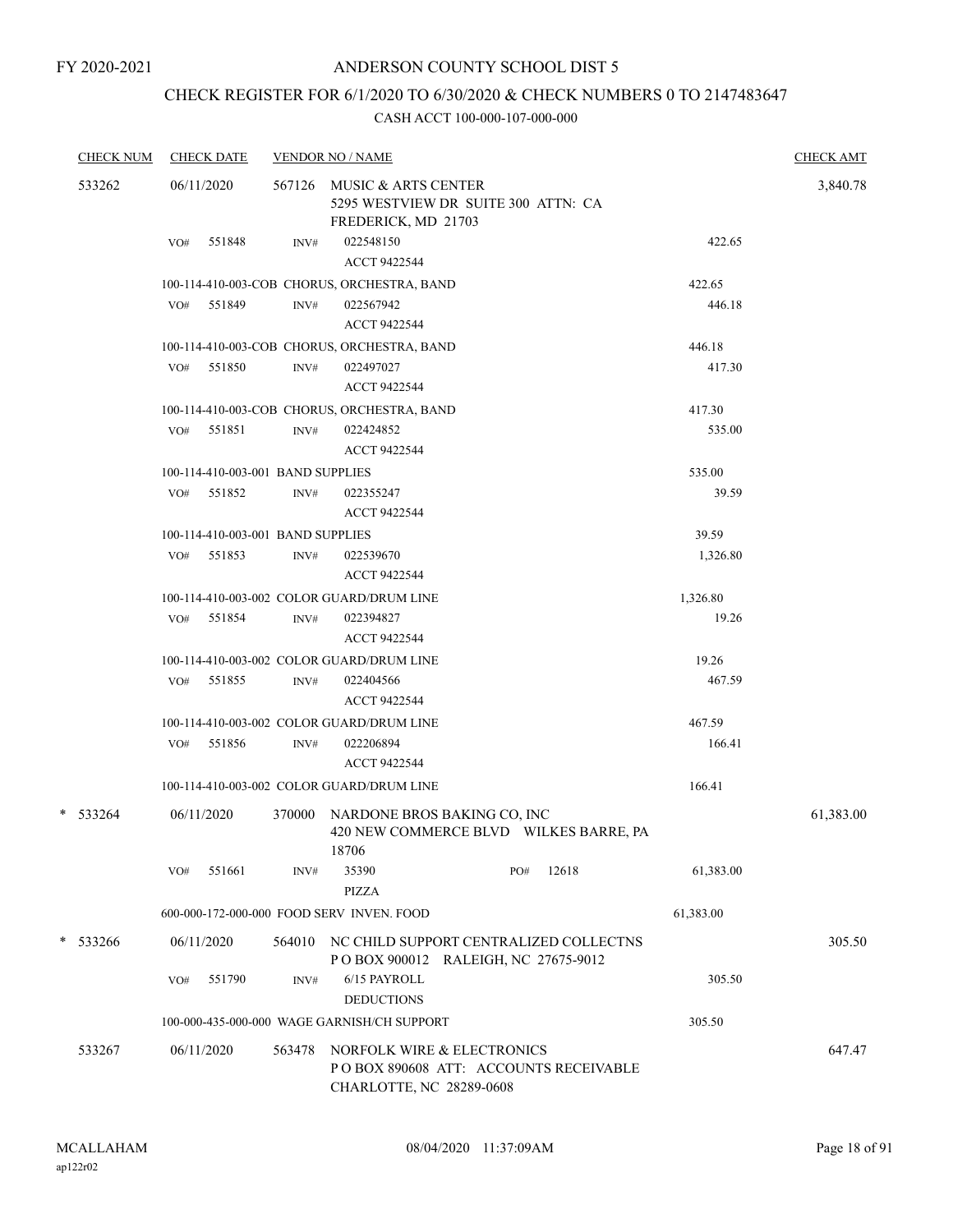# CHECK REGISTER FOR 6/1/2020 TO 6/30/2020 & CHECK NUMBERS 0 TO 2147483647

| <b>CHECK NUM</b> | VO# | <b>CHECK DATE</b><br>551859                                              | INV#   | <b>VENDOR NO / NAME</b><br>2629212<br>2628497                     | PO#                                  | 12794 | 647.47           | <b>CHECK AMT</b> |
|------------------|-----|--------------------------------------------------------------------------|--------|-------------------------------------------------------------------|--------------------------------------|-------|------------------|------------------|
|                  |     | 100-266-345-000-TEC TECHNOLOGY C19<br>100-266-345-000-TEC TECHNOLOGY C19 |        |                                                                   |                                      |       | 189.93<br>457.54 |                  |
| 533268           |     | 06/11/2020                                                               |        | 576524 NYAGAH, CATHERINE**                                        | 122 LOCKWOOD DR ANDERSON, SC 29621   |       |                  | 145.00           |
|                  | VO# | 551664                                                                   | INV#   | 0001                                                              |                                      |       | 145.00           |                  |
|                  |     |                                                                          |        | <b>NEVITT FOREST</b><br>712-271-660-012-201 MISCELLANEOUS EXPENSE |                                      |       | 145.00           |                  |
|                  |     |                                                                          |        |                                                                   |                                      |       |                  |                  |
| * 533270         |     | 06/11/2020                                                               |        | 564798 PARTSMASTER                                                | PO BOX 971342 DALLAS, TX 75397-1342  |       |                  | 265.24           |
|                  | VO# | 551864                                                                   | INV#   | 23534217<br><b>REPAIR PARTS</b>                                   |                                      |       | 265.24           |                  |
|                  |     |                                                                          |        | 100-254-410-009-001 SUPPLIES - MAINTENANCE                        |                                      |       | 265.24           |                  |
| 533271           |     | 06/11/2020                                                               | 568036 | PIEDMONT NATURAL GAS                                              | PO BOX 1246 CHARLOTTE, NC 28201-1246 |       |                  | 1,192.84         |
|                  | VO# | 551902                                                                   | INV#   | DUE 6/19<br><b>UTILITIES</b>                                      |                                      |       | 1,192.84         |                  |
|                  |     | 100-254-472-000-000 ENERGY-GAS                                           |        |                                                                   |                                      |       | 48.28            |                  |
|                  |     | 100-254-472-001-000 ENERGY-GAS                                           |        |                                                                   |                                      |       | 361.01           |                  |
|                  |     | 100-254-472-005-000 ENERGY-GAS                                           |        |                                                                   |                                      |       | 29.27            |                  |
|                  |     | 100-254-472-011-000 ENERGY-GAS                                           |        |                                                                   |                                      |       | 23.54            |                  |
|                  |     | 100-254-472-012-000 ENERGY-GAS                                           |        |                                                                   |                                      |       | 26.99            |                  |
|                  |     | 100-254-472-015-000 ENERGY-GAS                                           |        |                                                                   |                                      |       | 58.13            |                  |
|                  |     | 100-254-472-016-000 ENERGY-GAS                                           |        |                                                                   |                                      |       | 25.71            |                  |
|                  |     | 100-254-472-021-000 ENERGY- GAS                                          |        |                                                                   |                                      |       | 141.77           |                  |
|                  |     | 600-256-470-011-000 ENERGY                                               |        |                                                                   |                                      |       | 105.32           |                  |
|                  |     | 600-256-470-012-000 ENERGY                                               |        |                                                                   |                                      |       | 78.67            |                  |
|                  |     | 600-256-470-015-000 ENERGY                                               |        |                                                                   |                                      |       | 93.74            |                  |
|                  |     | 600-256-470-016-000 ENERGY                                               |        |                                                                   |                                      |       | 80.71            |                  |
|                  |     | 600-256-470-021-000 ENERGY                                               |        |                                                                   |                                      |       | 119.70           |                  |
| * 533273         |     | 06/11/2020                                                               | 571696 | PRO-TECH SYSTEMS                                                  | 604 NEW HOPE RD ANDERSON, SC 29626   |       |                  | 2,497.10         |
|                  | VO# | 551767                                                                   | INV#   | 02191453<br><b>STUDIO LIVE</b>                                    | PO#                                  | 12655 | 2,497.10         |                  |
|                  |     | 100-221-410-007-BUD SUPPLIES                                             |        |                                                                   |                                      |       | 2,497.10         |                  |
| 533274           |     | 06/11/2020                                                               |        | 431095 REALLY GOOD STUFF, LLC                                     | PO BOX 734329 CHICAGO, IL 60673-4329 |       |                  | 537.14           |
|                  | VO# | 551673                                                                   | INV#   | 7229058<br>CONCORD ELEM                                           |                                      |       | 413.08           |                  |
|                  |     | 100-112-410-009-BUD SUPPLIES                                             |        |                                                                   |                                      |       | 413.08           |                  |
|                  | VO# | 551770                                                                   | INV#   | 7229031                                                           | PO#                                  | 12621 | 81.30            |                  |
|                  |     |                                                                          |        | WHITEHALL                                                         |                                      |       |                  |                  |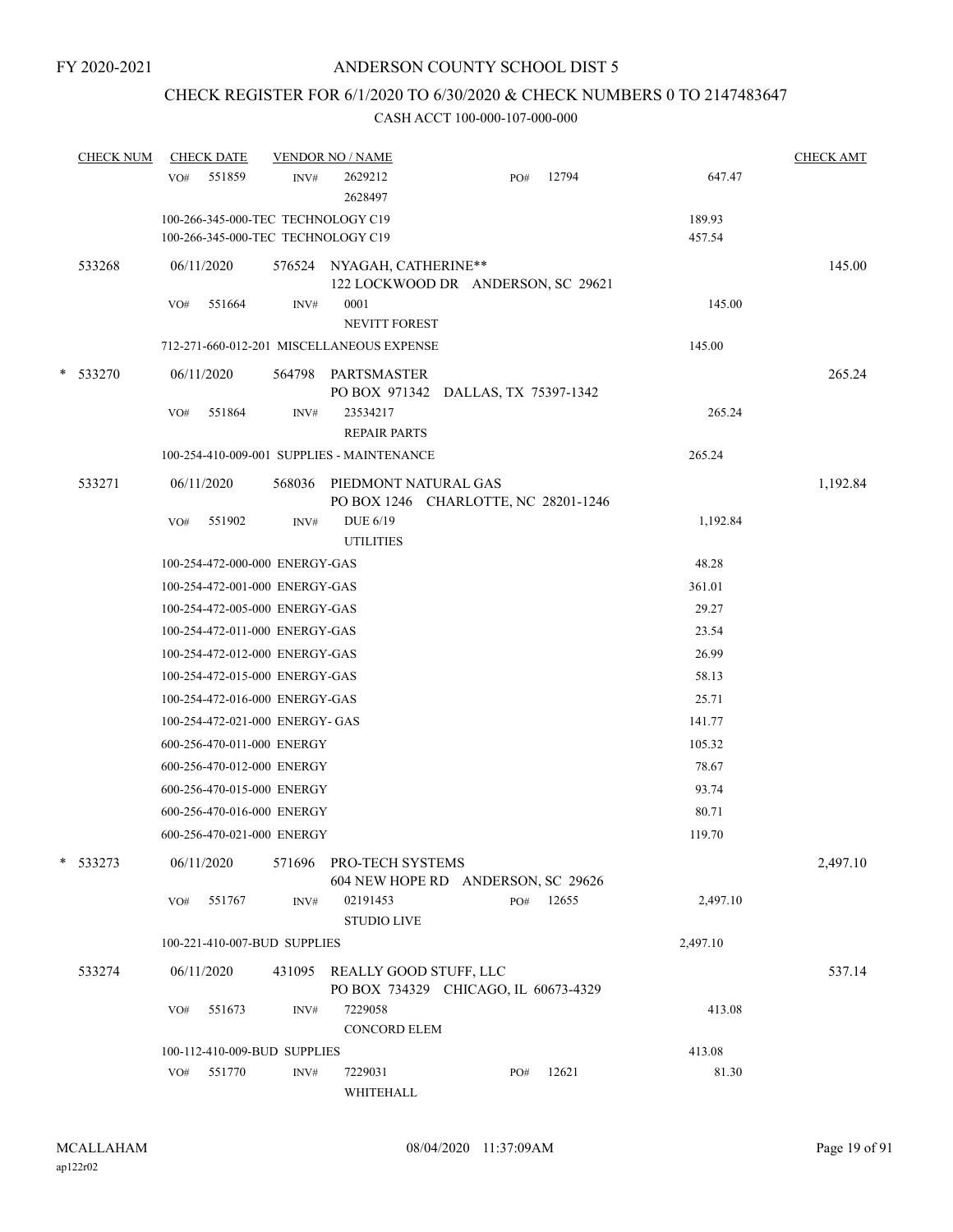# CHECK REGISTER FOR 6/1/2020 TO 6/30/2020 & CHECK NUMBERS 0 TO 2147483647

|   | <b>CHECK NUM</b> |     | <b>CHECK DATE</b>                                                                               |        | <b>VENDOR NO / NAME</b>                                                                |                       | <b>CHECK AMT</b> |
|---|------------------|-----|-------------------------------------------------------------------------------------------------|--------|----------------------------------------------------------------------------------------|-----------------------|------------------|
|   |                  |     | 100-111-410-019-000 SUPPLIES                                                                    |        |                                                                                        | 81.30                 |                  |
|   |                  |     | VO# 551866                                                                                      | INV#   | 7230173<br><b>SUPPLIES</b>                                                             | 42.76                 |                  |
|   |                  |     | 100-111-410-009-000 SUPPLIES                                                                    |        |                                                                                        | 42.76                 |                  |
|   | 533275           |     | 06/11/2020                                                                                      |        | 567525 ROWLAND MECHANICAL<br>4035 HWY 24 ANDERSON, SC 29626                            |                       | 934.71           |
|   |                  | VO# | 551675                                                                                          | INV#   | 9897<br>11201<br>PO#<br><b>BUS REPAIR</b>                                              | 934.71                |                  |
|   |                  |     |                                                                                                 |        | 100-255-323-000-ACT ACTIVITY BUS CONTRACTED SERVICES                                   | 934.71                |                  |
| * | 533277           |     | 06/11/2020                                                                                      |        | 568980 SC DEPT OF REVENUE<br>PO BOX 2535 COLUMBIA, SC 29202-2535                       |                       | 693.26           |
|   |                  | VO# | 551792                                                                                          | INV#   | 6/15 PAYROLL<br><b>DEDUCTIONS</b>                                                      | 693.26                |                  |
|   |                  |     | 100-000-440-000-000 SC STATE TAX LEVY                                                           |        |                                                                                        | 693.26                |                  |
|   | 533278           |     | 06/11/2020                                                                                      |        | 450701 SC RETIREMENT SYSTEM (SPP)<br>POBOX 11960 CAPITOL STATION COLUMBIA, SC<br>29211 |                       | 585.61           |
|   |                  | VO# | 551787                                                                                          | INV#   | 6/15 PAYROLL<br><b>DEDUCTIONS</b>                                                      | 585.61                |                  |
|   |                  |     |                                                                                                 |        | 100-000-438-000-000 RETIREMENT SERV PURCHASE                                           | 585.61                |                  |
|   | 533279           |     | 06/11/2020                                                                                      |        | 576084 SC STATE REIMBURSEMENT UNIT<br>PO BOX 100303 COLUMBIA, SC 29202-3303            |                       | 1,599.48         |
|   |                  | VO# | 551791                                                                                          | INV#   | 6/15 PAYROLL<br><b>DEDUCTIONS</b>                                                      | 1,599.48              |                  |
|   |                  |     |                                                                                                 |        | 100-000-435-000-000 WAGE GARNISH/CH SUPPORT                                            | 1,599.48              |                  |
|   | 533280           |     | 06/11/2020                                                                                      | 576350 | SEGRA<br>SC TELECOMMUNICATIONS GROUP PO BOX 603030                                     |                       | 109.09           |
|   |                  | VO# | 551678                                                                                          | INV#   | CHARLOTTE, NC 28260-3030<br>1712561<br><b>SERVICE</b>                                  | 109.09                |                  |
|   |                  |     | 100-266-340-000-000 TELEPHONE<br>100-266-340-000-000 TELEPHONE<br>100-266-340-000-000 TELEPHONE |        |                                                                                        | 0.35<br>1.43<br>52.24 |                  |
|   |                  |     | 100-266-340-000-000 TELEPHONE                                                                   |        |                                                                                        | 0.85                  |                  |
|   |                  |     | 100-266-340-001-000 TELEPHONE                                                                   |        |                                                                                        | 0.85                  |                  |
|   |                  |     | 100-266-340-002-000 TELEPHONE                                                                   |        |                                                                                        | 11.89                 |                  |
|   |                  |     | 100-266-340-003-000 TELEPHONE                                                                   |        |                                                                                        | 6.94                  |                  |
|   |                  |     | 100-266-340-007-000 TELEPHONE                                                                   |        |                                                                                        | 0.67                  |                  |
|   |                  |     | 100-266-340-008-000 TELEPHONE                                                                   |        |                                                                                        | 0.02                  |                  |
|   |                  |     | 100-266-340-009-000 TELEPHONE<br>100-266-340-010-000 TELEPHONE                                  |        |                                                                                        | 1.09<br>0.55          |                  |
|   |                  |     | 100-266-340-011-000 TELEPHONE                                                                   |        |                                                                                        | 0.80                  |                  |
|   |                  |     | 100-266-340-012-000 TELEPHONE                                                                   |        |                                                                                        | 0.15                  |                  |
|   |                  |     | 100-266-340-014-000 TELEPHONE                                                                   |        |                                                                                        | 3.90                  |                  |
|   |                  |     |                                                                                                 |        |                                                                                        |                       |                  |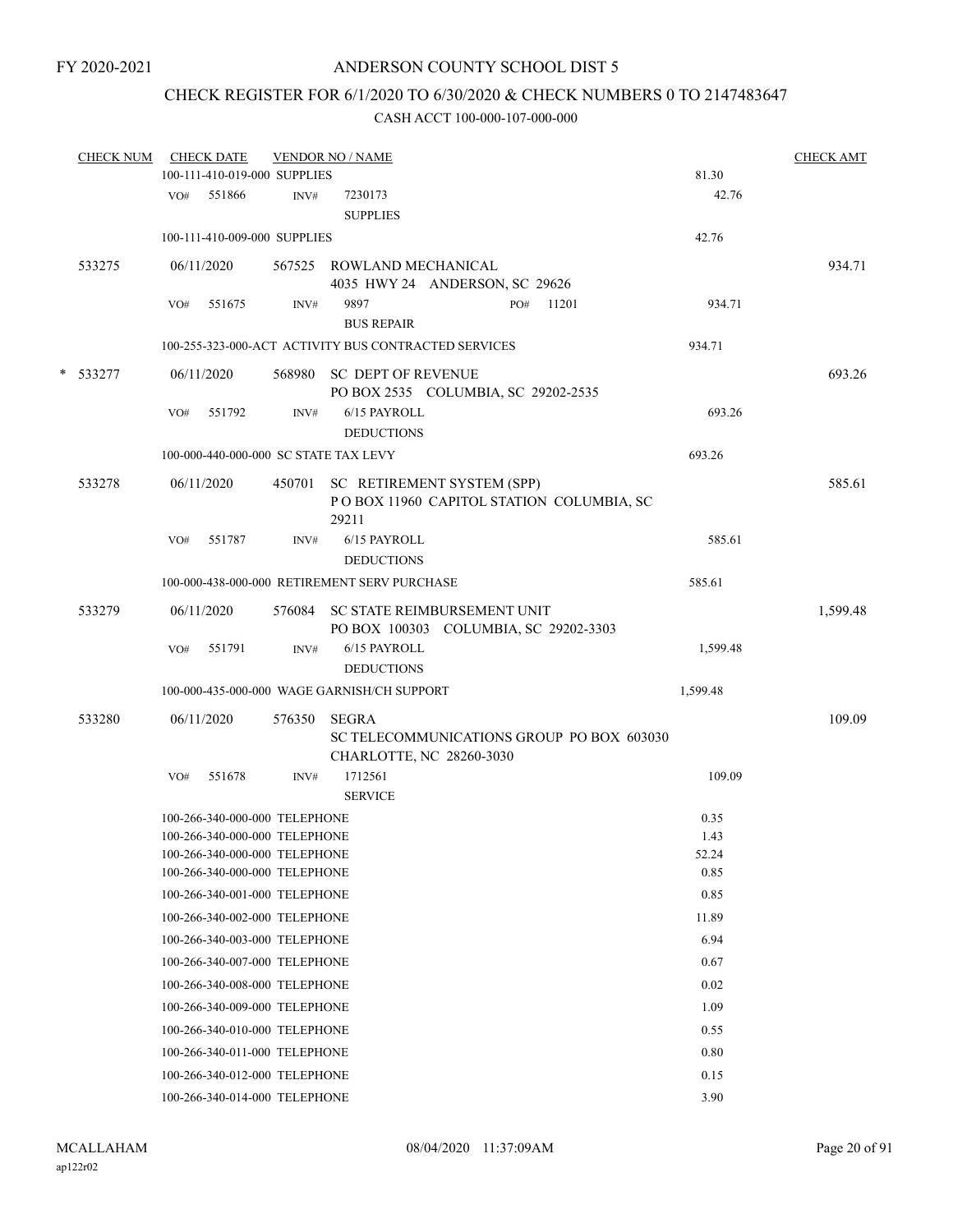# CHECK REGISTER FOR 6/1/2020 TO 6/30/2020 & CHECK NUMBERS 0 TO 2147483647

|  | <b>CHECK NUM</b> |     | <b>CHECK DATE</b>                  |        | <b>VENDOR NO / NAME</b>                                                                   |        | <b>CHECK AMT</b> |
|--|------------------|-----|------------------------------------|--------|-------------------------------------------------------------------------------------------|--------|------------------|
|  |                  |     | 100-266-340-015-000 TELEPHONE      |        |                                                                                           | 0.47   |                  |
|  |                  |     | 100-266-340-016-000 TELEPHONE      |        |                                                                                           | 20.66  |                  |
|  |                  |     | 100-266-340-017-000 TELEPHONE      |        |                                                                                           | 1.80   |                  |
|  |                  |     | 100-266-340-019-000 TELEPHONE      |        |                                                                                           | 1.47   |                  |
|  |                  |     | 100-266-340-021-000 TELEPHONE      |        |                                                                                           | 2.96   |                  |
|  | 533281           |     | 06/11/2020                         |        | 572126 SERVICE ASSOCIATES, INC<br>225 COOK STREET RURAL HALL, NC 27045                    |        | 500.00           |
|  |                  | VO# | 551679                             | INV#   | 5407<br><b>JAN SERVICE</b>                                                                | 500.00 |                  |
|  |                  |     |                                    |        | 100-266-345-000-000 TECHNOLOGY INFRASTRUCTURE                                             | 500.00 |                  |
|  | * 533284         |     | 06/11/2020                         | 568954 | <b>SHRED A WAY</b><br>PO BOX 51132 ATT: ACCOUNTS RECEIVABLE<br>PIEDMONT, SC 29673         |        | 179.00           |
|  |                  | VO# | 551694                             | INV#   | A80350<br><b>WEST MARKET</b>                                                              | 33.00  |                  |
|  |                  |     |                                    |        | 718-271-660-018-201 MISCELLANEOUS EXPENSE                                                 | 33.00  |                  |
|  |                  |     | VO# 551773                         | INV#   | A80341<br><b>ADULT ED</b>                                                                 | 33.00  |                  |
|  |                  |     |                                    |        | 723-190-660-023-911 MISCELLANEOUS- ADULT ED EXPENSE                                       | 33.00  |                  |
|  |                  | VO# | 551875                             | INV#   | A80349<br><b>ROBERT ANDERSON</b>                                                          | 65.00  |                  |
|  |                  |     | 100-113-410-006-000 SUPPLIES       |        |                                                                                           | 65.00  |                  |
|  |                  | VO# | 551876                             | INV#   | A80601<br><b>MCCANTS</b>                                                                  | 48.00  |                  |
|  |                  |     | 100-113-410-005-000 SUPPLIES       |        |                                                                                           | 48.00  |                  |
|  | * 533286         |     | 06/11/2020                         | 571007 | SIMPLIFIED OFFICE SYSTEMS<br>6220 BUSH RIVER ROAD COLUMBIA, SC 29212                      |        | 904.90           |
|  |                  | VO# | 551774                             | INV#   | 200330-0020<br><b>NORTH POINTE</b>                                                        | 225.92 |                  |
|  |                  |     | 713-271-660-013-362 COPIER EXPENSE |        |                                                                                           | 225.92 |                  |
|  |                  | VO# | 551880                             | INV#   | 200415-0068<br><b>COPIES</b>                                                              | 678.98 |                  |
|  |                  |     | 709-271-660-009-362 COPIER EXPENSE |        |                                                                                           | 678.98 |                  |
|  | 533287           |     | 06/11/2020                         |        | 574913 SOUTHEASTERN CAREER APPAREL, INC<br>142 SOUTH WOODBURN DRIVE DOTHAN, AL 36305      |        | 722.25           |
|  |                  | VO# | 551775                             | INV#   | 450241<br>CUST #38722                                                                     | 722.25 |                  |
|  |                  |     |                                    |        | 100-113-410-006-COB CHORUS, ORCHESTRA & BAND                                              | 722.25 |                  |
|  | 533288           |     | 06/11/2020                         | 576529 | SOUTHERN ESTATES INVESTMENTS LLC<br>PALMETTO DISTILLERY PO BOX 6159 ANDERSON, SC<br>29623 |        | 319.40           |
|  |                  | VO# | 551907                             | INV#   | 5113<br><b>MCCANTS</b>                                                                    | 319.40 |                  |
|  |                  |     |                                    |        | 100-113-410-005-C19 COVID 19 SUPPLIES                                                     | 319.40 |                  |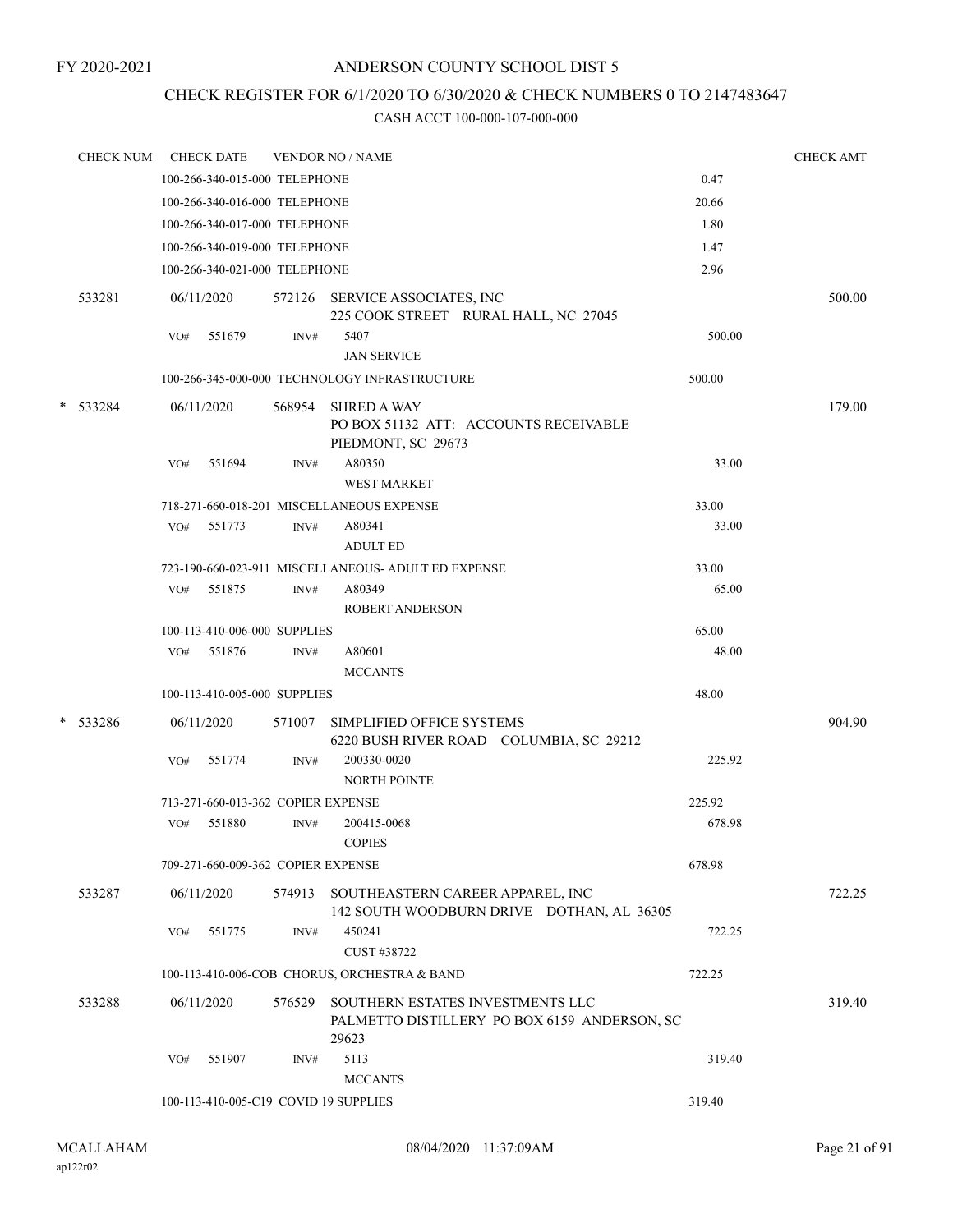# CHECK REGISTER FOR 6/1/2020 TO 6/30/2020 & CHECK NUMBERS 0 TO 2147483647

|  | <b>CHECK NUM</b> | <b>CHECK DATE</b>                      |        | <b>VENDOR NO / NAME</b>                                                                 |              |           | <b>CHECK AMT</b> |
|--|------------------|----------------------------------------|--------|-----------------------------------------------------------------------------------------|--------------|-----------|------------------|
|  | * 533291         | 06/11/2020                             |        | 574695 TEACHER INNOVATIONS, INC<br>POBOX 549 YORKVILLE, IL 60560                        |              |           | 612.00           |
|  |                  | 551696<br>VO#                          | INV#   | 696426<br><b>PLANBOOK</b>                                                               |              | 612.00    |                  |
|  |                  | 100-113-410-020-000 SUPPLIES           |        |                                                                                         |              | 612.00    |                  |
|  | 533292           | 06/11/2020                             | 571571 | <b>TECHPOINT</b><br>144 PEARL INDUSTRIAL AVE HOSCHTON, GA 30548                         |              |           | 495.00           |
|  |                  | 551882<br>VO#                          | INV#   | 2849<br><b>CF REAMES</b>                                                                | 12671<br>PO# | 495.00    |                  |
|  |                  |                                        |        | 100-224-410-001-FUR FURNITURE - PD ROOM                                                 |              | 495.00    |                  |
|  | 533293           | 06/11/2020                             | 576502 | <b>TENNIS COURT SUPPLY</b><br>3115 EAST LION LANE, UNIT 160 SALT LAKE CITY,<br>UT 84121 |              |           | 2,483.44         |
|  |                  | 551777<br>VO#                          | INV#   | AB6725<br><b>TL HANNA</b>                                                               |              | 2,483.44  |                  |
|  |                  | 100-271-410-002-000 SUPPLIES           |        |                                                                                         |              | 2,483.44  |                  |
|  | 533294           | 06/11/2020                             |        | 576015 TERMINIX SERVICE INC<br>PO BOX 2627 COLUMBIA, SC 29202                           |              |           | 3,552.00         |
|  |                  | 551883<br>VO#                          | INV#   | 20 43 8729<br><b>BIRD NETTING</b>                                                       | 12525<br>PO# | 3,552.00  |                  |
|  |                  |                                        |        | 505-271-540-002-BSC BASEBALL&SOFTBALL COMPLEX                                           |              | 1,776.00  |                  |
|  |                  |                                        |        | 505-271-540-003-BSC BASEBALL&SOFTBALL COMPLEX                                           |              | 1,776.00  |                  |
|  | 533295           | 06/11/2020                             | 576522 | TEXAS A&M AGRILIFE EXTENSION SERVICE<br>PO BOX 10420 COLLEGE STATION, TX 77842-2147     |              |           | 926.93           |
|  |                  | 551697<br>VO#                          | INV#   | 90663<br>CUST ID #34328                                                                 |              | 926.93    |                  |
|  |                  | 833-256-410-013-000 SUPPLIES           |        |                                                                                         |              | 926.93    |                  |
|  | 533296           | 06/11/2020                             | 571364 | THE CURE, INC<br>1942 SO 48TH AVENUE OMAHA, NE 68106                                    |              |           | 2,200.00         |
|  |                  | VO#<br>551698                          | INV#   | 26489 P<br><b>EYE WASH</b>                                                              | 12745<br>PO# | 2,200.00  |                  |
|  |                  |                                        |        | 100-213-410-000-000 SUPPLIES AND MATERIALS                                              |              | 2,200.00  |                  |
|  | 533297           | 06/11/2020                             | 508700 | TRI-COUNTY TECHNICAL COLLEGE<br>POBOX 587 PENDLETON, SC 29670                           |              |           | 48,687.00        |
|  |                  | 551700<br>VO#                          | INV#   | 5060<br><b>SPRING 2020</b>                                                              | 12829<br>PO# | 48,687.00 |                  |
|  |                  |                                        |        | 100-221-312-002-DCC DUAL CREDIT COURSES                                                 |              | 40,440.00 |                  |
|  |                  | 100-221-312-003-DCC DUAL CREDIT COURSE |        |                                                                                         |              | 8,247.00  |                  |
|  | 533298           | 06/11/2020                             | 573815 | UNITED REFRIGERATION, INC<br>PO BOX 740703 ATLANTA, GA 30374-0703                       |              |           | 223.68           |
|  |                  | 551885<br>VO#                          | INV#   | 73345368<br><b>SUPPLIES</b>                                                             |              | 126.45    |                  |
|  |                  |                                        |        | 600-256-323-008-000 REPAIRS TO EQUIPMENT                                                |              | 126.45    |                  |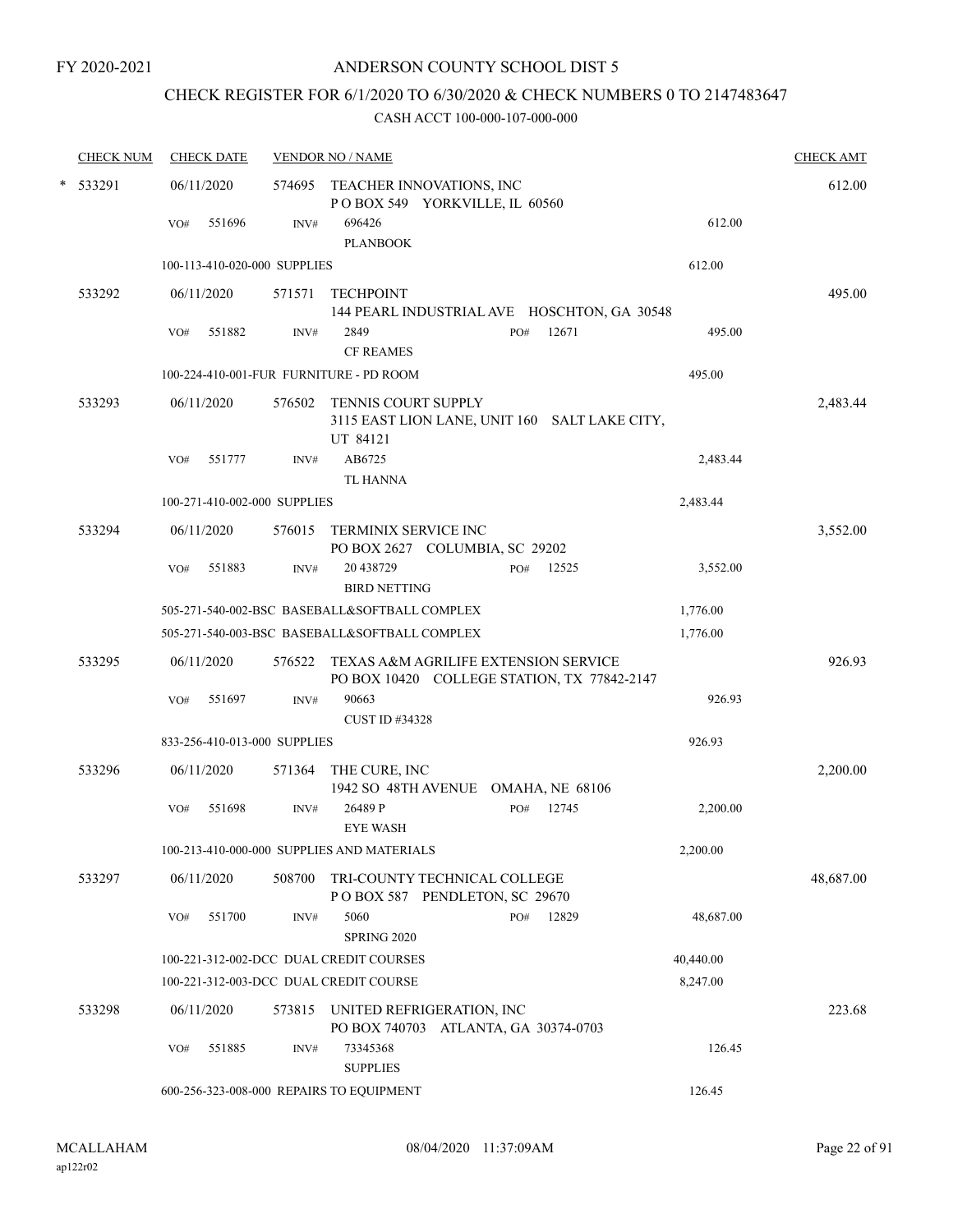# CHECK REGISTER FOR 6/1/2020 TO 6/30/2020 & CHECK NUMBERS 0 TO 2147483647

| <b>CHECK NUM</b> | <b>CHECK DATE</b>                        |        | <b>VENDOR NO / NAME</b>                                           |          | <b>CHECK AMT</b> |
|------------------|------------------------------------------|--------|-------------------------------------------------------------------|----------|------------------|
|                  | 551886<br>VO#                            | INV#   | 73320241<br><b>SUPPLIES</b>                                       | 54.51    |                  |
|                  | 600-256-323-006-000 REPAIRS TO EQUIPMENT |        |                                                                   | 18.17    |                  |
|                  | 600-256-323-008-000 REPAIRS TO EQUIPMENT |        |                                                                   | 18.17    |                  |
|                  | 600-256-323-016-000 REPAIRS TO EQUIPMENT |        |                                                                   | 18.17    |                  |
|                  | VO# 551887                               | INV#   | 73233526<br><b>SUPPLIES</b>                                       | 42.72    |                  |
|                  | 100-254-410-000-400 HVAC SUPPLIES        |        |                                                                   | 42.72    |                  |
| 533299           | 06/11/2020                               | 564298 | UNITED WAY OF ANDERSON COUNTY<br>POBOX 2067 ANDERSON, SC 29622    |          | 2,815.14         |
|                  | VO#<br>551788                            | INV#   | 6/15 PAYROLL<br><b>DEDUCTIONS</b>                                 | 2,815.14 |                  |
|                  |                                          |        | 100-000-455-000-000 UNITED FUND - PAYABLE                         | 2,815.14 |                  |
| 533300           | 06/11/2020                               | 573903 | <b>UPSTATE AHEC</b><br>104 S. VENTURE DR. GREENVILLE, SC 29615    |          | 815.75           |
|                  | 551888<br>VO#                            | INV#   | 978<br><b>MEMBERSHIP FEES</b>                                     | 815.75   |                  |
|                  |                                          |        | 100-213-410-000-000 SUPPLIES AND MATERIALS                        | 815.75   |                  |
| 533301           | 06/11/2020                               | 574511 | VERIFIED SERVICES LTD, LLC<br>518 COUNTRY MDWS ANDERSON, SC 29626 |          | 2,487.50         |
|                  | 551889<br>VO#                            | INV#   | VSSC180762<br><b>TL HANNA</b>                                     | 2,487.50 |                  |
|                  | 505-254-323-002-CAR CARPETS              |        |                                                                   | 2,487.50 |                  |
|                  |                                          |        |                                                                   |          |                  |
| 533302           | 06/11/2020                               | 519401 | <b>VERIZON</b><br>POBOX 660108 DALLAS, TX 75266-0652              |          | 5,939.27         |
|                  | 551786<br>VO#                            | INV#   | 9855345897<br>PHONE SERVICE                                       | 5,939.27 |                  |
|                  | 100-112-410-000-C19 SUPPLIES             |        |                                                                   | 217.68   |                  |
|                  | 100-266-340-000-000 TELEPHONE            |        |                                                                   | 4,283.26 |                  |
|                  | 100-266-340-001-000 TELEPHONE            |        |                                                                   | 118.32   |                  |
|                  | 100-266-340-002-000 TELEPHONE            |        |                                                                   | 91.79    |                  |
|                  | 100-266-340-003-000 TELEPHONE            |        |                                                                   | 106.94   |                  |
|                  | 100-266-340-006-000 TELEPHONE            |        |                                                                   | 70.99    |                  |
|                  | 100-266-340-007-000 TELEPHONE            |        |                                                                   | 66.89    |                  |
|                  | 100-266-340-008-000 TELEPHONE            |        |                                                                   | 66.89    |                  |
|                  | 100-266-340-009-000 TELEPHONE            |        |                                                                   | 66.89    |                  |
|                  | 100-266-340-010-000 TELEPHONE            |        |                                                                   | 13.42    |                  |
|                  | 100-266-340-012-000 TELEPHONE            |        |                                                                   | 69.63    |                  |
|                  | 100-266-340-013-000 TELEPHONE            |        | 13.42                                                             |          |                  |
|                  | 100-266-340-014-000 TELEPHONE            |        | 66.89                                                             |          |                  |
|                  | 100-266-340-015-000 TELEPHONE            |        |                                                                   | 80.31    |                  |
|                  | 100-266-340-016-000 TELEPHONE            |        | 53.47                                                             |          |                  |
|                  | 100-266-340-017-000 TELEPHONE            |        |                                                                   | 76.89    |                  |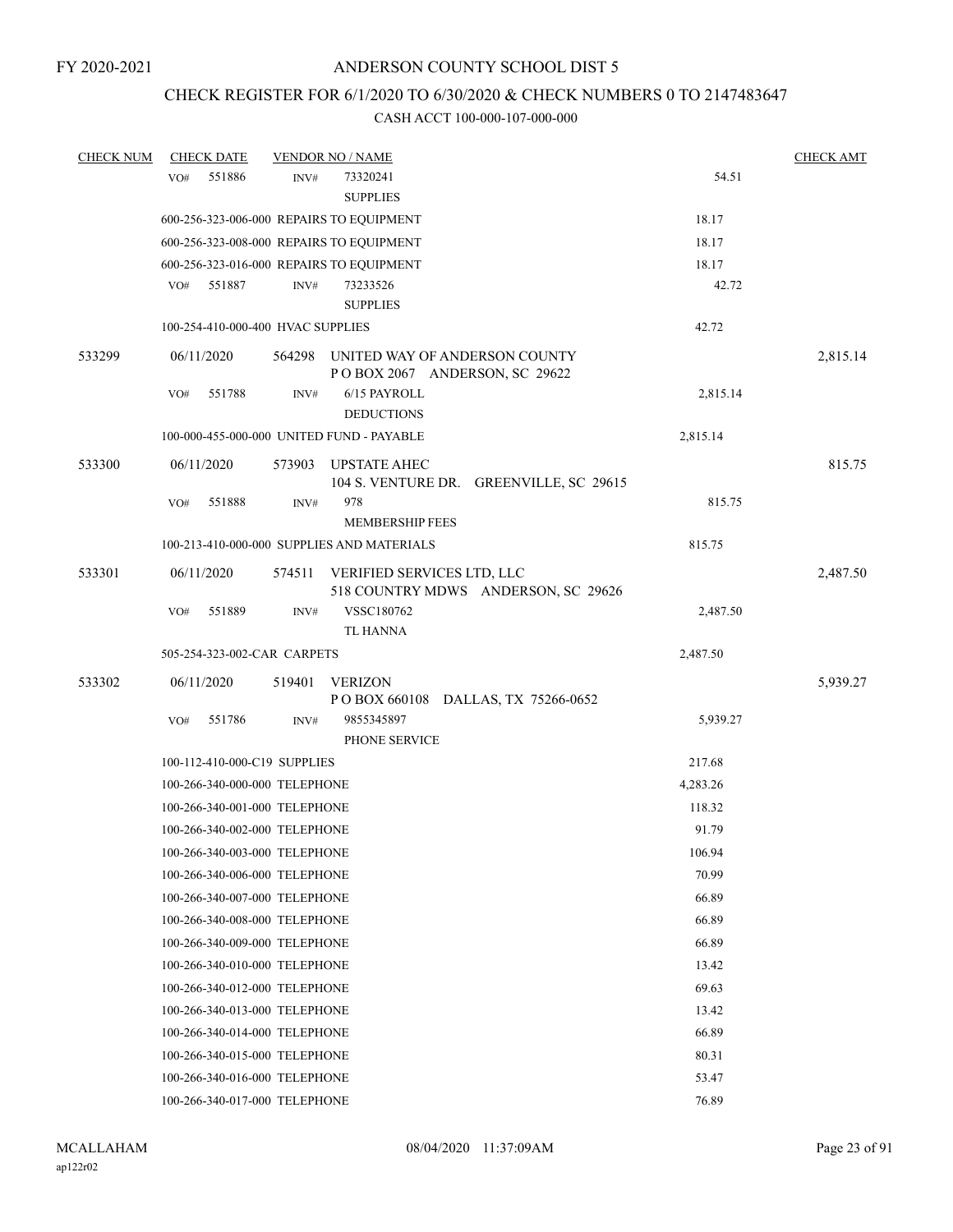#### FY 2020-2021

## ANDERSON COUNTY SCHOOL DIST 5

# CHECK REGISTER FOR 6/1/2020 TO 6/30/2020 & CHECK NUMBERS 0 TO 2147483647

| <b>CHECK NUM</b> |     | <b>CHECK DATE</b> |                               | <b>VENDOR NO / NAME</b>                                                                     |     |       |           | <b>CHECK AMT</b> |
|------------------|-----|-------------------|-------------------------------|---------------------------------------------------------------------------------------------|-----|-------|-----------|------------------|
|                  |     |                   | 100-266-340-018-000 TELEPHONE |                                                                                             |     |       | 13.42     |                  |
|                  |     |                   | 100-266-340-019-000 TELEPHONE |                                                                                             |     |       | 13.42     |                  |
|                  |     |                   | 100-266-340-020-000 TELEPHONE |                                                                                             |     |       | 17.52     |                  |
|                  |     |                   | 131-266-340-031-000 TELEPHONE |                                                                                             |     |       | 74.47     |                  |
|                  |     |                   | 210-211-340-001-000 TELEPHONE |                                                                                             |     |       | 56.21     |                  |
|                  |     |                   | 283-126-340-000-000 TELEPHONE |                                                                                             |     |       | 48.66     |                  |
|                  |     |                   | 338-221-340-000-EAR TELEPHONE |                                                                                             |     |       | 38.01     |                  |
|                  |     |                   | 600-256-340-000-000 TELEPHONE |                                                                                             |     |       | 160.41    |                  |
|                  |     |                   |                               | 900-188-340-000-006 HOMELESS TELEPHONE                                                      |     |       | 53.47     |                  |
| 533303           |     | 06/11/2020        | 571644                        | VISSER, RYAN^^<br>152 OLD COMPTON STREET PENDLETON, SC 29670                                |     |       |           | 150.00           |
|                  | VO# | 551719            | INV#                          | 2019-2020                                                                                   |     |       | 150.00    |                  |
|                  |     |                   |                               | <b>TEACHER OF YEAR</b>                                                                      |     |       |           |                  |
|                  |     |                   |                               | 100-264-333-000-TOY TRIPS & CONF.-TEACHER OF THE YEAR                                       |     |       | 150.00    |                  |
| 533304           |     | 06/11/2020        | 576048                        | VITAL RECORDS HOLDINGS, LLC<br>DEPT 5874 PO BOX 11407 BIRMINGHAM, AL<br>35246-5874          |     |       |           | 13,244.45        |
|                  | VO# | 551778            | INV#                          | 40809<br><b>SERVICE</b>                                                                     | PO# | 12739 | 13,244.45 |                  |
|                  |     |                   | 100-232-312-000-REC RECORDS   |                                                                                             |     |       | 13,244.45 |                  |
| 533305           |     | 06/11/2020        | 524353                        | WAL-MART COMMUNITY/GEMB<br>POBOX 530934 ATT: ACCOUNTS RECEIVABLE<br>ATLANTA, GA 30353-0934  |     |       |           | 392.05           |
|                  | VO# | 551891            | INV#                          | 2021 5306<br><b>GLENVIEW</b>                                                                |     |       | 392.05    |                  |
|                  |     |                   | 100-113-410-020-000 SUPPLIES  |                                                                                             |     |       | 385.07    |                  |
|                  |     |                   |                               | 100-113-410-020-VEN SUPPLY-ADDT'L FOR LOST VENDING                                          |     |       | 6.98      |                  |
| 533306           |     | 06/11/2020        | 524353                        | WAL-MART COMMUNITY/GEMB<br>POBOX 530934 ATT: ACCOUNTS RECEIVABLE<br>ATLANTA, GA 30353-0934  |     |       |           | 130.79           |
|                  | VO# | 551890            | INV#                          | 2022 6022<br><b>HOMELAND PARK</b>                                                           |     |       | 130.79    |                  |
|                  |     |                   |                               | 711-271-660-011-222 BUSINESS PARTNERSHIP EXPENSE                                            |     |       | 130.79    |                  |
| 533307           |     | 06/11/2020        | 524353                        | WAL-MART COMMUNITY/GEMB<br>PO BOX 530934 ATT: ACCOUNTS RECEIVABLE<br>ATLANTA, GA 30353-0934 |     |       |           | 386.38           |
|                  | VO# | 551892            | INV#                          | 2021 5314<br><b>ROBERT ANDERSON</b>                                                         |     |       | 386.38    |                  |
|                  |     |                   | 100-113-410-006-000 SUPPLIES  |                                                                                             |     |       | 322.31    |                  |
|                  |     |                   |                               | 100-113-410-006-C19 COVID 19 SUPPLIES                                                       |     |       | 64.07     |                  |
| 533308           |     | 06/11/2020        | 573864                        | WELLS FARGO VENDOR FIN SERV<br>PO BOX 105710 ATLANTA, GA 30348-5710                         |     |       |           | 687.15           |
|                  | VO# | 551779            | INV#                          | 5010565028                                                                                  |     |       | 174.41    |                  |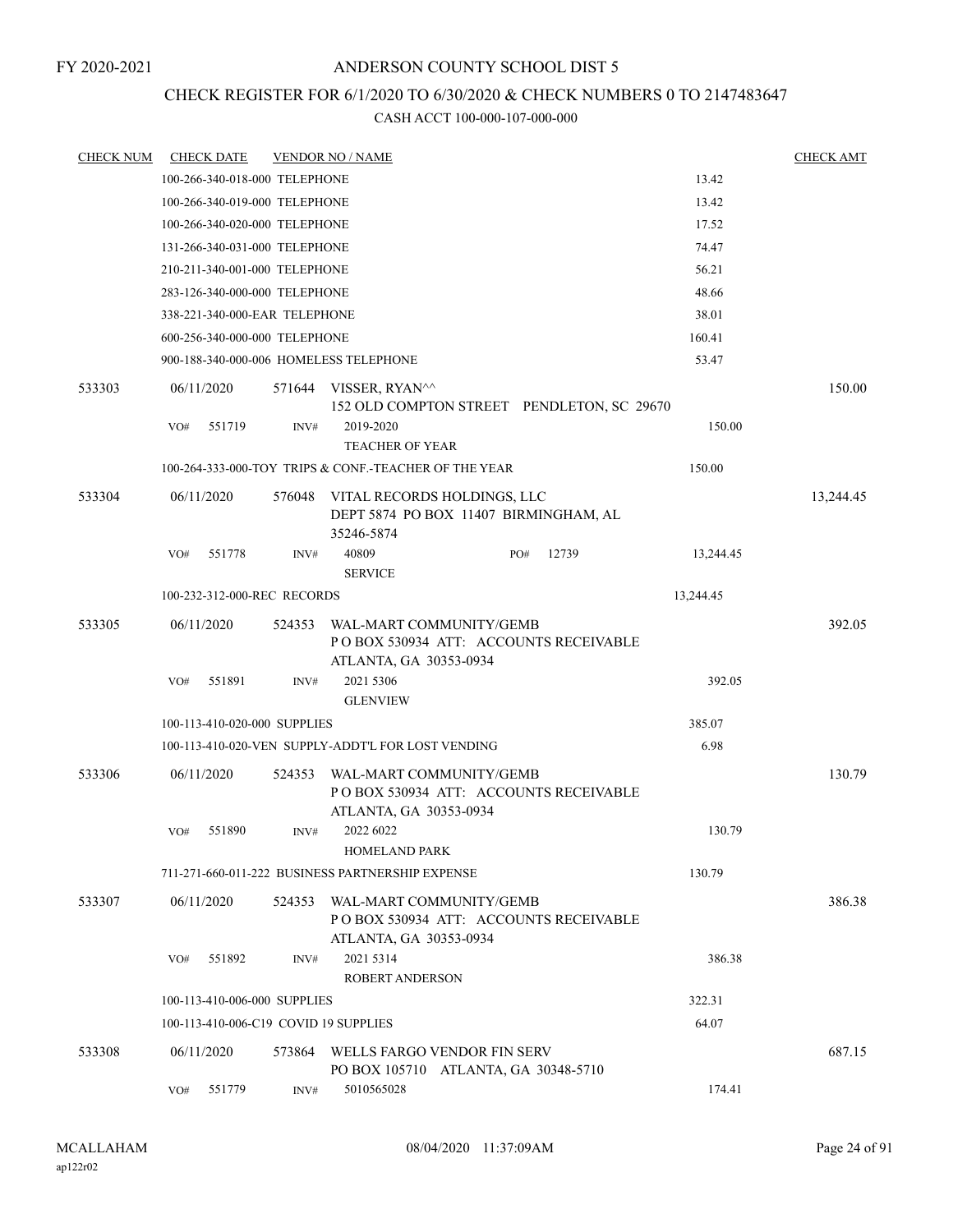## CHECK REGISTER FOR 6/1/2020 TO 6/30/2020 & CHECK NUMBERS 0 TO 2147483647

| <b>CHECK NUM</b> |     | <b>CHECK DATE</b> |                                    | <b>VENDOR NO / NAME</b>                                                                       |     |       |           |        | <b>CHECK AMT</b> |
|------------------|-----|-------------------|------------------------------------|-----------------------------------------------------------------------------------------------|-----|-------|-----------|--------|------------------|
|                  |     |                   |                                    | <b>COPIER</b>                                                                                 |     |       |           |        |                  |
|                  |     |                   | 723-190-660-023-913 COPIER EXPENSE |                                                                                               |     |       | 174.41    |        |                  |
|                  | VO# | 551780            | INV#                               | 5010630855<br><b>COPIER</b>                                                                   |     |       |           | 252.52 |                  |
|                  |     |                   | 723-190-660-023-913 COPIER EXPENSE |                                                                                               |     |       | 252.52    |        |                  |
|                  | VO# | 551893            | INV#                               | 5010607309<br><b>COPIER</b>                                                                   |     |       |           | 260.22 |                  |
|                  |     |                   | 201-112-490-010-000 COPIER COST    |                                                                                               |     |       | 260.22    |        |                  |
| $* 533310$       |     | 06/11/2020        |                                    | 573828 WOODWIND & BRASS<br>PO BOX 7479 WESTLAKE VILLAGE, CA 91359                             |     |       |           |        | 6,987.10         |
|                  | VO# | 551781            | INV#                               | PO 12743<br><b>MIDWAY ELEM</b>                                                                | PO# | 12743 | 6,987.10  |        |                  |
|                  |     |                   |                                    | 100-113-410-017-MUS MUSIC ALLOCATION                                                          |     |       | 256.80    |        |                  |
|                  |     |                   |                                    | 100-113-410-017-MUS MUSIC ALLOCATION                                                          |     |       | 1,926.00  |        |                  |
|                  |     |                   |                                    | 100-113-410-017-MUS MUSIC ALLOCATION                                                          |     |       | 2,771.30  |        |                  |
|                  |     |                   |                                    | 100-113-410-017-MUS MUSIC ALLOCATION                                                          |     |       | 2,033.00  |        |                  |
| 533311           |     | 06/11/2020        | 569016                             | YOUNG OFFICE ENVIRONMENTS<br>1280 RIDGE ROAD ATT: ACCOUNTS RECEIVABLE<br>GREENVILLE, SC 29607 |     |       |           |        | 97,247.00        |
|                  | VO# | 551901            | INV#                               | 470<br>TL HANNA FLOORING                                                                      | PO# | 12578 | 97,247.00 |        |                  |
|                  |     |                   | 505-254-323-002-CAR CARPETS        |                                                                                               |     |       | 97,247.00 |        |                  |
| 533312           |     | 06/18/2020        |                                    | 573978 AAA SUPPLY INC                                                                         |     |       |           |        | 250.14           |
|                  |     |                   |                                    | PO BOX 17769 GREENVILLE, SC 29606                                                             |     |       |           |        |                  |
|                  | VO# | 551986            | INV#                               | 04-528140<br><b>SUPPLIES</b>                                                                  |     |       |           | 250.14 |                  |
|                  |     |                   |                                    | 100-254-410-001-400 HVAC/ELECTRICAL/PLUMBING                                                  |     |       | 170.90    |        |                  |
|                  |     |                   |                                    | 100-254-410-018-400 HVAC/ELECTRICAL/PLUMBING                                                  |     |       | 79.24     |        |                  |
| 533313           |     | 06/18/2020        | 564507                             | AMERICAN CANCER SOCIETY<br>154 MILESTONE WAY GREENVILLE, SC 29615                             |     |       |           |        | 569.52           |
|                  | VO# | 552084            | INV#                               | <b>RELAY LIFE</b><br>WHITEHALL ELEM                                                           |     |       |           | 296.50 |                  |
|                  |     |                   |                                    | 719-271-660-019-302 RELAY FOR LIFE EXPENSE                                                    |     |       | 296.50    |        |                  |
|                  | VO# | 552085            | INV#                               | <b>RELAY LIFE</b><br><b>WESTSIDE HS</b>                                                       |     |       |           | 148.02 |                  |
|                  |     |                   |                                    | 703-271-660-003-472 RELAY FOR LIFE EXPENSE                                                    |     |       | 148.02    |        |                  |
|                  | VO# | 552086            | INV#                               | <b>RELAY LIFE</b>                                                                             |     |       |           | 125.00 |                  |
|                  |     |                   |                                    | <b>NORTH POINTE ELEM</b>                                                                      |     |       |           |        |                  |
|                  |     |                   |                                    | 713-271-660-013-302 RELAY FOR LIFE EXPENSE                                                    |     |       | 125.00    |        |                  |
| 533314           |     | 06/18/2020        | 110960                             | ANDERSON AREA YMCA<br>201 EAST REED ROAD ANDERSON, SC 29621                                   |     |       |           |        | 241.10           |
|                  | VO# | 552067            | INV#                               | 2019-2020<br><b>DONATIONS</b>                                                                 |     |       |           | 146.10 |                  |
|                  |     |                   |                                    | 705-271-660-005-792 YMCA FUNDRAISER EXPENSE                                                   |     |       | 146.10    |        |                  |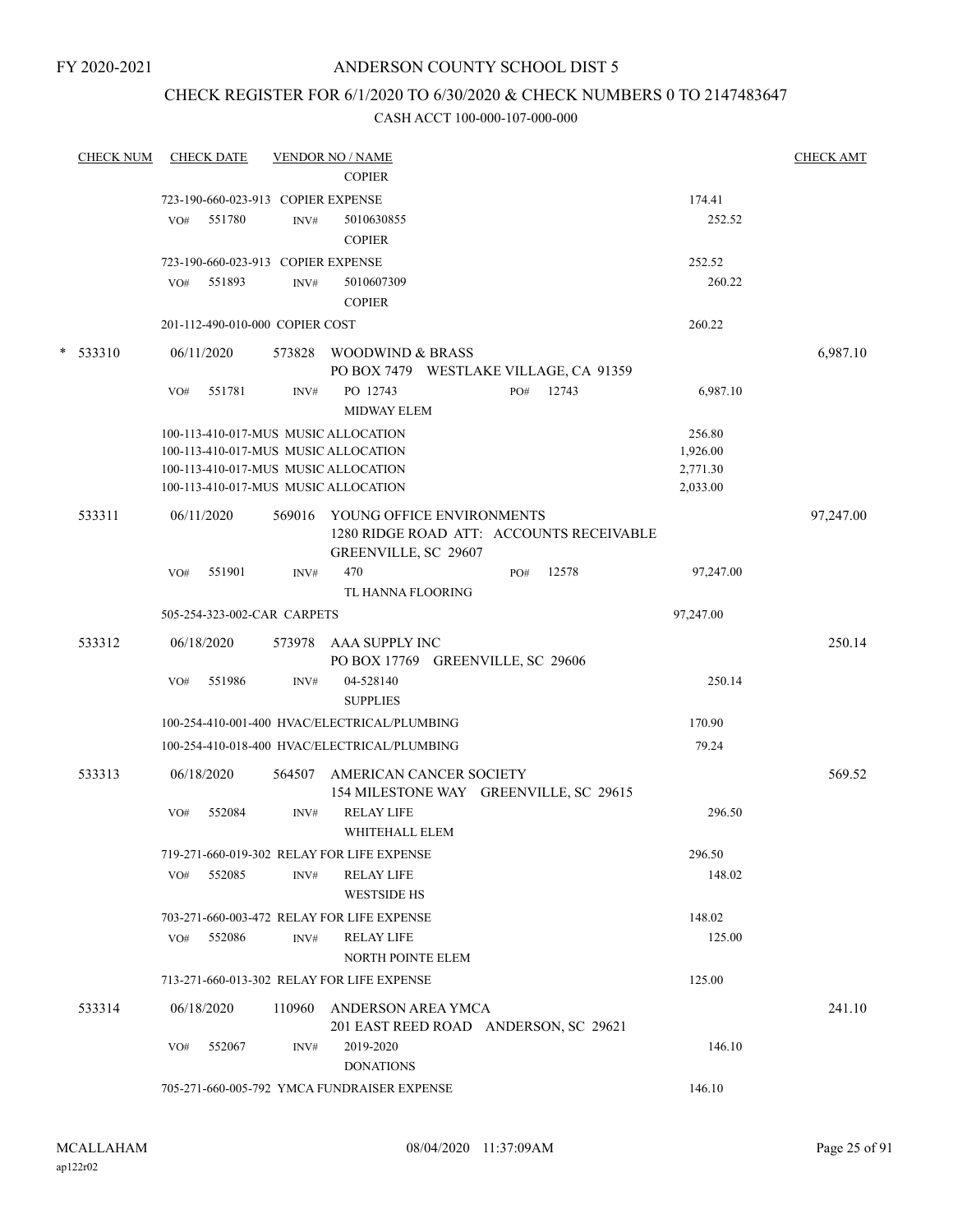# CHECK REGISTER FOR 6/1/2020 TO 6/30/2020 & CHECK NUMBERS 0 TO 2147483647

| <b>CHECK NUM</b> |     | <b>CHECK DATE</b> |                            | <b>VENDOR NO / NAME</b>                                                                                        |     |       |           | <b>CHECK AMT</b> |
|------------------|-----|-------------------|----------------------------|----------------------------------------------------------------------------------------------------------------|-----|-------|-----------|------------------|
|                  | VO# | 552068            | INV#                       | <b>CHARTER SCHL</b><br><b>FUNDRAISER</b>                                                                       |     |       | 95.00     |                  |
|                  |     |                   |                            | 724-271-660-024-792 YMCA FUNDRAISER EXPENSE                                                                    |     |       | 95.00     |                  |
| 533315           |     | 06/18/2020        | 112350                     | ANDERSON COUNTY BOARD OF EDUCATION<br>907 N. MAIN ST. SUITE 202 ANDERSON, SC 29621                             |     |       |           | 30,000.00        |
|                  | VO# | 552066            | INV#                       | <b>PMT#2</b><br><b>COUNSELORS</b>                                                                              | PO# | 11289 | 30,000.00 |                  |
|                  |     |                   |                            | 100-211-312-000-MHC MENTAL HEALTH COUNSELORS                                                                   |     |       | 30,000.00 |                  |
| 533316           |     | 06/18/2020        | 575641                     | ANDERSON-OCONEE-PICKENS MENTAL HEALTH CE<br>115 CARTER PARK RD ATTN: NICOLE GARRETT<br>SENECA, SC 29678        |     |       |           | 15,000.00        |
|                  | VO# | 551928            | INV#                       | 05282020-ASD5<br><b>APRIL-JUNE 2020</b>                                                                        | PO# | 11288 | 15,000.00 |                  |
|                  |     |                   |                            | 100-211-312-000-MHC MENTAL HEALTH COUNSELORS                                                                   |     |       | 15,000.00 |                  |
| 533317           |     | 06/18/2020        | 116800                     | ANDERSON TILE & CARPET DIST CO, INC<br>1109 WHITEHALL ROAD ATT: ACCOUNTS<br>RECEIVABLE ANDERSON, SC 29625-2127 |     |       |           | 13,196.99        |
|                  | VO# | 551929            | INV#                       | 21893<br><b>DISTRICT OFFICE</b>                                                                                | PO# | 12568 | 13,196.99 |                  |
|                  |     |                   | 100-254-410-000-CAR CARPET |                                                                                                                |     |       | 13,196.99 |                  |
| 533318           |     | 06/18/2020        | 576530                     | ANOTHER PRINTER INC<br>10 BUSH RIVER COURT COLUMBIA, SC 29210-4858                                             |     |       |           | 250.72           |
|                  | VO# | 551930            | INV#                       | 122834<br><b>CALHOUN ELEM</b>                                                                                  |     |       | 250.72    |                  |
|                  |     |                   |                            | 100-112-410-014-C19 COVID 19 SUPPLIES                                                                          |     |       | 250.72    |                  |
| 533319           |     | 06/18/2020        | 569220                     | <b>AUTECH</b><br>POBOX 248 ATT: ACCOUNTS RECEIVABLE<br>WILLIAMSTON, SC 29697                                   |     |       |           | 1,158.92         |
|                  | VO# | 551989            | INV#                       | 7939<br><b>CENTERVILLE</b>                                                                                     |     |       | 214.00    |                  |
|                  |     |                   |                            | 100-254-410-007-400 HVAC/ELECTRICAL/PLUMBING                                                                   |     |       | 214.00    |                  |
|                  | VO# | 551990            | INV#                       | 7962<br><b>MCLEES</b>                                                                                          |     |       | 200.00    |                  |
|                  |     |                   |                            | 100-254-323-008-400 CONTR SERV-HVAC/ELECT/PLUMBING                                                             |     |       | 200.00    |                  |
|                  | VO# | 551991            | INV#                       | 7963<br><b>MCCANTS</b>                                                                                         |     |       | 393.96    |                  |
|                  |     |                   |                            | 100-254-323-005-400 CONTR SERV-HVAC/ELECT/PLUMBING                                                             |     |       | 393.96    |                  |
|                  | VO# | 551992            | INV#                       | 7968<br>IT TEST                                                                                                | PO# | 11519 | 350.96    |                  |
|                  |     |                   |                            | 100-266-345-000-000 TECHNOLOGY INFRASTRUCTURE                                                                  |     |       | 350.96    |                  |
| 533320           |     | 06/18/2020        | 576427                     | BLUE RIDGE EQUIPMENT SERVICES LLC<br>DAVID L PARKER 1001 DICKERSON RD ANDERSON, SC<br>29626                    |     |       |           | 1,100.00         |
|                  | VO# | 551993            | INV#                       | 1158                                                                                                           | PO# | 11348 | 1,100.00  |                  |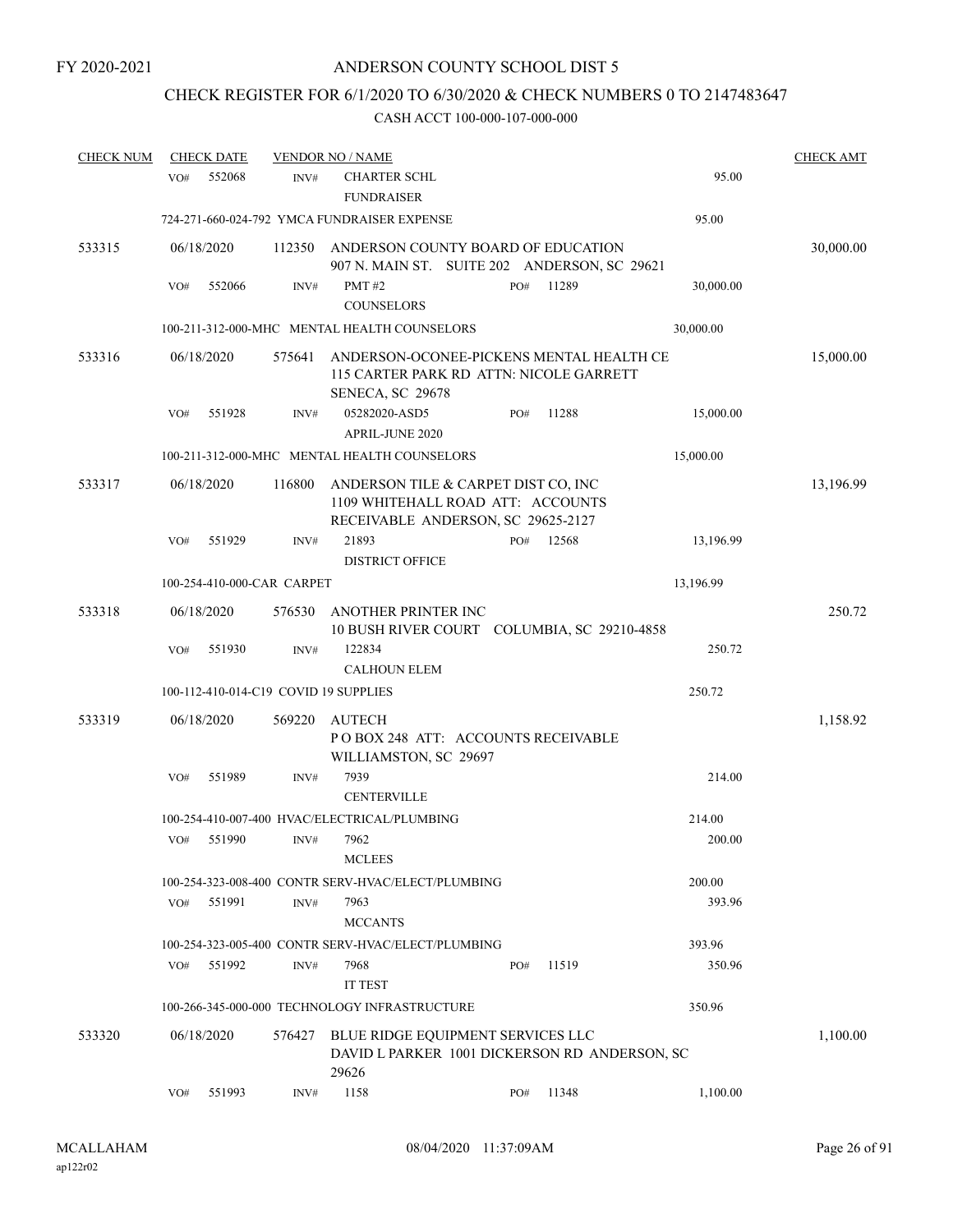## CHECK REGISTER FOR 6/1/2020 TO 6/30/2020 & CHECK NUMBERS 0 TO 2147483647

| <b>CHECK NUM</b> | <b>CHECK DATE</b>        |                              | <b>VENDOR NO / NAME</b>                                                               |     |       |           | <b>CHECK AMT</b> |
|------------------|--------------------------|------------------------------|---------------------------------------------------------------------------------------|-----|-------|-----------|------------------|
|                  |                          |                              | <b>SOUTHWOOD</b>                                                                      |     |       |           |                  |
|                  |                          |                              | 100-254-323-021-001 CONTRACTED SERVICES                                               |     |       | 1,100.00  |                  |
| 533321           | 06/18/2020               | 575832                       | BONDED FILTER CO, LLC<br>DEPT #SF 81 PO BOX 830525 BIRMINGHAM, AL<br>35283-0525       |     |       |           | 5,143.31         |
|                  | 551931<br>VO#            | INV#                         | PO 11404<br><b>FILTER SERVICE</b>                                                     | PO# | 11404 | 5,143.31  |                  |
|                  |                          |                              | 100-254-323-002-600 MAINTENANCE SERVICES                                              |     |       | 2,610.87  |                  |
|                  |                          |                              | 100-254-323-009-600 MAINTENANCE SERVICES                                              |     |       | 755.38    |                  |
|                  |                          |                              | 100-254-323-011-600 MAINTENANCE SERVICES                                              |     |       | 681.31    |                  |
|                  |                          |                              | 100-254-323-015-600 MAINTENANCE SERVICES                                              |     |       | 346.71    |                  |
|                  |                          |                              | 100-254-323-019-600 MAINTENANCE SERVICES                                              |     |       | 749.04    |                  |
| 533322           | 06/18/2020               | 576486                       | <b>BOOK DEPOT INC</b><br>67 FRONT STREET N THOROID, ON, CA L2V1X3                     |     |       |           | 1,840.02         |
|                  | 552069<br>VO#            | INV#                         | NC2004300003<br>CUSTOMER #79711                                                       |     |       | 1,840.02  |                  |
|                  |                          | 100-112-410-013-BOK SUPPLIES |                                                                                       |     |       | 1,840.02  |                  |
| 533323           | 06/18/2020               | 574045                       | <b>BORDEN DAIRY COMPANY</b><br>PO BOX 933179 CLEVELAND, OH 44193                      |     |       |           | 33,086.92        |
|                  | 551994<br>VO#            | INV#                         | 3206104<br>CUST #138365                                                               |     |       | 33,086.92 |                  |
|                  | 600-256-460-003-000 FOOD |                              |                                                                                       |     |       | 3,720.06  |                  |
|                  | 600-256-460-005-000 FOOD |                              |                                                                                       |     |       | 4,754.75  |                  |
|                  | 600-256-460-006-000 FOOD |                              |                                                                                       |     |       | 1,942.04  |                  |
|                  | 600-256-460-010-000 FOOD |                              |                                                                                       |     |       | 2,177.25  |                  |
|                  | 600-256-460-011-000 FOOD |                              |                                                                                       |     |       | 5,092.49  |                  |
|                  | 600-256-460-012-000 FOOD |                              |                                                                                       |     |       | 2,742.42  |                  |
|                  | 600-256-460-014-000 FOOD |                              |                                                                                       |     |       | 3,281.41  |                  |
|                  | 600-256-460-019-000 FOOD |                              |                                                                                       |     |       | 4,696.86  |                  |
|                  | 600-256-460-020-000 FOOD |                              |                                                                                       |     |       | 4,679.64  |                  |
| 533324           | 06/18/2020               | 152495                       | CAMCOR, INC<br>POBOX 1899 ATT: ACCOUNTS RECEIVABLE<br>BURLINGTON, NC 27216-1899       |     |       |           | 8,781.23         |
|                  | 551996<br>VO#            | INV#                         | 2492756<br><b>CALHOUN</b>                                                             | PO# | 12504 | 8,781.23  |                  |
|                  |                          |                              | 201-112-410-014-000 SUPPLIES AND MATERIALS                                            |     |       | 8,781.23  |                  |
| 533325           | 06/18/2020               | 156900                       | CAROLINA PRODUCE COMPANY<br>POBOX 3849 ATT: ACCOUNTS RECEIVABLE<br>ANDERSON, SC 29622 |     |       |           | 65,082.75        |
|                  | 551932<br>VO#            | INV#                         | <b>MAY 2020</b><br><b>FOOD</b>                                                        |     |       | 65,082.75 |                  |
|                  | 600-256-460-003-000 FOOD |                              |                                                                                       |     |       | 7,081.10  |                  |
|                  | 600-256-460-005-000 FOOD |                              |                                                                                       |     |       | 6,078.50  |                  |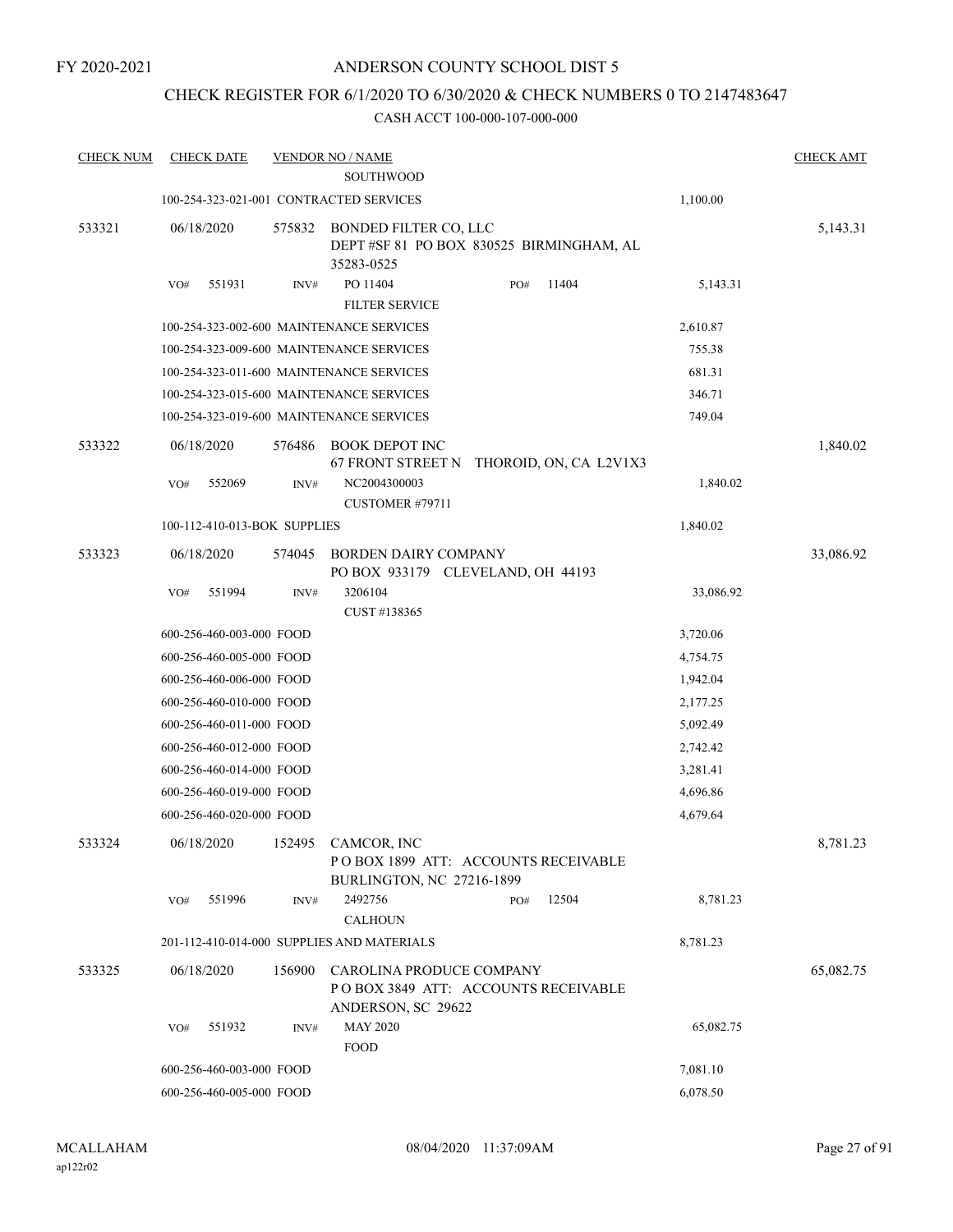# CHECK REGISTER FOR 6/1/2020 TO 6/30/2020 & CHECK NUMBERS 0 TO 2147483647

| <b>CHECK NUM</b> |     | <b>CHECK DATE</b>                 |        | <b>VENDOR NO / NAME</b>                                                                             |     |                     |           | <b>CHECK AMT</b> |
|------------------|-----|-----------------------------------|--------|-----------------------------------------------------------------------------------------------------|-----|---------------------|-----------|------------------|
|                  |     | 600-256-460-006-000 FOOD          |        |                                                                                                     |     |                     | 11,253.05 |                  |
|                  |     | 600-256-460-010-000 FOOD          |        |                                                                                                     |     |                     | 1,648.00  |                  |
|                  |     | 600-256-460-011-000 FOOD          |        |                                                                                                     |     |                     | 9,556.95  |                  |
|                  |     | 600-256-460-012-000 FOOD          |        |                                                                                                     |     |                     | 7,479.20  |                  |
|                  |     | 600-256-460-014-000 FOOD          |        |                                                                                                     |     |                     | 3,028.10  |                  |
|                  |     | 600-256-460-019-000 FOOD          |        |                                                                                                     |     |                     | 9,487.50  |                  |
|                  |     | 600-256-460-020-000 FOOD          |        |                                                                                                     |     |                     | 9,470.35  |                  |
| 533326           |     | 06/18/2020                        | 158800 | CARSON DELLOSA PUBLISHING<br>PO BOX 679845 DALLAS, TX 75267-9845                                    |     |                     |           | 72,597.26        |
|                  | VO# | 551997                            | INV#   | 448022<br>HOMELAND PARK                                                                             | PO# | 12681               | 9,395.30  |                  |
|                  |     | 201-188-410-000-000 SUPPLIES- PAT |        |                                                                                                     |     |                     | 9,395.30  |                  |
|                  | VO# | 551998                            | INV#   | 447187<br><b>VARENNES ELEM</b>                                                                      | PO# | 12684               | 6,936.53  |                  |
|                  |     | 201-188-410-000-000 SUPPLIES- PAT |        |                                                                                                     |     |                     | 6,936.53  |                  |
|                  | VO# | 551999                            | INV#   | 448024<br><b>NEVITT FOREST</b>                                                                      | PO# | 12680               | 10,454.77 |                  |
|                  |     | 201-188-410-000-000 SUPPLIES- PAT |        |                                                                                                     |     |                     | 10,454.77 |                  |
|                  | VO# | 552000                            | INV#   | 448021<br><b>CALHOUN</b>                                                                            | PO# | 12683               | 11,314.34 |                  |
|                  |     | 201-188-410-000-000 SUPPLIES- PAT |        |                                                                                                     |     |                     | 11,314.34 |                  |
|                  | VO# | 552001                            | INV#   | 448025<br>NEW PROSPECT                                                                              | PO# | 12679               | 9,955.02  |                  |
|                  |     | 201-188-410-000-000 SUPPLIES- PAT |        |                                                                                                     |     |                     | 9,955.02  |                  |
|                  | VO# | 552002                            | INV#   | 447188<br><b>CENTERVILLE</b>                                                                        | PO# | 12682               | 14,052.97 |                  |
|                  |     | 201-188-410-000-000 SUPPLIES- PAT |        |                                                                                                     |     |                     | 14,052.97 |                  |
|                  | VO# | 552003                            | INV#   | 448023<br>WHITEHALL                                                                                 | PO# | 12678               | 10,334.83 |                  |
|                  |     | 201-188-410-000-000 SUPPLIES- PAT |        |                                                                                                     |     |                     | 10,334.83 |                  |
|                  | VO# | 552092                            | INV#   | 469986<br><b>CALHOUN ELEM</b>                                                                       | PO# | 12637               | 153.50    |                  |
|                  |     |                                   |        | 201-112-410-014-000 SUPPLIES AND MATERIALS                                                          |     |                     | 153.50    |                  |
| 533327           |     | 06/18/2020                        | 160602 | CDW GOVERNMENT<br>75 REMITTANCE DRIVE SUITE 1515 ATT:<br>ACCOUNTS RECEIVABLE CHICAGO, IL 60675-1515 |     |                     |           | 321.00           |
|                  | VO# | 552004                            | INV#   | <b>ZCF5749</b><br><b>WEBCAM</b>                                                                     | PO# | 12638               | 321.00    |                  |
|                  |     |                                   |        | 100-266-314-000-000 REPAIRS TO EOUIPMENT                                                            |     |                     | 321.00    |                  |
| 533328           |     | 06/18/2020                        |        | 576497 CEIA USA LTD<br>9155 DUTTON DRIVE                                                            |     | TWINSBURG, OH 44087 |           | 4,476.21         |
|                  | VO# | 551933                            | INV#   | 61684<br><b>ALTERNATIVE SCHL</b>                                                                    | PO# | 12755               | 4,476.21  |                  |
|                  |     |                                   |        | 100-254-323-001-ALT ALT SCHOOL FACILITY UPGRADES                                                    |     |                     | 4,476.21  |                  |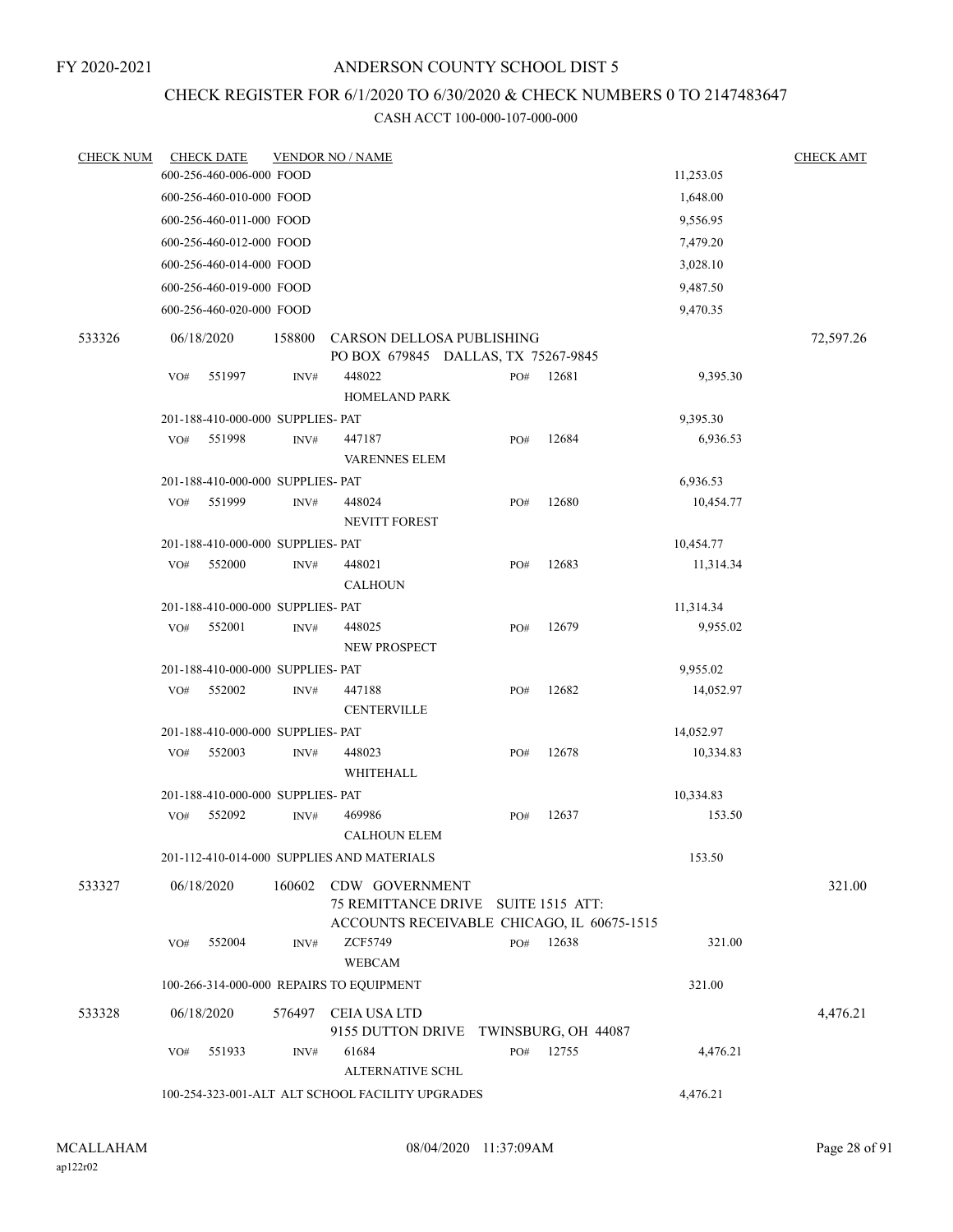# CHECK REGISTER FOR 6/1/2020 TO 6/30/2020 & CHECK NUMBERS 0 TO 2147483647

| <b>CHECK NUM</b> | <b>CHECK DATE</b>                   |        | <b>VENDOR NO / NAME</b>                                                                        |        |       |           | <b>CHECK AMT</b> |
|------------------|-------------------------------------|--------|------------------------------------------------------------------------------------------------|--------|-------|-----------|------------------|
| * 533330         | 06/18/2020                          | 568558 | <b>CHARTER COMMUNICATIONS</b><br>PO BOX 94188 PALATINE, IL 60094-4188                          | 284.94 |       |           |                  |
|                  | 552012<br>VO#                       | INV#   | 672778060620<br><b>SERVICE</b>                                                                 |        |       | 38.67     |                  |
|                  | 100-266-340-000-000 TELEPHONE       |        |                                                                                                |        |       | 38.67     |                  |
|                  | VO# 552013                          | INV#   | 663728060620<br><b>SERVICE</b>                                                                 |        |       | 246.27    |                  |
|                  | 100-266-340-000-000 TELEPHONE       |        |                                                                                                |        |       | 246.27    |                  |
| 533331           | 06/18/2020                          | 570581 | CITY OF ANDERSON POLICE DEPT<br>401 SOUTH MAIN ST ATTN: TESSA FREDERICKS<br>ANDERSON, SC 29624 |        |       |           | 16,663.17        |
|                  | 551934<br>VO#                       | INV#   | 19/20 FINAL<br>PAYMENT UPDATES                                                                 | PO#    | 11449 | 16,663.17 |                  |
|                  | 100-258-690-000-000 CROSSING GUARDS |        |                                                                                                |        |       | 16,663.17 |                  |
| 533332           | 06/18/2020                          | 198651 | DELL MARKETING LP                                                                              |        |       |           | 2,833.35         |
|                  |                                     |        | PO BOX 534118 ATT: ACCOUNTS RECEIVABLE<br>ATLANTA, GA 30353-4118                               |        |       |           |                  |
|                  | 551935<br>VO#                       | INV#   | 10398726719<br><b>ADAPTERS</b>                                                                 | PO#    | 12848 | 1,369.60  |                  |
|                  |                                     |        | 100-266-345-000-000 TECHNOLOGY INFRASTRUCTURE                                                  |        |       | 1,369.60  |                  |
|                  | VO# 552024                          | INV#   | 10400028929<br><b>TECHNOLOGY</b>                                                               | PO#    | 12825 | 1,463.75  |                  |
|                  | 100-233-410-000-000 SUPPLIES        |        |                                                                                                |        |       | 1,463.75  |                  |
| 533333           | 06/18/2020                          | 574010 | DIXON POWERS DRUG COMPANY<br>805 NORTH FANT STREET ANDERSON, SC 29621                          |        |       |           | 750.00           |
|                  | 552025<br>VO#                       | INV#   | <b>EPI REFILLS</b><br>HANNA & WESTSIDE                                                         |        |       | 750.00    |                  |
|                  |                                     |        | 100-213-410-002-000 SUPPLIES-HEALTH SERVICE                                                    |        |       | 375.00    |                  |
|                  |                                     |        | 100-213-410-003-000 SUPPLIES-HEALTH SERVICES                                                   |        |       | 375.00    |                  |
| 533334           | 06/18/2020                          | 211302 | DUKE ENERGY<br>PO BOX 70516 CHARLOTTE, NC 28272-0516                                           |        |       |           | 4,532.45         |
|                  | 552097<br>VO#                       | INV#   | 1345197467<br><b>UTILITIES</b>                                                                 |        |       | 88.01     |                  |
|                  |                                     |        | 100-254-470-023-000 ENERGY-ELECTRICITY & WATER                                                 |        |       | 88.01     |                  |
|                  | 552098<br>VO#                       | INV#   | 0002050044<br><b>UTILITIES</b>                                                                 |        |       | 4,444.44  |                  |
|                  |                                     |        | 100-254-470-016-000 ENERGY-ELECTRICITY & WATER                                                 |        |       | 4,444.44  |                  |
| 533335           | 06/18/2020                          | 566057 | EAST COAST SIGNS & LIGHTING<br>106 NEW PROSPECT CHURCH RD ANDERSON, SC<br>29625                |        |       |           | 3,391.88         |
|                  | 552026<br>VO#                       | INV#   | <b>DEPOSIT</b><br><b>WESTSIDE HS</b>                                                           | PO#    | 12881 | 1,418.00  |                  |
|                  | 505-254-410-003-SGN SIGNAGE         |        |                                                                                                |        |       | 1,418.00  |                  |
|                  | VO# 552027                          | INV#   | <b>DEPOSIT</b>                                                                                 | PO#    | 12879 | 1,973.88  |                  |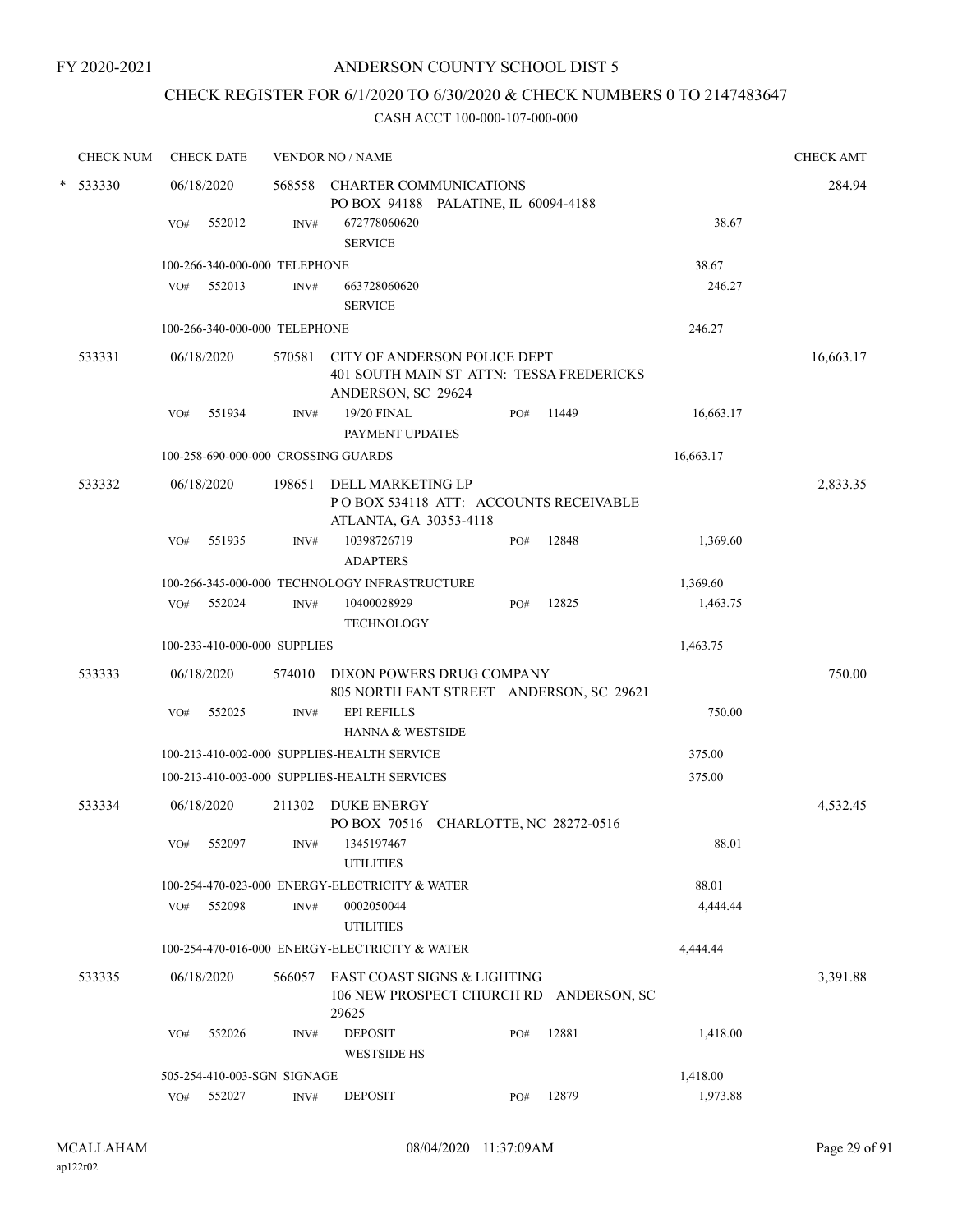#### FY 2020-2021

## ANDERSON COUNTY SCHOOL DIST 5

# CHECK REGISTER FOR 6/1/2020 TO 6/30/2020 & CHECK NUMBERS 0 TO 2147483647

| <b>CHECK NUM</b> |     | <b>CHECK DATE</b> |                                    | <b>VENDOR NO / NAME</b>                                                                  |     |       |                    | <b>CHECK AMT</b> |
|------------------|-----|-------------------|------------------------------------|------------------------------------------------------------------------------------------|-----|-------|--------------------|------------------|
|                  |     |                   |                                    | NEW PROSPECT                                                                             |     |       |                    |                  |
|                  |     |                   | 505-254-410-010-SGN SIGNAGE        |                                                                                          |     |       | 1,973.88           |                  |
| 533336           |     | 06/18/2020        | 569396                             | <b>EASY WAY SAFETY SERVICES</b><br>10939B REED HARTMAN HWY CINCINNATI, OH<br>45242       |     |       |                    | 1,459.00         |
|                  | VO# | 552028            | INV#                               | 54908                                                                                    |     |       | 1,459.00           |                  |
|                  |     |                   |                                    | <b>SUPPLIES</b>                                                                          |     |       |                    |                  |
|                  |     |                   |                                    | 809-255-410-000-000 TRANSPORTATION SUPPLIES                                              |     |       | 1,459.00           |                  |
| 533337           |     | 06/18/2020        | 563495                             | ELECTRIC CITY UTILITIES<br>CITY OF ANDERSON 601 SOUTH MAIN ST<br>ANDERSON, SC 29624      |     |       |                    | 632.75           |
|                  | VO# | 552101            | INV#                               | 495402011<br><b>UTILITIES</b>                                                            |     |       | 107.75             |                  |
|                  |     |                   |                                    | 100-254-470-000-000 ENERGY-ELECTRICITY & WATER                                           |     |       | 107.75             |                  |
|                  | VO# | 552102            | INV#                               | 295758061<br><b>UTILITIES</b>                                                            |     |       | 525.00             |                  |
|                  |     |                   |                                    | 100-254-470-012-000 ENERGY-ELECTRICITY & WATER                                           |     |       | 525.00             |                  |
| 533338           |     | 06/18/2020        | 575439                             | <b>EVENT RENTALS</b><br>529 CAMSON RD ANDERSON, SC 29625                                 |     |       |                    | 8,461.89         |
|                  | VO# | 551936            | INV#                               | 430998<br><b>TL HANNA</b>                                                                | PO# | 12812 | 4,749.20           |                  |
|                  |     |                   |                                    | 100-221-410-000-GRA GRADUATION COSTS                                                     |     |       | 4,749.20           |                  |
|                  | VO# | 551937            | INV#                               | JOB 746835<br><b>WESTSIDE</b>                                                            | PO# | 12813 | 3,712.69           |                  |
|                  |     |                   |                                    | 100-221-410-000-GRA GRADUATION COSTS                                                     |     |       | 3,712.69           |                  |
| $*$ 533341       |     | 06/18/2020        | 254200                             | <b>GREENE FINNEY, LLP</b><br>211 E BUTLER ROAD STE C6 MAULDIN, SC 29662                  |     |       |                    | 2,900.00         |
|                  | VO# | 552096            | INV#                               | 17129<br>2020 AUDIT                                                                      | PO# | 12911 | 2,900.00           |                  |
|                  |     |                   | 100-231-318-000-000 AUDIT SERVICES |                                                                                          |     |       | 2,900.00           |                  |
| 533342           |     | 06/18/2020        | 575837                             | HAND2MIND, INC<br>6642 EAGLE WAY CHICAGO, IL 60678-1066                                  |     |       |                    | 6,365.93         |
|                  | VO# | 551948            | INV#                               | 60227748<br>60227875                                                                     | PO# | 12676 | 6,365.93           |                  |
|                  |     |                   |                                    | 201-112-410-014-000 SUPPLIES AND MATERIALS<br>201-112-410-014-000 SUPPLIES AND MATERIALS |     |       | 5,611.32<br>754.61 |                  |
| 533343           |     | 06/18/2020        | 568255                             | HENRY SCHEIN INC<br>BOX 371952 ATT: ACCOUNTS RECEIVABLE<br>PITTSBURGH, PA 15250-7952     |     |       |                    | 140.35           |
|                  | VO# | 551949            | $\text{INV}\#$                     | 77461999<br><b>SUPPLIES</b>                                                              |     |       | 140.35             |                  |
|                  |     |                   |                                    | 100-271-410-002-C19 ATHLETICS/BAND C19                                                   |     |       | 140.35             |                  |
| 533344           |     | 06/18/2020        | 576027                             | HOME DEPOT USA, INC<br>PO BOX 742604 ATLANTA, GA 30374-2604                              |     |       |                    | 1,445.36         |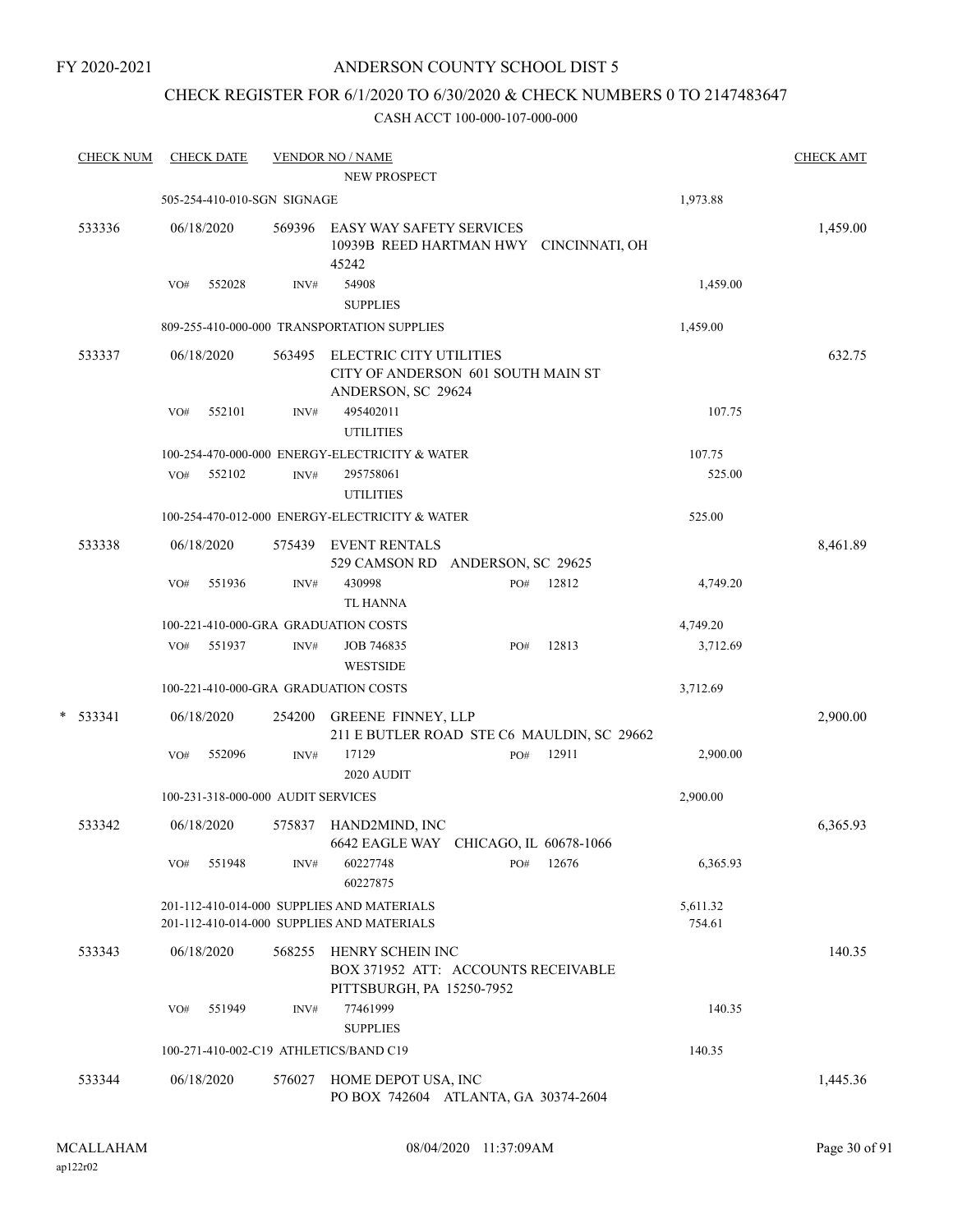# CHECK REGISTER FOR 6/1/2020 TO 6/30/2020 & CHECK NUMBERS 0 TO 2147483647

| <b>CHECK NUM</b> |     | <b>CHECK DATE</b>                  |        | <b>VENDOR NO / NAME</b>                                                                                        |                           |       |          | <b>CHECK AMT</b> |
|------------------|-----|------------------------------------|--------|----------------------------------------------------------------------------------------------------------------|---------------------------|-------|----------|------------------|
|                  | VO# | 552032                             | INV#   | 554604629                                                                                                      |                           |       | 396.76   |                  |
|                  |     |                                    |        | <b>SUPPLIES</b>                                                                                                |                           |       |          |                  |
|                  |     |                                    |        | 100-254-410-000-000 CUSTODIAL SUPPLIES                                                                         |                           |       | 396.76   |                  |
|                  | VO# | 552033                             | INV#   | 554859546<br><b>SUPPLIES</b>                                                                                   |                           |       | 1,048.60 |                  |
|                  |     |                                    |        | 100-254-410-003-001 SUPPLIES - MAINTENANCE                                                                     |                           |       | 524.30   |                  |
|                  |     |                                    |        | 131-254-410-031-001 SUPPLIES - MAINTENANCE                                                                     |                           |       | 524.30   |                  |
| 533345           |     | 06/18/2020                         | 300850 | JR WILES SUPPLIES<br>811 HIGHWAY 28 BYPASS ATT: ACCOUNTS<br>RECEIVABLE ANDERSON, SC 29624                      |                           |       |          | 176.01           |
|                  | VO# | 552063                             | INV#   | 28892<br><b>REPAIR PARTS</b>                                                                                   |                           |       | 176.01   |                  |
|                  |     |                                    |        | 100-254-410-000-001 MAINT. SUPPLIES-STRUCTURES                                                                 |                           |       | 176.01   |                  |
| 533346           |     | 06/18/2020                         | 307795 | <b>KEPHART SERVICES</b><br>P O BOX 5748<br>ACCOUNTS RECEIVABLE ANDERSON, SC 29623                              | DBA RCI SERVICES INC ATT: |       |          | 7,000.00         |
|                  | VO# | 552036                             | INV#   | 12835<br><b>WEST MARKET</b>                                                                                    | PO#                       | 12835 | 7,000.00 |                  |
|                  |     |                                    |        | 100-254-323-018-CAP MISC CAPITAL PROJECTS                                                                      |                           |       | 7,000.00 |                  |
| 533347           |     | 06/18/2020                         |        | 313476 LAKESHORE LEARNING MATERIALS<br>2695 EAST DOMINGUEZ STREET ATT: ACCOUNTS<br>RECEIVABLE CARSON, CA 90895 |                           |       |          | 2,673.12         |
|                  | VO# | 551950                             | INV#   | 1015650620<br><b>RUGS</b>                                                                                      | PO#                       | 12446 | 1,491.21 |                  |
|                  |     |                                    |        | 100-137-410-018-BUD BUDGET APPROVED RUGS                                                                       |                           |       | 1,491.21 |                  |
|                  | VO# | 552075                             | INV#   | 5485910620<br><b>HOMELAND PARK</b>                                                                             | PO#                       | 12843 | 1,181.91 |                  |
|                  |     | 100-222-410-011-000 SUPPLIES       |        |                                                                                                                |                           |       | 1,181.91 |                  |
| * 533349         |     | 06/18/2020                         | 320795 | LESLEY COURTS AND PAVING, INC<br>3104 OLD WILLIAMSTON ROAD ATT: ACCOUNTS<br>RECEIVABLE ANDERSON, SC 29621      |                           |       |          | 2,495.00         |
|                  | VO# | 552037                             | INV#   | 3577<br><b>MCCANTS</b>                                                                                         |                           |       | 2,495.00 |                  |
|                  |     | 100-254-323-005-PAV PAVING REPAIRS |        |                                                                                                                |                           |       | 2,495.00 |                  |
| 533350           |     | 06/18/2020                         | 568647 | MANSFIELD OIL COMPANY<br>PO BOX 733706 DALLAS, TX 75373-3706                                                   |                           |       |          | 1,675.64         |
|                  | VO# | 552039                             | INV#   | <b>SQLCD 604631</b><br><b>FUEL</b>                                                                             |                           |       | 1,675.64 |                  |
|                  |     | 100-254-411-000-001 GASOLINE       |        |                                                                                                                |                           |       | 1,657.41 |                  |
|                  |     | 600-256-690-000-SNP OTHER OBJECTS  |        |                                                                                                                |                           |       | 18.23    |                  |
| 533351           |     | 06/18/2020                         | 573745 | <b>MARCH OF DIMES</b><br>37 VILLA RD SUITE 317 B-123 GREENVILLE, SC 29615                                      |                           |       |          | 2,538.25         |
|                  | VO# | 552077                             | INV#   | <b>FUNDRAISER</b><br>NORTH POINTE ELEM                                                                         |                           |       | 2,538.25 |                  |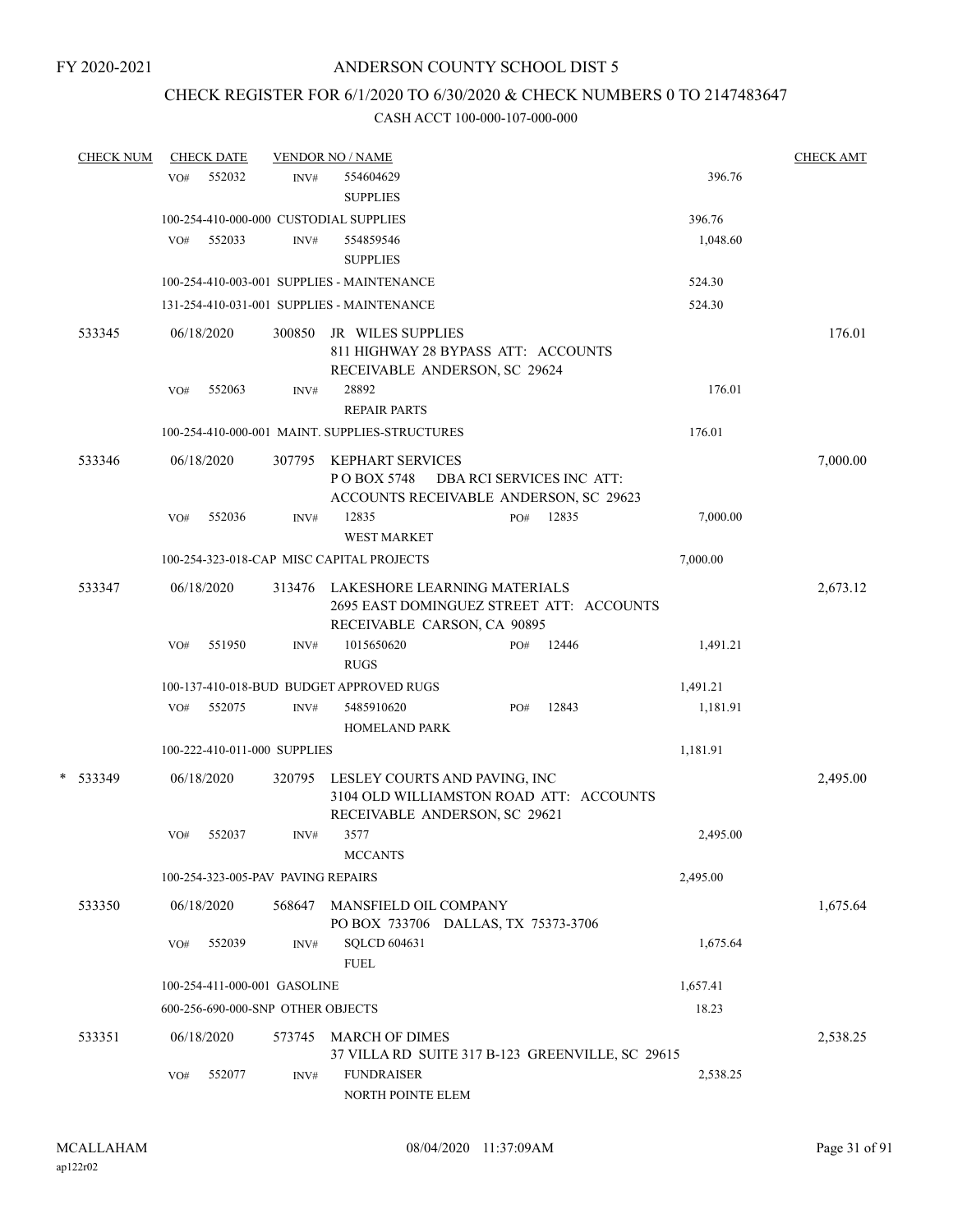# CHECK REGISTER FOR 6/1/2020 TO 6/30/2020 & CHECK NUMBERS 0 TO 2147483647

| <b>CHECK NUM</b> |     | <b>CHECK DATE</b><br>713-271-660-013-397 MARCH OF DIMES EXPENSE                                                | <b>VENDOR NO / NAME</b> | 2,538.25                                                                                                | <b>CHECK AMT</b> |       |                            |            |
|------------------|-----|----------------------------------------------------------------------------------------------------------------|-------------------------|---------------------------------------------------------------------------------------------------------|------------------|-------|----------------------------|------------|
| 533352           |     | 06/18/2020                                                                                                     | 568804                  | <b>MASSTAR SIGN CORPORATION</b><br>11801 ANDERSON ROAD ATT: ACCOUNTS<br>RECEIVABLE GREENVILLE, SC 29611 |                  |       |                            | 1,132.60   |
|                  | VO# | 552040                                                                                                         | INV#                    | <b>DEPOSIT</b><br><b>CENTERVILLE</b>                                                                    | PO#              | 12903 | 1,132.60                   |            |
|                  |     |                                                                                                                |                         | 100-254-410-007-SGN SIGN IMPROVEMENTS                                                                   |                  |       | 1,132.60                   |            |
| 533353           |     | 06/18/2020                                                                                                     | 575334                  | MCDONALD, JOHN EARL**<br>MACS ELECTRICAL COMPANY, LLC 505 SUNSET<br>DRIVE ANDERSON, SC 29625            |                  |       |                            | 1,550.00   |
|                  | VO# | 552038                                                                                                         | INV#                    | 2020-156<br><b>CAREER CAMPUS</b>                                                                        | PO#              | 12882 | 1,550.00                   |            |
|                  |     |                                                                                                                |                         | 100-224-410-001-FUR FURNITURE - PD ROOM                                                                 |                  |       | 1,550.00                   |            |
| * 533355         |     | 06/18/2020                                                                                                     | 573603                  | <b>MOLLY HAWKINS HOUSE</b><br>PO BOX 129 NAPLES, NC 28760-0129                                          |                  |       |                            | 811.33     |
|                  | VO# | 551951                                                                                                         | INV#                    | 40290<br><b>ROBERT ANDERSON</b>                                                                         |                  |       | 811.33                     |            |
|                  |     | 100-113-410-006-ART ART SUPPLIES                                                                               |                         |                                                                                                         |                  |       | 811.33                     |            |
| 533356           |     | 06/18/2020                                                                                                     |                         | 574428 NEARPOD, INC<br>18305 BISCAYNE BOULEVARD SUITE 301 AVENTURA,<br>FL 33160                         |                  |       |                            | 55,014.40  |
|                  | VO# | 552044                                                                                                         | INV#                    | 26218<br><b>LICENSE</b>                                                                                 | PO#              | 12802 | 55,014.40                  |            |
|                  |     |                                                                                                                |                         | 338-221-445-000-EAR TECHNOLOGY SUPPLIES                                                                 |                  |       | 55,014.40                  |            |
| 533357           |     | 06/18/2020                                                                                                     | 563478                  | NORFOLK WIRE & ELECTRONICS<br>PO BOX 890608 ATT: ACCOUNTS RECEIVABLE<br>CHARLOTTE, NC 28289-0608        |                  |       |                            | 2,486.09   |
|                  | VO# | 551952                                                                                                         | INV#                    | PO 12748<br><b>TECH SUPPLIES</b>                                                                        | PO#              | 12748 | 2,445.04                   |            |
|                  |     | 100-266-345-000-TEC TECHNOLOGY C19<br>100-266-345-000-TEC TECHNOLOGY C19<br>100-266-345-000-TEC TECHNOLOGY C19 |                         |                                                                                                         |                  |       | 90.56<br>2,263.92<br>90.56 |            |
|                  | VO# | 552045                                                                                                         | INV#                    | 2629591<br><b>TECH SUPPLIES</b>                                                                         | PO#              | 12841 | 41.05                      |            |
|                  |     | 100-266-345-000-TEC TECHNOLOGY C19                                                                             |                         |                                                                                                         |                  |       | 41.05                      |            |
| * 533359         |     | 06/18/2020                                                                                                     | 571457                  | NWEA<br>121 NW EVERETT STREET PORTLAND, OR 97209                                                        |                  |       |                            | 121,538.63 |
|                  | VO# | 552046                                                                                                         | INV#                    | 37614<br><b>MAP GROWTH</b>                                                                              | PO#              | 12799 | 121,538.63                 |            |
|                  |     |                                                                                                                |                         | 318-113-312-000-000 PURCHASED SERVICES                                                                  |                  |       | 121,538.63                 |            |
| $*$ 533361       |     | 06/18/2020                                                                                                     | 569766                  | PEAP<br>PRESIDENT'S EDUCATION AWARDS PROGRAM PO                                                         |                  |       |                            | 241.00     |
|                  | VO# | 551955                                                                                                         | INV#                    | BOX 1020 SEWICKLEY, PA 15143-1020<br>386792                                                             |                  |       | 241.00                     |            |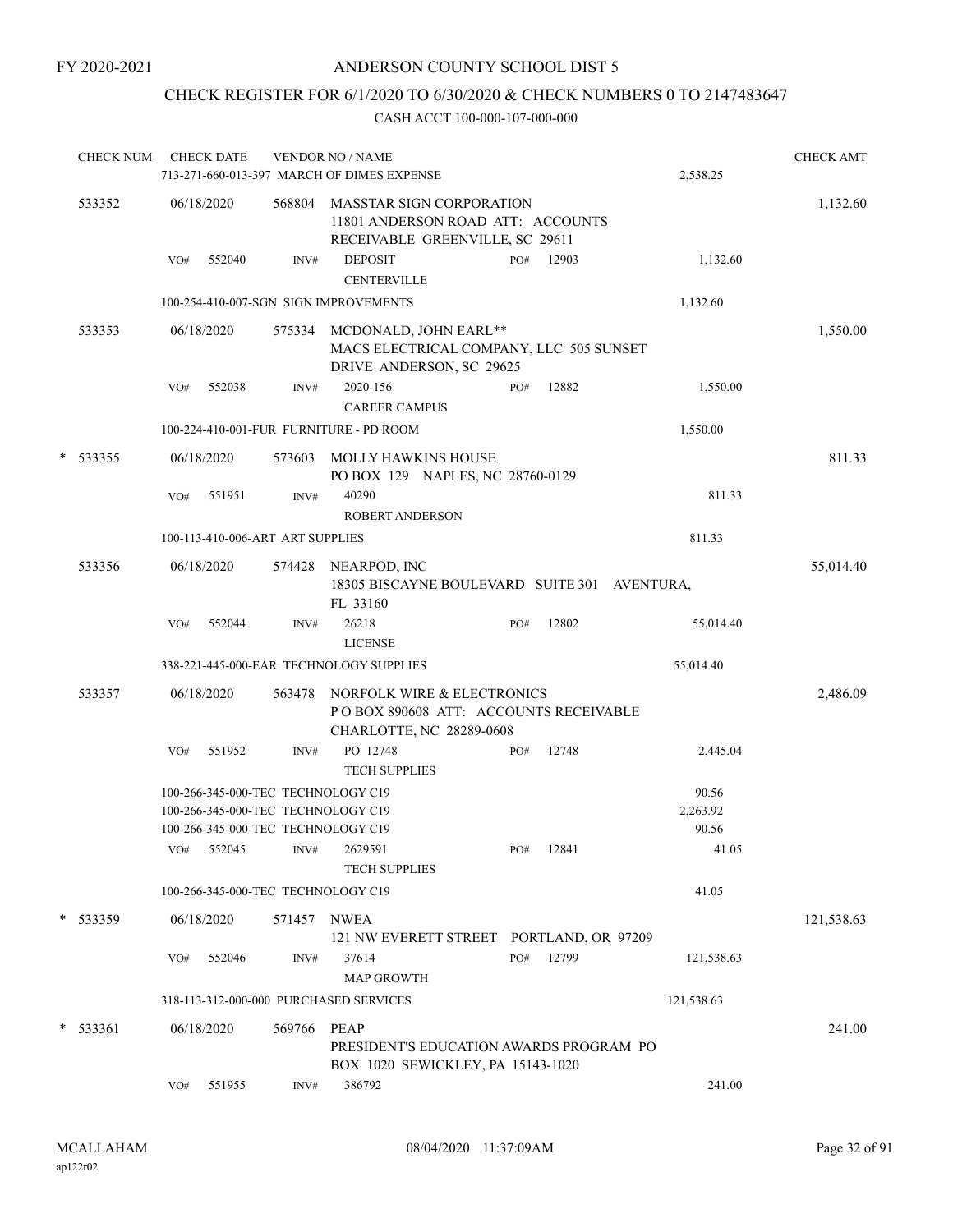FY 2020-2021

## ANDERSON COUNTY SCHOOL DIST 5

# CHECK REGISTER FOR 6/1/2020 TO 6/30/2020 & CHECK NUMBERS 0 TO 2147483647

| <b>CHECK NUM</b> | <b>CHECK DATE</b>                       |        | <b>VENDOR NO / NAME</b><br><b>NEVITT FOREST</b>                                                      |     |       |                    | <b>CHECK AMT</b> |
|------------------|-----------------------------------------|--------|------------------------------------------------------------------------------------------------------|-----|-------|--------------------|------------------|
|                  | 100-113-410-012-000 SUPPLIES            |        |                                                                                                      |     |       | 241.00             |                  |
| 533362           | 06/18/2020                              | 564099 | PIONEER VALLEY BOOKS<br>155A INDUSTRIAL DRIVE ATT: ACCOUNTS<br>RECEIVABLE NORTHAMPTON, MA 01060      |     |       |                    | 4,630.50         |
|                  | VO#<br>552083                           | INV#   | I178220<br><b>CALHOUN ELEM</b>                                                                       | PO# | 12663 | 4,630.50           |                  |
|                  |                                         |        | 201-112-410-014-000 SUPPLIES AND MATERIALS<br>201-112-410-014-000 SUPPLIES AND MATERIALS             |     |       | 4,410.00<br>220.50 |                  |
| 533363           | 06/18/2020                              | 576532 | REINKE, JOSEPH**<br>DANCE EQUIPMENT INTERNATIONAL 2103 LINCOLN<br>AVENUE, SUITE C SAN JOSE, CA 95125 |     |       |                    | 404.73           |
|                  | VO#<br>551980                           | INV#   | 5899                                                                                                 |     |       | 404.73             |                  |
|                  |                                         |        | <b>ROBERT ANDERSON</b>                                                                               |     |       |                    |                  |
|                  |                                         |        | 100-113-410-006-COB CHORUS, ORCHESTRA & BAND                                                         |     |       | 404.73             |                  |
| 533364           | 06/18/2020                              | 573390 | <b>RESCARE HOMECARE</b><br>PO BOX 2797 VALDOSTA, GA 31604-2797                                       |     |       |                    | 4,086.00         |
|                  | 552087<br>VO#                           | INV#   | REIMBURSEMENT<br>CK#101279600                                                                        |     |       | 4,086.00           |                  |
|                  | 283-126-312-017-000 CONTRACTED SERVICES |        |                                                                                                      |     |       | 4,086.00           |                  |
| 533365           | 06/18/2020                              | 438390 | <b>RIFTON EQUIPMENT</b><br>PO BOX 260 ATT: ACCOUNTS RECEIVABLE RIFTON,<br>NY 12471-0260              |     |       |                    | 1,508.72         |
|                  | VO#<br>551959                           | INV#   | M887D-1<br><b>SOUTH FANT</b>                                                                         | PO# | 12620 | 1,508.72           |                  |
|                  |                                         |        | 203-127-410-000-000 SUPPLIES- LD/DD/OHI, SUPPLEMENTAL                                                |     |       | 1,508.72           |                  |
| 533366           | 06/18/2020                              | 573872 | SADDLEBACK EDUCATIONAL<br>151 KALMUS DRIVE SUITE J-1 COSTA MESA, CA<br>92626                         |     |       |                    | 671.83           |
|                  | 552088<br>VO#                           | INV#   | 679399<br><b>CUSTOMER #C08943</b>                                                                    | PO# | 12865 | 671.83             |                  |
|                  | 100-221-410-005-TST SUPPLIES-TESTING    |        |                                                                                                      |     |       | 223.95             |                  |
|                  | 100-221-410-006-TST SUPPLIES-TESTING    |        |                                                                                                      |     |       | 223.93             |                  |
|                  | 100-221-410-020-TST SUPPLIES-TESTING    |        |                                                                                                      |     |       | 223.95             |                  |
| 533367           | 06/18/2020                              | 566995 | SC DEPT OF JUVENILE JUSTICE<br>POBOX 21069 ATT: FISCAL AFFAIRS COLUMBIA, SC<br>29221-1069            |     |       |                    | 400.80           |
|                  | 551960<br>VO#                           | INV#   | 2000482925<br><b>APRIL 2020</b>                                                                      |     |       | 400.80             |                  |
|                  |                                         |        | 100-412-720-000-000 PAYMENTS TO OTHER GOV'T UNITS                                                    |     |       | 400.80             |                  |
| 533368           | 06/18/2020                              | 576092 | <b>SECURITY CENTRAL</b><br>LAKE NORMAN SECURITY PATROL PO BOX 602371<br>CHARLOTTE, NC 28260-2371     |     |       |                    | 406.15           |
|                  | 552056<br>VO#                           | INV#   | C0128399                                                                                             |     |       | 406.15             |                  |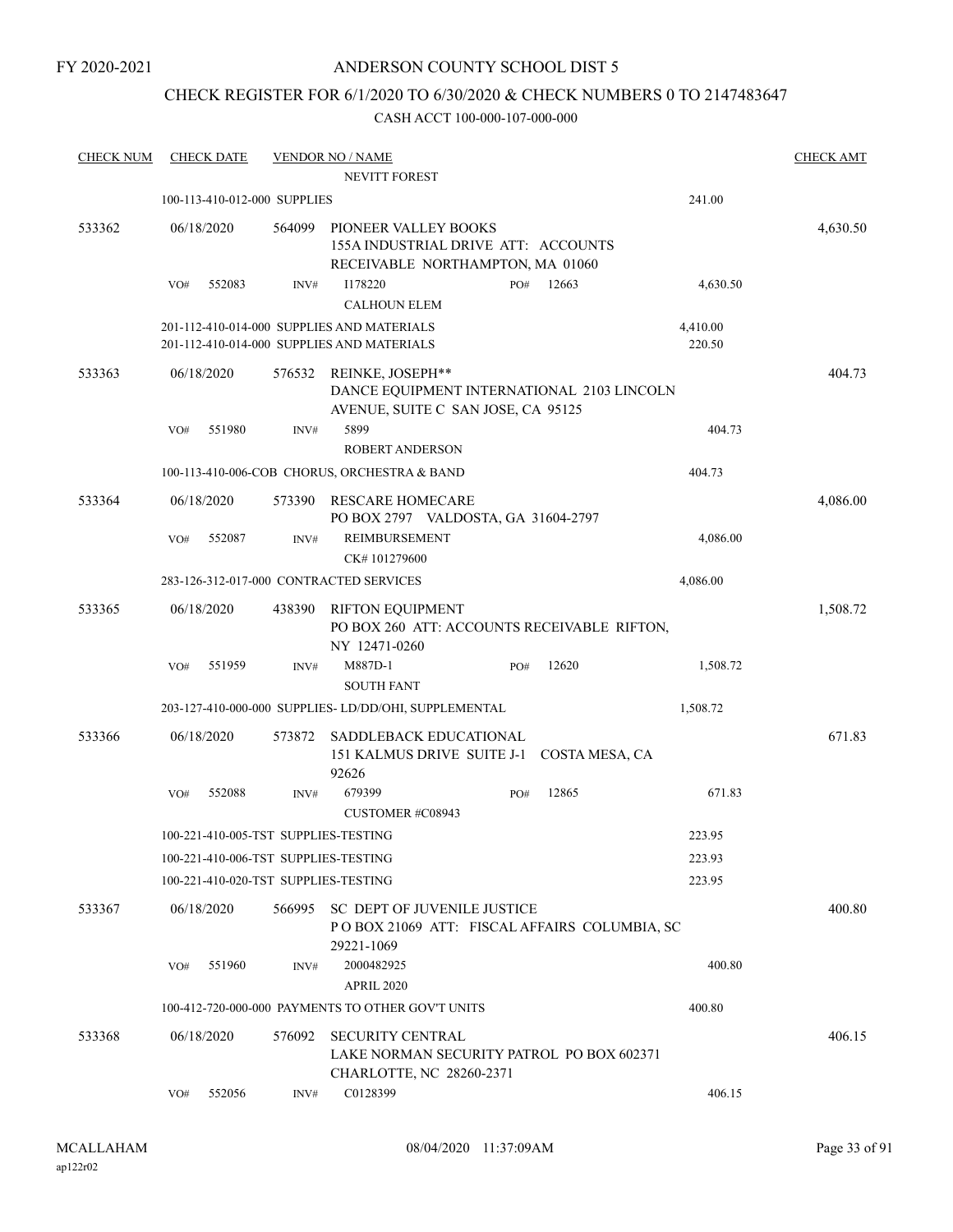#### FY 2020-2021

## ANDERSON COUNTY SCHOOL DIST 5

# CHECK REGISTER FOR 6/1/2020 TO 6/30/2020 & CHECK NUMBERS 0 TO 2147483647

|   | <b>CHECK NUM</b> |     | <b>CHECK DATE</b> |                              | <b>VENDOR NO / NAME</b>                                                     |     |       |          | <b>CHECK AMT</b> |
|---|------------------|-----|-------------------|------------------------------|-----------------------------------------------------------------------------|-----|-------|----------|------------------|
|   |                  |     |                   |                              | <b>CENTERVILLE ELEM</b>                                                     |     |       |          |                  |
|   |                  |     |                   |                              | 100-254-323-007-400 CONTR SERV-HVAC/ELECT/PLUMBING                          |     |       | 406.15   |                  |
|   | 533369           |     | 06/18/2020        | 576533                       | <b>SHOW PROS ENTERTAINMENT SERVICES</b><br>PO BOX 12599 CHARLOTTE, NC 28220 |     |       |          | 1,296.00         |
|   |                  | VO# | 551964            | INV#                         | TLH20-248<br><b>TL HANNA</b>                                                |     |       | 712.00   |                  |
|   |                  |     |                   |                              |                                                                             |     |       |          |                  |
|   |                  |     |                   |                              | 100-221-410-000-GRA GRADUATION COSTS                                        |     |       | 712.00   |                  |
|   |                  | VO# | 551965            | INV#                         | WS20-141<br><b>WESTSIDE</b>                                                 |     |       | 584.00   |                  |
|   |                  |     |                   |                              | 100-221-410-000-GRA GRADUATION COSTS                                        |     |       | 584.00   |                  |
| * | 533371           |     | 06/18/2020        | 576531                       | <b>SKOOLAIDE INC</b><br>227 W 4TH ST CHARLOTTE, NC 28202                    |     |       |          | 1,852.74         |
|   |                  | VO# | 551979            | INV#                         | 1019<br><b>WESTSIDE HS</b>                                                  |     |       | 1,852.74 |                  |
|   |                  |     |                   |                              | 100-114-410-003-INQ INQUIRY BASED LEARNING                                  |     |       | 1,852.74 |                  |
|   | 533372           |     | 06/18/2020        | 571601                       | <b>SOCIAL THINKING</b><br>404 SARATOGA AVE SUITE 200 SANTA CLARA, CA        |     |       |          | 343.45           |
|   |                  | VO# | 551967            | INV#                         | 95050<br>172613                                                             |     |       | 343.45   |                  |
|   |                  |     |                   |                              | <b>MCLEES ELEM</b>                                                          |     |       | 343.45   |                  |
|   |                  |     |                   | 100-212-410-008-000 SUPPLIES |                                                                             |     |       |          |                  |
|   | 533373           |     | 06/18/2020        | 574096                       | SUMMIT CONSTRUCTION GROUP LLS<br>101 CONCORD CIR ANDERSON, SC 29621         |     |       |          | 6,100.00         |
|   |                  | VO# | 551969            | INV#                         | 175                                                                         | PO# | 12542 | 6,100.00 |                  |
|   |                  |     |                   |                              | <b>DISTRICT OFFICE</b>                                                      |     |       |          |                  |
|   |                  |     |                   |                              | 100-254-323-000-SDW SIDEWALK REPAIR                                         |     |       | 6,100.00 |                  |
|   |                  |     |                   |                              | 100-254-323-005-SDW SIDEWALK REPAIRS                                        |     |       | $0.00\,$ |                  |
|   | 533374           |     | 06/18/2020        | 501311                       | THE COLLEGE BOARD<br>PO BOX 30171 NEW YORK, NY 10087-0171                   |     |       |          | 224.00           |
|   |                  | VO# | 552070            | INV#                         | ES95682404<br>SCHL CODE 410042                                              | PO# | 12926 | 224.00   |                  |
|   |                  |     |                   |                              | 319-221-312-000-000 PURCHASED SERVICES-TESTING                              |     |       | 224.00   |                  |
|   | 533375           |     | 06/18/2020        | 576230                       | TRINITY 3 LLC                                                               |     |       |          | 495.00           |
|   |                  |     |                   |                              | 2550 UNIVERSITY AVE W, STE 315S ST PAUL, MN<br>55114                        |     |       |          |                  |
|   |                  | VO# | 551970            | INV#                         | PSI076203<br>TECHNOLOGY                                                     | PO# | 11805 | 495.00   |                  |
|   |                  |     |                   |                              | 307-266-445-000-000 TECHNOLOGY SUPPLIES                                     |     |       | 495.00   |                  |
|   | 533376           |     | 06/18/2020        | 563377                       | UNIFIED TECHNOLOGY SYSTEMS                                                  |     |       |          | 6,321.56         |
|   |                  | VO# | 551972            | INV#                         | PO BOX 161122 ATLANTA, GA 30321-1122<br>342222                              | PO# | 12742 | 6,321.56 |                  |
|   |                  |     |                   |                              | <b>HOVERCAM</b><br>243-181-410-023-000 SUPPLIES AND MATERIALS               |     |       | 2,107.18 |                  |
|   |                  |     |                   |                              |                                                                             |     |       |          |                  |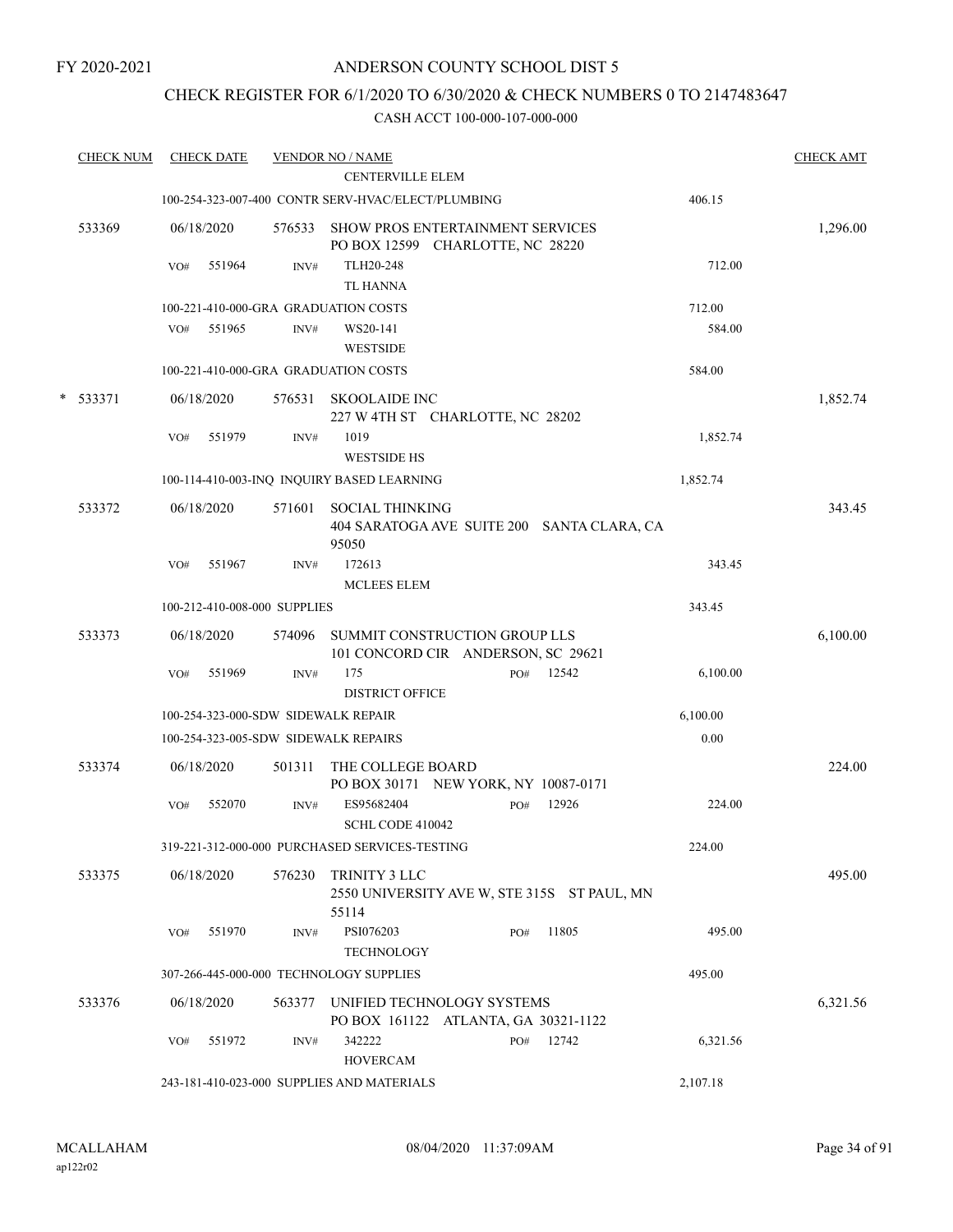# CHECK REGISTER FOR 6/1/2020 TO 6/30/2020 & CHECK NUMBERS 0 TO 2147483647

| 2,107.18<br>2,107.20 |
|----------------------|
|                      |
|                      |
| 606.69               |
| 606.69               |
| 606.69               |
| 92,276.34            |
|                      |
| 92,276.34            |
| 9,421.75             |
| 360.18               |
| 635.05               |
| 237.50               |
| 519.08               |
| 1,100.78             |
| 561.52               |
| 757.10               |
| 509.31               |
| 492.85               |
| 9,125.05             |
| 9,291.77             |
| 10,846.58            |
| 4,361.45             |
| 13,681.42            |
| 4,585.21             |
| 7,421.13             |
| 10,848.59            |
| 7,520.02             |
| 4,574.40             |
| 4,574.40             |
| 4,574.40             |
|                      |
| 662.87               |
| 214.00               |
| 214.00               |
| 226.31               |
| 226.31               |
|                      |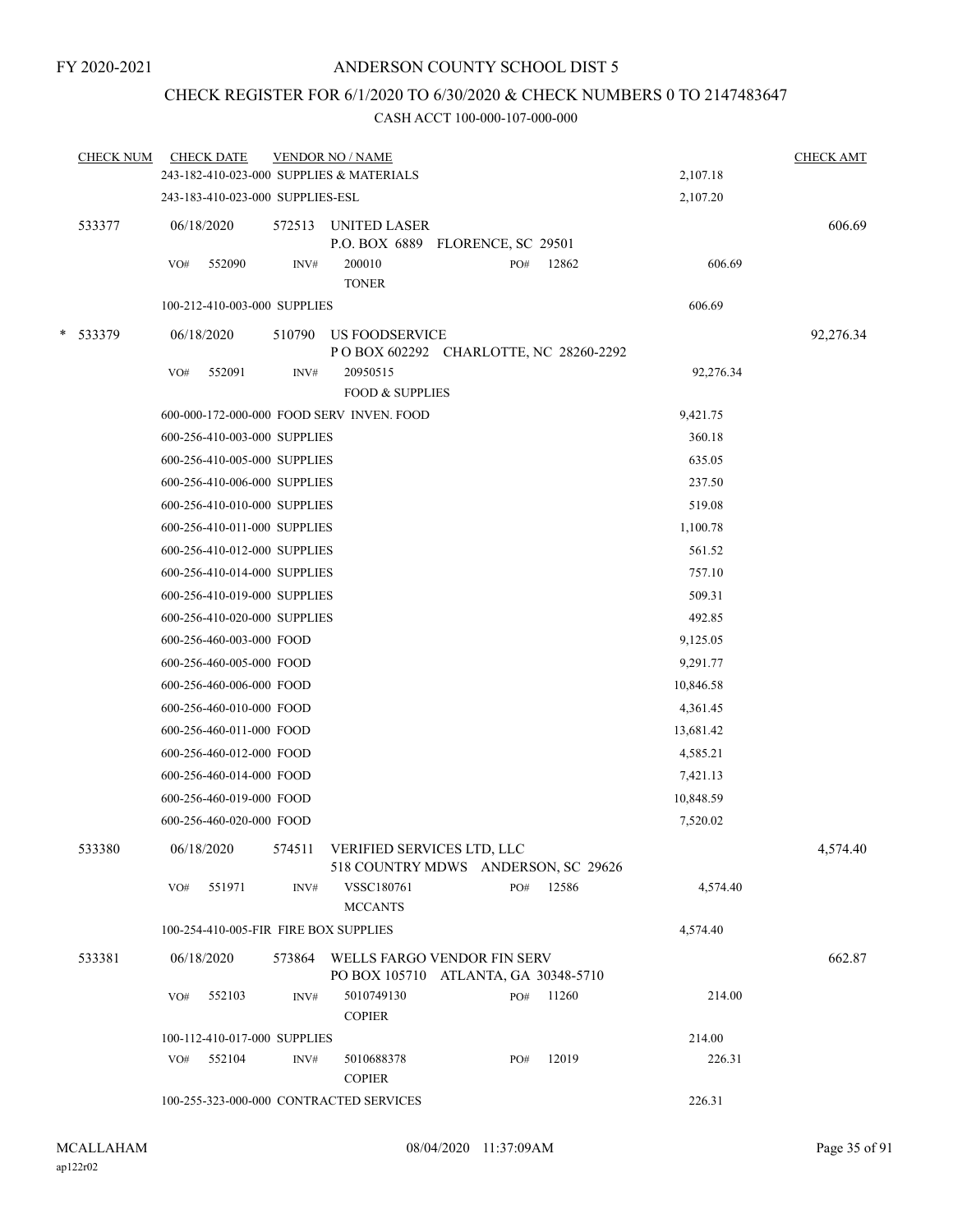# CHECK REGISTER FOR 6/1/2020 TO 6/30/2020 & CHECK NUMBERS 0 TO 2147483647

|   | <b>CHECK NUM</b> |     | <b>CHECK DATE</b> |                                 | <b>VENDOR NO / NAME</b>                                                                                        |     |       |           | <b>CHECK AMT</b> |
|---|------------------|-----|-------------------|---------------------------------|----------------------------------------------------------------------------------------------------------------|-----|-------|-----------|------------------|
|   |                  | VO# | 552105            | INV#                            | 5010607137<br><b>COPIER</b>                                                                                    | PO# | 11264 | 222.56    |                  |
|   |                  |     |                   | 100-147-410-018-000 SUPPLIES    |                                                                                                                |     |       | 222.56    |                  |
| * | 533383           |     | 06/18/2020        | 567980                          | WILSON, GREG**<br>2901 MIDWAY ROAD ANDERSON, SC 29621                                                          |     |       |           | 275.00           |
|   |                  | VO# | 551976            | INV#                            | MAY 24-25                                                                                                      |     |       | 275.00    |                  |
|   |                  |     |                   |                                 | <b>LEGAL NOTICE</b>                                                                                            |     |       |           |                  |
|   |                  |     |                   |                                 | 100-252-410-000-000 SUPPLIES AND MATERIALS                                                                     |     |       | 275.00    |                  |
|   | 533384           |     | 06/18/2020        | 573828                          | WOODWIND & BRASS<br>PO BOX 7479 WESTLAKE VILLAGE, CA 91359                                                     |     |       |           | 535.00           |
|   |                  | VO# | 551977            | INV#                            | 53926508<br><b>MIDWAY ELEM</b>                                                                                 | PO# | 12743 | 535.00    |                  |
|   |                  |     |                   |                                 | 100-113-410-017-MUS MUSIC ALLOCATION                                                                           |     |       | 535.00    |                  |
|   | 533385           |     | 06/25/2020        |                                 | 576485 ADVANCED CLIMATE CONTROL LLC<br>2862 FARRS BRIDGE RD EASLEY, SC 29640                                   |     |       |           | 28,635.00        |
|   |                  | VO# | 552117            | INV#                            | 420076<br><b>CF REAMES</b>                                                                                     | PO# | 12689 | 28,635.00 |                  |
|   |                  |     |                   | 100-254-323-001-HVA HVAC REPAIR |                                                                                                                |     |       | 28,635.00 |                  |
|   | 533386           |     | 06/25/2020        |                                 | 576412 AMAZON CAPITAL SERVICES<br>PO BOX 035184 SEATTLE, WA 98124-5184                                         |     |       |           | 1,218.92         |
|   |                  | VO# | 552241            | INV#                            | <b>PURCHASES</b><br>#A2QG7V7TDJIMYY                                                                            |     |       | 1,218.92  |                  |
|   |                  |     |                   | 100-113-410-005-OPE PE SUPPLIES |                                                                                                                |     |       | 308.73    |                  |
|   |                  |     |                   |                                 | 100-212-410-000-000 SUPPLIES AND MATERIALS                                                                     |     |       | 166.01    |                  |
|   |                  |     |                   |                                 | 100-221-410-000-DIS DIGITAL INTEGRATION SUPPLIES                                                               |     |       | 32.09     |                  |
|   |                  |     |                   |                                 | 326-112-410-000-000 SCIENCE KITS SUPPLIES                                                                      |     |       | 108.13    |                  |
|   |                  |     |                   |                                 | 395-212-410-000-000 SUPPLIES AND MATERIALS                                                                     |     |       | 135.30    |                  |
|   |                  |     |                   |                                 | 706-271-660-006-519 LIBRARY EXPENSE                                                                            |     |       | 468.66    |                  |
|   | 533387           |     | 06/25/2020        | 110100                          | AMSTERDAM<br>PO BOX 580 AMSTERDAM, NY 12010                                                                    |     |       |           | 269.68           |
|   |                  | VO# | 552246            | INV#                            | 6600299<br><b>SOUTH FANT</b>                                                                                   |     |       | 228.02    |                  |
|   |                  |     |                   |                                 | 715-271-660-015-201 MISCELLANEOUS EXPENSE                                                                      |     |       | 228.02    |                  |
|   |                  | VO# | 552247            | INV#                            | 6591463<br>CUST #05155021                                                                                      |     |       | 41.66     |                  |
|   |                  |     |                   | 131-115-410-031-000 SUPPLIES    |                                                                                                                |     |       | 41.66     |                  |
|   | 533388           |     | 06/25/2020        | 116800                          | ANDERSON TILE & CARPET DIST CO, INC<br>1109 WHITEHALL ROAD ATT: ACCOUNTS<br>RECEIVABLE ANDERSON, SC 29625-2127 |     |       |           | 17,580.90        |
|   |                  | VO# | 552120            | INV#                            | 21904<br><b>GYM FLOORS</b>                                                                                     | PO# | 12840 | 17,580.90 |                  |
|   |                  |     |                   |                                 | 100-254-323-002-001 CONTRACTED SERVICES                                                                        |     |       | 6,492.00  |                  |
|   |                  |     |                   |                                 | 100-254-323-003-001 CONTRACTED SERVICES                                                                        |     |       | 5,274.90  |                  |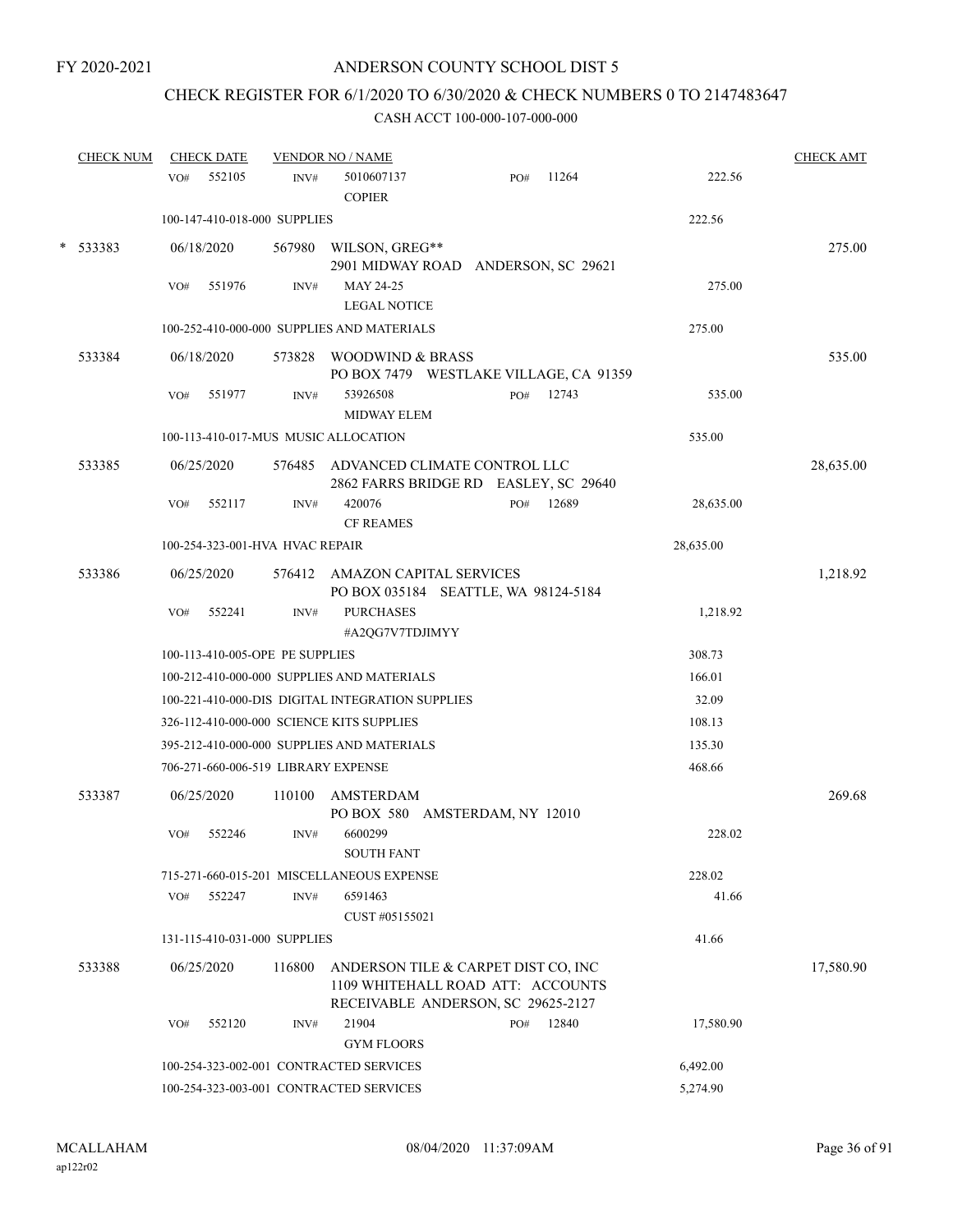## CHECK REGISTER FOR 6/1/2020 TO 6/30/2020 & CHECK NUMBERS 0 TO 2147483647

| <b>CHECK NUM</b> |     | <b>CHECK DATE</b> |        | <b>VENDOR NO / NAME</b><br>100-254-323-006-001 CONTRACTED SERVICES                                   |     |       | 2,907.00 | <b>CHECK AMT</b> |
|------------------|-----|-------------------|--------|------------------------------------------------------------------------------------------------------|-----|-------|----------|------------------|
|                  |     |                   |        | 100-254-323-020-001 CONTRACTED SERVICES                                                              |     |       | 2,907.00 |                  |
|                  |     |                   |        |                                                                                                      |     |       |          |                  |
| 533389           |     | 06/25/2020        |        | 570168 APPLE, INC<br>PO BOX 281877 ATT: ACCOUNTS RECEIVABLE<br>ATLANTA, GA 30384-1877                |     |       |          | 138.03           |
|                  | VO# | 552210            | INV#   | AC21722611<br><b>TECH SUPPLIES</b>                                                                   | PO# | 12273 | 138.03   |                  |
|                  |     |                   |        | 100-266-345-000-000 TECHNOLOGY INFRASTRUCTURE                                                        |     |       | 138.03   |                  |
| 533390           |     | 06/25/2020        |        | 576453 ART & FRAME OF SARASOTA<br>1055 SOUTH TAMIAMI TRAIL, STE 102 SARASOTA,<br>FL 34236-9118       |     |       |          | 238.23           |
|                  | VO# | 552248            | INV#   | 240598<br><b>SUPPLIES</b>                                                                            | PO# | 12460 | 238.23   |                  |
|                  |     |                   |        | 329-115-410-031-000 SUPPLIES-STATE EQUIPMENT                                                         |     |       | 238.23   |                  |
| * 533392         |     | 06/25/2020        |        | 566585 BANK OF AMERICA<br>PO BOX 15731 ATT: ACCOUNTS RECEIVABLE<br>WILMINGTON, DE 19886-5731         |     |       |          | 3,414.72         |
|                  | VO# | 552211            | INV#   | <b>ACCT 1172</b><br><b>PURCHASES</b>                                                                 |     |       | 3,414.72 |                  |
|                  |     |                   |        | 232-360-490-000-000 OTHER SUPPLIES (SUPPLEMENTAL)                                                    |     |       | 3,414.72 |                  |
| 533393           |     | 06/25/2020        | 563453 | <b>B&amp;H PHOTO-VIDEO</b><br>P.O. BOX 28072 REMITTANCE PROCESSING CENTER<br>NEW YORK, NY 10087-8072 |     |       |          | 329.46           |
|                  | VO# | 552122            | INV#   | 865533770<br><b>TECH SUPPLIES</b>                                                                    | PO# | 12761 | 329.46   |                  |
|                  |     |                   |        | 207-115-410-031-006 SUPPLIES-IMPROVE PRGS                                                            |     |       | 329.46   |                  |
| 533394           |     | 06/25/2020        |        | 576116 BLOSSMAN GAS & APPLIANCE<br>4117 SOUTH HWY 81 ANDERSON, SC 29624                              |     |       |          | 105.93           |
|                  | VO# | 552123            | INV#   | 10250676<br><b>RENTAL 2020-2021</b>                                                                  |     |       | 105.93   |                  |
|                  |     |                   |        | 131-254-323-031-400 CONTR SERV-HVAC/ELECT/PLUMBING                                                   |     |       | 105.93   |                  |
| 533395           |     | 06/25/2020        |        | 576427 BLUE RIDGE EQUIPMENT SERVICES LLC<br>DAVID L PARKER 1001 DICKERSON RD ANDERSON, SC<br>29626   |     |       |          | 950.00           |
|                  | VO# | 552124            | INV#   | 1159<br><b>NEW PROSPECT</b>                                                                          | PO# | 11348 | 950.00   |                  |
|                  |     |                   |        | 100-254-323-010-001 CONTRACTED SERVICES                                                              |     |       | 950.00   |                  |
| 533396           |     | 06/25/2020        | 567141 | <b>BOOKS-A-MILLION, INC</b><br>POBOX 19728 BIRMINGHAM, AL 35219                                      |     |       |          | 2,275.09         |
|                  | VO# | 552249            | INV#   | 2016301791<br><b>ROBERT ANDERSON</b>                                                                 |     |       | 1,247.89 |                  |
|                  |     |                   |        | 100-113-410-006-VEN SUPPLY-ADDT'L FOR LOST VENDING                                                   |     |       | 1,247.89 |                  |
|                  | VO# | 552250            | INV#   | 2012500585<br>20168000007                                                                            | PO# | 12667 | 1,027.20 |                  |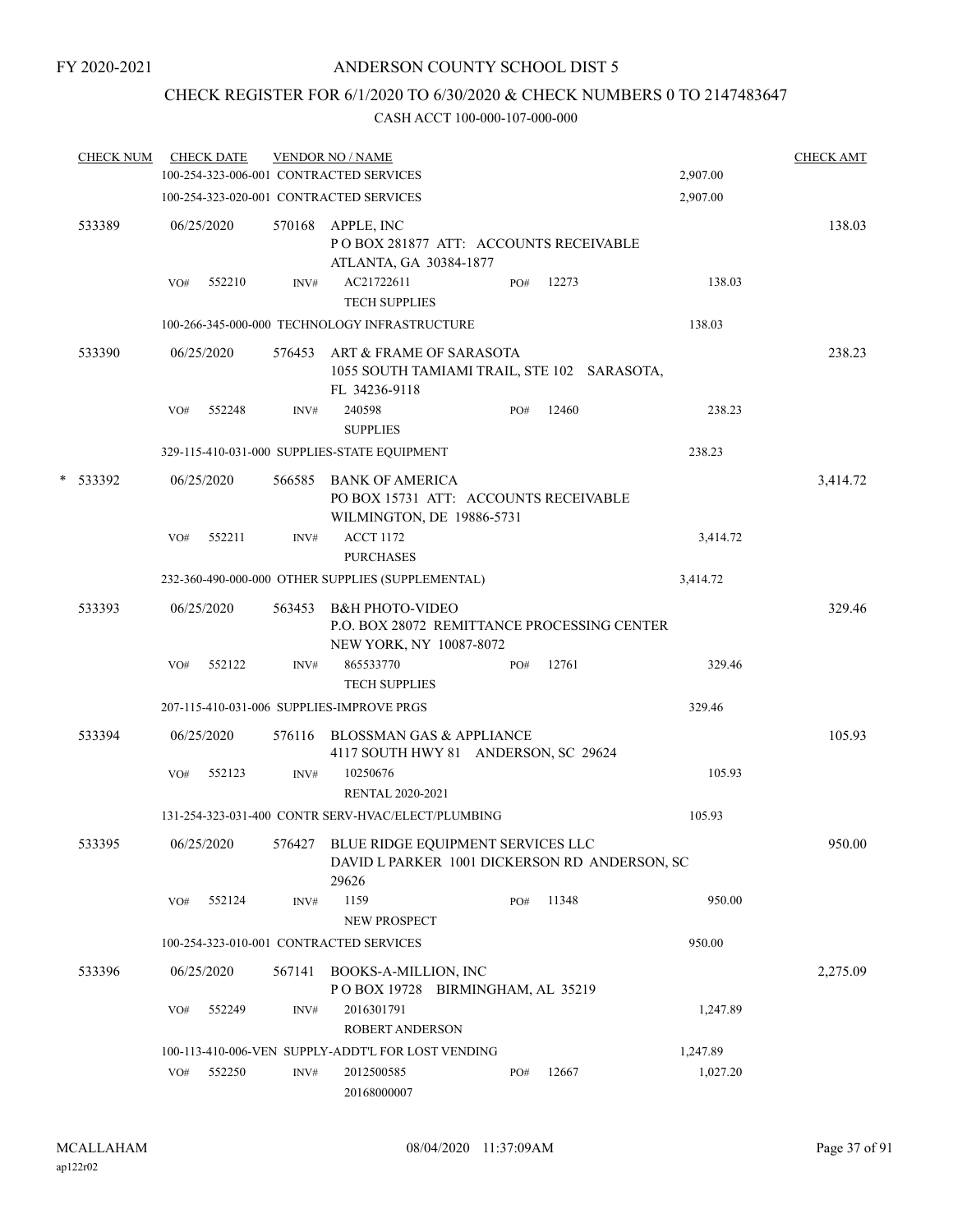## CHECK REGISTER FOR 6/1/2020 TO 6/30/2020 & CHECK NUMBERS 0 TO 2147483647

| <b>CHECK NUM</b> | <b>CHECK DATE</b> |                                                                              | <b>VENDOR NO / NAME</b>                                                                                          |     |       |                  | <b>CHECK AMT</b> |
|------------------|-------------------|------------------------------------------------------------------------------|------------------------------------------------------------------------------------------------------------------|-----|-------|------------------|------------------|
|                  |                   | 100-221-410-000-TST SUPPLIES-TESTING<br>100-221-410-000-TST SUPPLIES-TESTING |                                                                                                                  |     |       | 768.50<br>258.70 |                  |
| 533397           | 06/25/2020        |                                                                              | 574126 BRAY, GERRI DAVIS**<br>ANDY DAVIS INTELLECTUAL ARTS, LLC 237<br>SANDCASTLE WAY ST SIMONS ISLAND, GA 31522 |     |       |                  | 800.00           |
|                  | 552118<br>VO#     | INV#                                                                         | 2020-0615<br><b>TL HANNA</b>                                                                                     |     |       | 800.00           |                  |
|                  |                   | 850-266-410-002-000 SUPPLIES                                                 |                                                                                                                  |     |       | 800.00           |                  |
| 533398           | 06/25/2020        | 160602                                                                       | CDW GOVERNMENT<br>75 REMITTANCE DRIVE SUITE 1515 ATT:<br>ACCOUNTS RECEIVABLE CHICAGO, IL 60675-1515              |     |       |                  | 1,208.09         |
|                  | VO#<br>552128     | INV#                                                                         | ZBN5954<br>ZBN9596                                                                                               | PO# | 12815 | 1,208.09         |                  |
|                  |                   |                                                                              | 329-114-410-000-0CO SUPPLIES-STATE (C/O)<br>329-114-410-000-0CO SUPPLIES-STATE (C/O)                             |     |       | 760.83<br>447.26 |                  |
| 533399           | 06/25/2020        | 177375                                                                       | <b>COLLEGE OF CHARLESTON</b><br>TREASURER'S OFFICE OSSC EXPO 66 GEORGE STREET<br>CHARLESTON, SC 29424            |     |       |                  | 7,650.00         |
|                  | 552129<br>VO#     | INV#                                                                         | <b>GOOGLE APPS</b><br><b>SPRING 2020</b>                                                                         | PO# | 12921 | 7,650.00         |                  |
|                  |                   |                                                                              | 100-224-312-000-000 STAFF DEV. - PURCHASED SERVICES                                                              |     |       | 5,400.00         |                  |
|                  |                   |                                                                              | 267-224-312-000-P11 CONTRACT TECHNOLOGY/MINI GRANT                                                               |     |       | 2,250.00         |                  |
| 533400           | 06/25/2020        | 570167                                                                       | DAKTRONICS, INC<br>SDS-12-2222 POBOX 86 MINNEAPOLIS, MN 55486                                                    |     |       |                  | 23,715.00        |
|                  | 552214<br>VO#     | INV#                                                                         | 6891530                                                                                                          | PO# | 12790 | 23,715.00        |                  |
|                  |                   |                                                                              | 20-21 SERVICE                                                                                                    |     |       |                  |                  |
|                  |                   |                                                                              | 866-266-312-000-000 PURCHASED SERVICES                                                                           |     |       | 23,715.00        |                  |
| 533401           | 06/25/2020        | 567489                                                                       | DE LAGE LANDEN<br>POBOX 41602 PHILADELPHIA, PA 19101-1602                                                        |     |       |                  | 421.58           |
|                  | 552215<br>VO#     | INV#                                                                         | 68540414<br><b>COPIER</b>                                                                                        | PO# | 11249 | 265.36           |                  |
|                  |                   | 100-113-410-017-000 SUPPLIES                                                 |                                                                                                                  |     |       | 265.36           |                  |
|                  | 552216<br>VO#     | INV#                                                                         | 68522605<br><b>COPIER</b>                                                                                        | PO# | 11346 | 156.22           |                  |
|                  |                   | 100-113-410-009-000 SUPPLIES                                                 |                                                                                                                  |     |       | 156.22           |                  |
| 533402           | 06/25/2020        | 573901                                                                       | DOLLAR DAYS INTERNATIONAL, INC.<br>3033 N. 44TH STREET SUITE 330 PHOENIX, AZ 85018                               |     |       |                  | 1,973.91         |
|                  | 552251<br>VO#     | INV#                                                                         | 2683590<br>ACCT 3773375                                                                                          |     |       | 1,973.91         |                  |
|                  |                   | 100-113-410-006-000 SUPPLIES                                                 |                                                                                                                  |     |       | 1,973.91         |                  |
| 533403           | 06/25/2020        | 211302                                                                       | <b>DUKE ENERGY</b><br>PO BOX 70516 CHARLOTTE, NC 28272-0516                                                      |     |       |                  | 20,988.88        |
|                  | 552279<br>VO#     | INV#                                                                         | DUE JULY 6<br><b>UTILITIES</b>                                                                                   |     |       | 20,988.88        |                  |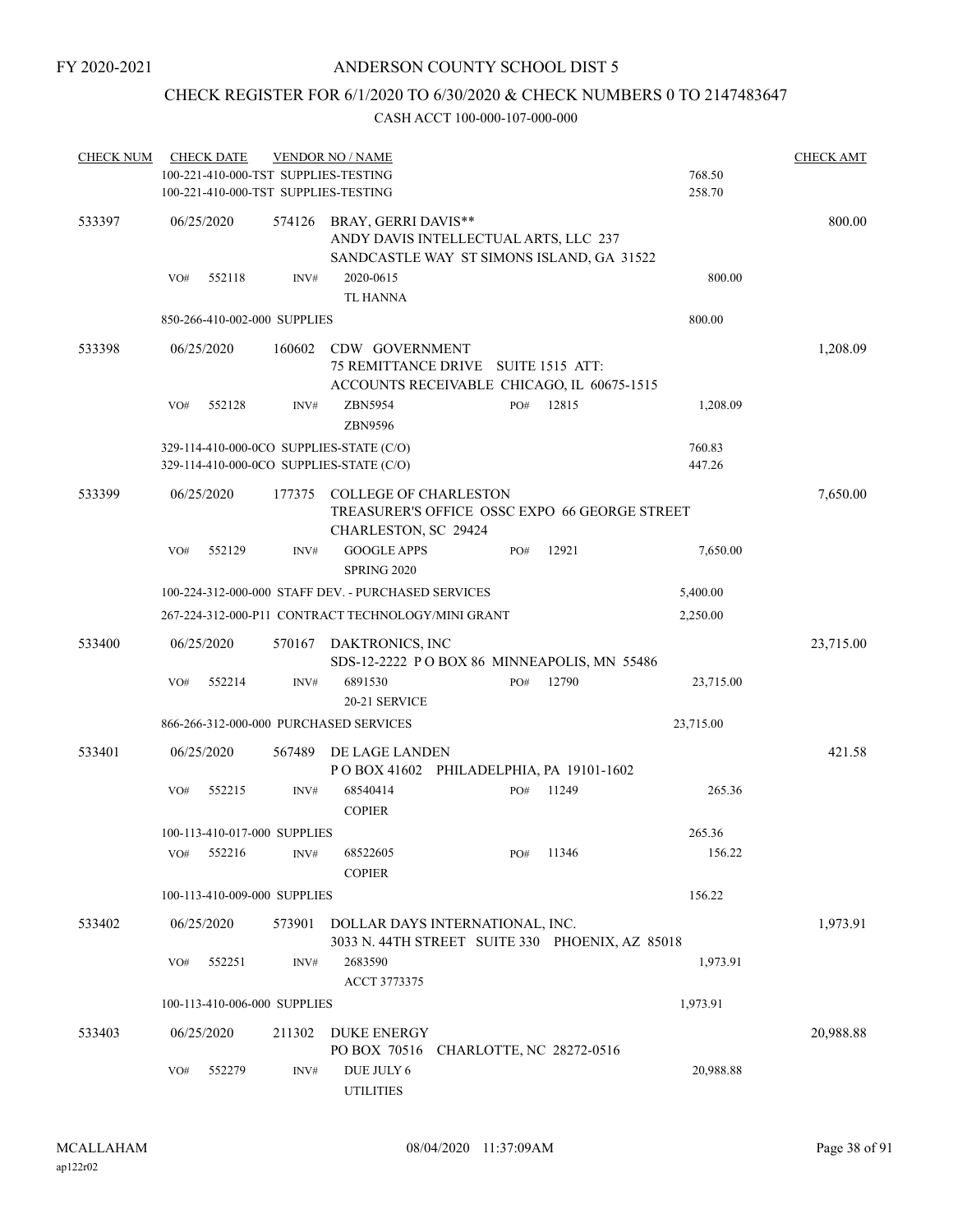## CHECK REGISTER FOR 6/1/2020 TO 6/30/2020 & CHECK NUMBERS 0 TO 2147483647

|   | <b>CHECK NUM</b> |     | <b>CHECK DATE</b>            |        | <b>VENDOR NO / NAME</b>                                                                                        |     |       |           | <b>CHECK AMT</b> |
|---|------------------|-----|------------------------------|--------|----------------------------------------------------------------------------------------------------------------|-----|-------|-----------|------------------|
|   |                  |     |                              |        | 100-254-470-001-000 ENERGY-ELECTRICITY & WATER                                                                 |     |       | 5,379.19  |                  |
|   |                  |     |                              |        | 100-254-470-007-000 ENERGY-ELECTRICITY & WATER                                                                 |     |       | 4,706.89  |                  |
|   |                  |     |                              |        | 100-254-470-008-000 ENERGY-ELECTRICITY & WATER                                                                 |     |       | 48.98     |                  |
|   |                  |     |                              |        | 100-254-470-009-000 ENERGY-ELECTRICITY & WATER                                                                 |     |       | 42.76     |                  |
|   |                  |     |                              |        | 100-254-470-010-000 ENERGY-ELECTRICITY & WATER                                                                 |     |       | 5,963.91  |                  |
|   |                  |     |                              |        | 100-254-470-019-000 ENERGY-ELECTRICITY & WATER                                                                 |     |       | 4,744.35  |                  |
|   |                  |     |                              |        | 100-254-470-023-000 ENERGY-ELECTRICITY & WATER                                                                 |     |       | 102.80    |                  |
| * | 533405           |     | 06/25/2020                   | 563495 | ELECTRIC CITY UTILITIES<br>CITY OF ANDERSON 601 SOUTH MAIN ST<br>ANDERSON, SC 29624                            |     |       |           | 1,807.01         |
|   |                  | VO# | 552281                       | INV#   | DUE JULY 10<br><b>UTILITIES</b>                                                                                |     |       | 1,807.01  |                  |
|   |                  |     |                              |        | 100-254-470-005-000 ENERGY-ELECTRICITY & WATER                                                                 |     |       | 81.89     |                  |
|   |                  |     |                              |        | 100-254-470-009-000 ENERGY-ELECTRICITY & WATER                                                                 |     |       | 462.21    |                  |
|   |                  |     |                              |        | 100-254-470-014-000 ENERGY-ELECTRICITY & WATER                                                                 |     |       | 1,181.02  |                  |
|   |                  |     |                              |        | 100-254-470-023-000 ENERGY-ELECTRICITY & WATER                                                                 |     |       | 81.89     |                  |
|   | 533406           |     | 06/25/2020                   | 575439 | <b>EVENT RENTALS</b><br>529 CAMSON RD ANDERSON, SC 29625                                                       |     |       |           | 1,141.21         |
|   |                  | VO# | 552135                       | INV#   | 431481<br><b>STAGE SKIRT</b>                                                                                   |     |       | 467.11    |                  |
|   |                  |     | 131-115-410-031-000 SUPPLIES |        |                                                                                                                |     |       | 467.11    |                  |
|   |                  | VO# | 552252                       | INV#   | 431876<br><b>ORDER 750380</b>                                                                                  |     |       | 674.10    |                  |
|   |                  |     | 131-115-410-031-000 SUPPLIES |        |                                                                                                                |     |       | 674.10    |                  |
|   | 533407           |     | 06/25/2020                   | 565774 | <b>FISHER SCIENTIFIC</b><br>P O BOX 404705 ACCT #035820-009 ATT: ACCOUNTS<br>RECEIVABLE ATLANTA, GA 30384-4705 |     |       |           | 3,152.39         |
|   |                  | VO# | 552137                       | INV#   | 0917165                                                                                                        | PO# | 12666 | 3,152.39  |                  |
|   |                  |     |                              |        | <b>TL HANNA</b>                                                                                                |     |       |           |                  |
|   |                  |     | 100-114-410-002-BUD SUPPLIES |        |                                                                                                                |     |       | 3,152.39  |                  |
|   | 533408           |     | 06/25/2020                   |        | 569352 FRONTLINE TECHNOLOGIES<br>PO BOX 780577 PHILADELPHIA, PA 19178-0577                                     |     |       |           | 21,977.80        |
|   |                  | VO# | 552256                       | INV#   | 121666<br><b>ACCT 12488</b>                                                                                    | PO# | 12922 | 21,977.80 |                  |
|   |                  |     |                              |        | 283-213-316-000-000 HEALTHMASTER DATA PROCESSING                                                               |     |       | 21,977.80 |                  |
|   | 533409           |     | 06/25/2020                   | 576494 | <b>GLEIM PUBLICATIONS</b><br>PO BOX 12848 GAINESVILLE, FL 32604                                                |     |       |           | 13,725.05        |
|   |                  | VO# | 552218                       | INV#   | 953852899                                                                                                      | PO# | 12785 | 13,725.05 |                  |
|   |                  |     |                              |        | VIRTUAL COCKPIT                                                                                                |     |       |           |                  |
|   |                  |     |                              |        | 831-253-540-031-AER AEROSPACE EQUIPMENT                                                                        |     |       | 13,725.05 |                  |
|   | 533410           |     | 06/25/2020                   | 249700 | GLENN PLUMBING COMPANY, INC<br>481 EAST WHITNER STREET ATT: ACCOUNTS<br>RECEIVABLE ANDERSON, SC 29624          |     |       |           | 118.04           |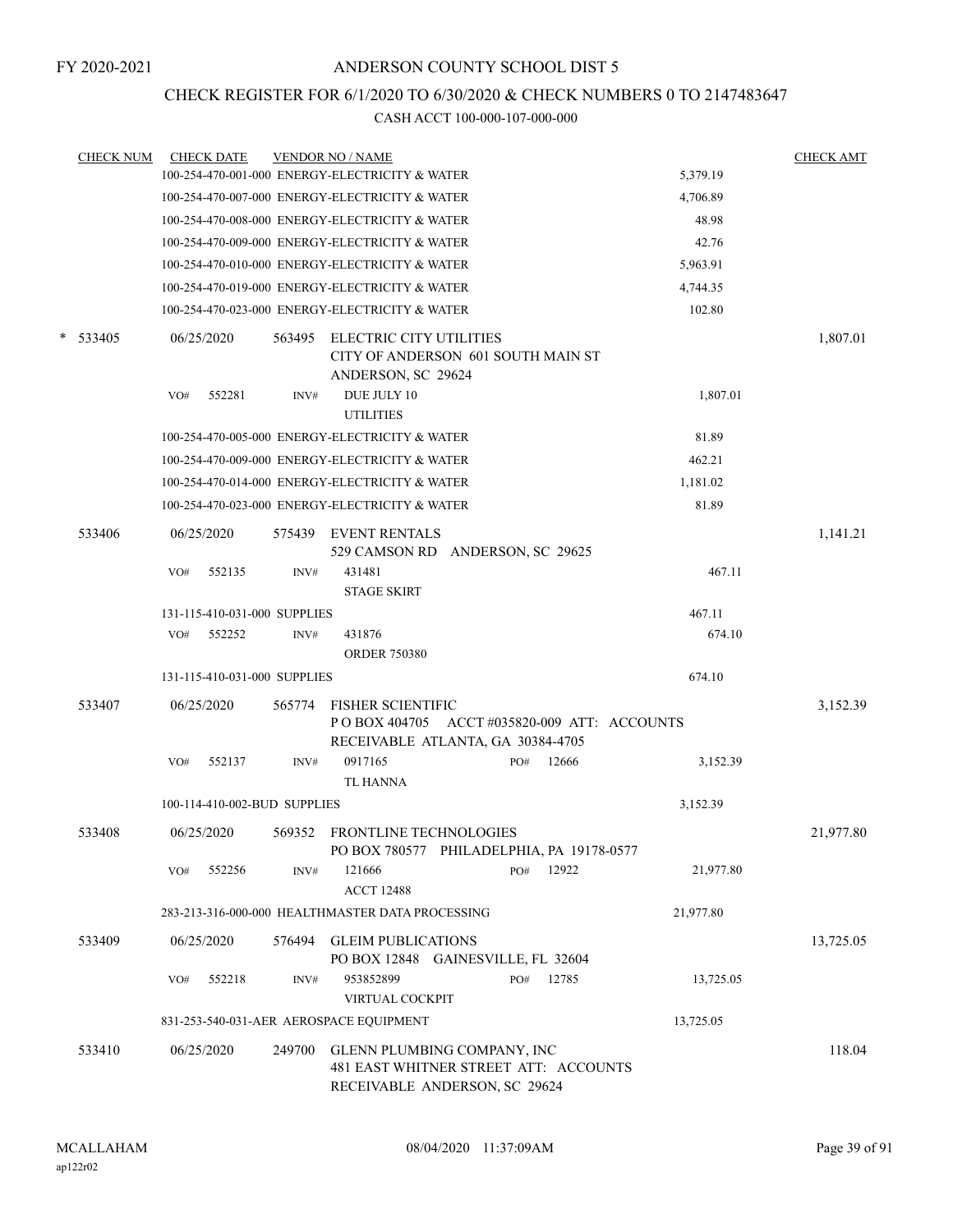## CHECK REGISTER FOR 6/1/2020 TO 6/30/2020 & CHECK NUMBERS 0 TO 2147483647

| <b>CHECK NUM</b> |     | <b>CHECK DATE</b>            |        | <b>VENDOR NO / NAME</b>                                                                              |     |       |           | <b>CHECK AMT</b> |
|------------------|-----|------------------------------|--------|------------------------------------------------------------------------------------------------------|-----|-------|-----------|------------------|
|                  |     | VO# 552139                   | INV#   | 0620119<br>HOMELAND PARK                                                                             |     |       | 118.04    |                  |
|                  |     |                              |        | 100-254-323-011-400 CONTR SERV-HVAC/ELECT/PLUMBING                                                   |     |       | 118.04    |                  |
| 533411           |     | 06/25/2020                   |        | 569372 GREAT AMERICA LEASING CORP<br>PO BOX 660831 ATT: ACCOUNTS RECEIVABLE<br>DALLAS, TX 75266-0831 |     |       |           | 1,718.32         |
|                  | VO# | 552140                       | INV#   | 27147097<br><b>COPIER</b>                                                                            | PO# | 12177 | 1,598.48  |                  |
|                  |     |                              |        | 100-266-345-000-000 TECHNOLOGY INFRASTRUCTURE                                                        |     |       | 1,598.48  |                  |
|                  |     | VO# 552141                   | INV#   | 27223901<br><b>COPIER</b>                                                                            | PO# | 11247 | 119.84    |                  |
|                  |     | 100-113-410-005-000 SUPPLIES |        |                                                                                                      |     |       | 119.84    |                  |
| 533412           |     | 06/25/2020                   |        | 571944 HONORS GRADUATION<br>50 CHURCH STREET AMERICAN FORK, UT 84003                                 |     |       |           | 1,380.43         |
|                  | VO# | 552142                       | INV#   | 201658<br><b>HONOR CORDS</b>                                                                         |     |       | 174.00    |                  |
|                  |     | 131-115-410-031-000 SUPPLIES |        |                                                                                                      |     |       | 174.00    |                  |
|                  |     | VO# 552143                   | INV#   | 225874<br><b>HONOR CORDS</b>                                                                         |     |       | 107.80    |                  |
|                  |     | 131-115-410-031-000 SUPPLIES |        |                                                                                                      |     |       | 107.80    |                  |
|                  |     | VO# 552144                   | INV#   | 219676<br><b>HONOR CORDS</b>                                                                         |     |       | 29.13     |                  |
|                  |     | 131-115-410-031-000 SUPPLIES |        |                                                                                                      |     |       | 29.13     |                  |
|                  |     | VO# 552145                   | INV#   | 194003<br>HONOR CORDS                                                                                |     |       | 54.00     |                  |
|                  |     | 131-115-410-031-000 SUPPLIES |        |                                                                                                      |     |       | 54.00     |                  |
|                  |     | VO# 552146                   | INV#   | 195911<br><b>HONOR CORDS</b>                                                                         |     |       | 74.00     |                  |
|                  |     | 131-115-410-031-000 SUPPLIES |        |                                                                                                      |     |       | 74.00     |                  |
|                  |     | VO# 552258                   | INV#   | 225815<br><b>HONOR CORDS</b>                                                                         | PO# | 12819 | 941.50    |                  |
|                  |     |                              |        | 100-221-410-000-TST SUPPLIES-TESTING                                                                 |     |       | 941.50    |                  |
| 533413           |     | 06/25/2020                   | 276400 | ID SHOP, INC<br>POBOX 49457 ATT: ACCOUNTS RECEIVABLE<br>GREENWOOD, SC 29649                          |     |       |           | 1,080.00         |
|                  | VO# | 552259                       | INV#   | 100838<br>CUST #IDS4317                                                                              |     |       | 1,080.00  |                  |
|                  |     | 100-113-410-006-000 SUPPLIES |        |                                                                                                      |     |       | 1,080.00  |                  |
| $*$ 533415       |     | 06/25/2020                   | 571483 | ISOM ELECTRIC, LLC<br>3300-D N. MAIN STREET PMB 325 ANDERSON, SC<br>29621                            |     |       |           | 74,761.50        |
|                  | VO# | 552149                       | INV#   | 10675<br>HANNA & WESTSIDE                                                                            | PO# | 12559 | 70,861.50 |                  |
|                  |     | 505-254-323-002-LIT LIGHTS   |        |                                                                                                      |     |       | 30,395.00 |                  |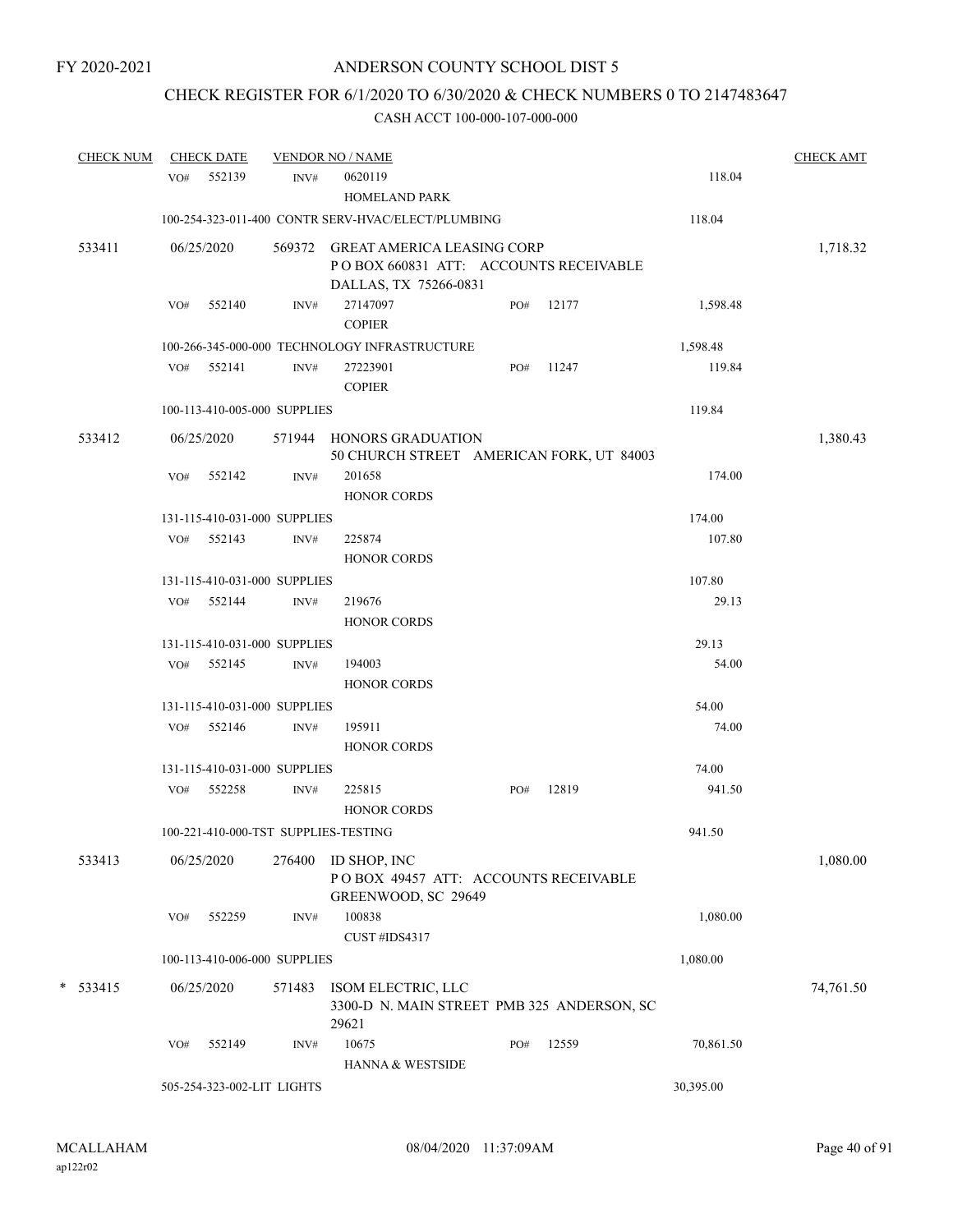## CHECK REGISTER FOR 6/1/2020 TO 6/30/2020 & CHECK NUMBERS 0 TO 2147483647

|   | <b>CHECK NUM</b> |     | <b>CHECK DATE</b>                   |        | <b>VENDOR NO / NAME</b>                                                        |     |       |           | <b>CHECK AMT</b> |
|---|------------------|-----|-------------------------------------|--------|--------------------------------------------------------------------------------|-----|-------|-----------|------------------|
|   |                  |     | 505-254-323-003-LIT LIGHTS          |        |                                                                                |     |       | 40,466.50 |                  |
|   |                  |     | VO# 552150                          | INV#   | 10653, 9942<br><b>SERVICE</b>                                                  | PO# | 11341 | 3,900.00  |                  |
|   |                  |     |                                     |        | 100-254-323-000-400 CONTRACT SRVS.-HVAC                                        |     |       | 390.00    |                  |
|   |                  |     |                                     |        | 100-254-323-002-400 CONTR SERV-HVAC/ELECT/PLUMBING                             |     |       | 390.00    |                  |
|   |                  |     |                                     |        | 100-254-323-003-400 CONTR SERV-HVAC/ELECT/PLUMBING                             |     |       | 390.00    |                  |
|   |                  |     |                                     |        | 100-254-323-006-400 CONTR SERV-HVAC/ELECT/PLUMBING                             |     |       | 390.00    |                  |
|   |                  |     |                                     |        | 100-254-323-008-400 CONTR SERV-HVAC/ELECT/PLUMBING                             |     |       | 390.00    |                  |
|   |                  |     |                                     |        | 100-254-323-010-400 CONTR SERV-HVAC/ELECT/PLUMBING                             |     |       | 390.00    |                  |
|   |                  |     |                                     |        | 100-254-323-013-400 CONTR SERV-HVAC/ELECT/PLUMBING                             |     |       | 390.00    |                  |
|   |                  |     |                                     |        | 100-254-323-014-400 CONTR SERV-HVAC/ELECT/PLUMBING                             |     |       | 390.00    |                  |
|   |                  |     |                                     |        | 100-254-323-017-400 CONTR SERV-HVAC/ELECT/PLUMBING                             |     |       | 390.00    |                  |
|   |                  |     |                                     |        | 100-254-323-020-400 CONTR SERV-HVAC/ELECT/PLUMBING                             |     |       | 390.00    |                  |
|   | 533416           |     | 06/25/2020                          | 572623 | LEADERSHIP SOUTH CAROLINA<br>PO BOX 2346 COLUMBIA, SC 29202                    |     |       |           | 4,750.00         |
|   |                  | VO# | 552261                              | INV#   | <b>TUITION/FEES</b><br><b>AMY HEARD</b>                                        | PO# | 12936 | 4,750.00  |                  |
|   |                  |     |                                     |        | 100-224-312-000-000 STAFF DEV. - PURCHASED SERVICES                            |     |       | 4,750.00  |                  |
| * | 533418           |     | 06/25/2020                          |        | 576242 LUNCHBOX CREATIVE, LLC<br>1214-B NORTH MAIN ST ANDERSON, SC 29621       |     |       |           | 2,060.82         |
|   |                  | VO# | 552153                              | INV#   | 0402<br><b>WESTSIDE</b>                                                        |     |       | 2,060.82  |                  |
|   |                  |     | 100-233-410-003-000 SUPPLIES        |        |                                                                                |     |       | 2,060.82  |                  |
|   | 533419           |     | 06/25/2020                          | 569988 | MCMILLAN PAZDAN SMITH, LLC<br>DEPT 999450 PO BOX 537044 ATLANTA, GA 30353-7044 |     |       |           | 283.50           |
|   |                  | VO# | 552154                              | INV#   | 02001990                                                                       |     |       | 283.50    |                  |
|   |                  |     |                                     |        | PROJ #020136                                                                   |     |       |           |                  |
|   |                  |     | 100-255-312-000-BLD BUILDING DESIGN |        |                                                                                |     |       | 283.50    |                  |
|   | $* 533421$       |     | 06/25/2020                          | 358500 | MINUTEMAN PRESS                                                                |     |       |           | 274.54           |
|   |                  |     |                                     |        | 3308 NORTH MAIN STREET ATT: ACCOUNTS<br>RECEIVABLE ANDERSON, SC 29621-4108     |     |       |           |                  |
|   |                  | VO# | 552156                              | INV#   | 89910<br>JOB 122486                                                            |     |       | 274.54    |                  |
|   |                  |     | 124-114-410-024-000 SUPPLIES        |        |                                                                                |     |       | 274.54    |                  |
|   | 533422           |     | 06/25/2020                          | 576413 | MOBILE COMMUNICATIONS AMERICA INC<br>PO BOX 1458 CHARLOTTE, NC 28201           |     |       |           | 376.50           |
|   |                  | VO# | 552230                              | INV#   | 289000042-2<br>CUST #115204                                                    |     |       | 376.50    |                  |
|   |                  |     |                                     |        | 100-255-323-000-000 CONTRACTED SERVICES                                        |     |       | 376.50    |                  |
|   | 533423           |     | 06/25/2020                          | 572429 | NATIONAL PEN COMPANY<br>PO BOX 847203 DALLAS, TX 75284-7203                    |     |       |           | 209.01           |
|   |                  | VO# | 552265                              | INV#   | 111462757<br><b>STYLUS PEN</b>                                                 |     |       | 209.01    |                  |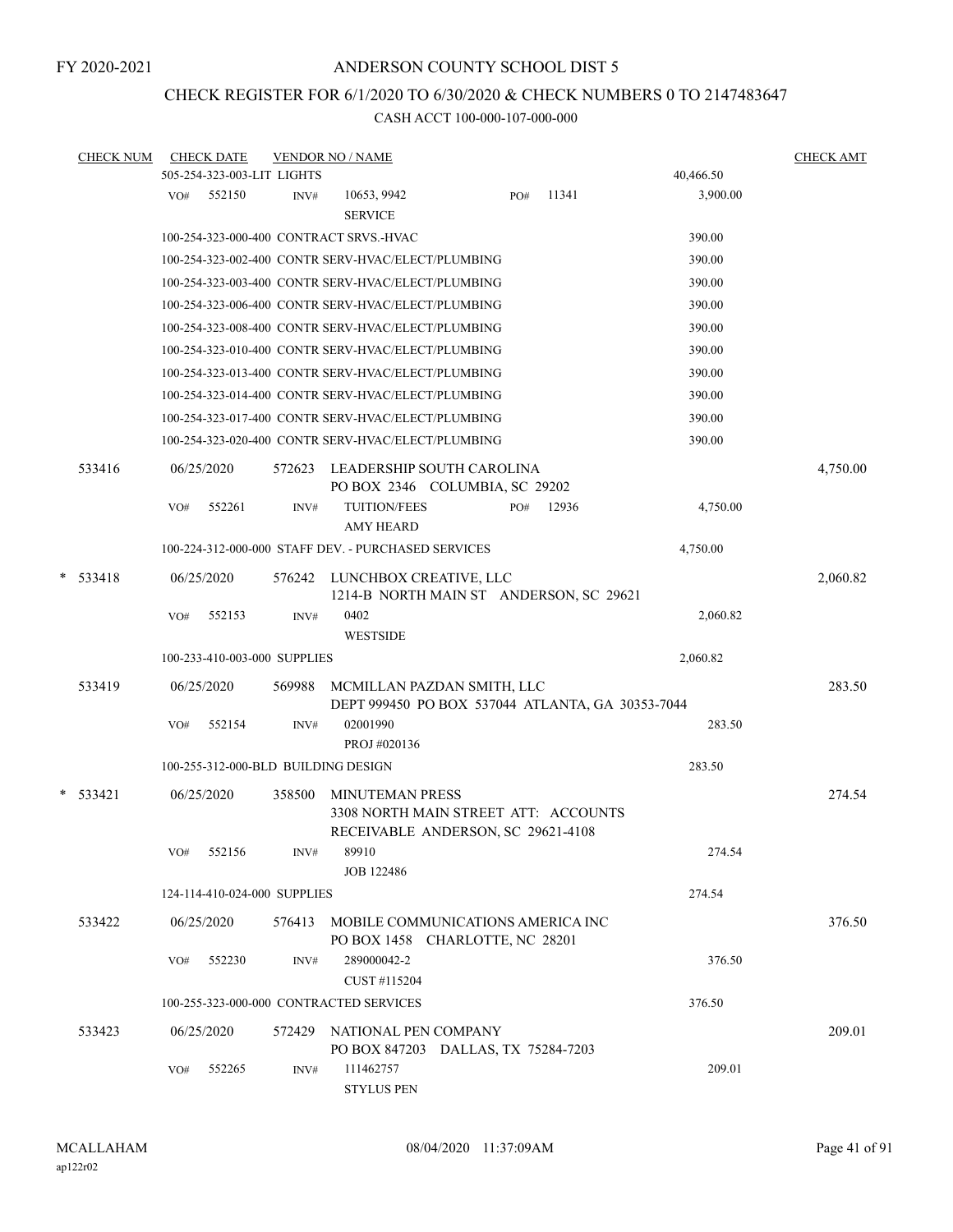## CHECK REGISTER FOR 6/1/2020 TO 6/30/2020 & CHECK NUMBERS 0 TO 2147483647

| <b>CHECK NUM</b> | <b>CHECK DATE</b><br>131-115-410-031-000 SUPPLIES |        | <b>VENDOR NO / NAME</b>                                                                         |     |       | 209.01    | <b>CHECK AMT</b> |
|------------------|---------------------------------------------------|--------|-------------------------------------------------------------------------------------------------|-----|-------|-----------|------------------|
| $*$ 533425       | 06/25/2020                                        |        | 569423 NATIONAL STUDENT CLEARINGHOUSE<br>POBOX 826576 PHILADELPHIA, PA 19182-6576               |     |       |           | 425.00           |
|                  | 552157<br>VO#                                     | INV#   | HS2008055<br>CUST #10050221                                                                     |     |       | 425.00    |                  |
|                  |                                                   |        | 723-190-660-023-911 MISCELLANEOUS- ADULT ED EXPENSE                                             |     |       | 425.00    |                  |
| 533426           | 06/25/2020                                        | 573083 | NEWSELA<br>475 10TH AVENUE, 4 FL NEW YORK, NY 10019                                             |     |       |           | 75,000.00        |
|                  | 552158<br>VO#                                     | INV#   | 11248<br>2020-2021                                                                              | PO# | 12872 | 75,000.00 |                  |
|                  | 338-221-445-000-EAR TECHNOLOGY SUPPLIES           |        |                                                                                                 |     |       | 75,000.00 |                  |
| 533427           | 06/25/2020                                        |        | 576088 PACK STEEL SUPPLY LLC<br>PORTER CAPITAL CORPORATION PO BOX 12105<br>BIRMINGHAM, AL 35202 |     |       |           | 2,402.75         |
|                  | 552167<br>VO#                                     | INV#   | 4048<br><b>SUPPLIES</b>                                                                         | PO# | 12808 | 2,402.75  |                  |
|                  |                                                   |        | 329-115-410-031-000 SUPPLIES-STATE EQUIPMENT                                                    |     |       | 2,402.75  |                  |
| 533428           | 06/25/2020                                        |        | 568036 PIEDMONT NATURAL GAS<br>PO BOX 1246 CHARLOTTE, NC 28201-1246                             |     |       |           | 4,829.17         |
|                  | 552280<br>VO#                                     | INV#   | DUE JULY 2<br><b>UTILITIES</b>                                                                  |     |       | 4,829.17  |                  |
|                  | 100-254-472-000-000 ENERGY-GAS                    |        |                                                                                                 |     |       | 23.54     |                  |
|                  | 100-254-472-000-000 ENERGY-GAS                    |        |                                                                                                 |     |       | 25.71     |                  |
|                  | 100-254-472-003-000 ENERGY-GAS                    |        |                                                                                                 |     |       | 554.46    |                  |
|                  | 100-254-472-005-000 ENERGY-GAS                    |        |                                                                                                 |     |       | 292.24    |                  |
|                  | 100-254-472-006-000 ENERGY-GAS                    |        |                                                                                                 |     |       | 172.62    |                  |
|                  | 100-254-472-007-000 ENERGY-GAS                    |        |                                                                                                 |     |       | 23.54     |                  |
|                  | 100-254-472-010-000 ENERGY-GAS                    |        |                                                                                                 |     |       | 25.71     |                  |
|                  | 100-254-472-014-000 ENERGY-GAS                    |        |                                                                                                 |     |       | 91.67     |                  |
|                  | 100-254-472-023-000 ENERGY-GAS                    |        |                                                                                                 |     |       | 60.85     |                  |
|                  | 131-254-472-031-000 ENERGY-NATURAL GAS            |        |                                                                                                 |     |       | 2,998.99  |                  |
|                  | 600-256-470-003-000 ENERGY                        |        |                                                                                                 |     |       | 44.53     |                  |
|                  | 600-256-470-005-000 ENERGY                        |        |                                                                                                 |     |       | 68.79     |                  |
|                  | 600-256-470-007-000 ENERGY                        |        |                                                                                                 |     |       | 72.02     |                  |
|                  | 600-256-470-008-000 ENERGY                        |        |                                                                                                 |     |       | 74.92     |                  |
|                  | 600-256-470-010-000 ENERGY                        |        |                                                                                                 |     |       | 114.72    |                  |
|                  | 600-256-470-014-000 ENERGY                        |        |                                                                                                 |     |       | 112.11    |                  |
|                  | 600-256-470-018-000 ENERGY                        |        |                                                                                                 |     |       | 72.75     |                  |
| 533429           | 06/25/2020                                        | 576527 | PRECISION PRO WASH LLC<br>111 HIGH ST DUNCAN, SC 29334                                          |     |       |           | 3,412.00         |
|                  | 552168<br>VO#                                     | INV#   | 9720549<br>9639270                                                                              | PO# | 12918 | 3,412.00  |                  |
|                  | 100-271-312-002-PSW PRESSURE WASHING              |        |                                                                                                 |     |       | 1,711.00  |                  |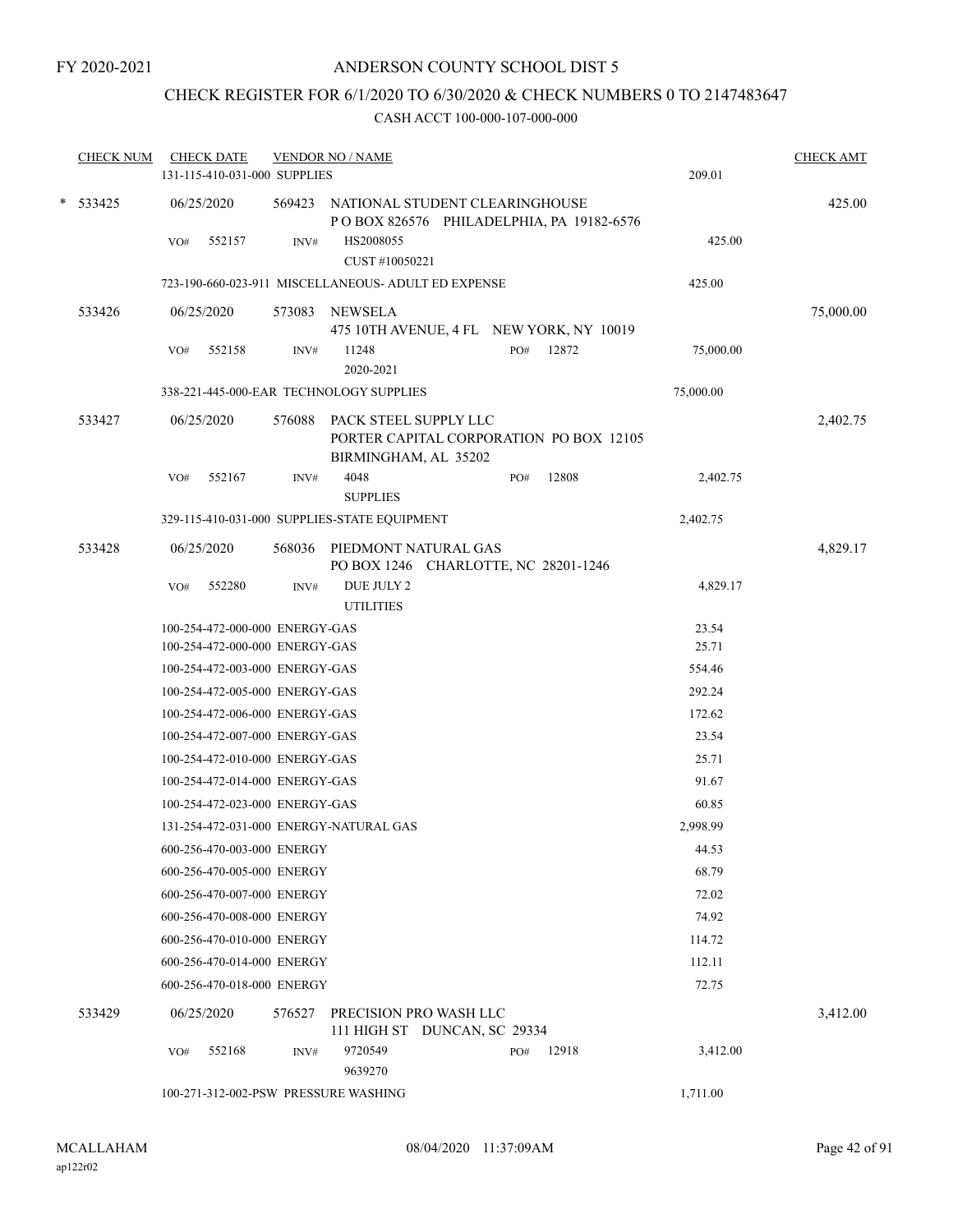## CHECK REGISTER FOR 6/1/2020 TO 6/30/2020 & CHECK NUMBERS 0 TO 2147483647

| <b>CHECK NUM</b> |     | <b>CHECK DATE</b> |                            | <b>VENDOR NO / NAME</b>                                                                                         |     |       |           | <b>CHECK AMT</b> |
|------------------|-----|-------------------|----------------------------|-----------------------------------------------------------------------------------------------------------------|-----|-------|-----------|------------------|
|                  |     |                   |                            | 100-271-312-003-PSW PRESSURE WASHING                                                                            |     |       | 1,701.00  |                  |
| 533430           |     | 06/25/2020        | 571652                     | PROSOURCE LLC<br>P.O. BOX 5339 GREENVILLE, SC 29606                                                             |     |       |           | 942.38           |
|                  | VO# | 552171            | INV#                       | S2214618<br><b>SUPPLIES</b>                                                                                     |     |       | 353.63    |                  |
|                  |     |                   |                            | 100-221-410-009-000 SUPPLIES AND MATERIALS                                                                      |     |       | 353.63    |                  |
|                  | VO# | 552172            | INV#                       | S2214622<br><b>SUPPLIES</b>                                                                                     |     |       | 419.05    |                  |
|                  |     |                   |                            | 100-254-410-003-400 HVAC/ELECTRICAL/PLUMBING                                                                    |     |       | 419.05    |                  |
|                  | VO# | 552173            | $\text{INV}\#$             | S2214614<br><b>SUPPLIES</b>                                                                                     |     |       | 70.35     |                  |
|                  |     |                   |                            | 100-254-410-006-400 HVAC/ELECTRICAL/PLUMBING                                                                    |     |       | 70.35     |                  |
|                  | VO# | 552174            | INV#                       | S2212670<br><b>SUPPLIES</b>                                                                                     |     |       | 99.35     |                  |
|                  |     |                   |                            | 600-256-323-011-000 REPAIRS TO EQUIPMENT                                                                        |     |       | 99.35     |                  |
| 533431           |     | 06/25/2020        | 571496                     | QUAVERMUSIC.COM, LLC<br>65 MUSIC SQUARE WEST NASHVILLE, TN 37203                                                |     |       |           | 21,840.00        |
|                  | VO# | 552175            | INV#                       | 20431-1<br><b>LICENSE</b>                                                                                       | PO# | 12914 | 21,840.00 |                  |
|                  |     |                   | 100-221-312-005-MUS QUAVER |                                                                                                                 |     |       | 840.00    |                  |
|                  |     |                   | 100-221-312-006-MUS QUAVER |                                                                                                                 |     |       | 840.00    |                  |
|                  |     |                   | 100-221-312-007-MUS QUAVER |                                                                                                                 |     |       | 1,680.00  |                  |
|                  |     |                   | 100-221-312-008-MUS QUAVER |                                                                                                                 |     |       | 1,680.00  |                  |
|                  |     |                   | 100-221-312-009-MUS QUAVER |                                                                                                                 |     |       | 1,680.00  |                  |
|                  |     |                   | 100-221-312-010-MUS QUAVER |                                                                                                                 |     |       | 1,680.00  |                  |
|                  |     |                   | 100-221-312-011-MUS QUAVER |                                                                                                                 |     |       | 1,680.00  |                  |
|                  |     |                   | 100-221-312-012-MUS QUAVER |                                                                                                                 |     |       | 1,680.00  |                  |
|                  |     |                   | 100-221-312-013-MUS QUAVER |                                                                                                                 |     |       | 1,680.00  |                  |
|                  |     |                   | 100-221-312-014-MUS QUAVER |                                                                                                                 |     |       | 1,680.00  |                  |
|                  |     |                   | 100-221-312-016-MUS QUAVER |                                                                                                                 |     |       | 1,680.00  |                  |
|                  |     |                   | 100-221-312-017-MUS QUAVER |                                                                                                                 |     |       | 1,680.00  |                  |
|                  |     |                   | 100-221-312-019-MUS QUAVER |                                                                                                                 |     |       | 1,680.00  |                  |
|                  |     |                   | 100-221-312-020-MUS OUAVER |                                                                                                                 |     |       | 840.00    |                  |
|                  |     |                   | 100-221-312-021-MUS QUAVER |                                                                                                                 |     |       | 840.00    |                  |
| 533432           |     | 06/25/2020        | 575394                     | ROBERT BOSCH TOOL CORPORATION<br>33243 TREASURY CENTER CHICAGO, IL 60694-3200                                   |     |       |           | 4,995.05         |
|                  | VO# | 552177            | INV#                       | 71082421<br>ACCT #2019847                                                                                       | PO# | 12783 | 4,995.05  |                  |
|                  |     |                   |                            | 329-114-410-000-0CO SUPPLIES-STATE (C/O)                                                                        |     |       | 4,995.05  |                  |
| 533433           |     | 06/25/2020        | 451250                     | SC SCHOOL FOR THE DEAF & BLIND<br>355 CEDAR SPRINGS ROAD ATT: ACCOUNTS<br>RECEIVABLE SPARTANBURG, SC 29302-4699 |     |       |           | 1,099.82         |
|                  | VO# | 552232            | INV#                       | 2000482682                                                                                                      | PO# | 12912 | 1,099.82  |                  |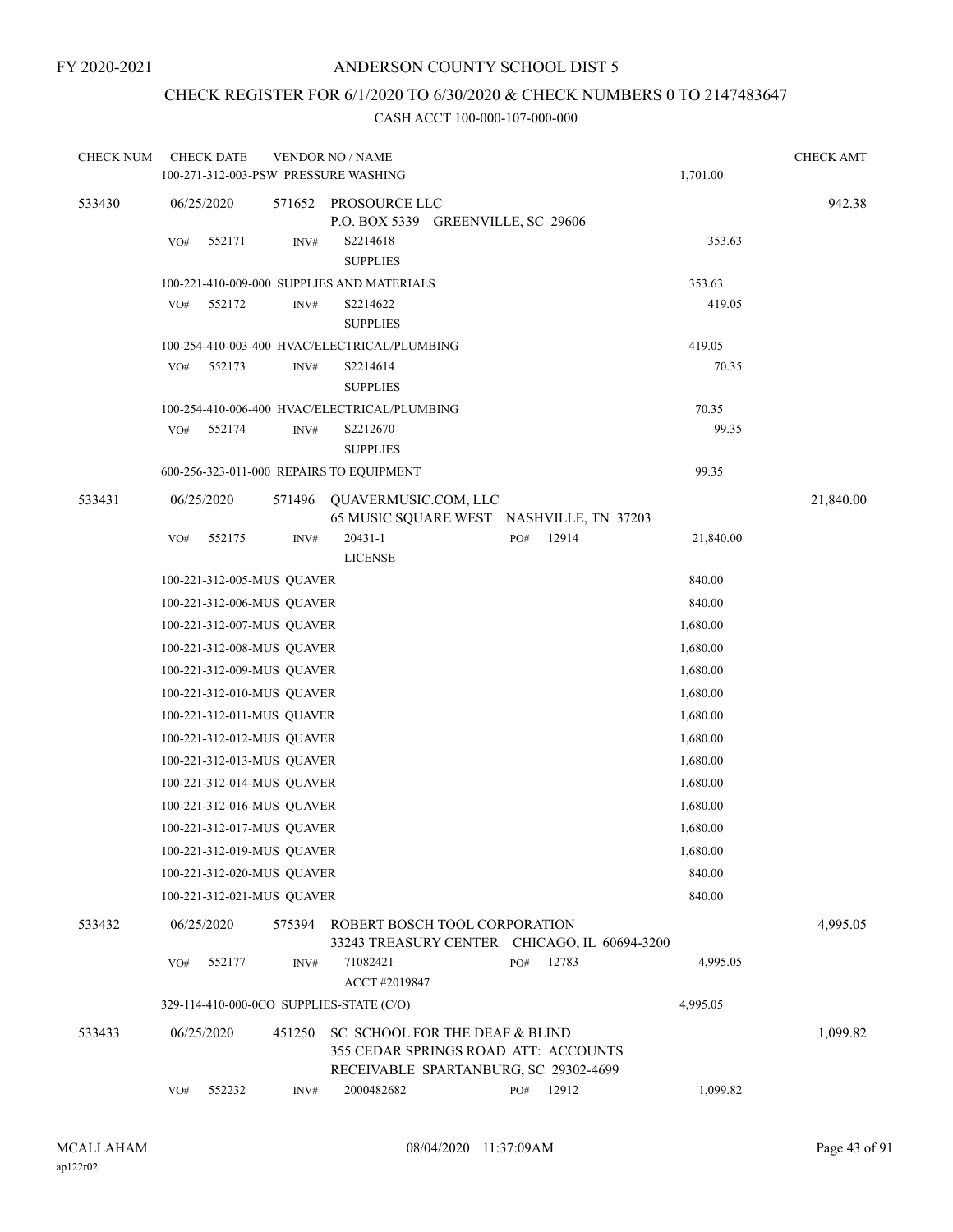## CHECK REGISTER FOR 6/1/2020 TO 6/30/2020 & CHECK NUMBERS 0 TO 2147483647

| <b>CHECK NUM</b> |     | <b>CHECK DATE</b>            |        | <b>VENDOR NO / NAME</b><br>CONTRACT C20-301                                       |           | <b>CHECK AMT</b> |
|------------------|-----|------------------------------|--------|-----------------------------------------------------------------------------------|-----------|------------------|
|                  |     |                              |        | 283-126-312-000-000 CONTRACTED SERVICES                                           | 1,099.82  |                  |
|                  |     |                              |        |                                                                                   |           |                  |
| 533434           |     | 06/25/2020                   | 575342 | SHIRTAILS SCREEN PRINTING<br>87 EVERYTIME DRIVE ANDERSON, SC 29626                |           | 817.48           |
|                  | VO# | 552272                       | INV#   | 200511                                                                            | 817.48    |                  |
|                  |     |                              |        | <b>CENTERVILLE</b>                                                                |           |                  |
|                  |     |                              |        | 707-190-660-007-310 RUNNING CLUB EXPENSE                                          | 817.48    |                  |
| 533435           |     | 06/25/2020                   | 568954 | <b>SHRED A WAY</b><br>PO BOX 51132 ATT: ACCOUNTS RECEIVABLE<br>PIEDMONT, SC 29673 |           | 308.00           |
|                  | VO# | 552273                       | INV#   | A80793<br><b>ADULT ED</b>                                                         | 78.00     |                  |
|                  |     |                              |        | 723-190-660-023-911 MISCELLANEOUS- ADULT ED EXPENSE                               | 78.00     |                  |
|                  | VO# | 552274                       | INV#   | A16071<br><b>DISTRICT OFFICE</b>                                                  | 230.00    |                  |
|                  |     |                              |        | 100-252-312-000-000 PURCHASED SERVICES                                            | 230.00    |                  |
| 533436           |     | 06/25/2020                   | 473315 | <b>SIGNARAMA</b><br>4130 CLEMSON BLVD SUITE A ANDERSON, SC 29621                  |           | 150.00           |
|                  | VO# | 552187                       | INV#   | 13341<br><b>DESIGN</b>                                                            | 150.00    |                  |
|                  |     |                              |        | 100-254-323-001-ALT ALT SCHOOL FACILITY UPGRADES                                  | 150.00    |                  |
| 533437           |     | 06/25/2020                   | 569589 | <b>SREB</b><br>592 TENTH ST, NW ATTN: JAMES LEW ATLANTA, GA                       |           | 1,980.00         |
|                  |     |                              |        | 30318-5776                                                                        |           |                  |
|                  | VO# | 552188                       | INV#   | <b>SCCON 0148-03</b><br>11279<br>PO#<br>FOR JUNE 12, 2020                         | 1,980.00  |                  |
|                  |     |                              |        | 267-224-312-005-P19 CONTRACTED- SREB                                              | 1,980.00  |                  |
| 533438           |     | 06/25/2020                   | 574096 | SUMMIT CONSTRUCTION GROUP LLS<br>101 CONCORD CIR ANDERSON, SC 29621               |           | 70,000.00        |
|                  | VO# | 552233                       | INV#   | 176<br>12757<br>PO#<br><b>MCCANTS FENCE</b>                                       | 70,000.00 |                  |
|                  |     | 505-254-540-005-FEN FENCING  |        |                                                                                   | 70,000.00 |                  |
| 533439           |     | 06/25/2020                   |        | 576537 SYLVANSPORT, LLC                                                           |           | 512.32           |
|                  | VO# | 552275                       | INV#   | 21 WELCOME ST BREVARD, NC 28712<br>30531<br><b>SUPPLIES</b>                       | 512.32    |                  |
|                  |     |                              |        | 100-114-410-002-C19 COVID 19 SUPPLIES                                             | 512.32    |                  |
| 533440           |     | 06/25/2020                   | 576538 | EDUCATIONAL ELECTRONICS<br>1424 ODENTON ROAD DOENTON, MD 21113                    |           | 1,000.45         |
|                  | VO# | 552276                       | INV#   | 429108<br><b>TI SMARTVIEW</b>                                                     | 1,000.45  |                  |
|                  |     | 100-114-410-003-000 SUPPLIES |        |                                                                                   | 1,000.45  |                  |
| $*$ 533442       |     | 06/25/2020                   | 568632 | THE RON CLARK ACADEMY                                                             |           | 3,600.00         |
|                  |     |                              |        |                                                                                   |           |                  |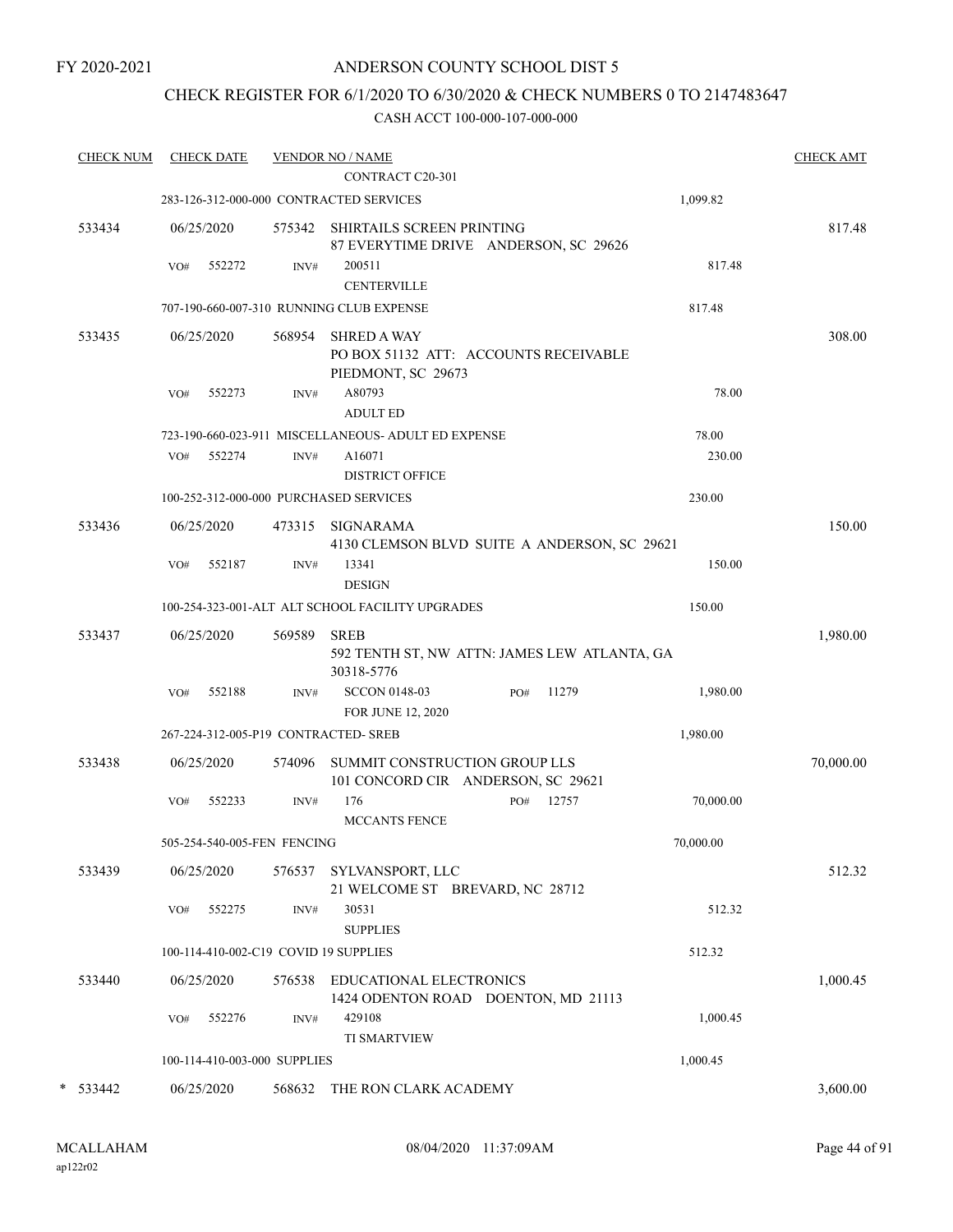## CHECK REGISTER FOR 6/1/2020 TO 6/30/2020 & CHECK NUMBERS 0 TO 2147483647

| <b>CHECK NUM</b> |     | <b>CHECK DATE</b>            |                | <b>VENDOR NO / NAME</b>                                                                    |     |                      |           | <b>CHECK AMT</b> |
|------------------|-----|------------------------------|----------------|--------------------------------------------------------------------------------------------|-----|----------------------|-----------|------------------|
|                  |     |                              |                | 228 MARGARET STREET ATT: REGISTRATION<br>ATLANTA, GA 30315                                 |     |                      |           |                  |
|                  | VO# | 552234                       | INV#           | 103<br><b>ROBERT ANDERSON</b>                                                              | PO# | 12859                | 3,600.00  |                  |
|                  |     | 100-113-410-006-000 SUPPLIES |                |                                                                                            |     |                      | 3,600.00  |                  |
| 533443           |     | 06/25/2020                   | 568827         | TPM OF GREENVILLE<br>1003 LAURENS ROAD                                                     |     | GREENVILLE, SC 29607 |           | 1,413.76         |
|                  | VO# | 552189                       | INV#           | 812959<br><b>ACCT COL-0011010</b>                                                          | PO# | 12846                | 1,413.76  |                  |
|                  |     | 131-115-410-031-000 SUPPLIES |                |                                                                                            |     |                      | 1,413.76  |                  |
| 533444           |     | 06/25/2020                   | 575821         | TWC SERVICES INC<br>PO BOX 1612 DES MOINES, IA 50306                                       |     |                      |           | 400.95           |
|                  | VO# | 552190                       | INV#           | 6374032-1<br>ROBERT ANDERSON                                                               |     |                      | 400.95    |                  |
|                  |     |                              |                | 600-256-323-006-000 REPAIRS TO EQUIPMENT                                                   |     |                      | 400.95    |                  |
| 533445           |     | 06/25/2020                   | 564442         | UNITED CHEMICAL & SUPPLY CO<br>POBOX 5066 ATT: ACCOUNTS RECEIVABLE<br>GREENVILLE, SC 29606 |     |                      |           | 21,232.17        |
|                  | VO# | 552191                       | INV#           | 607096<br><b>SPRAYERS</b>                                                                  | PO# | 12491                | 21,232.17 |                  |
|                  |     |                              |                | 100-254-410-000-DIS DISINFECTING MACHINES                                                  |     |                      | 21,232.17 |                  |
| 533446           |     | 06/25/2020                   | 572513         | UNITED LASER<br>P.O. BOX 6889 FLORENCE, SC 29501                                           |     |                      |           | 134.35           |
|                  | VO# | 552192                       | INV#           | 199946<br><b>TONER</b>                                                                     |     |                      | 105.93    |                  |
|                  |     | 124-114-410-024-000 SUPPLIES |                |                                                                                            |     |                      | 105.93    |                  |
|                  | VO# | 552193                       | $\text{INV}\#$ | 200075<br><b>TONER WASTE</b>                                                               |     |                      | 28.42     |                  |
|                  |     | 124-114-410-024-000 SUPPLIES |                |                                                                                            |     |                      | 28.42     |                  |
| 533447           |     | 06/25/2020                   | 573815         | UNITED REFRIGERATION, INC<br>PO BOX 740703 ATLANTA, GA 30374-0703                          |     |                      |           | 123.76           |
|                  | VO# | 552194                       | INV#           | 73345256<br><b>SUPPLIES</b>                                                                |     |                      | 69.25     |                  |
|                  |     |                              |                | 600-256-323-011-000 REPAIRS TO EQUIPMENT                                                   |     |                      | 69.25     |                  |
|                  | VO# | 552235                       | INV#           | 73320152<br><b>SUPPLIES</b>                                                                |     |                      | 54.51     |                  |
|                  |     |                              |                | 600-256-323-002-000 REPAIRS TO EQUIPMENT                                                   |     |                      | 18.17     |                  |
|                  |     |                              |                | 600-256-323-010-000 REPAIRS TO EQUIPMENT                                                   |     |                      | 18.17     |                  |
|                  |     |                              |                | 600-256-323-018-000 REPAIRS TO EQUIPMENT                                                   |     |                      | 18.17     |                  |
| 533448           |     | 06/25/2020                   | 574511         | VERIFIED SERVICES LTD, LLC<br>518 COUNTRY MDWS ANDERSON, SC 29626                          |     |                      |           | 2,222.50         |
|                  | VO# | 552196                       | INV#           | VSSC180763<br><b>HOMELAND PARK</b>                                                         |     |                      | 2,222.50  |                  |
|                  |     |                              |                | 100-254-323-011-CON CONCRETE REPAIR                                                        |     |                      | 2,222.50  |                  |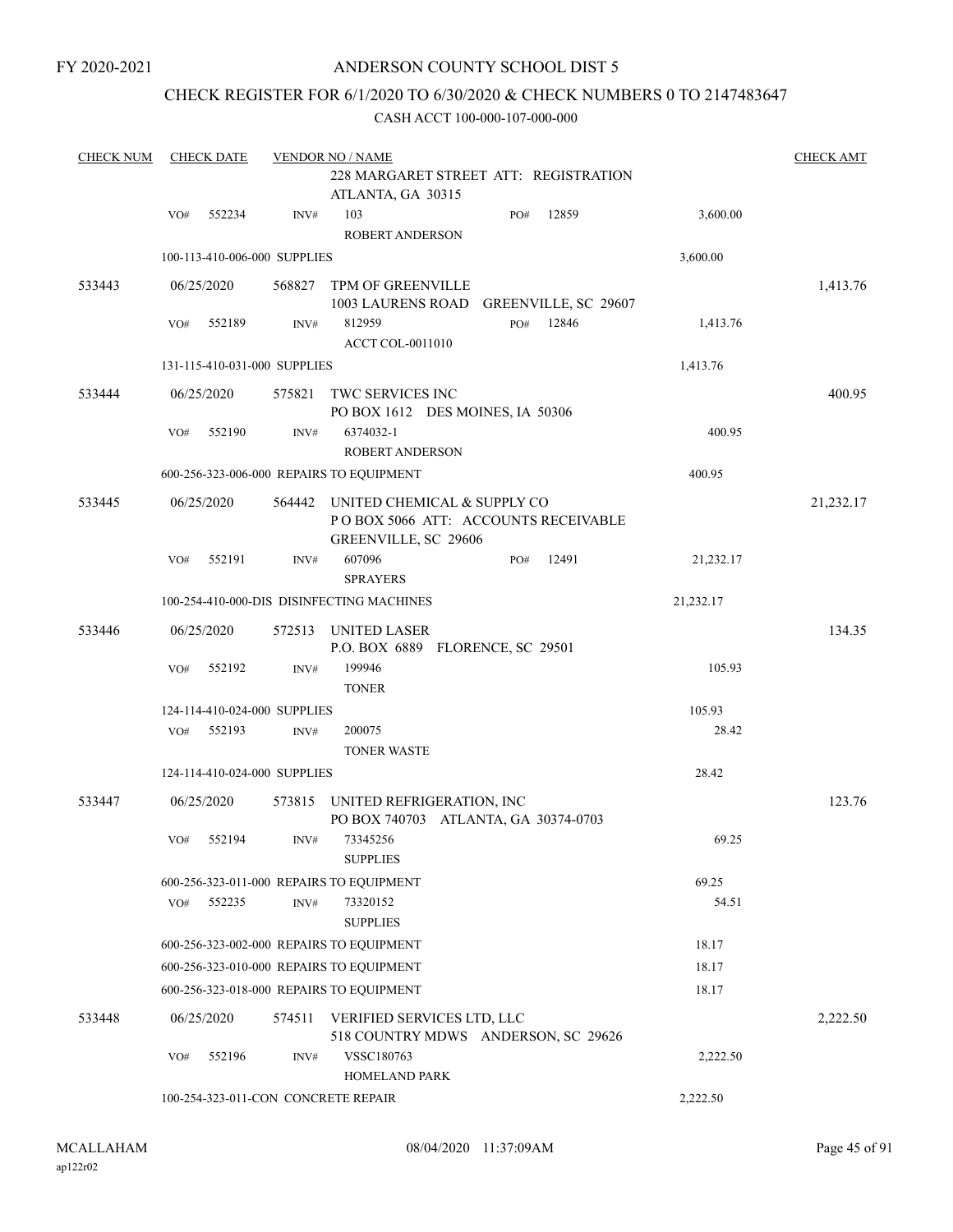## CHECK REGISTER FOR 6/1/2020 TO 6/30/2020 & CHECK NUMBERS 0 TO 2147483647

| <b>CHECK NUM</b> | <b>CHECK DATE</b> |        |                                      | <b>VENDOR NO / NAME</b>                                                                |                                        |       |                | <b>CHECK AMT</b> |
|------------------|-------------------|--------|--------------------------------------|----------------------------------------------------------------------------------------|----------------------------------------|-------|----------------|------------------|
| 533449           | 06/25/2020        |        |                                      | 576048 VITAL RECORDS HOLDINGS, LLC<br>35246-5874                                       | DEPT 5874 PO BOX 11407 BIRMINGHAM, AL  |       |                | 2,900.00         |
|                  | VO#               | 552236 | INV#                                 | 40678<br><b>RENEWAL</b>                                                                | PO#                                    | 12919 | 2,900.00       |                  |
|                  |                   |        |                                      | 283-126-312-000-000 CONTRACTED SERVICES                                                |                                        |       | 2,900.00       |                  |
| 533450           | 06/25/2020        |        | 524353                               | WAL-MART COMMUNITY/GEMB<br>ATLANTA, GA 30353-0934                                      | PO BOX 530934 ATT: ACCOUNTS RECEIVABLE |       |                | 113.29           |
|                  | VO#               | 552237 | INV#                                 | 2022 8960<br><b>NORTH POINTE</b>                                                       |                                        |       | 113.29         |                  |
|                  |                   |        |                                      | 713-271-660-013-201 MISCELLANEOUS EXPENSE                                              |                                        |       | 33.46          |                  |
|                  |                   |        |                                      | 713-271-660-013-341 KIDS W/ CLASS EXPENSE<br>713-271-660-013-341 KIDS W/ CLASS EXPENSE |                                        |       | 55.94<br>23.89 |                  |
| 533451           | 06/25/2020        |        | 524353                               | WAL-MART COMMUNITY/GEMB<br>ATLANTA, GA 30353-0934                                      | POBOX 530934 ATT: ACCOUNTS RECEIVABLE  |       |                | 173.05           |
|                  | VO#               | 552238 | INV#                                 | 2022 0157<br><b>SOUTHWOOD</b>                                                          |                                        |       | 173.05         |                  |
|                  |                   |        |                                      | 721-190-660-021-429 FACULTY EXPENSE                                                    |                                        |       | 173.05         |                  |
| 533452           | 06/25/2020        |        | 573864                               | WELLS FARGO VENDOR FIN SERV                                                            | PO BOX 105710 ATLANTA, GA 30348-5710   |       |                | 3,328.03         |
|                  | VO#               | 552197 | INV#                                 | 5010509749<br><b>COPIER</b>                                                            | PO#                                    | 11252 | 144.45         |                  |
|                  |                   |        | 100-115-410-003-000 SUPPLIES         |                                                                                        |                                        |       | 144.45         |                  |
|                  | VO#               | 552198 | INV#                                 | 5010753994<br><b>COPIER</b>                                                            | PO#                                    | 11261 | 225.36         |                  |
|                  |                   |        | 100-147-410-015-000 SUPPLIES         |                                                                                        |                                        |       | 225.36         |                  |
|                  | VO#               | 552239 | INV#                                 | 5010247911<br><b>COPIER</b>                                                            | PO#                                    | 11257 | 1,153.74       |                  |
|                  |                   |        | 100-114-410-003-000 SUPPLIES         |                                                                                        |                                        |       | 1,153.74       |                  |
|                  | VO#               | 552240 | INV#                                 | 5010614535<br><b>COPIER</b>                                                            | PO#                                    | 11257 | 1,153.74       |                  |
|                  |                   |        | 100-114-410-003-000 SUPPLIES         |                                                                                        |                                        |       | 1,153.74       |                  |
|                  | VO#               | 552277 | INV#                                 | 5010819882<br><b>COPIER</b>                                                            |                                        |       | 650.74         |                  |
|                  |                   |        |                                      | 723-190-660-023-913 COPIER EXPENSE                                                     |                                        |       | 650.74         |                  |
| 533453           | 06/25/2020        |        | 573828                               | WOODWIND & BRASS                                                                       | PO BOX 7479 WESTLAKE VILLAGE, CA 91359 |       |                | 963.00           |
|                  | VO#               | 552202 | INV#                                 | 54040072<br><b>MIDWAY ELEM</b>                                                         | PO#                                    | 12743 | 963.00         |                  |
|                  |                   |        | 100-113-410-017-MUS MUSIC ALLOCATION |                                                                                        |                                        |       | 963.00         |                  |
| 533454           | 06/25/2020        |        |                                      | 569016 YOUNG OFFICE ENVIRONMENTS                                                       |                                        |       |                | 32,157.00        |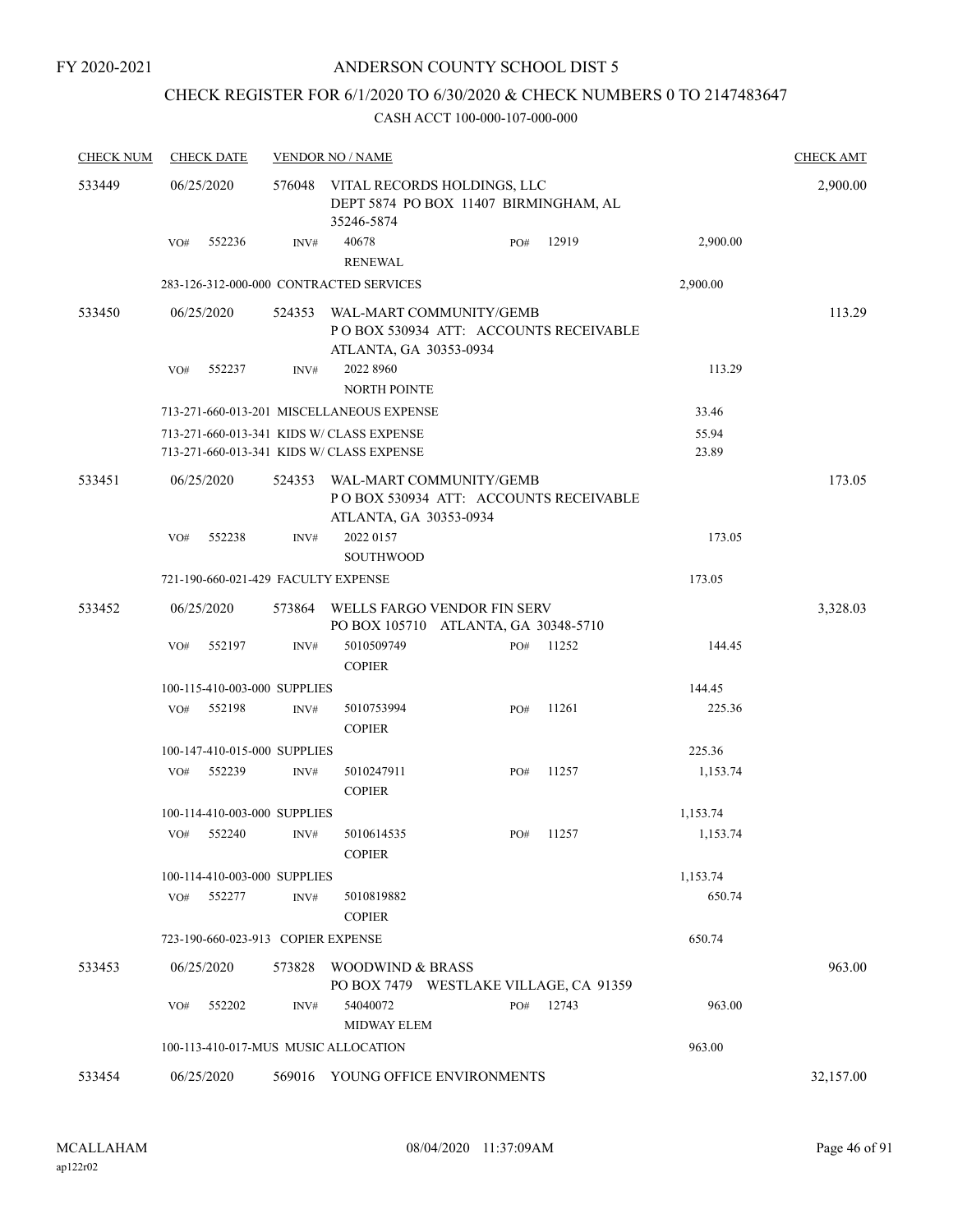FY 2020-2021

## ANDERSON COUNTY SCHOOL DIST 5

## CHECK REGISTER FOR 6/1/2020 TO 6/30/2020 & CHECK NUMBERS 0 TO 2147483647

| <b>CHECK NUM</b> |     | <b>CHECK DATE</b>             |        | <b>VENDOR NO / NAME</b>                                                                    |     |                        |                    |            |  |  |
|------------------|-----|-------------------------------|--------|--------------------------------------------------------------------------------------------|-----|------------------------|--------------------|------------|--|--|
|                  |     |                               |        | 1280 RIDGE ROAD ATT: ACCOUNTS RECEIVABLE<br>GREENVILLE, SC 29607                           |     |                        |                    |            |  |  |
|                  | VO# | 552203                        | INV#   | 477<br>TL HANNA FLOORING                                                                   | PO# | 12578                  | 32,157.00          |            |  |  |
|                  |     | 505-254-323-002-CAR CARPETS   |        |                                                                                            |     |                        | 32,157.00          |            |  |  |
| 533455           |     | 06/30/2020                    | 574576 | AMPLIFIED IT, LLC<br>812 GRANBY STREET NORFOLK, VA 23510                                   |     |                        |                    | 2,100.00   |  |  |
|                  | VO# | 552358                        | INV#   | 20095<br>20-21 RENEWAL                                                                     | PO# | 12959                  | 2,100.00           |            |  |  |
|                  |     |                               |        | 100-266-445-000-000 SOFTWARE TECHNOLOGY                                                    |     |                        | 2,100.00           |            |  |  |
| 533456           |     | 06/30/2020                    | 570070 | CABLEWHOLESALE.COM<br>POBOX 11775 ATT: ACCOUNTS RECEIVABLE<br>PLEASANTON, CA 94588         |     |                        |                    | 9,589.01   |  |  |
|                  | VO# | 552373                        | INV#   | BK1499737-738<br><b>TECH SUPPLIES</b>                                                      | PO# | 12773                  | 9,589.01           |            |  |  |
|                  |     |                               |        | 100-266-345-000-TEC TECHNOLOGY C19<br>100-266-345-000-TEC TECHNOLOGY C19                   |     |                        | 844.09<br>8,744.92 |            |  |  |
| 533457           |     | 06/30/2020                    | 152495 | CAMCOR, INC<br>POBOX 1899 ATT: ACCOUNTS RECEIVABLE<br>BURLINGTON, NC 27216-1899            |     |                        |                    | 102.76     |  |  |
|                  | VO# | 552374                        | INV#   | 2493604<br><b>SOUND BAR</b>                                                                | PO# | 12756                  | 102.76             |            |  |  |
|                  |     |                               |        | 100-266-345-000-TEC TECHNOLOGY C19                                                         |     |                        | 102.76             |            |  |  |
| 533458           |     | 06/30/2020                    | 160602 | <b>CDW GOVERNMENT</b><br>75 REMITTANCE DRIVE<br>ACCOUNTS RECEIVABLE CHICAGO, IL 60675-1515 |     | <b>SUITE 1515 ATT:</b> |                    | 973.70     |  |  |
|                  | VO# | 552300                        | INV#   | ZDX7477<br><b>TONER</b>                                                                    | PO# | 12636                  | 973.70             |            |  |  |
|                  |     |                               |        | 201-112-410-014-000 SUPPLIES AND MATERIALS                                                 |     |                        | 973.70             |            |  |  |
| 533459           |     | 06/30/2020                    | 198651 | DELL MARKETING LP<br>POBOX 534118 ATT: ACCOUNTS RECEIVABLE<br>ATLANTA, GA 30353-4118       |     |                        |                    | 444,906.00 |  |  |
|                  | VO# | 552359                        | INV#   | 10403047850<br><b>SCREENBEAM</b>                                                           | PO# | 12673                  | 444,906.00         |            |  |  |
|                  |     |                               |        | 100-266-345-000-TEC TECHNOLOGY C19                                                         |     |                        | 444,906.00         |            |  |  |
| 533460           |     | 06/30/2020                    | 573223 | DEPT OF ADMINISTRATION<br>SUITE 409 1200 SENATE STREET COLUMBIA, SC 29201                  |     |                        |                    | 783.17     |  |  |
|                  | VO# | 552360                        | INV#   | 90294957<br>CUST #3045003                                                                  |     |                        | 783.17             |            |  |  |
|                  |     | 100-266-340-000-000 TELEPHONE |        |                                                                                            |     |                        | 76.45              |            |  |  |
|                  |     | 100-266-340-001-000 TELEPHONE |        |                                                                                            |     |                        | 44.17              |            |  |  |
|                  |     | 100-266-340-005-000 TELEPHONE |        |                                                                                            |     |                        | 44.17              |            |  |  |
|                  |     | 100-266-340-007-000 TELEPHONE |        |                                                                                            |     |                        | 44.17              |            |  |  |
|                  |     | 100-266-340-008-000 TELEPHONE |        |                                                                                            |     |                        | 44.17              |            |  |  |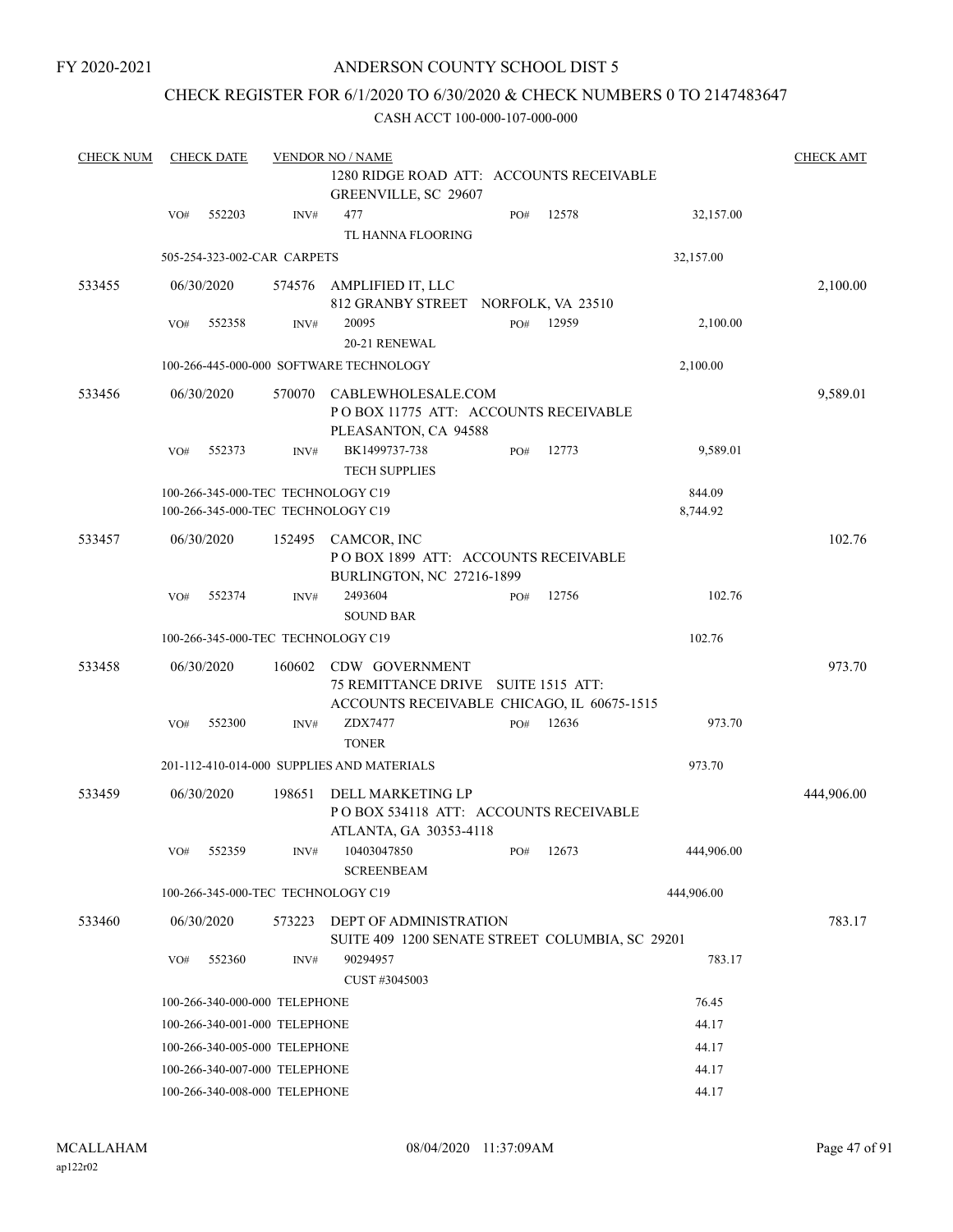## CHECK REGISTER FOR 6/1/2020 TO 6/30/2020 & CHECK NUMBERS 0 TO 2147483647

| CHECK NUM |     | <b>CHECK DATE</b>             |        | <b>VENDOR NO / NAME</b>                                                            |     |       |                  | <b>CHECK AMT</b> |
|-----------|-----|-------------------------------|--------|------------------------------------------------------------------------------------|-----|-------|------------------|------------------|
|           |     | 100-266-340-009-000 TELEPHONE |        |                                                                                    |     |       | 44.17            |                  |
|           |     | 100-266-340-010-000 TELEPHONE |        |                                                                                    |     |       | 44.17            |                  |
|           |     | 100-266-340-011-000 TELEPHONE |        |                                                                                    |     |       | 44.17            |                  |
|           |     | 100-266-340-012-000 TELEPHONE |        |                                                                                    |     |       | 44.17            |                  |
|           |     | 100-266-340-013-000 TELEPHONE |        |                                                                                    |     |       | 44.17            |                  |
|           |     | 100-266-340-014-000 TELEPHONE |        |                                                                                    |     |       | 44.17            |                  |
|           |     | 100-266-340-016-000 TELEPHONE |        |                                                                                    |     |       | 44.17            |                  |
|           |     | 100-266-340-017-000 TELEPHONE |        |                                                                                    |     |       | 44.17            |                  |
|           |     | 100-266-340-019-000 TELEPHONE |        |                                                                                    |     |       | 44.17            |                  |
|           |     | 100-266-340-020-000 TELEPHONE |        |                                                                                    |     |       | 44.17            |                  |
|           |     | 100-266-340-021-000 TELEPHONE |        |                                                                                    |     |       | 44.17            |                  |
|           |     | 131-266-340-031-000 TELEPHONE |        |                                                                                    |     |       | 44.17            |                  |
| 533461    |     | 06/30/2020                    | 568255 | HENRY SCHEIN INC<br>BOX 371952 ATT: ACCOUNTS RECEIVABLE                            |     |       |                  | 437.63           |
|           |     |                               |        | PITTSBURGH, PA 15250-7952                                                          |     |       |                  |                  |
|           | VO# | 552379                        | INV#   | 74650645<br><b>SUPPLIES</b>                                                        | PO# | 12309 | 437.63           |                  |
|           |     | 100-271-410-003-000 SUPPLIES  |        |                                                                                    |     |       | 437.63           |                  |
| 533462    |     | 06/30/2020                    | 574887 | <b>HERALD OFFICE SOLUTIONS</b><br>PO BOX 1288 DILLON, SC 29536                     |     |       |                  | 18,098.88        |
|           | VO# | 552316                        | INV#   | 765461                                                                             | PO# | 12716 | 4,547.50         |                  |
|           |     |                               |        | <b>WHSE SUPPLIES</b>                                                               |     |       |                  |                  |
|           |     |                               |        | 100-000-170-000-000 WAREHOUSE INVENTORY                                            |     |       | 4,547.50         |                  |
|           | VO# | 552380                        | INV#   | 764043                                                                             | PO# | 12685 | 4,242.38         |                  |
|           |     |                               |        | <b>CF REAMES</b>                                                                   |     |       |                  |                  |
|           |     |                               |        | 100-224-410-001-FUR FURNITURE - PD ROOM                                            |     |       | 4,242.38         |                  |
|           | VO# | 552381                        | INV#   | 761323                                                                             | PO# | 12605 | 9,309.00         |                  |
|           |     |                               |        | <b>MASKS</b>                                                                       |     |       |                  |                  |
|           |     |                               |        | 100-000-170-000-000 WAREHOUSE INVENTORY                                            |     |       | 9,309.00         |                  |
| 533463    |     | 06/30/2020                    | 576027 | HOME DEPOT USA, INC<br>PO BOX 742604 ATLANTA, GA 30374-2604                        |     |       |                  | 1,735.96         |
|           | VO# | 552317                        | INV#   | 552195448<br>557365699                                                             | PO# | 12764 | 1,735.96         |                  |
|           |     |                               |        | 100-000-170-000-000 WAREHOUSE INVENTORY<br>100-000-170-000-000 WAREHOUSE INVENTORY |     |       | 867.98<br>867.98 |                  |
| 533464    |     | 06/30/2020                    | 576542 | INTRADO INTERACTIVE SERVICES<br>11808 MIRACLE HILLS DR OMAHA, NE 68154             |     |       |                  | 24,439.85        |
|           | VO# | 552382                        | INV#   | 120731<br>20-21 RENEWAL                                                            | PO# | 12996 | 24,439.85        |                  |
|           |     |                               |        | 100-266-445-000-000 SOFTWARE TECHNOLOGY                                            |     |       | 24,439.85        |                  |
| * 533466  |     | 06/30/2020                    | 575946 | KEYS INNOVATIVE SOLUTIONS<br>PO BOX 538602 ATLANTA, GA 30353-8602                  |     |       |                  | 489.99           |
|           | VO# | 552323                        | INV#   | 874398326                                                                          |     |       | 489.99           |                  |
|           |     |                               |        |                                                                                    |     |       |                  |                  |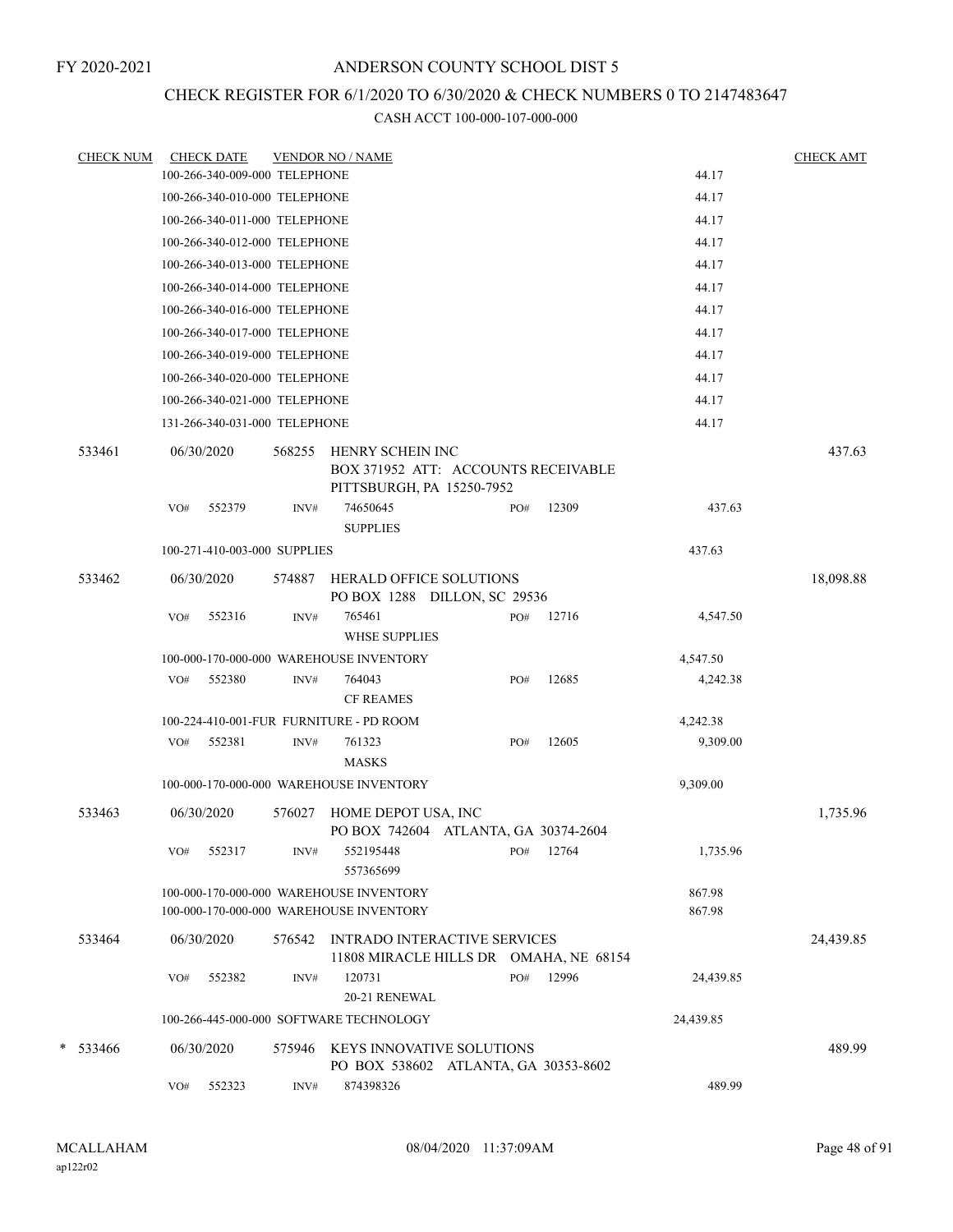## CHECK REGISTER FOR 6/1/2020 TO 6/30/2020 & CHECK NUMBERS 0 TO 2147483647

| <b>CHECK NUM</b> | <b>CHECK DATE</b>                  |        | <b>VENDOR NO / NAME</b>                                                                                    |     |       |                    | <b>CHECK AMT</b> |
|------------------|------------------------------------|--------|------------------------------------------------------------------------------------------------------------|-----|-------|--------------------|------------------|
|                  |                                    |        | <b>SUPPLIES</b>                                                                                            |     |       |                    |                  |
|                  |                                    |        | 719-271-660-019-201 MISCELLANEOUS EXPENSE                                                                  |     |       | 489.99             |                  |
| 533467           | 06/30/2020                         | 313476 | LAKESHORE LEARNING MATERIALS<br>2695 EAST DOMINGUEZ STREET ATT: ACCOUNTS<br>RECEIVABLE CARSON, CA 90895    |     |       |                    | 1,069.32         |
|                  | VO#<br>552324                      | INV#   | 4890850620<br><b>CONCORD</b>                                                                               |     |       | 1,069.32           |                  |
|                  | 100-112-410-009-BUD SUPPLIES       |        |                                                                                                            |     |       | 1,069.32           |                  |
| 533468           | 06/30/2020                         | 576036 | MACKEY, ANNA-LISA**<br>PATHS PROGRAM LLC 12408 WEST ENCANTO BLVD<br>AVONDALE, AZ 85392                     |     |       |                    | 4,900.85         |
|                  | 552367<br>VO#                      | INV#   | SPY 1364<br>NEVITT FOREST                                                                                  | PO# | 12744 | 4,900.85           |                  |
|                  |                                    |        | 201-112-410-012-000 SUPPLIES AND MATERIALS<br>201-112-410-012-000 SUPPLIES AND MATERIALS                   |     |       | 4,455.32<br>445.53 |                  |
| 533469           | 06/30/2020                         | 576302 | MARYLAND CHILD SUPPORT ACCOUNT<br>PO BOX 17396 BALTIMORE, MD 21297-1396                                    |     |       |                    | 119.65           |
|                  | 552288<br>VO#                      | INV#   | 6/30 PAYROLL<br><b>DEDUCTIONS</b>                                                                          |     |       | 119.65             |                  |
|                  |                                    |        | 100-000-435-000-000 WAGE GARNISH/CH SUPPORT                                                                |     |       | 119.65             |                  |
| 533470           | 06/30/2020                         | 342700 | MASTERCRAFT RENOVATION SYSTEMS, LLC<br>6136 BUSH RIVER ROAD ATT: ACCOUNTS<br>RECEIVABLE COLUMBIA, SC 29212 |     |       |                    | 1,064.65         |
|                  | VO#<br>552325                      | INV#   | DL5192                                                                                                     | PO# | 12844 | 1,064.65           |                  |
|                  |                                    |        | <b>STAGE STEPS</b>                                                                                         |     |       |                    |                  |
|                  | 131-115-410-031-000 SUPPLIES       |        |                                                                                                            |     |       | 1,064.65           |                  |
| 533471           | 06/30/2020                         | 574314 | NATIONAL SEATING & MOBILITY, INC<br>MSC 410583 PO BOX 415000 NASHVILLE, TN<br>37241-5000                   |     |       |                    | 4,609.56         |
|                  | 552326<br>VO#                      | INV#   | 029-2198810<br><b>MOVER 205</b>                                                                            | PO# | 12741 | 4,609.56           |                  |
|                  |                                    |        | 203-127-410-000-000 SUPPLIES- LD/DD/OHI, SUPPLEMENTAL                                                      |     |       | 4,609.56           |                  |
| 533472           | 06/30/2020                         |        | 564010 NC CHILD SUPPORT CENTRALIZED COLLECTNS<br>POBOX 900012 RALEIGH, NC 27675-9012                       |     |       |                    | 305.50           |
|                  | 552289<br>VO#                      | INV#   | 6/30 PAYROLL<br><b>DEDUCTIONS</b>                                                                          |     |       | 305.50             |                  |
|                  |                                    |        | 100-000-435-000-000 WAGE GARNISH/CH SUPPORT                                                                |     |       | 305.50             |                  |
| 533473           | 06/30/2020                         | 563478 | NORFOLK WIRE & ELECTRONICS<br>PO BOX 890608 ATT: ACCOUNTS RECEIVABLE<br>CHARLOTTE, NC 28289-0608           |     |       |                    | 682.18           |
|                  | VO#<br>552383                      | INV#   | 2633056<br><b>TECH SUPPLIES</b>                                                                            | PO# | 12841 | 27.37              |                  |
|                  | 100-266-345-000-TEC TECHNOLOGY C19 |        |                                                                                                            |     |       | 27.37              |                  |
|                  | 552384<br>VO#                      | INV#   | 2632425                                                                                                    | PO# | 12897 | 172.65             |                  |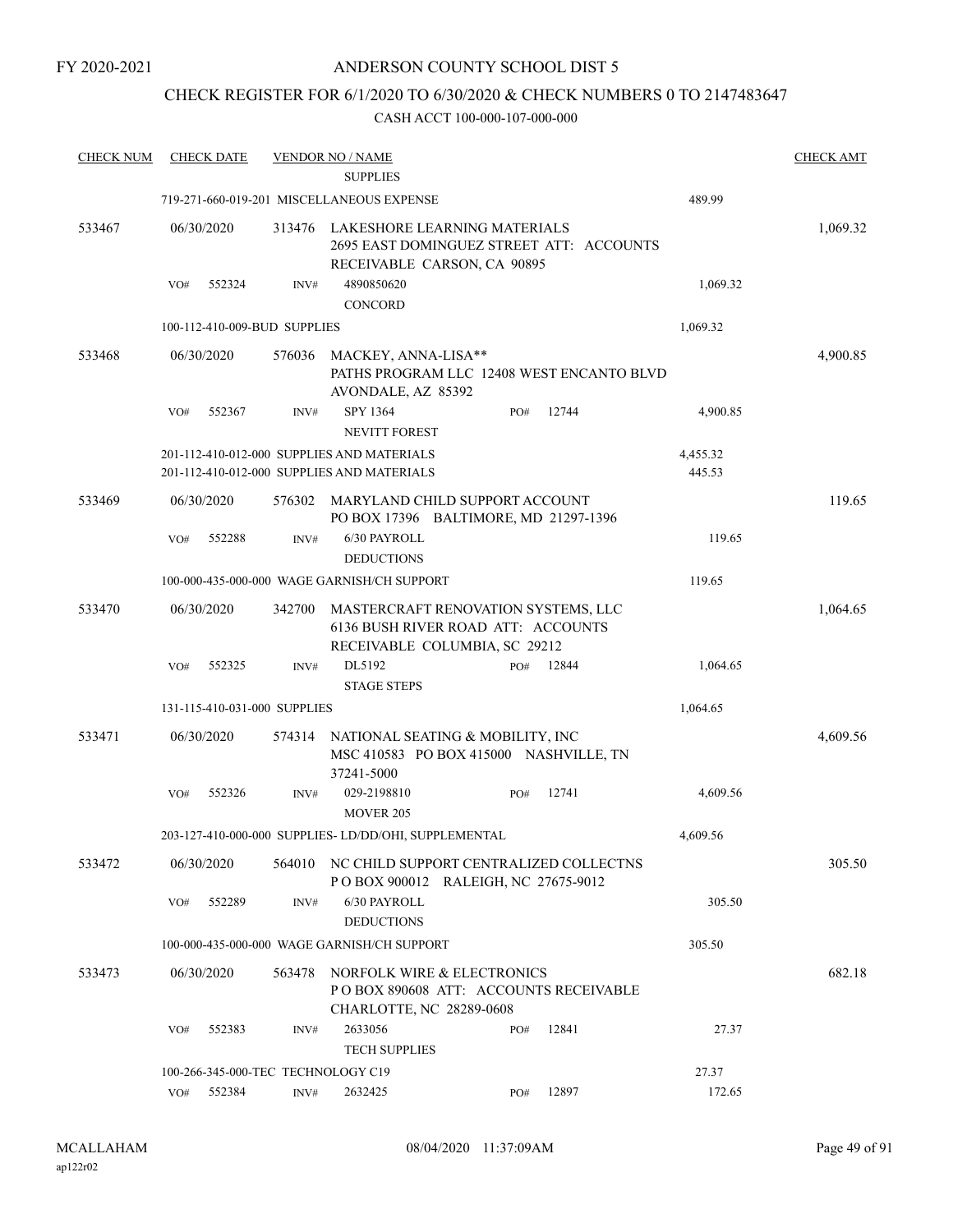## CHECK REGISTER FOR 6/1/2020 TO 6/30/2020 & CHECK NUMBERS 0 TO 2147483647

| <b>CHECK NUM</b> |     | <b>CHECK DATE</b> |        | <b>VENDOR NO / NAME</b>                                                                  |     |                                          |                 | <b>CHECK AMT</b> |
|------------------|-----|-------------------|--------|------------------------------------------------------------------------------------------|-----|------------------------------------------|-----------------|------------------|
|                  |     |                   |        | <b>TECH SUPPLIES</b>                                                                     |     |                                          |                 |                  |
|                  |     |                   |        | 100-266-345-000-TEC TECHNOLOGY C19                                                       |     |                                          | 172.65          |                  |
|                  | VO# | 552385            | INV#   | 2634919<br>2633058                                                                       | PO# | 12908                                    | 136.85          |                  |
|                  |     |                   |        | 100-266-345-000-TEC TECHNOLOGY C19                                                       |     |                                          | 112.22          |                  |
|                  |     |                   |        | 100-266-345-000-TEC TECHNOLOGY C19                                                       |     |                                          | 24.63           |                  |
|                  | VO# | 552386            | INV#   | 2634393<br><b>TECH SUPPLIES</b>                                                          | PO# | 12942                                    | 345.31          |                  |
|                  |     |                   |        | 505-266-345-000-TEC SMARTBOARD REPLACMENTS<br>505-266-345-000-TEC SMARTBOARD REPLACMENTS |     |                                          | 258.98<br>86.33 |                  |
| 533474           |     | 06/30/2020        |        | 568697 ORIENTAL TRADING COMPANY<br>PO BOX 14502 DES MOINES, IA 50306                     |     |                                          |                 | 140.30           |
|                  | VO# | 552335            | INV#   | 703798520-01<br><b>MCLEES ELEM</b>                                                       |     |                                          | 140.30          |                  |
|                  |     |                   |        | 708-271-660-008-375 FACULTY EXPENSE                                                      |     |                                          | 140.30          |                  |
| 533475           |     | 06/30/2020        |        | 571652 PROSOURCE LLC<br>P.O. BOX 5339 GREENVILLE, SC 29606                               |     |                                          |                 | 1,668.62         |
|                  | VO# | 552338            | INV#   | S2214827<br>CUST #18322                                                                  |     |                                          | 1,668.62        |                  |
|                  |     |                   |        | 709-271-660-009-201 MISCELLANEOUS EXPENSE                                                |     |                                          | 1,668.62        |                  |
| 533476           |     | 06/30/2020        | 568980 | <b>SC DEPT OF REVENUE</b><br>PO BOX 2535 COLUMBIA, SC 29202-2535                         |     |                                          |                 | 549.15           |
|                  | VO# | 552291            | INV#   | 6/30 PAYROLL<br><b>DEDUCTIONS</b>                                                        |     |                                          | 549.15          |                  |
|                  |     |                   |        | 100-000-440-000-000 SC STATE TAX LEVY                                                    |     |                                          | 549.15          |                  |
| * 533478         |     | 06/30/2020        | 450701 | SC RETIREMENT SYSTEM (SPP)<br>29211                                                      |     | POBOX 11960 CAPITOL STATION COLUMBIA, SC |                 | 585.61           |
|                  | VO# | 552286            | INV#   | 6/30 PAYROLL<br><b>DEDUCTIONS</b>                                                        |     |                                          | 585.61          |                  |
|                  |     |                   |        | 100-000-438-000-000 RETIREMENT SERV PURCHASE                                             |     |                                          | 585.61          |                  |
| 533479           |     | 06/30/2020        |        | 576084 SC STATE REIMBURSEMENT UNIT<br>PO BOX 100303 COLUMBIA, SC 29202-3303              |     |                                          |                 | 1,369.54         |
|                  | VO# | 552290            | INV#   | 6/30 PAYROLL<br><b>DEDUCTIONS</b>                                                        |     |                                          | 1,369.54        |                  |
|                  |     |                   |        | 100-000-435-000-000 WAGE GARNISH/CH SUPPORT                                              |     |                                          | 1,369.54        |                  |
| 533480           |     | 06/30/2020        | 569520 | SHI INTERNATIONAL CORP<br>DALLAS, TX 75395-2121                                          |     | POBOX 952121 ATT: ACCOUNTS RECEIVABLE    |                 | 85,320.53        |
|                  | VO# | 552370            | INV#   | B11911926<br>CUST #1059746                                                               | PO# | 12956                                    | 85,320.53       |                  |
|                  |     |                   |        | 100-266-445-000-000 SOFTWARE TECHNOLOGY                                                  |     |                                          | 85,320.53       |                  |
| * 533482         |     | 06/30/2020        | 480850 | SOUTHERN EDUCATIONAL SYSTEMS<br>POBOX 170339 SPARTANBURG, SC 29301                       |     |                                          |                 | 10,689.30        |
|                  |     |                   |        |                                                                                          |     |                                          |                 |                  |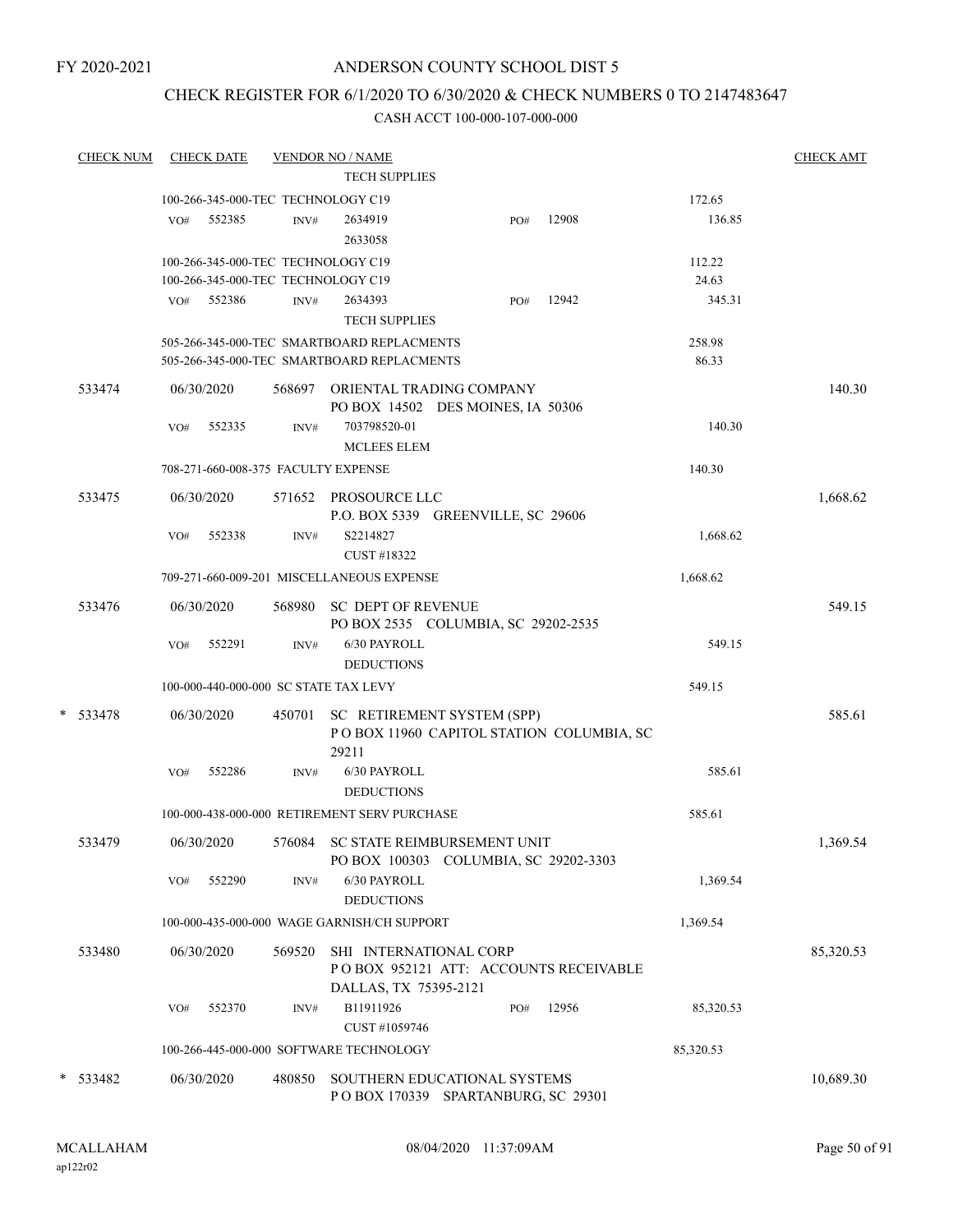# CHECK REGISTER FOR 6/1/2020 TO 6/30/2020 & CHECK NUMBERS 0 TO 2147483647

| <b>CHECK NUM</b> | <b>CHECK DATE</b>                     |        | <b>VENDOR NO / NAME</b>                                                                                          |                        |     |       |           | <b>CHECK AMT</b> |
|------------------|---------------------------------------|--------|------------------------------------------------------------------------------------------------------------------|------------------------|-----|-------|-----------|------------------|
|                  | 552346<br>VO#                         | INV#   | 20-1142<br><b>NURSING</b>                                                                                        |                        | PO# | 12957 | 10,689.30 |                  |
|                  | 131-115-410-031-000 SUPPLIES          |        |                                                                                                                  |                        |     |       | 10,689.30 |                  |
| 533483           | 06/30/2020                            | 573721 | SSBT AS TTEE FOR SCORP MM61953-001-042<br>MASS MUTUAL RETIREMENT SERVICES PO BOX<br>219062 KANSAS CITY, MO 64121 |                        |     |       |           | 20,213.39        |
|                  | 552285<br>VO#                         | INV#   | 6/30 PAYROLL<br><b>DEDUCTIONS</b>                                                                                |                        |     |       | 20,213.39 |                  |
|                  |                                       |        | 100-000-468-000-000 OPTIONAL RETIREMENT PLAN                                                                     |                        |     |       | 12,994.35 |                  |
|                  |                                       |        | 100-000-484-000-000 EMPLOYER RETIREMENT PAYABLE                                                                  |                        |     |       | 7,219.04  |                  |
| 533484           | 06/30/2020                            | 576537 | SYLVANSPORT, LLC<br>21 WELCOME ST BREVARD, NC 28712                                                              |                        |     |       |           | 631.00           |
|                  | 552343<br>VO#                         | INV#   | 6762<br><b>HOMELAND PARK</b>                                                                                     |                        |     |       | 631.00    |                  |
|                  | 100-112-410-011-C19 COVID 19 SUPPLIES |        |                                                                                                                  |                        |     |       | 631.00    |                  |
| 533485           | 06/30/2020                            | 572636 | <b>SYSTEM ID WAREHOUSE</b><br>1400 10TH STREET PLANO, TX 75074                                                   |                        |     |       |           | 8,025.00         |
|                  | VO#<br>552390                         | INV#   | 522006515<br><b>BARCODE SCANNERS</b>                                                                             |                        | PO# | 12953 | 8,025.00  |                  |
|                  |                                       |        | 100-266-445-000-000 SOFTWARE TECHNOLOGY                                                                          |                        |     |       | 8,025.00  |                  |
| 533486           | 06/30/2020                            | 504890 | <b>TIAA-CREF</b><br>P O BOX 105316                                                                               | ATLANTA, GA 30348-5316 |     |       |           | 27,566.01        |
|                  | 552283<br>VO#                         | INV#   | 6/30 PAYROLL<br><b>DEDUCTIONS</b>                                                                                |                        |     |       | 27,566.01 |                  |
|                  |                                       |        | 100-000-468-000-000 OPTIONAL RETIREMENT PLAN                                                                     |                        |     |       | 17,721.01 |                  |
|                  |                                       |        | 100-000-484-000-000 EMPLOYER RETIREMENT PAYABLE                                                                  |                        |     |       | 9,845.00  |                  |
| 533487           | 06/30/2020                            | 564298 | UNITED WAY OF ANDERSON COUNTY<br>POBOX 2067 ANDERSON, SC 29622                                                   |                        |     |       |           | 2,816.81         |
|                  | 552287<br>VO#                         | INV#   | 6/30 PAYROLL<br><b>DEDUCTIONS</b>                                                                                |                        |     |       | 2,816.81  |                  |
|                  |                                       |        | 100-000-455-000-000 UNITED FUND - PAYABLE                                                                        |                        |     |       | 2,816.81  |                  |
| 533488           | 06/30/2020                            | 575086 | <b>VALIC</b><br>C/O JP MORGAN CHASE PO BOX 301701 DALLAS,<br>TX 75303-1701                                       |                        |     |       |           | 47,835.55        |
|                  | 552284<br>VO#                         | INV#   | 6/30 PAYROLL<br><b>DEDUCTIONS</b>                                                                                |                        |     |       | 47,835.55 |                  |
|                  |                                       |        | 100-000-468-000-000 OPTIONAL RETIREMENT PLAN                                                                     |                        |     |       | 30,751.37 |                  |
|                  |                                       |        | 100-000-484-000-000 EMPLOYER RETIREMENT PAYABLE                                                                  |                        |     |       | 17,084.18 |                  |
| *<br>533490      | 06/30/2020                            | 573864 | WELLS FARGO VENDOR FIN SERV<br>PO BOX 105710 ATLANTA, GA 30348-5710                                              |                        |     |       |           | 840.83           |
|                  | 532098<br>VO#                         | INV#   | 69462348<br>69416043                                                                                             |                        | PO# | 10341 | 413.90    |                  |
|                  | 100-115-410-003-000 SUPPLIES          |        |                                                                                                                  |                        |     |       | 144.45    |                  |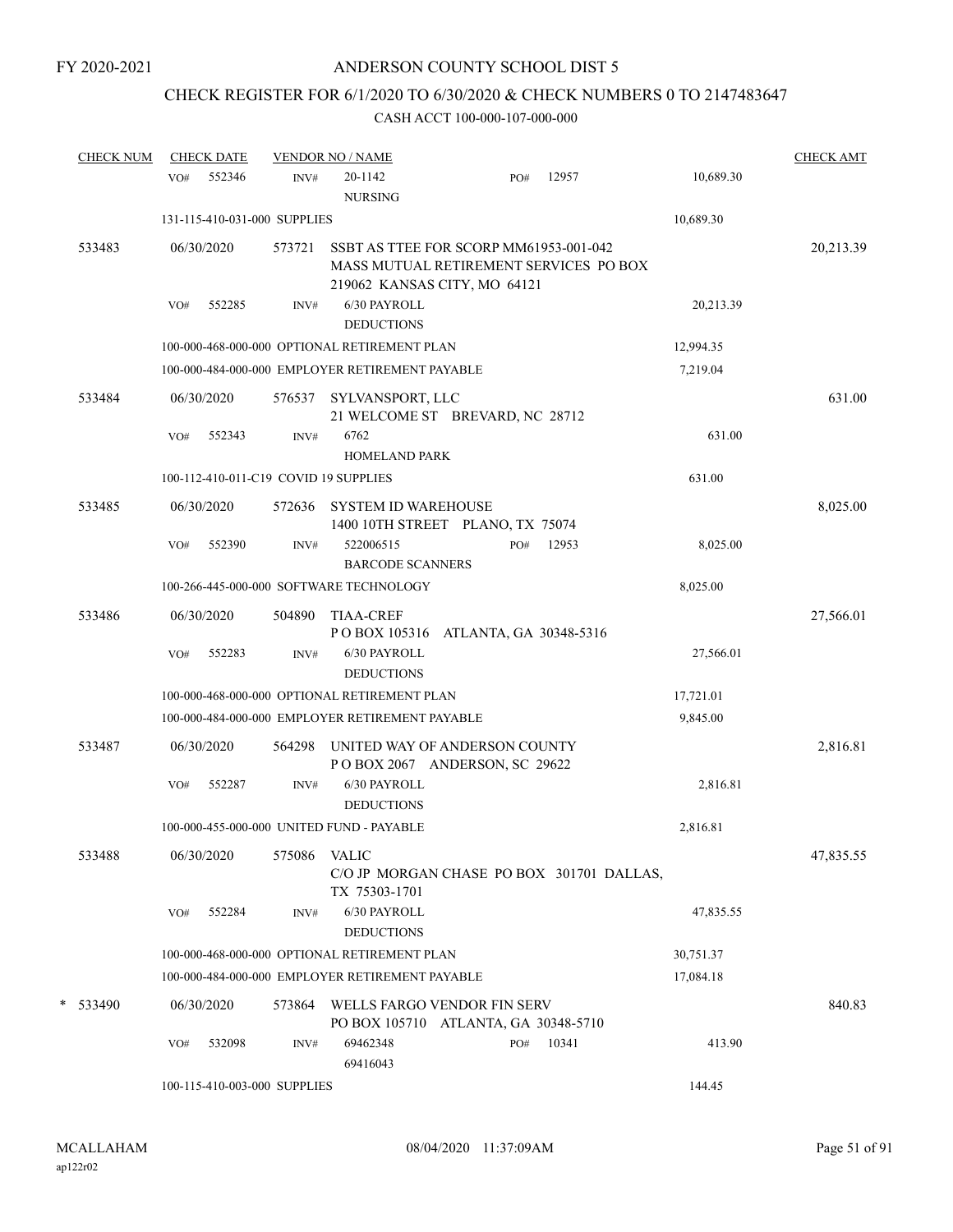## CHECK REGISTER FOR 6/1/2020 TO 6/30/2020 & CHECK NUMBERS 0 TO 2147483647

|        | <b>CHECK NUM</b> |     | <b>CHECK DATE</b><br>100-115-410-003-000 SUPPLIES |                | <b>VENDOR NO / NAME</b>                                                                       |     |       | 269.45     | <b>CHECK AMT</b> |  |
|--------|------------------|-----|---------------------------------------------------|----------------|-----------------------------------------------------------------------------------------------|-----|-------|------------|------------------|--|
|        |                  |     |                                                   |                |                                                                                               |     |       |            |                  |  |
|        |                  | VO# | 532237                                            | INV#           | 69504905<br><b>COPIER</b>                                                                     |     |       | 426.93     |                  |  |
|        |                  |     | 723-190-660-023-913 COPIER EXPENSE                |                |                                                                                               |     |       | 426.93     |                  |  |
|        | 533491           |     | 06/30/2020                                        | 569016         | YOUNG OFFICE ENVIRONMENTS<br>1280 RIDGE ROAD ATT: ACCOUNTS RECEIVABLE<br>GREENVILLE, SC 29607 |     |       |            | 166,865.00       |  |
|        |                  | VO# | 552371                                            | INV#           | 471<br><b>TL HANNA</b>                                                                        | PO# | 12578 | 166,865.00 |                  |  |
|        |                  |     | 505-254-323-002-CAR CARPETS                       |                |                                                                                               |     |       | 166,865.00 |                  |  |
| $\ast$ | 13092            |     | 06/03/2020                                        | 576138         | <b>EMPLOYEE VENDOR</b>                                                                        |     |       |            | 243.00 E         |  |
|        |                  | VO# | 551458                                            | INV#           | <b>REGISTRATION</b><br>REIMBURSEMENT                                                          |     |       | 99.00      |                  |  |
|        |                  |     |                                                   |                | 809-224-333-018-000 TRIPS AND CONFERENCES                                                     |     |       | 99.00      |                  |  |
|        |                  | VO# | 551459                                            | INV#           | <b>REGISTRATION</b><br><b>REIMBURSEMENT</b>                                                   |     |       | 144.00     |                  |  |
|        |                  |     |                                                   |                | 809-224-333-018-000 TRIPS AND CONFERENCES                                                     |     |       | 144.00     |                  |  |
|        | 13093            |     | 06/03/2020                                        | 569031         | <b>AIRGAS USA</b><br>POBOX 532609 ATT: ACCOUNTS RECEIVABLE<br>ATLANTA, GA 30353-2609          |     |       |            | 994.98 E         |  |
|        |                  | VO# | 551466                                            | INV#           | 9970419844<br><b>RENTALS</b>                                                                  |     |       | 994.98     |                  |  |
|        |                  |     |                                                   |                | 329-115-410-031-000 SUPPLIES-STATE EQUIPMENT                                                  |     |       | 994.98     |                  |  |
|        | 13094            |     | 06/03/2020                                        | 573966         | ALCO SOAP AND SUPPLY<br>PO BOX 1086 MOORESVILLE, NC 28115                                     |     |       |            | 539.22 E         |  |
|        |                  | VO# | 551462                                            | INV#           | 1219585<br><b>DISINFECTANT</b>                                                                | PO# | 12556 | 539.22     |                  |  |
|        |                  |     | 100-255-410-000-C19 SUPPLIES                      |                |                                                                                               |     |       | 539.22     |                  |  |
|        | 13095            |     | 06/03/2020                                        | 111125         | <b>ANDERSON AWARDS</b><br>716 WHITEHALL ROAD ATT: ACCOUNTS<br>RECEIVABLE ANDERSON, SC 29625   |     |       |            | 448.59 E         |  |
|        |                  | VO# | 551463                                            | INV#           | <b>CENTERVILLE</b><br><b>MEDALS</b>                                                           |     |       | 104.86     |                  |  |
|        |                  |     |                                                   |                | 707-190-660-007-310 RUNNING CLUB EXPENSE                                                      |     |       | 104.86     |                  |  |
|        |                  | VO# | 551464                                            | INV#           | <b>MIDWAY</b><br><b>TROPHY</b>                                                                |     |       | 9.63       |                  |  |
|        |                  |     |                                                   |                | 717-190-660-017-201 MISCELLANEOUS EXPENSE                                                     |     |       | 9.63       |                  |  |
|        |                  | VO# | 551465                                            | INV#           | <b>CONCORD</b><br><b>AWARDS</b>                                                               |     |       | 334.10     |                  |  |
|        |                  |     |                                                   |                | 709-271-660-009-201 MISCELLANEOUS EXPENSE                                                     |     |       | 212.43     |                  |  |
|        |                  |     |                                                   |                | 709-271-660-009-355 FIELD TRIPS GRADE 5 EXPENSE                                               |     |       | 121.67     |                  |  |
| *      | 13097            | VO# | 06/03/2020<br>551583                              | 145100<br>INV# | <b>EMPLOYEE VENDOR</b><br>$1/10 - 2/12/20$                                                    |     |       | 89.32      | 179.57 E         |  |
|        |                  |     |                                                   |                | MILEAGE                                                                                       |     |       |            |                  |  |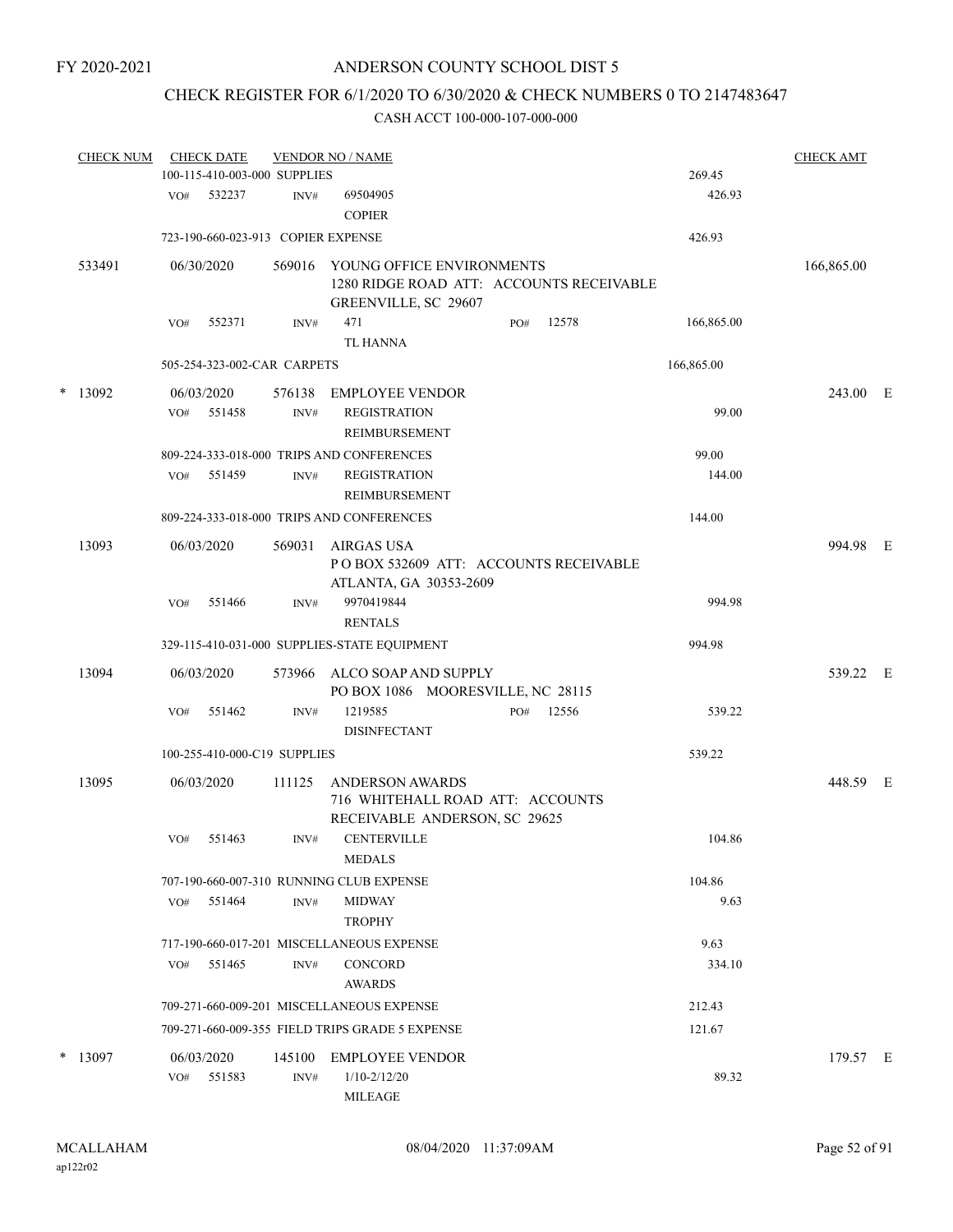## CHECK REGISTER FOR 6/1/2020 TO 6/30/2020 & CHECK NUMBERS 0 TO 2147483647

| <b>CHECK NUM</b> |     | <b>CHECK DATE</b> |                                    | <b>VENDOR NO / NAME</b>                                                                                           |     |       |          | <b>CHECK AMT</b> |  |
|------------------|-----|-------------------|------------------------------------|-------------------------------------------------------------------------------------------------------------------|-----|-------|----------|------------------|--|
|                  |     |                   | 100-221-332-000-000 TRAVEL         |                                                                                                                   |     |       | 89.32    |                  |  |
|                  | VO# | 551584            | INV#                               | $2/13 - 3/13/20$<br><b>MILEAGE</b>                                                                                |     |       | 90.25    |                  |  |
|                  |     |                   | 100-221-332-000-000 TRAVEL         |                                                                                                                   |     |       | 90.25    |                  |  |
| $*$ 13100        |     | 06/03/2020        | 187625                             | <b>CPI</b><br>10850 W PARK PLACE SUITE 250 MILWAUKEE, WI<br>53224                                                 |     |       |          | $1,090.00$ E     |  |
|                  | VO# | 551471            | INV#                               | CUS0219764<br><b>NCI TRAINING</b>                                                                                 |     |       | 1,090.00 |                  |  |
|                  |     |                   |                                    | 809-224-333-000-000 TRIPS AND CONFERENCES                                                                         |     |       | 1,090.00 |                  |  |
| 13101            |     | 06/03/2020        | 575525                             | <b>EMPLOYEE VENDOR</b>                                                                                            |     |       |          | 167.00 E         |  |
|                  | VO# | 551527            | INV#                               | <b>MARCH 11-12</b><br><b>CHARLESTON</b>                                                                           |     |       | 27.00    |                  |  |
|                  |     |                   |                                    | 821-221-333-000-000 TRIPS AND CONFERENCES                                                                         |     |       | 27.00    |                  |  |
|                  | VO# | 551549            | INV#                               | $03/4 - 03/6/20$<br><b>RALEIGH</b>                                                                                |     |       | 140.00   |                  |  |
|                  |     |                   |                                    | 821-221-333-000-000 TRIPS AND CONFERENCES                                                                         |     |       | 140.00   |                  |  |
| 13102            |     | 06/03/2020        | 572679                             | DEFENDER SERVICES, INC.<br>PO BOX 1775 COLUMBIA, SC 29202                                                         |     |       |          | 495.15 E         |  |
|                  | VO# | 551550            | INV#                               | 749021<br><b>SECURITY</b>                                                                                         | PO# | 11388 | 495.15   |                  |  |
|                  |     |                   |                                    | 100-181-312-023-000 PURCHASED SERVICES                                                                            |     |       | 495.15   |                  |  |
| 13103            |     | 06/03/2020        | 226585                             | <b>EMPLOYEE VENDOR</b>                                                                                            |     |       |          | 553.04 E         |  |
|                  | VO# | 551446            | INV#                               | <b>APPRECIATION</b><br>REIMBURSEMENT                                                                              |     |       | 537.10   |                  |  |
|                  |     |                   |                                    | 705-271-660-005-429 FACULTY EXPENSE                                                                               |     |       | 537.10   |                  |  |
|                  | VO# | 551447            | INV#                               | <b>STRAW</b><br>REIMBURSEMENT                                                                                     |     |       | 15.94    |                  |  |
|                  |     |                   |                                    | 705-271-660-005-411 MISCELLANEOUS EXPENSE                                                                         |     |       | 15.94    |                  |  |
| $*$ 13105        |     | 06/03/2020        | 576218                             | <b>EMPLOYEE VENDOR</b>                                                                                            |     |       |          | 243.00 E         |  |
|                  |     | VO# 551456        | INV#                               | <b>REGISTRATION</b><br>REIMBURSEMENT                                                                              |     |       | 99.00    |                  |  |
|                  |     |                   |                                    | 809-224-333-008-000 TRIPS AND CONFERENCES                                                                         |     |       | 99.00    |                  |  |
|                  | VO# | 551457            | INV#                               | <b>REGISTRATION</b><br>REIMBURSEMENT                                                                              |     |       | 144.00   |                  |  |
|                  |     |                   |                                    | 809-224-333-008-000 TRIPS AND CONFERENCES                                                                         |     |       | 144.00   |                  |  |
| 13106            |     | 06/03/2020        | 569871                             | FOLLETT SCHOOL SOLUTIONS, INC<br>91826 COLLECTION CENTER DRIVE ATT: ACCOUNTS<br>RECEIVABLE CHICAGO, IL 60693-0918 |     |       |          | 174.67 E         |  |
|                  | VO# | 551555            | INV#                               | 663349F<br><b>BOOKS</b>                                                                                           | PO# | 12360 | 174.67   |                  |  |
|                  |     |                   | 397-222-410-008-000 MEDIA SUPPLIES |                                                                                                                   |     |       | 174.67   |                  |  |
| $*$ 13109        |     | 06/03/2020        |                                    | 565398 EMPLOYEE VENDOR                                                                                            |     |       |          | 187.55 E         |  |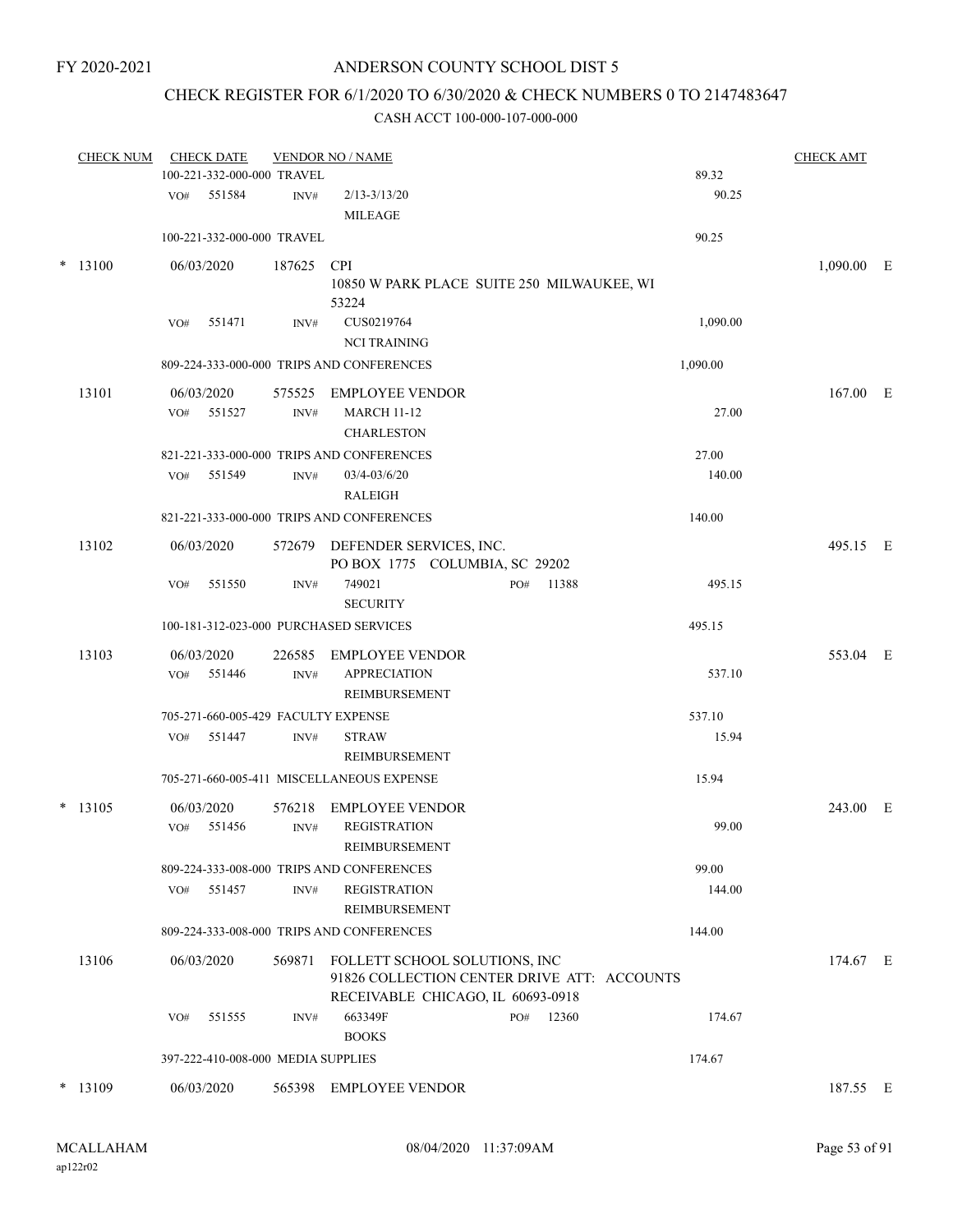## CHECK REGISTER FOR 6/1/2020 TO 6/30/2020 & CHECK NUMBERS 0 TO 2147483647

|  | <b>CHECK NUM</b> |     | <b>CHECK DATE</b> |                                                                      | <b>VENDOR NO / NAME</b>                                                                          |     |       |                | <b>CHECK AMT</b> |  |
|--|------------------|-----|-------------------|----------------------------------------------------------------------|--------------------------------------------------------------------------------------------------|-----|-------|----------------|------------------|--|
|  |                  | VO# | 551444            | INV#                                                                 | <b>MARCO'S</b><br><b>REIMBURSEMENT</b>                                                           |     |       | 89.47          |                  |  |
|  |                  |     |                   |                                                                      | 100-113-410-020-VEN SUPPLY-ADDT'L FOR LOST VENDING                                               |     |       | 89.47          |                  |  |
|  |                  | VO# | 551445            | INV#                                                                 | <b>FIREHOUSE</b><br><b>REIMBURSEMENT</b>                                                         |     |       | 98.08          |                  |  |
|  |                  |     |                   |                                                                      | 100-113-410-020-VEN SUPPLY-ADDT'L FOR LOST VENDING                                               |     |       | 98.08          |                  |  |
|  | 13110            |     | 06/03/2020        | 574701                                                               | EMPLOYEE VENDOR                                                                                  |     |       |                | 673.17 E         |  |
|  |                  |     | VO# 551442        | INV#                                                                 | DYMO & TRUBIND<br>REIMBURSEMENT                                                                  |     |       | 605.77         |                  |  |
|  |                  |     |                   | 100-233-410-009-000 SUPPLIES                                         |                                                                                                  |     |       | 605.77         |                  |  |
|  |                  | VO# | 551585            | INV#                                                                 | REIMBURSEMENT<br><b>STEM SUPPLIES</b>                                                            |     |       | 67.40          |                  |  |
|  |                  |     |                   |                                                                      | 100-112-410-009-INQ INQUIRY BASED LEARNING                                                       |     |       | 67.40          |                  |  |
|  | 13111            |     | 06/03/2020        | 575127                                                               | EMPLOYEE VENDOR                                                                                  |     |       |                | 299.51 E         |  |
|  |                  |     | VO# 551441        | INV#                                                                 | <b>MUSIC &amp; ARTS</b><br>REIMBURSEMENT                                                         |     |       | 299.51         |                  |  |
|  |                  |     |                   | 100-112-410-009-0RE RELATED ARTS                                     |                                                                                                  |     |       | 299.51         |                  |  |
|  | 13112            |     | 06/03/2020        |                                                                      | 575554 EMPLOYEE VENDOR                                                                           |     |       |                | 128.36 E         |  |
|  |                  |     | VO# 551451        | INV#                                                                 | <b>MASKS</b><br>REIMBURSEMENT                                                                    |     |       | 128.36         |                  |  |
|  |                  |     |                   | 100-233-410-012-000 SUPPLIES                                         |                                                                                                  |     |       | 128.36         |                  |  |
|  | $* 13114$        |     | 06/03/2020        |                                                                      | 113700 INDEPENDENT MAIL<br>PO BOX 1411 CHARLOTTE, NC 28201-1411                                  |     |       |                | 333.50 E         |  |
|  |                  | VO# | 551478            | INV#                                                                 | 3323436<br>AD4159973                                                                             | PO# | 12572 | 174.00         |                  |  |
|  |                  |     |                   | 100-257-350-000-000 ADVERTISING                                      |                                                                                                  |     |       | 174.00         |                  |  |
|  |                  | VO# | 551479            | INV#                                                                 | 3323436<br>AD4169441                                                                             | PO# | 12633 | 159.50         |                  |  |
|  |                  |     |                   | 100-257-350-000-000 ADVERTISING                                      |                                                                                                  |     |       | 159.50         |                  |  |
|  | 13115            |     | 06/03/2020        | 563608                                                               | JW PEPPER & SON, INC<br>POBOX 642 ATT: ACCOUNTS RECEIVABLE EXTON,<br>PA 19341                    |     |       |                | 314.48 E         |  |
|  |                  | VO# | 551482            | INV#                                                                 | 335108305<br><b>MCCANTS</b>                                                                      |     |       | 233.99         |                  |  |
|  |                  |     |                   |                                                                      | 100-113-410-005-COB CHORUS, ORCHESTRA & BAND                                                     |     |       | 233.99         |                  |  |
|  |                  | VO# | 551535            | INV#                                                                 | <b>ACCT 571680</b><br><b>NEVITT FOREST</b>                                                       |     |       | 80.49          |                  |  |
|  |                  |     |                   | 100-112-410-012-0RE RELATED ARTS<br>100-112-410-012-0RE RELATED ARTS |                                                                                                  |     |       | 67.99<br>12.50 |                  |  |
|  | 13116            |     | 06/03/2020        | 349701                                                               | MED CENTRAL HEALTH RESOURCES<br>3424 CLEMSON BLVD ATT: ACCOUNTS RECEIVABLE<br>ANDERSON, SC 29621 |     |       |                | 170.00 E         |  |
|  |                  | VO# | 551489            | INV#                                                                 | 56119<br><b>SHEETS</b>                                                                           |     |       | 65.00          |                  |  |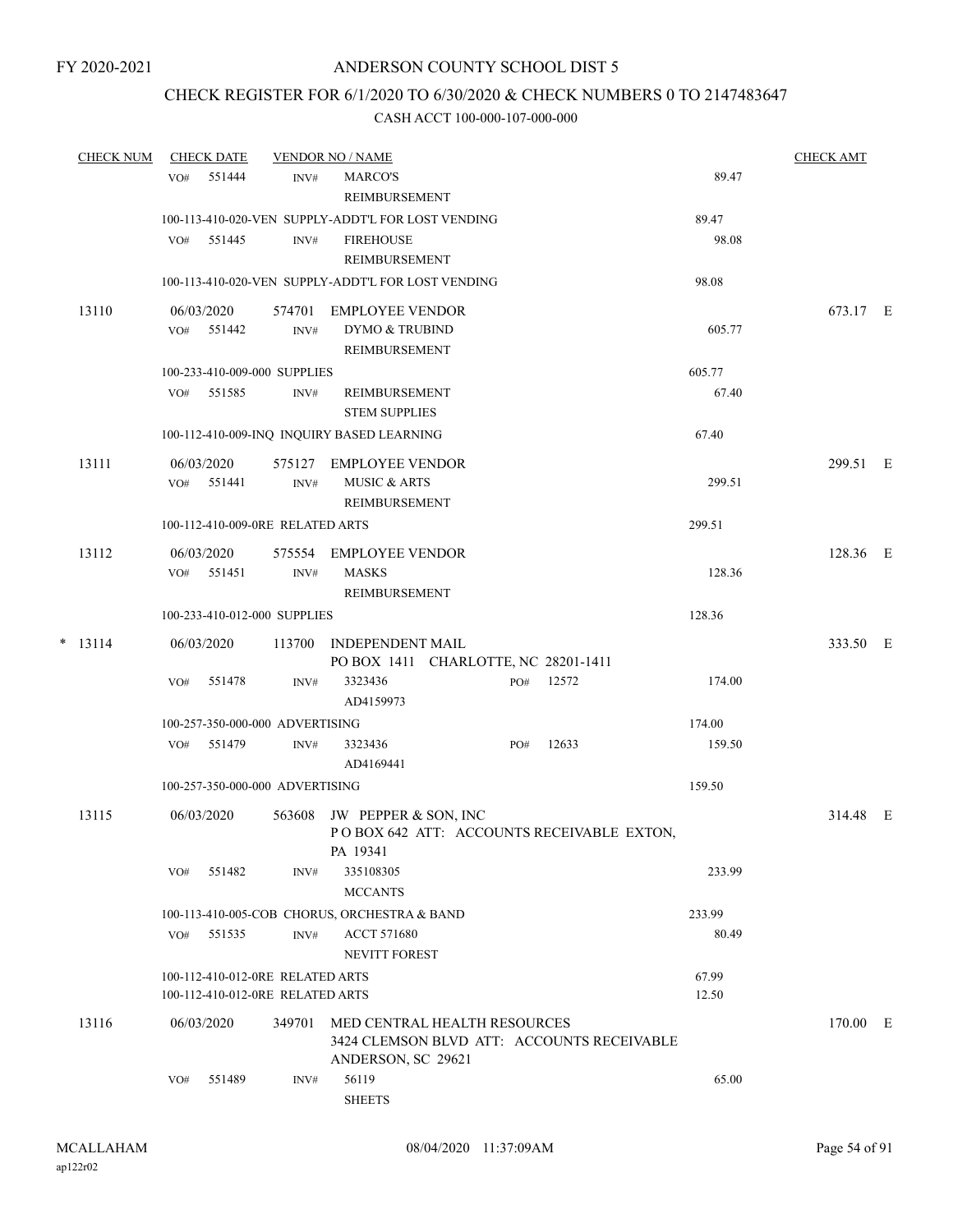## CHECK REGISTER FOR 6/1/2020 TO 6/30/2020 & CHECK NUMBERS 0 TO 2147483647

| <b>CHECK NUM</b> |            | <b>CHECK DATE</b> |                                   | <b>VENDOR NO / NAME</b>                                                               |        | <b>CHECK AMT</b> |  |
|------------------|------------|-------------------|-----------------------------------|---------------------------------------------------------------------------------------|--------|------------------|--|
|                  |            |                   |                                   | 100-255-323-000-000 CONTRACTED SERVICES                                               | 65.00  |                  |  |
|                  |            | VO# 551490        | INV#                              | 56254<br><b>SMITH</b>                                                                 | 85.00  |                  |  |
|                  |            |                   |                                   | 100-255-323-000-000 CONTRACTED SERVICES                                               | 85.00  |                  |  |
|                  |            | VO# 551491        | INV#                              | 56254<br><b>SMITH</b>                                                                 | 20.00  |                  |  |
|                  |            |                   |                                   | 100-255-323-000-000 CONTRACTED SERVICES                                               | 20.00  |                  |  |
| 13117            | 06/03/2020 |                   | 572025                            | EMPLOYEE VENDOR                                                                       |        | 720.14 E         |  |
|                  | VO#        | 551452            | INV#                              | <b>LONGHORN</b><br>REIMBURSEMENT                                                      | 75.14  |                  |  |
|                  |            |                   | 100-232-410-000-000 SUPPLIES      |                                                                                       | 75.14  |                  |  |
|                  |            | VO# 551453        | INV#                              | <b>IEDC</b><br>REIMBURSEMENT                                                          | 645.00 |                  |  |
|                  |            |                   |                                   | 100-224-312-000-000 STAFF DEV. - PURCHASED SERVICES                                   | 645.00 |                  |  |
| 13118            | 06/03/2020 |                   |                                   | 572183 EMPLOYEE VENDOR                                                                |        | 272.78 E         |  |
|                  |            | VO# 551572        | INV#                              | REIMBURSEMENT<br><b>PLANNING SESSION</b>                                              | 102.78 |                  |  |
|                  |            |                   |                                   | 100-233-410-001-SNA SNACKS FOR MEETINGS                                               | 102.78 |                  |  |
|                  |            | VO# 551573        | INV#                              | <b>REIMBURSEMENT</b><br><b>SCASA</b>                                                  | 170.00 |                  |  |
|                  |            |                   |                                   | 100-233-333-001-000 TRIPS AND CONFERENCES                                             | 170.00 |                  |  |
| 13119            | 06/03/2020 |                   |                                   | 389900 OFFICE DEPOT<br>POBOX 1413 CHARLOTTE, NC 28201-1413                            |        | 384.51 E         |  |
|                  | VO#        | 551495            | INV#                              | 491542959001<br><b>SUPPLIES</b>                                                       | 80.90  |                  |  |
|                  |            |                   | 100-113-410-020-000 SUPPLIES      |                                                                                       | 80.90  |                  |  |
|                  |            | VO# 551496        | INV#                              | 489015083001<br><b>SUPPLIES</b>                                                       | 136.71 |                  |  |
|                  |            |                   | 100-113-410-010-000 SUPPLIES      |                                                                                       | 136.71 |                  |  |
|                  |            | VO# 551497        | INV#                              | 489014721001<br><b>SUPPLIES</b>                                                       | 27.81  |                  |  |
|                  |            |                   | 100-111-410-010-000 SUPPLIES      |                                                                                       | 27.81  |                  |  |
|                  | VO#        | 551498            | INV#                              | 491575271001<br><b>SUPPLIES</b>                                                       | 139.09 |                  |  |
|                  |            |                   | 100-233-410-010-000 SUPPLIES      |                                                                                       | 139.09 |                  |  |
| $*$ 13121        | 06/03/2020 |                   | 574804                            | EMPLOYEE VENDOR                                                                       |        | 468.44 E         |  |
|                  |            | VO# 551526        | INV#                              | <b>SUPPLIES</b><br>REIMBURSEMENT                                                      | 468.44 |                  |  |
|                  |            |                   | 717-190-660-017-220 MUSIC EXPENSE |                                                                                       | 468.44 |                  |  |
| 13122            | 06/03/2020 |                   | 394675                            | PIP PRINTING<br>1005 NORTH FANT STREET ATT: ACCOUNTS<br>RECEIVABLE ANDERSON, SC 29621 |        | 257.86 E         |  |
|                  | VO#        | 551500            | INV#                              | 100449                                                                                | 257.86 |                  |  |
|                  |            |                   |                                   |                                                                                       |        |                  |  |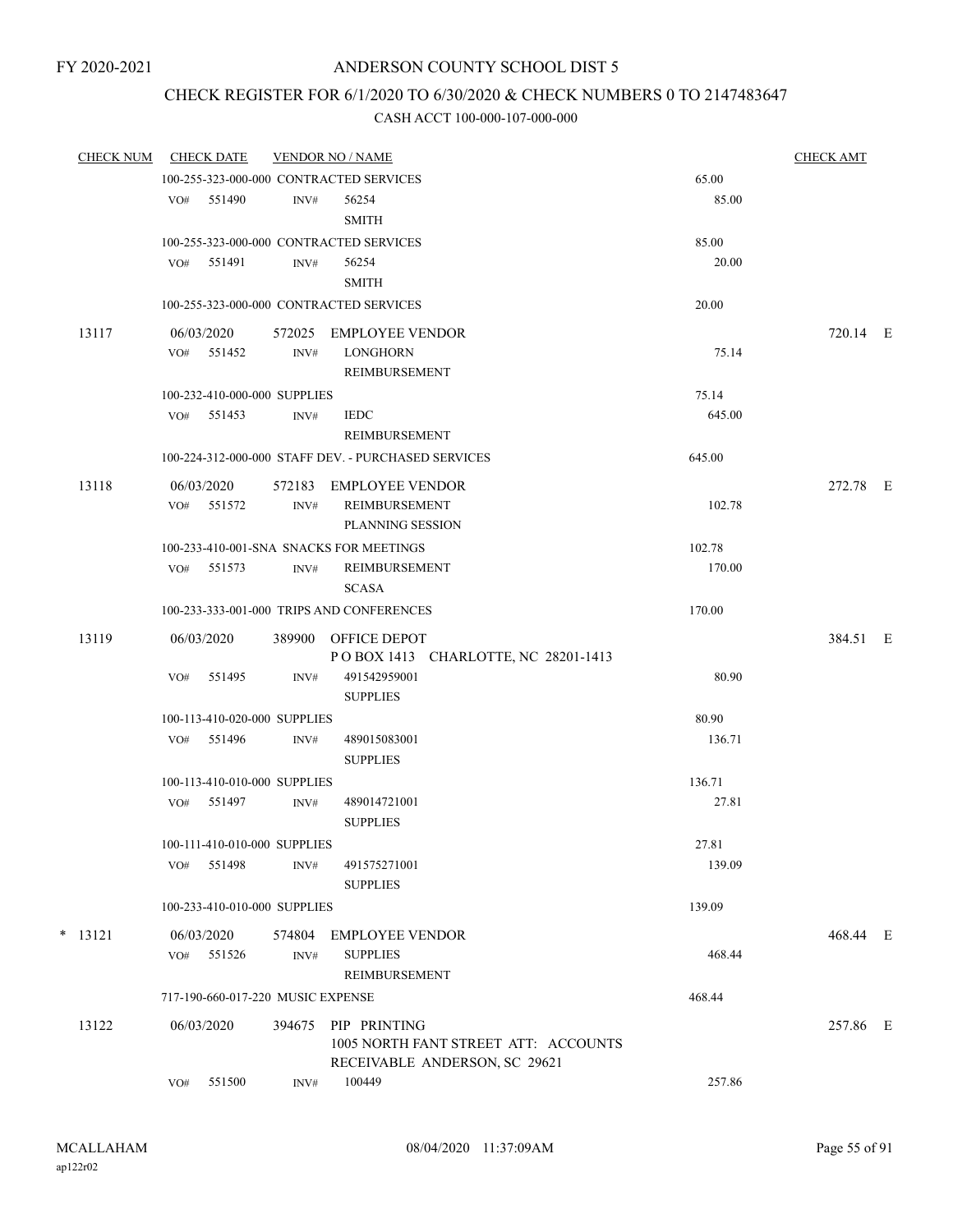#### FY 2020-2021

## ANDERSON COUNTY SCHOOL DIST 5

## CHECK REGISTER FOR 6/1/2020 TO 6/30/2020 & CHECK NUMBERS 0 TO 2147483647

| <b>CHECK NUM</b> |     | <b>CHECK DATE</b> |                                   | <b>VENDOR NO / NAME</b><br><b>AIT FLYERS</b>                                                                |     |       |          | <b>CHECK AMT</b> |  |
|------------------|-----|-------------------|-----------------------------------|-------------------------------------------------------------------------------------------------------------|-----|-------|----------|------------------|--|
|                  |     |                   | 131-115-410-031-000 SUPPLIES      |                                                                                                             |     |       | 257.86   |                  |  |
| 13123            |     | 06/03/2020        | 570443                            | PROJECT LEAD THE WAY<br>3939 PRIORITY WAY SOUTH DRIVE SUITE 400<br>INDIANAPOLIS, IN 46240                   |     |       |          | 2,400.00 E       |  |
|                  | VO# | 551576            | INV#                              | 234775<br><b>CHARLES RICHARDSON</b>                                                                         | PO# | 12692 | 2,400.00 |                  |  |
|                  |     |                   |                                   | 267-224-333-006-P11 TRIPS- TECHNOLOGY                                                                       |     |       | 2,400.00 |                  |  |
| $* 13126$        |     | 06/03/2020        | 463000                            | SCHOLASTIC INC/SCHOLASTIC MAGAZINES<br>POBOX 3725 ATT: ACCOUNTS RECEIVABLE<br>JEFFERSON CITY, MO 65102-3725 |     |       |          | 3,807.54 E       |  |
|                  | VO# | 551589            | INV#                              | M6945220<br><b>SUPPLIES</b>                                                                                 | PO# | 12664 | 3,807.54 |                  |  |
|                  |     |                   |                                   | 201-113-410-006-000 SUPPLIES AND MATERIALS                                                                  |     |       | 3,807.54 |                  |  |
| 13127            |     | 06/03/2020        | 566032                            | <b>SCHOOL OUTFITTERS</b><br>PO BOX 638517 CINCINNATI, OH 45263-8517                                         |     |       |          | 2,642.83 E       |  |
|                  | VO# | 551554            | INV#                              | 13362441<br><b>RUGS</b>                                                                                     | PO# | 12480 | 2,642.83 |                  |  |
|                  |     |                   | 100-112-410-007-BUD SUPPLIES      |                                                                                                             |     |       | 2,642.83 |                  |  |
| 13128            |     | 06/03/2020        | 570099                            | SCHOOL SPECIALTY, INC.<br>32656 COLLECTION CENTER DR. ATT: ACCOUNTS<br>RECEIVABLE CHICAGO, IL 60693-0656    |     |       |          | 569.45 E         |  |
|                  | VO# | 551505            | INV#                              | 308103524168<br><b>SUPPLIES</b>                                                                             |     |       | 526.60   |                  |  |
|                  |     |                   | 100-113-410-009-000 SUPPLIES      |                                                                                                             |     |       | 526.60   |                  |  |
|                  | VO# | 551506            | INV#                              | 208125110806<br><b>SUPPLIES</b>                                                                             | PO# | 12624 | 42.85    |                  |  |
|                  |     |                   |                                   | 203-127-410-000-000 SUPPLIES-LD/DD/OHI, SUPPLEMENTAL                                                        |     |       | 42.85    |                  |  |
| 13129            |     | 06/03/2020        | 469775                            | SEVEN OAKS DOORS & HARDWARE, INC<br>PO BOX 280 ATT: ACCOUNTS RECEIVABLE<br>OAKBORO, NC 28129                |     |       |          | 4,860.77 E       |  |
|                  | VO# | 551575            | INV#                              | 981097<br><b>RESTROOM DOORS</b>                                                                             | PO# | 12524 | 4.860.77 |                  |  |
|                  |     |                   | 100-254-410-003-DOR DOOR LOCKS    |                                                                                                             |     |       | 4,860.77 |                  |  |
| 13130            |     | 06/03/2020        | 573290                            | SHADETREE GRAPHICS, LLC<br>147 POWELL RD. ANDERSON, SC 29625                                                |     |       |          | 293.75 E         |  |
|                  | VO# | 551507            | INV#                              | 2020-1519<br><b>MIDWAY</b>                                                                                  |     |       | 293.75   |                  |  |
|                  |     |                   | 717-190-660-017-220 MUSIC EXPENSE |                                                                                                             |     |       | 293.75   |                  |  |
| 13131            |     | 06/03/2020        | 570059                            | <b>SHARP BUSINESS SYSTEMS</b><br>DEPT 1216 PO BOX 121216 DALLAS, TX 75312-1216                              |     |       |          | 925.69 E         |  |
|                  | VO# | 551508            | INV#                              | 9002769977<br><b>COPIES</b>                                                                                 |     |       | 51.20    |                  |  |
|                  |     |                   | 201-113-490-006-000 COPIER COST   |                                                                                                             |     |       | 51.20    |                  |  |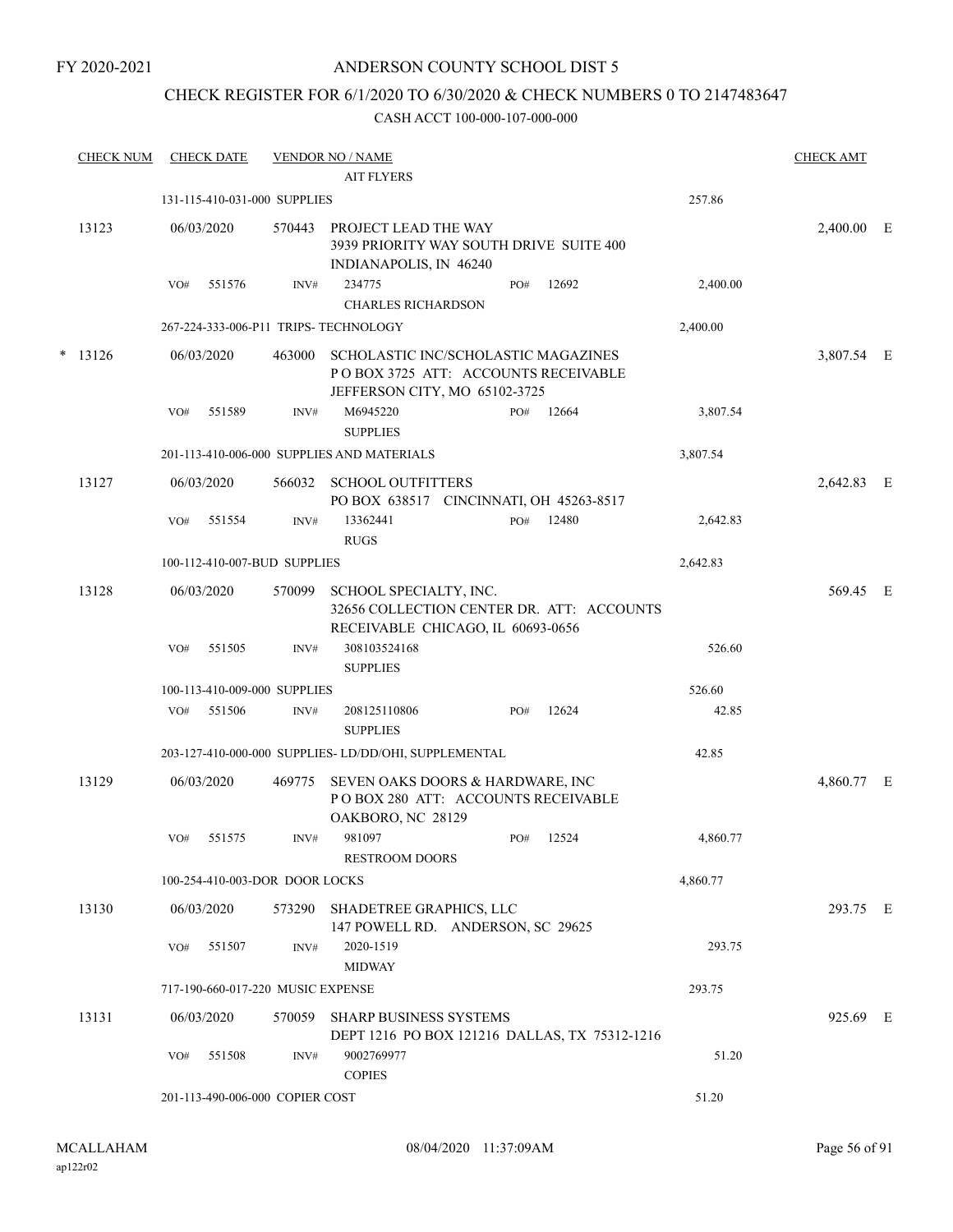# CHECK REGISTER FOR 6/1/2020 TO 6/30/2020 & CHECK NUMBERS 0 TO 2147483647

| <b>CHECK NUM</b> |     | <b>CHECK DATE</b>                  |                | <b>VENDOR NO / NAME</b>                                                                     |     |       |          | <b>CHECK AMT</b> |  |
|------------------|-----|------------------------------------|----------------|---------------------------------------------------------------------------------------------|-----|-------|----------|------------------|--|
|                  | VO# | 551509                             | INV#           | 9002772352<br><b>COPIES</b>                                                                 |     |       | 4.31     |                  |  |
|                  |     | 100-113-410-021-000 SUPPLIES       |                |                                                                                             |     |       | 4.31     |                  |  |
|                  | VO# | 551540                             | INV#           | 9002764608<br><b>COPIES</b>                                                                 |     |       | 7.74     |                  |  |
|                  |     | 708-271-660-008-362 COPIER EXPENSE |                |                                                                                             |     |       | 7.74     |                  |  |
|                  | VO# | 551541                             | INV#           | 9002764604<br><b>COPIES</b>                                                                 |     |       | 3.75     |                  |  |
|                  |     | 708-271-660-008-362 COPIER EXPENSE |                |                                                                                             |     |       | 3.75     |                  |  |
|                  |     | VO# 551542                         | INV#           | 9002749754<br><b>COPIES</b>                                                                 |     |       | 12.84    |                  |  |
|                  |     |                                    |                | 201-112-490-016-000 OTHER/COPIER COST                                                       |     |       | 12.84    |                  |  |
|                  |     | VO# 551559                         | INV#           | 9002793424<br><b>LICENSE</b>                                                                |     |       | 25.68    |                  |  |
|                  |     |                                    |                | 100-252-360-000-000 PRINTING AND BINDING                                                    |     |       | 25.68    |                  |  |
|                  |     | VO# 551562                         | INV#           | 9002783620<br><b>COPIER</b>                                                                 | PO# | 11250 | 820.17   |                  |  |
|                  |     | 100-114-410-002-000 SUPPLIES       |                |                                                                                             |     |       | 820.17   |                  |  |
| $*$ 13133        | VO# | 06/03/2020<br>551460               | 573696<br>INV# | EMPLOYEE VENDOR<br>MARCH 11                                                                 |     |       | 266.65   | 266.65 E         |  |
|                  |     |                                    |                | <b>GREENVILLE</b>                                                                           |     |       |          |                  |  |
|                  |     |                                    |                | 809-224-333-013-000 TRIPS AND CONFERENCES                                                   |     |       | 266.65   |                  |  |
| 13134            |     | 06/03/2020                         |                | 520900 VIRCO INC<br>PO BOX 5000 CONWAY, AR 72033                                            |     |       |          | 1,992.88 E       |  |
|                  | VO# | 551518                             | INV#           | 91916739<br><b>CALHOUN ELEM</b>                                                             | PO# | 12499 | 1,992.88 |                  |  |
|                  |     | 100-112-410-014-CHR CHAIRS         |                |                                                                                             |     |       | 1,992.88 |                  |  |
| $*$ 13136        |     | 06/11/2020                         | 569031         | AIRGAS USA<br>POBOX 532609 ATT: ACCOUNTS RECEIVABLE                                         |     |       |          | 3,584.50 E       |  |
|                  |     |                                    |                | ATLANTA, GA 30353-2609                                                                      |     |       |          |                  |  |
|                  | VO# | 551734                             | INV#           | 9101444414<br><b>WELDER TIG</b>                                                             | PO# | 12760 | 3,584.50 |                  |  |
|                  |     |                                    |                | 207-115-410-031-006 SUPPLIES-IMPROVE PRGS                                                   |     |       | 3,584.50 |                  |  |
| 13137            | VO# | 06/11/2020<br>551600               | 569046<br>INV# | <b>EMPLOYEE VENDOR</b><br><b>SUPPLIES</b><br>REIMBURSEMENT                                  |     |       | 270.75   | 270.75 E         |  |
|                  |     |                                    |                | 900-112-416-008-EJA ELIZABETH ANDERS 20/21 SUPPLIES                                         |     |       | 270.75   |                  |  |
| 13138            |     | 06/11/2020                         | 111125         | <b>ANDERSON AWARDS</b><br>716 WHITEHALL ROAD ATT: ACCOUNTS<br>RECEIVABLE ANDERSON, SC 29625 |     |       |          | $110.21$ E       |  |
|                  | VO# | 551620                             | INV#           | <b>CENTERVILLE</b><br><b>BADGES</b>                                                         |     |       | 51.36    |                  |  |
|                  |     |                                    |                | 707-190-660-007-201 MISCELLANEOUS EXPENSE                                                   |     |       | 51.36    |                  |  |
|                  | VO# | 551621                             | INV#           | <b>MCCANTS</b>                                                                              |     |       | 58.85    |                  |  |
|                  |     |                                    |                |                                                                                             |     |       |          |                  |  |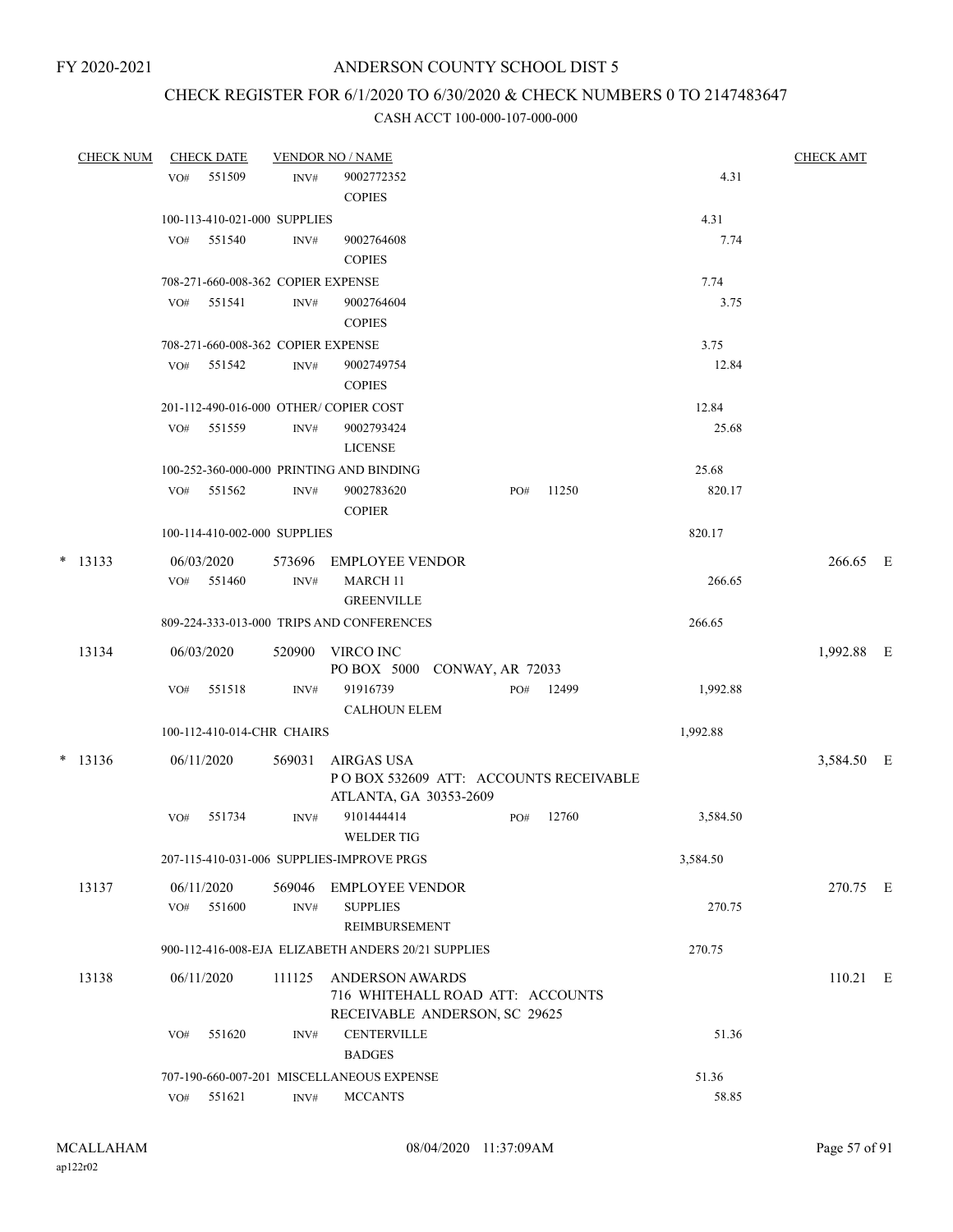FY 2020-2021

## ANDERSON COUNTY SCHOOL DIST 5

## CHECK REGISTER FOR 6/1/2020 TO 6/30/2020 & CHECK NUMBERS 0 TO 2147483647

| <b>CHECK NUM</b> | <b>CHECK DATE</b>                    |        | <b>VENDOR NO / NAME</b>                                                  |     |       |          | <b>CHECK AMT</b> |  |
|------------------|--------------------------------------|--------|--------------------------------------------------------------------------|-----|-------|----------|------------------|--|
|                  |                                      |        | <b>PLAQUE</b>                                                            |     |       |          |                  |  |
|                  | 100-233-410-005-000 SUPPLIES         |        |                                                                          |     |       | 58.85    |                  |  |
| $*$ 13140        | 06/11/2020                           | 126675 | ATTAWAY INC<br>PO BOX 302 ATT: ACCOUNTS RECEIVABLE<br>ANDERSON, SC 29622 |     |       |          | 3,122.80 E       |  |
|                  | VO#<br>551624                        | INV#   | 228570                                                                   |     |       | 1,072.68 |                  |  |
|                  |                                      |        | <b>CALHOUN</b>                                                           |     |       |          |                  |  |
|                  |                                      |        | 714-271-660-014-201 MISCELLANEOUS EXPENSE                                |     |       | 1,072.68 |                  |  |
|                  | 551737<br>VO#                        | INV#   | 228658                                                                   |     |       | 414.09   |                  |  |
|                  |                                      |        | <b>SIGNS</b>                                                             |     |       |          |                  |  |
|                  | 100-221-410-000-GRA GRADUATION COSTS |        |                                                                          |     |       | 414.09   |                  |  |
|                  | 551738<br>VO#                        | INV#   | 228656<br><b>POSTERS</b>                                                 | PO# | 12600 | 520.02   |                  |  |
|                  |                                      |        | 395-212-410-000-000 SUPPLIES AND MATERIALS                               |     |       | 520.02   |                  |  |
|                  | 551811<br>VO#                        | INV#   | 228606                                                                   |     |       | 74.90    |                  |  |
|                  |                                      |        | <b>HANG TAGS</b>                                                         |     |       |          |                  |  |
|                  | 100-221-410-000-GRA GRADUATION COSTS |        |                                                                          |     |       | 74.90    |                  |  |
|                  | 551812<br>VO#                        | INV#   | 228605                                                                   |     |       | 429.07   |                  |  |
|                  |                                      |        | <b>GRADUATION TIX</b>                                                    |     |       |          |                  |  |
|                  | 100-221-410-000-GRA GRADUATION COSTS |        |                                                                          |     |       | 429.07   |                  |  |
|                  | 551813<br>VO#                        | INV#   | 228417<br><b>CHARTER SCHOOL</b>                                          |     |       | 414.09   |                  |  |
|                  | 124-114-410-024-000 SUPPLIES         |        |                                                                          |     |       | 414.09   |                  |  |
|                  | VO# 551814                           | INV#   | 228487<br><b>CHARTER SIGNS</b>                                           |     |       | 197.95   |                  |  |
|                  | 124-114-410-024-000 SUPPLIES         |        |                                                                          |     |       | 197.95   |                  |  |
| 13141            | 06/11/2020                           | 576307 | <b>EMPLOYEE VENDOR</b>                                                   |     |       |          | 500.00 E         |  |
|                  | 551593<br>VO#                        | INV#   | <b>RELOCATION</b><br>REIMBURSEMENT                                       |     |       | 500.00   |                  |  |
|                  |                                      |        | 267-264-312-000-RR3 PS- RECRUITE HQ TEACHERS                             |     |       | 500.00   |                  |  |
| $*$ 13144        | 06/11/2020                           | 576110 | <b>EMPLOYEE VENDOR</b>                                                   |     |       |          | 500.00 E         |  |
|                  | 551594<br>VO#                        | INV#   | <b>RELOCATION</b>                                                        |     |       | 500.00   |                  |  |
|                  |                                      |        | <b>REIMBURSEMENT</b>                                                     |     |       |          |                  |  |
|                  |                                      |        | 267-264-312-000-RR3 PS- RECRUITE HQ TEACHERS                             |     |       | 500.00   |                  |  |
| 13145            | 06/11/2020                           |        | 201391 BLICK ART MATERIALS<br>6910 EAGLE WAY CHICAGO, IL 60670-1069      |     |       |          | 397.19 E         |  |
|                  | VO#<br>551626                        | INV#   | 3608183<br><b>SUPPLIES</b>                                               |     |       | 165.81   |                  |  |
|                  |                                      |        | 100-113-410-005-VEN SUPPLY-ADDT'L FOR LOST VENDING                       |     |       | 165.81   |                  |  |
|                  | 551741<br>VO#                        | INV#   | 3875924                                                                  |     |       | 231.38   |                  |  |
|                  |                                      |        | <b>ROBERT ANDERSON</b>                                                   |     |       |          |                  |  |
|                  | 100-113-410-006-ART ART SUPPLIES     |        |                                                                          |     |       | 231.38   |                  |  |
| 13146            | 06/11/2020                           |        | 143760 EMPLOYEE VENDOR                                                   |     |       |          | 275.03 E         |  |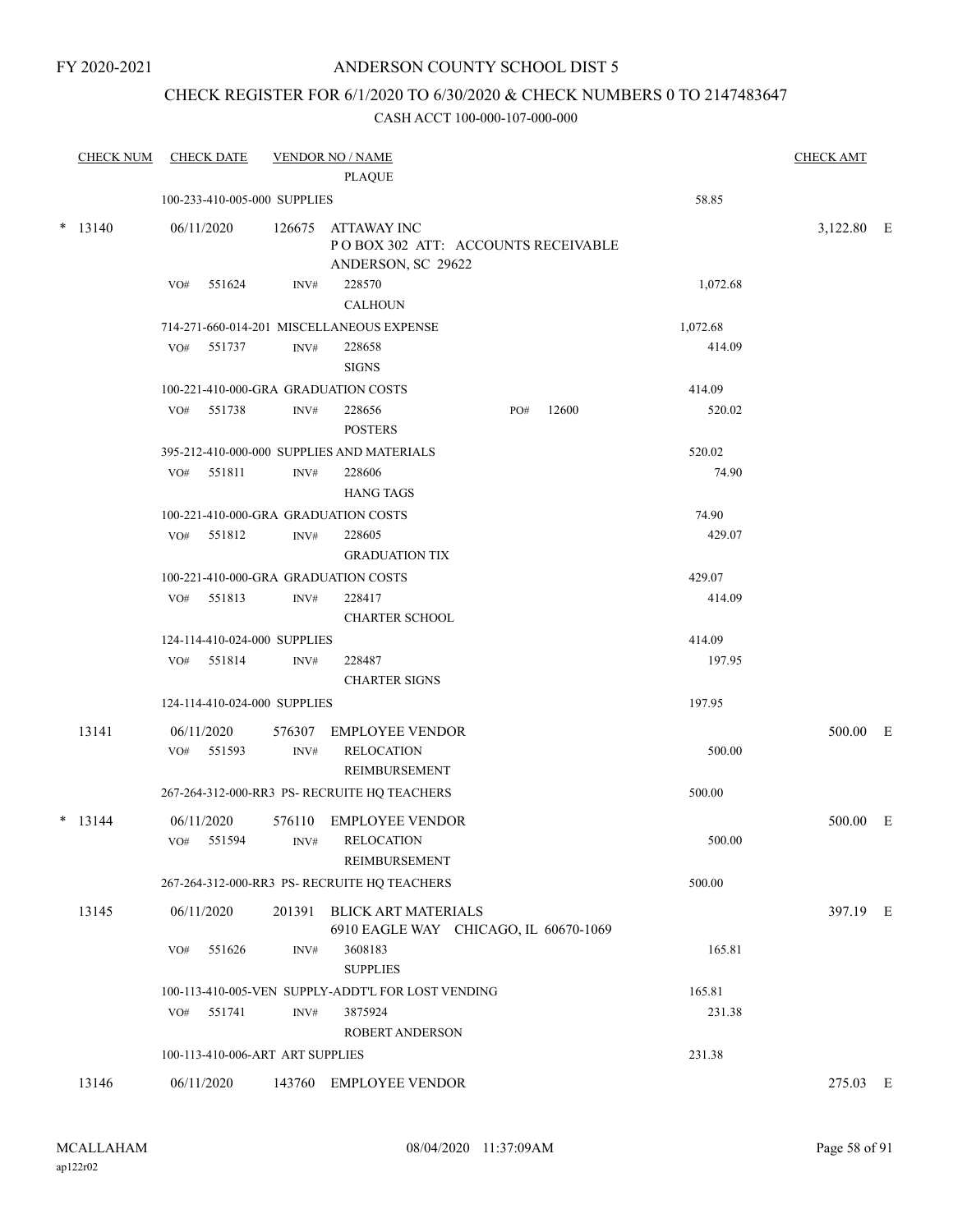## CHECK REGISTER FOR 6/1/2020 TO 6/30/2020 & CHECK NUMBERS 0 TO 2147483647

| <b>CHECK NUM</b> | <b>CHECK DATE</b>                    |                | <b>VENDOR NO / NAME</b>                                                                       |                        |       |          | <b>CHECK AMT</b> |   |
|------------------|--------------------------------------|----------------|-----------------------------------------------------------------------------------------------|------------------------|-------|----------|------------------|---|
|                  | 551604<br>VO#                        | INV#           | <b>SKINS</b><br>REIMBURSEMENT                                                                 |                        |       | 275.03   |                  |   |
|                  |                                      |                | 711-271-660-011-290 MISC. FUNDRAISER EXPENSE                                                  |                        |       | 275.03   |                  |   |
| 13147            | 06/11/2020                           | 564662         | BRADY'S SCREEN PRINTING<br>106 CONCORD ROAD ATT: ACCOUNTS RECEIVABLE<br>ANDERSON, SC 29621    |                        |       |          | 111.28 E         |   |
|                  | 551627<br>VO#                        | INV#           | 36957<br><b>MIDWAY</b>                                                                        |                        |       | 111.28   |                  |   |
|                  |                                      |                | 717-190-660-017-345 DISC GOLF CLUB EXPENSE                                                    |                        |       | 111.28   |                  |   |
| 13148            | 06/11/2020<br>551723<br>VO#          | 147195<br>INV# | EMPLOYEE VENDOR<br><b>SANITIZER</b><br>REIMBURSEMENT                                          |                        |       | 191.80   | 191.80 E         |   |
|                  | 100-181-410-023-C19 COVID SUPPLIES   |                |                                                                                               |                        |       | 191.80   |                  |   |
| $*$ 13151        | 06/11/2020                           | 575811         | BULK BOOKSTORE<br>3330 NW YEON AVE, SUITE 230 PORTLAND, OR 97210                              |                        |       |          | 3,638.00 E       |   |
|                  | 551782<br>VO#                        | INV#           | 63173<br><b>MIDWAY ELEM</b>                                                                   | PO#                    | 12786 | 3,638.00 |                  |   |
|                  |                                      |                | 100-112-410-017-BOK ONE BOOK ONE SCHOOL                                                       |                        |       | 3,638.00 |                  |   |
| 13152            | 06/11/2020                           |                | 572778 CAROLINA CAMPUS SUPPLY, INC<br>PO BOX 172573 SPARTANBURG, SC 29301                     |                        |       |          | 315.65 E         |   |
|                  | VO#<br>551755                        | INV#           | 3528<br>CAP & GOWN                                                                            |                        |       | 48.15    |                  |   |
|                  | 232-188-410-000-000 SUPPLIES         |                |                                                                                               |                        |       | 48.15    |                  |   |
|                  | 551822<br>VO#                        | INV#           | 3487<br><b>SEAL</b>                                                                           |                        |       | 267.50   |                  |   |
|                  | 100-114-410-001-ALT SUPPLIES         |                |                                                                                               |                        |       | 267.50   |                  |   |
| $*$ 13156        | 06/11/2020                           | 566330         | <b>CLEAN CARE OF ANDERSON</b><br>P.O. BOX 1563 ATT: ACCOUNTS RECEIVABLE<br>ANDERSON, SC 29622 |                        |       |          | 1,000.00         | E |
|                  | 551828<br>VO#                        | INV#           | 26546<br><b>TL HANNA</b>                                                                      |                        |       | 1,000.00 |                  |   |
|                  | 100-271-312-002-PSW PRESSURE WASHING |                |                                                                                               |                        |       | 1,000.00 |                  |   |
| $*$ 13158        | 06/11/2020                           | 199000         | DEMCO, INC<br>PO BOX 8048                                                                     | MADISON, WI 53708-8048 |       |          | 403.98 E         |   |
|                  | VO#<br>551632                        | INV#           | 6801434<br><b>SUPPLIES</b>                                                                    | PO#                    | 12767 | 103.92   |                  |   |
|                  | 100-222-410-020-000 SUPPLIES         |                |                                                                                               |                        |       | 103.92   |                  |   |
|                  | 551633<br>VO#                        | INV#           | 6802695<br><b>SUPPLIES</b>                                                                    |                        |       | 300.06   |                  |   |
|                  | 100-112-410-008-0RE RELATED ARTS     |                |                                                                                               |                        |       | 300.06   |                  |   |
| 13159            | 06/11/2020                           | 202600         | DILLARD'S SPORTS CENTER<br>708 WHITEHALL ROAD ATT: ACCOUNTS<br>RECEIVABLE ANDERSON, SC 29625  |                        |       |          | 2,563.43 E       |   |
|                  | 551635<br>VO#                        | INV#           | 108364                                                                                        |                        |       | 2,340.87 |                  |   |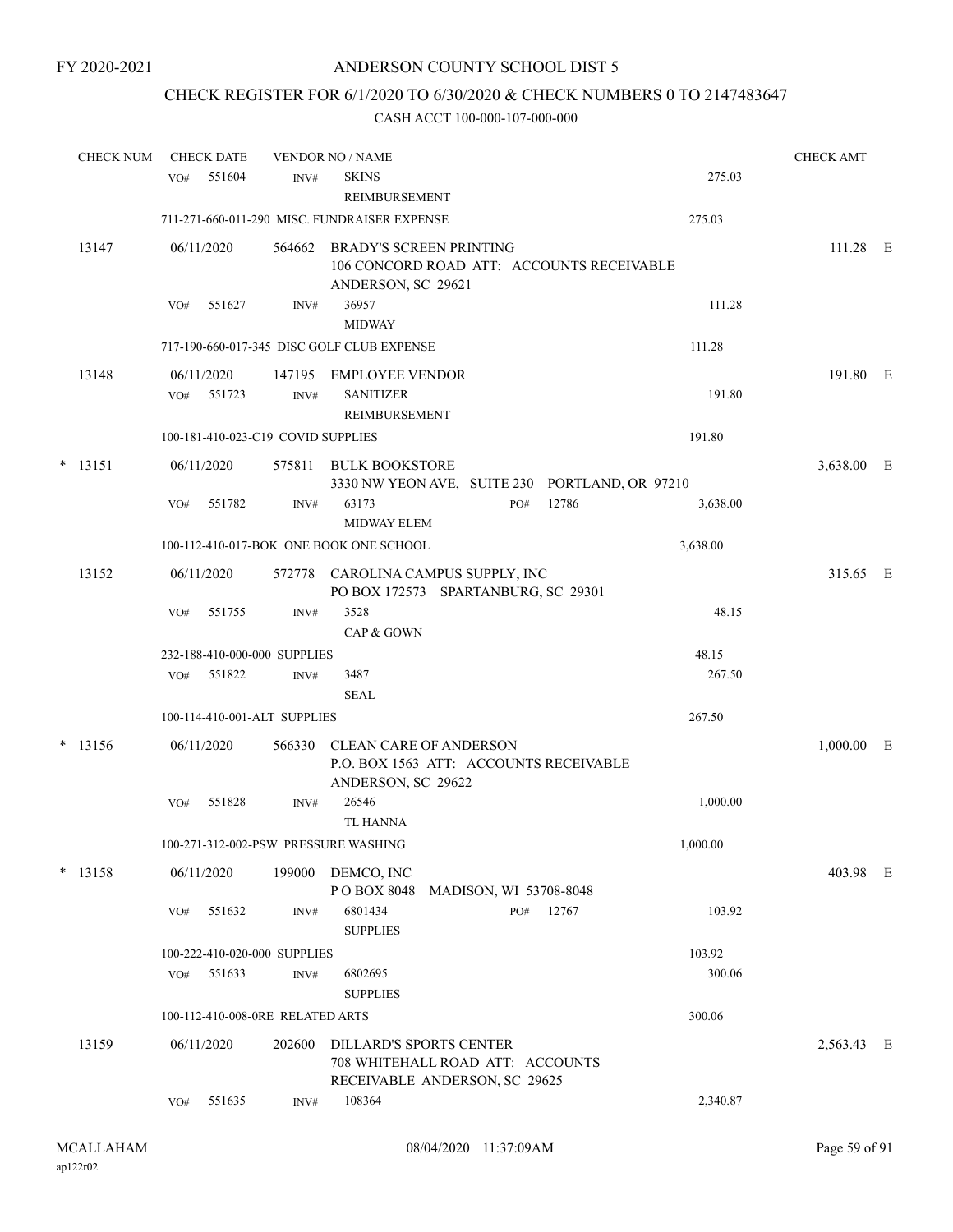#### FY 2020-2021

## ANDERSON COUNTY SCHOOL DIST 5

## CHECK REGISTER FOR 6/1/2020 TO 6/30/2020 & CHECK NUMBERS 0 TO 2147483647

| <b>CHECK NUM</b> | <b>CHECK DATE</b>                   |        | <b>VENDOR NO / NAME</b>                            |          | <b>CHECK AMT</b> |  |
|------------------|-------------------------------------|--------|----------------------------------------------------|----------|------------------|--|
|                  |                                     |        | <b>GLENVIEW</b>                                    |          |                  |  |
|                  | 100-113-410-020-000 SUPPLIES        |        |                                                    | 2,340.87 |                  |  |
|                  | 551636<br>VO#                       | INV#   | 108347                                             | 222.56   |                  |  |
|                  |                                     |        | <b>TL HANNA</b>                                    |          |                  |  |
|                  |                                     |        | 100-254-410-002-001 SUPPLIES - MAINTENANCE         | 222.56   |                  |  |
| 13160            | 06/11/2020                          |        | 213300 EBS, INC                                    |          | 142.15 E         |  |
|                  |                                     |        | 615 EAST RIVER STREET ATT: ACCOUNTS                |          |                  |  |
|                  |                                     |        | RECEIVABLE ANDERSON, SC 29624                      |          |                  |  |
|                  | 551638<br>VO#                       | INV#   | 106652                                             | 19.53    |                  |  |
|                  |                                     |        | <b>KEYS</b>                                        |          |                  |  |
|                  |                                     |        | 100-254-410-000-001 MAINT. SUPPLIES-STRUCTURES     | 19.53    |                  |  |
|                  | VO#<br>551639                       | INV#   | 106657                                             | 62.74    |                  |  |
|                  |                                     |        | <b>KEYS</b>                                        |          |                  |  |
|                  |                                     |        | 100-254-410-000-001 MAINT. SUPPLIES-STRUCTURES     | 62.74    |                  |  |
|                  | 551640<br>VO#                       | INV#   | 106653                                             | 16.54    |                  |  |
|                  |                                     |        | <b>KEYS</b>                                        |          |                  |  |
|                  |                                     |        | 100-254-410-005-001 SUPPLIES - MAINTENANCE         | 16.54    |                  |  |
|                  | VO# 551641                          | INV#   | 106641                                             | 16.05    |                  |  |
|                  |                                     |        | <b>KEYS</b>                                        |          |                  |  |
|                  |                                     |        | 100-254-410-000-001 MAINT, SUPPLIES-STRUCTURES     | 16.05    |                  |  |
|                  | 551829<br>VO#                       | INV#   | 106665                                             | 4.55     |                  |  |
|                  |                                     |        | <b>KEYS</b>                                        |          |                  |  |
|                  |                                     |        | 100-254-410-001-001 SUPPLIES - MAINTENANCE         | 4.55     |                  |  |
|                  | VO# 551830                          | INV#   | 106666                                             | 22.74    |                  |  |
|                  |                                     |        | <b>KEYS</b>                                        |          |                  |  |
|                  |                                     |        | 100-254-410-002-001 SUPPLIES - MAINTENANCE         | 22.74    |                  |  |
| 13161            | 06/11/2020                          |        | 564637 EMD ELECTRIC MOTORS & DRIVES INC            |          | 308.40 E         |  |
|                  |                                     |        | POBOX 2565 ATT: ACCOUNTS RECEIVABLE                |          |                  |  |
|                  |                                     |        | ANDERSON, SC 29622                                 |          |                  |  |
|                  | 551831<br>VO#                       | INV#   | 0055142                                            | 308.40   |                  |  |
|                  |                                     |        | <b>NORTH POINTE</b>                                |          |                  |  |
|                  |                                     |        | 100-254-323-013-400 CONTR SERV-HVAC/ELECT/PLUMBING | 308.40   |                  |  |
| 13162            | 06/11/2020                          | 576280 | <b>EMPLOYEE VENDOR</b>                             |          | 157.64 E         |  |
|                  | 551733<br>VO#                       | INV#   | <b>MARCH 11</b>                                    | 157.64   |                  |  |
|                  |                                     |        | <b>COLUMBIA</b>                                    |          |                  |  |
|                  |                                     |        | 207-224-333-031-004 TRIPS AND CONFERENCES          | 157.64   |                  |  |
| 13163            | 06/11/2020                          |        | 569871 FOLLETT SCHOOL SOLUTIONS, INC               |          | 2,625.72 E       |  |
|                  |                                     |        | 91826 COLLECTION CENTER DRIVE ATT: ACCOUNTS        |          |                  |  |
|                  |                                     |        | RECEIVABLE CHICAGO, IL 60693-0918                  |          |                  |  |
|                  | 551644<br>VO#                       | INV#   | 678790F                                            | 213.22   |                  |  |
|                  |                                     |        | WHITEHALL                                          |          |                  |  |
|                  | 719-271-660-019-305 LIBRARY EXPENSE |        |                                                    | 213.22   |                  |  |
|                  | 551645<br>VO#                       | INV#   | 694109F                                            | 508.92   |                  |  |
|                  |                                     |        | <b>MCLEES</b>                                      |          |                  |  |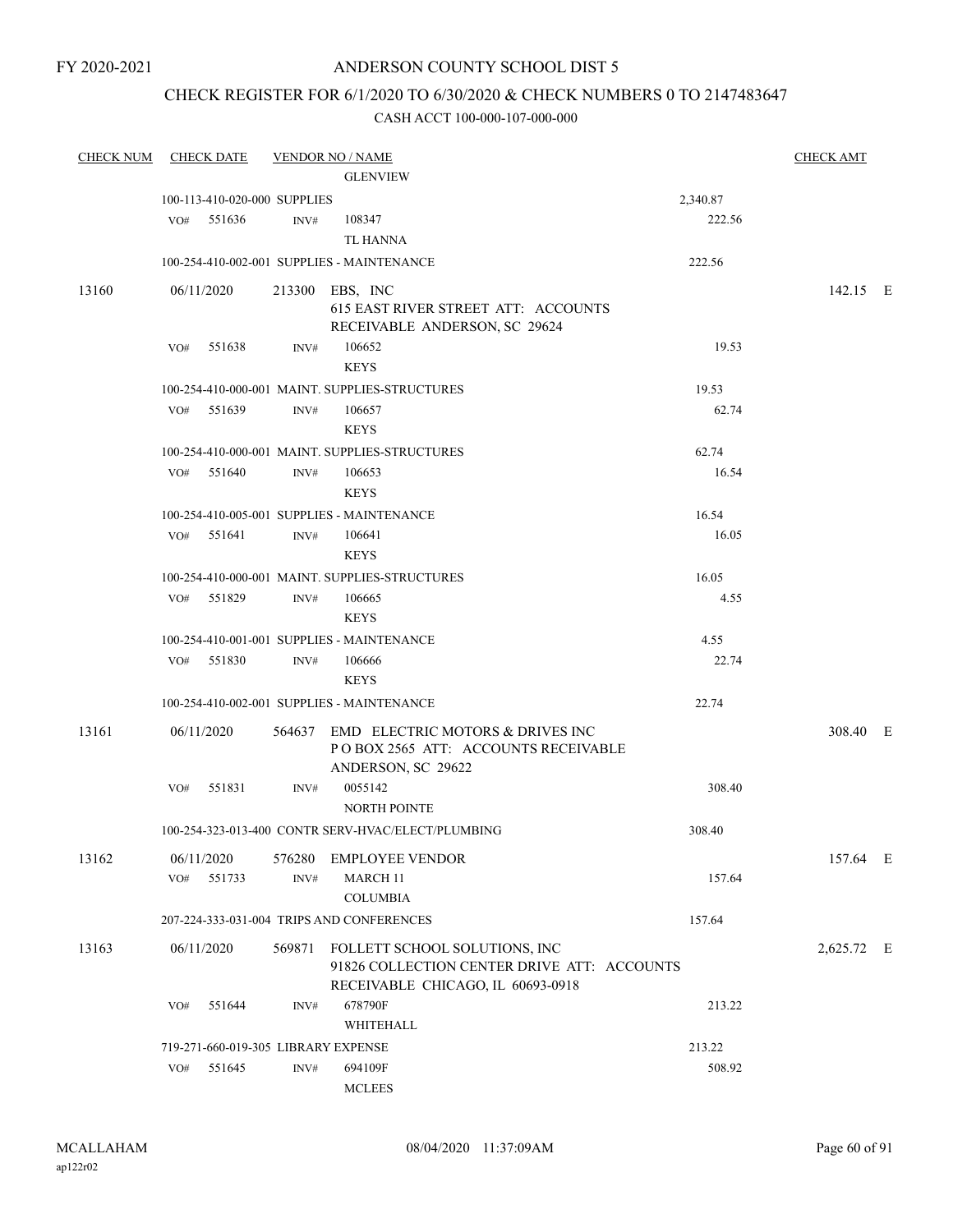## CHECK REGISTER FOR 6/1/2020 TO 6/30/2020 & CHECK NUMBERS 0 TO 2147483647

| <b>CHECK NUM</b> |     | <b>CHECK DATE</b>                   | <b>VENDOR NO / NAME</b> |                                            |     |     |       |           | <b>CHECK AMT</b> |  |
|------------------|-----|-------------------------------------|-------------------------|--------------------------------------------|-----|-----|-------|-----------|------------------|--|
|                  |     | 708-271-660-008-305 LIBRARY EXPENSE |                         |                                            |     |     |       | 508.92    |                  |  |
|                  |     | VO# 551646                          | INV#                    | 678854F                                    |     |     |       | 505.82    |                  |  |
|                  |     |                                     |                         | WHITEHALL                                  |     |     |       |           |                  |  |
|                  |     | 719-271-660-019-305 LIBRARY EXPENSE |                         |                                            |     |     |       | 505.82    |                  |  |
|                  | VO# | 551647                              | INV#                    | 691826F                                    |     | PO# | 12501 | 1,397.76  |                  |  |
|                  |     |                                     |                         | <b>GLENVIEW</b>                            |     |     |       |           |                  |  |
|                  |     | 397-222-410-020-000 MEDIA SUPPLIES  |                         |                                            |     |     |       | 1,397.76  |                  |  |
| 13164            |     | 06/11/2020                          |                         | 237555 FORMS & SUPPLY                      |     |     |       |           | 36,561.41 E      |  |
|                  |     |                                     |                         | PO BOX 563953 ATT: ACCOUNTS RECEIVABLE     |     |     |       |           |                  |  |
|                  |     |                                     |                         | CHARLOTTE, NC 28256                        |     |     |       |           |                  |  |
|                  |     | VO# 551648                          | INV#                    | 5439067                                    |     |     |       | 269.82    |                  |  |
|                  |     |                                     |                         | <b>SUPPLIES</b>                            |     |     |       |           |                  |  |
|                  |     | 100-233-410-009-000 SUPPLIES        |                         |                                            |     |     |       | 269.82    |                  |  |
|                  |     | VO# 551649                          | INV#                    | 5439074                                    |     |     |       | 6.74      |                  |  |
|                  |     |                                     |                         | <b>SUPPLIES</b>                            |     |     |       |           |                  |  |
|                  |     | 100-233-410-009-000 SUPPLIES        |                         |                                            |     |     |       | 6.74      |                  |  |
|                  |     | VO# 551650                          | INV#                    | 5440931                                    |     |     |       | 44.02     |                  |  |
|                  |     |                                     |                         | <b>SUPPLIES</b>                            |     |     |       |           |                  |  |
|                  |     | 100-233-410-009-000 SUPPLIES        |                         |                                            |     |     |       | 44.02     |                  |  |
|                  |     | VO# 551651                          | INV#                    | 5417600-2                                  |     |     |       | 310.79    |                  |  |
|                  |     |                                     |                         | <b>SUPPLIES</b>                            |     |     |       |           |                  |  |
|                  |     | 100-112-410-009-000 SUPPLIES        |                         |                                            |     |     |       | 310.79    |                  |  |
|                  |     |                                     |                         |                                            |     |     |       |           |                  |  |
|                  |     | VO# 551652                          | INV#                    | 5438477                                    |     |     |       | 416.09    |                  |  |
|                  |     |                                     |                         | <b>SUPPLIES</b>                            |     |     |       |           |                  |  |
|                  |     | 100-113-410-009-000 SUPPLIES        |                         |                                            |     |     |       | 416.09    |                  |  |
|                  |     | VO# 551653                          | INV#                    | 5439504                                    |     |     |       | 182.33    |                  |  |
|                  |     |                                     |                         | <b>SUPPLIES</b>                            |     |     |       |           |                  |  |
|                  |     | 100-112-410-009-0RE RELATED ARTS    |                         |                                            |     |     |       | 182.33    |                  |  |
|                  |     | VO# 551654                          | INV#                    | 5367581                                    |     |     |       | 874.99    |                  |  |
|                  |     |                                     |                         | <b>SUPPLIES</b>                            |     |     |       |           |                  |  |
|                  |     | 100-111-410-012-000 SUPPLIES        |                         |                                            |     |     |       | 874.99    |                  |  |
|                  |     | VO# 551669                          | INV#                    | 5443603                                    |     |     |       | 1,437.01  |                  |  |
|                  |     |                                     |                         | <b>SUPPLIES</b>                            |     |     |       |           |                  |  |
|                  |     |                                     |                         | 100-111-410-008-000 SUPPLIES AND MATERIALS |     |     |       | 244.00    |                  |  |
|                  |     |                                     |                         | 100-113-410-008-000 SUPPLIES AND MATERIALS |     |     |       | 1,079.50  |                  |  |
|                  |     | 100-233-410-008-000 SUPPLIES        |                         |                                            |     |     |       | 113.51    |                  |  |
|                  | VO# | 551746                              | INV#                    | 5414512                                    | PO# |     | 12650 | 24,092.64 |                  |  |
|                  |     |                                     |                         | <b>MIDWAY ELEM</b>                         |     |     |       |           |                  |  |
|                  |     | 100-222-540-017-BUD FURNITURE       |                         |                                            |     |     |       | 24,092.64 |                  |  |
|                  | VO# | 551832                              | INV#                    | PO 12640                                   | PO# |     | 12640 | 7,504.89  |                  |  |
|                  |     |                                     |                         | <b>WHSE SUPPLIES</b>                       |     |     |       |           |                  |  |
|                  |     |                                     |                         | 100-000-170-000-000 WAREHOUSE INVENTORY    |     |     |       | 461.76    |                  |  |
|                  |     |                                     |                         | 100-000-170-000-000 WAREHOUSE INVENTORY    |     |     |       | 891.85    |                  |  |
|                  |     |                                     |                         | 100-000-170-000-000 WAREHOUSE INVENTORY    |     |     |       | 1,571.62  |                  |  |
|                  |     |                                     |                         | 100-000-170-000-000 WAREHOUSE INVENTORY    |     |     |       | 4,044.60  |                  |  |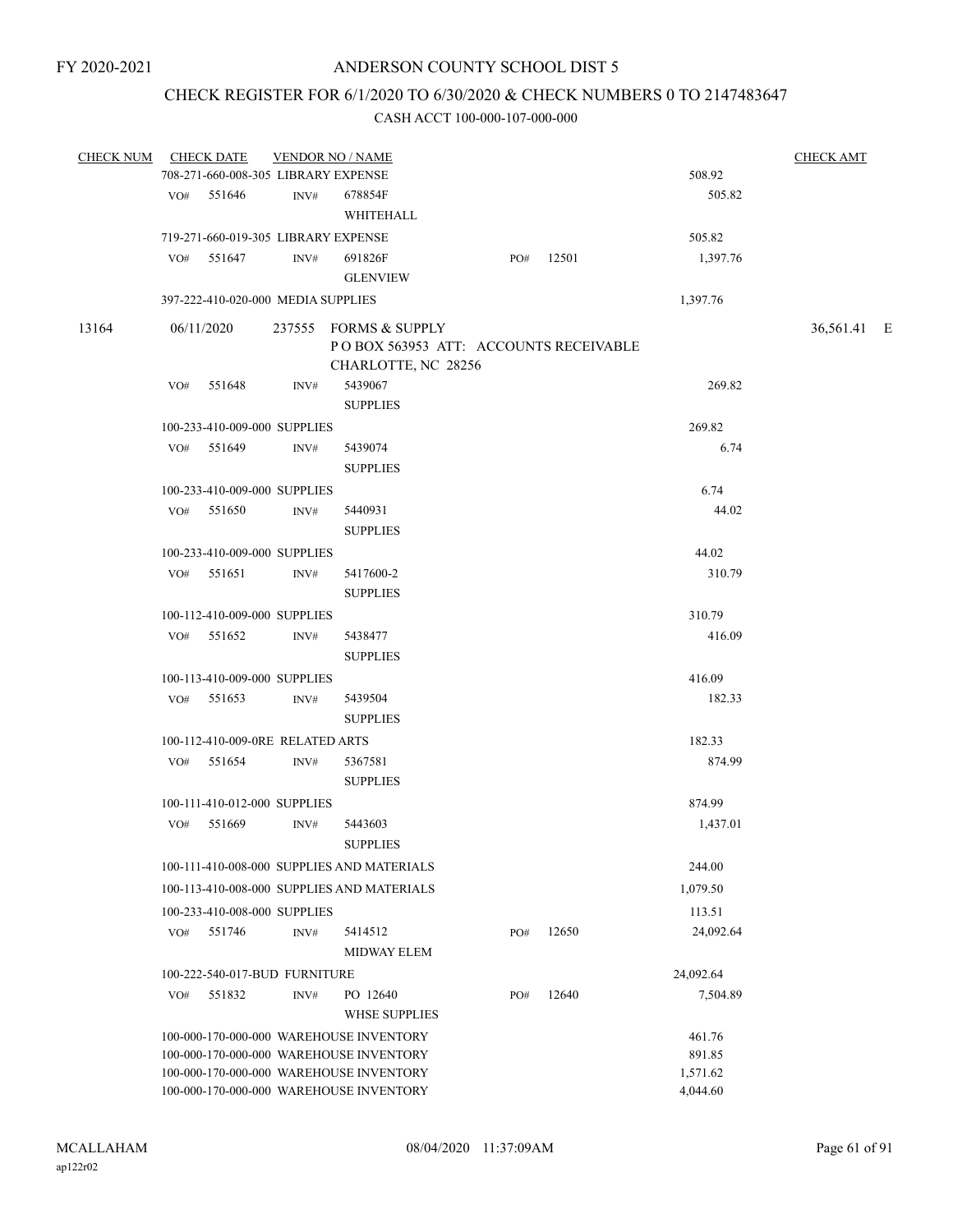## CHECK REGISTER FOR 6/1/2020 TO 6/30/2020 & CHECK NUMBERS 0 TO 2147483647

| <b>CHECK NUM</b> |     | <b>CHECK DATE</b>                                |        | <b>VENDOR NO / NAME</b>                            |     |       |                         | <b>CHECK AMT</b> |  |
|------------------|-----|--------------------------------------------------|--------|----------------------------------------------------|-----|-------|-------------------------|------------------|--|
|                  |     |                                                  |        | 100-000-170-000-000 WAREHOUSE INVENTORY            |     |       | 73.30                   |                  |  |
|                  |     |                                                  |        | 100-000-170-000-000 WAREHOUSE INVENTORY            |     |       | 461.76                  |                  |  |
|                  |     | VO# 551833                                       | INV#   | 5365368                                            | PO# | 12426 | 1,024.63                |                  |  |
|                  |     |                                                  |        | <b>WHSE SUPPLIES</b>                               |     |       |                         |                  |  |
|                  |     |                                                  |        | 100-000-170-000-000 WAREHOUSE INVENTORY            |     |       | 542.20                  |                  |  |
|                  |     |                                                  |        | 100-000-170-000-000 WAREHOUSE INVENTORY            |     |       | 482.43                  |                  |  |
|                  |     | VO# 551834                                       | INV#   | 5427410<br><b>WHSE SUPPLIES</b>                    | PO# | 12751 | 113.96                  |                  |  |
|                  |     |                                                  |        |                                                    |     |       | 113.96                  |                  |  |
|                  |     | VO# 551835                                       | INV#   | 100-000-170-000-000 WAREHOUSE INVENTORY<br>5444574 |     |       | 136.81                  |                  |  |
|                  |     |                                                  |        | <b>SUPPLIES</b>                                    |     |       |                         |                  |  |
|                  |     | 100-111-410-009-000 SUPPLIES                     |        |                                                    |     |       | 136.81                  |                  |  |
|                  |     | VO# 551836                                       | INV#   | 5440754                                            |     |       | 56.54                   |                  |  |
|                  |     |                                                  |        | <b>SUPPLIES</b>                                    |     |       |                         |                  |  |
|                  |     | 100-111-410-009-000 SUPPLIES                     |        |                                                    |     |       | 56.54                   |                  |  |
|                  | VO# | 551837                                           | INV#   | 5394228                                            | PO# | 12554 | 90.15                   |                  |  |
|                  |     |                                                  |        | <b>WHSE SUPPLIES</b>                               |     |       |                         |                  |  |
|                  |     |                                                  |        | 100-000-170-000-000 WAREHOUSE INVENTORY            |     |       | 90.15                   |                  |  |
| $*$ 13168        |     | 06/11/2020                                       |        | 251600 GOPHER SPORT                                |     |       |                         | 519.22 E         |  |
|                  |     |                                                  |        | POBOX 1450 NW5634 ATT: ACCOUNTS                    |     |       |                         |                  |  |
|                  |     |                                                  |        | RECEIVABLE MINNEAPOLIS, MN 55485-5634              |     |       |                         |                  |  |
|                  | VO# | 551748                                           | INV#   | 9736690                                            |     |       | 519.22                  |                  |  |
|                  |     |                                                  |        | <b>ROBERT ANDERSON</b>                             |     |       |                         |                  |  |
|                  |     | 100-113-410-006-OPE PE SUPPLIES                  |        |                                                    |     |       | 519.22                  |                  |  |
| 13169            |     | 06/11/2020                                       |        | 252650 GRAINGER                                    |     |       |                         | 742.32 E         |  |
|                  |     |                                                  |        | DEPT 867098550 ATT: ACCOUNTS RECEIVABLE            |     |       |                         |                  |  |
|                  |     |                                                  |        | PALATINE, IL 60038-0001                            |     |       |                         |                  |  |
|                  | VO# | 551838                                           | INV#   | 9553357121                                         |     |       | 742.32                  |                  |  |
|                  |     |                                                  |        | <b>SUPPLIES</b>                                    |     |       |                         |                  |  |
|                  |     | 100-256-410-000-C19 SUPPLIES                     |        |                                                    |     |       | 742.32                  |                  |  |
| 13170            |     | 06/11/2020                                       | 576042 | EMPLOYEE VENDOR                                    |     |       |                         | 194.37 E         |  |
|                  |     | VO# 551803                                       | INV#   | <b>PLAQUES</b>                                     |     |       | 194.37                  |                  |  |
|                  |     |                                                  |        | <b>REIMBURSEMENT</b>                               |     |       |                         |                  |  |
|                  |     | 100-113-410-006-000 SUPPLIES                     |        |                                                    |     |       | 194.37                  |                  |  |
| $*$ 13173        |     | 06/11/2020                                       | 264114 | <b>HEINEMANN</b>                                   |     |       |                         | 43,997.81 E      |  |
|                  |     |                                                  |        | 15963 COLLECTIONS CENTER DRIVE ATT: ACCOUNTS       |     |       |                         |                  |  |
|                  |     |                                                  |        | RECEIVABLE CHICAGO, IL 60693                       |     |       |                         |                  |  |
|                  | VO# | 551839                                           | INV#   | 7195112                                            | PO# | 12533 | 20,110.48               |                  |  |
|                  |     |                                                  |        | <b>NEVITT FOREST</b>                               |     |       |                         |                  |  |
|                  |     |                                                  |        | 100-112-410-012-TXT CLASSROOM TEXT                 |     |       | 15,092.35               |                  |  |
|                  |     | 100-113-410-012-TXT CLASSROOM TEXT               |        |                                                    |     |       | 6,425.87                |                  |  |
|                  |     | 100-113-410-012-TXT CLASSROOM TEXT<br>VO# 551840 | INV#   | 7197950                                            | PO# | 12512 | $-1,407.74$<br>3,776.85 |                  |  |
|                  |     |                                                  |        | <b>HOMELAND PARK</b>                               |     |       |                         |                  |  |
|                  |     | 100-221-410-011-BUD SUPPLIES                     |        |                                                    |     |       | 311.85                  |                  |  |
|                  |     |                                                  |        |                                                    |     |       |                         |                  |  |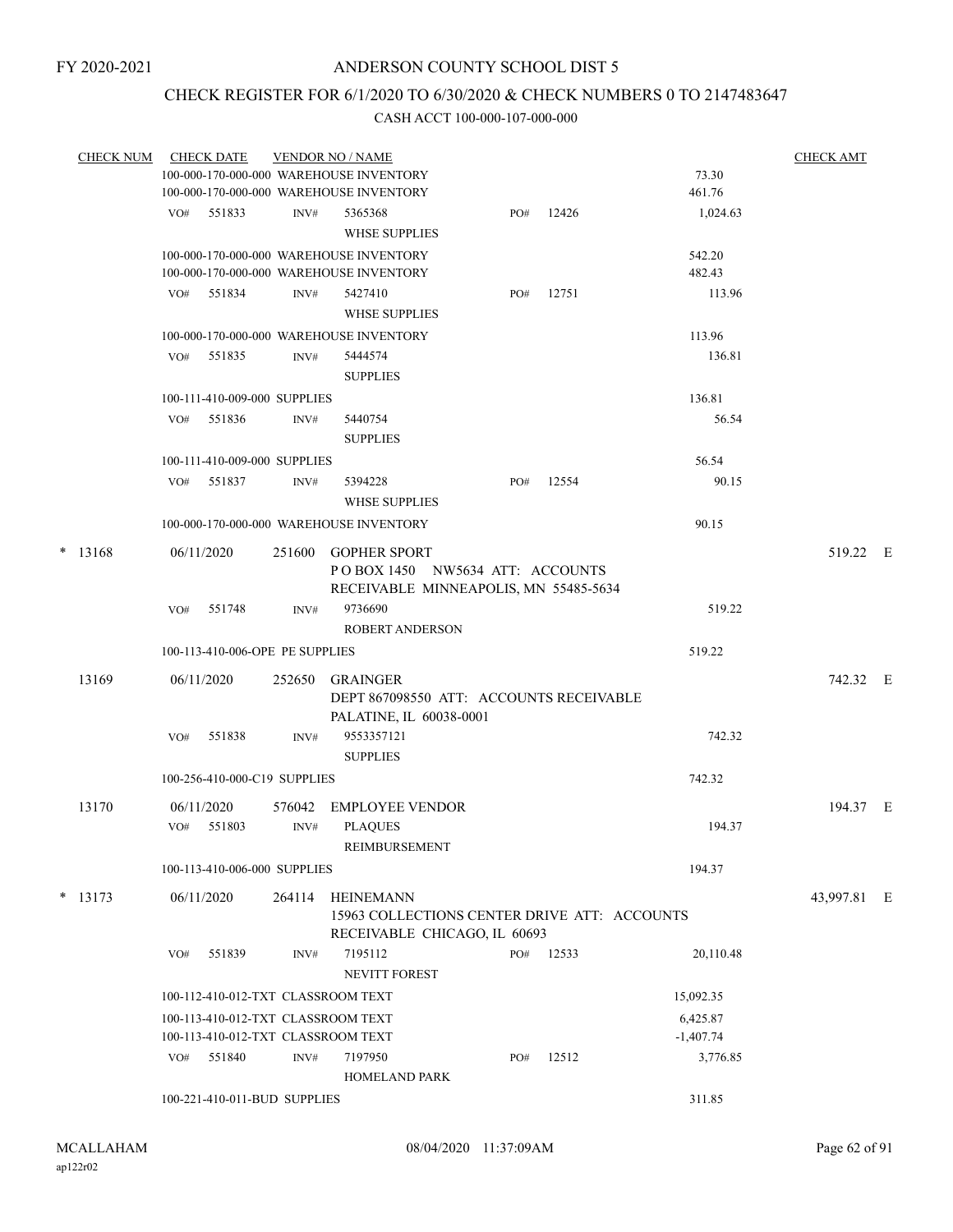## CHECK REGISTER FOR 6/1/2020 TO 6/30/2020 & CHECK NUMBERS 0 TO 2147483647

| <b>CHECK NUM</b> |     | <b>CHECK DATE</b>    | 100-221-410-011-BUD SUPPLIES | <b>VENDOR NO / NAME</b>                                                                 |     |       | 3,465.00  | <b>CHECK AMT</b> |  |
|------------------|-----|----------------------|------------------------------|-----------------------------------------------------------------------------------------|-----|-------|-----------|------------------|--|
|                  |     |                      |                              |                                                                                         |     |       |           |                  |  |
|                  | VO# | 551841               | INV#                         | 7195110<br><b>MCLEES</b>                                                                | PO# | 12535 | 20,110.48 |                  |  |
|                  |     |                      |                              | 100-112-410-008-TXT CLASSROOM TEXT                                                      |     |       | 15,092.35 |                  |  |
|                  |     |                      |                              | 100-113-410-008-TXT CLASSROOM TEXT                                                      |     |       | 5,018.13  |                  |  |
| 13174            | VO# | 06/11/2020<br>551596 | INV#                         | 576305 EMPLOYEE VENDOR<br><b>RELOCATION</b>                                             |     |       | 344.72    | 344.72 E         |  |
|                  |     |                      |                              | REIMBURSEMENT<br>267-264-312-000-RR3 PS- RECRUITE HQ TEACHERS                           |     |       | 344.72    |                  |  |
|                  |     |                      |                              |                                                                                         |     |       |           |                  |  |
| 13175            |     | 06/11/2020           | 113700                       | <b>INDEPENDENT MAIL</b><br>PO BOX 1411 CHARLOTTE, NC 28201-1411                         |     |       |           | 585.00 E         |  |
|                  | VO# | 551752               | INV#                         | 3368012<br>ACCT #267064                                                                 |     |       | 585.00    |                  |  |
|                  |     |                      |                              | 100-221-410-000-GRA GRADUATION COSTS                                                    |     |       | 579.96    |                  |  |
|                  |     |                      |                              | 100-221-410-000-GRA GRADUATION COSTS                                                    |     |       | 5.04      |                  |  |
| 13176            |     | 06/11/2020           | 564696                       | JOHNSTONE SUPPLY<br>POBOX 17466 GREENVILLE, SC 29606                                    |     |       |           | 452.68 E         |  |
|                  | VO# | 551843               | INV#                         | 4015972<br><b>SUPPLIES</b>                                                              |     |       | 12.33     |                  |  |
|                  |     |                      |                              | 100-254-410-003-400 HVAC/ELECTRICAL/PLUMBING                                            |     |       | 12.33     |                  |  |
|                  | VO# | 551844               | INV#                         | 4015973<br><b>SUPPLIES</b>                                                              |     |       | 381.50    |                  |  |
|                  |     |                      |                              | 100-254-410-001-400 HVAC/ELECTRICAL/PLUMBING                                            |     |       | 381.50    |                  |  |
|                  | VO# | 551845               | INV#                         | 4015588<br><b>SUPPLIES</b>                                                              |     |       | 58.85     |                  |  |
|                  |     |                      |                              | 100-254-410-010-400 HVAC/ELECTRICAL/PLUMBING                                            |     |       | 58.85     |                  |  |
|                  |     |                      |                              |                                                                                         |     |       |           |                  |  |
| 13177            |     | 06/11/2020           | 300176                       | <b>JOSTENS INC</b><br>21336 NETWORK PLACE ATT: ACCOUNTS<br>RECEIVABLE CHICAGO, IL 60673 |     |       |           | 1,734.03 E       |  |
|                  | VO# | 551658               | INV#                         | 24607484                                                                                |     |       | 1.90      |                  |  |
|                  |     |                      |                              | <b>WESTSIDE</b>                                                                         |     |       |           |                  |  |
|                  |     |                      |                              | 100-221-410-003-000 SUPPLIES AND MATERIALS                                              |     |       | 1.90      |                  |  |
|                  | VO# | 551754               | INV#                         | 1205080<br><b>GLENVIEW</b>                                                              |     |       | 1,710.23  |                  |  |
|                  |     |                      |                              | 720-271-660-020-552 YEARBOOK EXPENSE                                                    |     |       | 1,710.23  |                  |  |
|                  | VO# | 551846               | INV#                         | 24560972<br><b>CHARTER SCHOOL</b>                                                       |     |       | 21.90     |                  |  |
|                  |     |                      | 124-114-410-024-000 SUPPLIES |                                                                                         |     |       | 21.90     |                  |  |
| $*$ 13180        |     | 06/11/2020           | 574557                       | <b>EMPLOYEE VENDOR</b>                                                                  |     |       |           | 263.52 E         |  |
|                  |     | VO# 551732           | INV#                         | <b>MARCH 11-12</b><br><b>CHARLESTON</b>                                                 |     |       | 263.52    |                  |  |
|                  |     |                      |                              | 821-221-333-000-000 TRIPS AND CONFERENCES                                               |     |       | 263.52    |                  |  |
| 13181            |     | 06/11/2020           | 574565                       | EMPLOYEE VENDOR                                                                         |     |       |           | 139.66 E         |  |
|                  | VO# | 551795               | INV#                         | NOV-JUNE                                                                                |     |       | 139.66    |                  |  |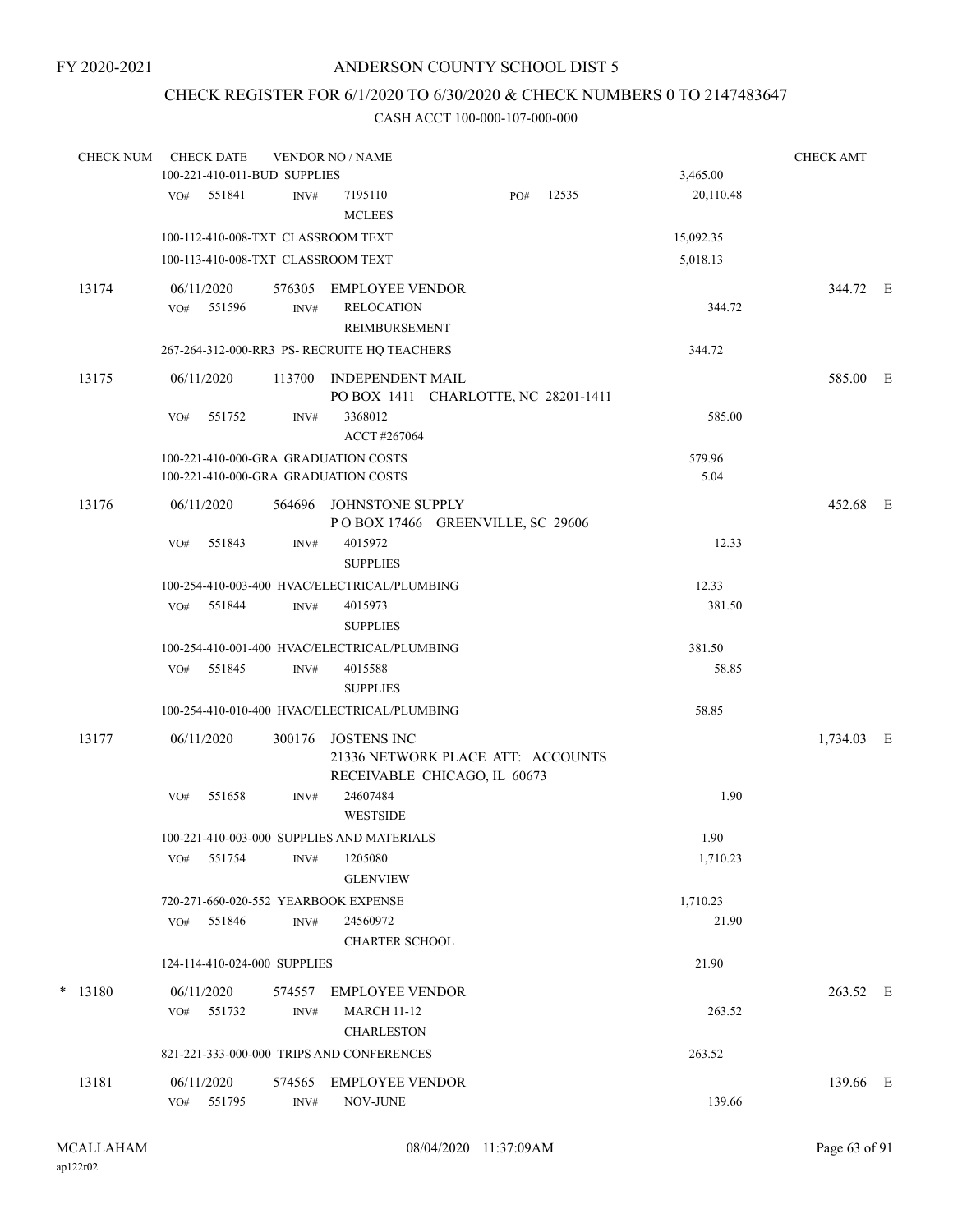## CHECK REGISTER FOR 6/1/2020 TO 6/30/2020 & CHECK NUMBERS 0 TO 2147483647

|        | <b>CHECK NUM</b> | <b>CHECK DATE</b>                                        |                | <b>VENDOR NO / NAME</b><br><b>MILEAGE</b>                                  |     |       |                | <b>CHECK AMT</b> |  |
|--------|------------------|----------------------------------------------------------|----------------|----------------------------------------------------------------------------|-----|-------|----------------|------------------|--|
|        |                  |                                                          |                | 100-264-333-000-000 TRIPS AND CONFERENCES                                  |     |       | 139.66         |                  |  |
| *      |                  |                                                          |                |                                                                            |     |       |                |                  |  |
|        | 13183            | 06/11/2020<br>551801<br>VO#                              | 338700<br>INV# | <b>EMPLOYEE VENDOR</b><br><b>MICROWAVE</b>                                 |     |       | 103.75         | 103.75 E         |  |
|        |                  |                                                          |                | REIMBURSEMENT                                                              |     |       |                |                  |  |
|        |                  |                                                          |                | 709-271-660-009-201 MISCELLANEOUS EXPENSE                                  |     |       | 103.75         |                  |  |
|        | $*$ 13185        | 06/11/2020                                               | 576309         | <b>EMPLOYEE VENDOR</b>                                                     |     |       |                | 500.00 E         |  |
|        |                  | 551595<br>VO#                                            | INV#           | <b>RELOCATION</b>                                                          |     |       | 500.00         |                  |  |
|        |                  |                                                          |                | REIMBURSEMENT                                                              |     |       |                |                  |  |
|        |                  |                                                          |                | 267-264-312-000-RR3 PS-RECRUITE HQ TEACHERS                                |     |       | 500.00         |                  |  |
| $\ast$ | 13187            | 06/11/2020                                               | 571837         | EMPLOYEE VENDOR                                                            |     |       |                | 508.91 E         |  |
|        |                  | 551599<br>VO#                                            | INV#           | <b>STAFF LUNCH</b>                                                         |     |       | 508.91         |                  |  |
|        |                  |                                                          |                | REIMBURSEMENT                                                              |     |       |                |                  |  |
|        |                  |                                                          |                | 717-190-660-017-201 MISCELLANEOUS EXPENSE                                  |     |       | 508.91         |                  |  |
|        | 13188            | 06/11/2020                                               | 349701         | MED CENTRAL HEALTH RESOURCES<br>3424 CLEMSON BLVD ATT: ACCOUNTS RECEIVABLE |     |       |                | 215.00 E         |  |
|        |                  |                                                          |                | ANDERSON, SC 29621                                                         |     |       |                |                  |  |
|        |                  | 551660<br>VO#                                            | INV#           | 54300                                                                      |     |       | 65.00          |                  |  |
|        |                  |                                                          |                | <b>SNELL</b>                                                               |     |       |                |                  |  |
|        |                  | 100-255-323-000-000 CONTRACTED SERVICES                  |                |                                                                            |     |       | 65.00          |                  |  |
|        |                  | 551758<br>VO#                                            | INV#           | 20534                                                                      |     |       | 65.00          |                  |  |
|        |                  |                                                          |                | <b>BAKER</b>                                                               |     |       |                |                  |  |
|        |                  | 100-255-323-000-000 CONTRACTED SERVICES<br>551759<br>VO# | INV#           | 56279                                                                      |     |       | 65.00<br>85.00 |                  |  |
|        |                  |                                                          |                | <b>THOMAS</b>                                                              |     |       |                |                  |  |
|        |                  | 100-255-323-000-000 CONTRACTED SERVICES                  |                |                                                                            |     |       | 85.00          |                  |  |
|        | 13189            | 06/11/2020                                               | 569461         | METROGROUP, INC                                                            |     |       |                | 2,343.01 E       |  |
|        |                  |                                                          |                | 50-23 TWENTY-THIRD STREET LONG ISLAND CITY,                                |     |       |                |                  |  |
|        |                  |                                                          |                | NY 11101                                                                   |     |       |                |                  |  |
|        |                  | 551847<br>VO#                                            | INV#           | PI 685501                                                                  | PO# | 11339 | 2,343.01       |                  |  |
|        |                  | 100-254-323-000-600 MAINTENANCE SERVICES                 |                | <b>HVAC</b>                                                                |     |       | 25.35          |                  |  |
|        |                  | 100-254-323-001-600 MAINTENANCE SERVICES                 |                |                                                                            |     |       | 52.43          |                  |  |
|        |                  | 100-254-323-002-600 MAINTENANCE SERVICES                 |                |                                                                            |     |       | 471.91         |                  |  |
|        |                  | 100-254-323-003-600 MAINTENANCE SERVICES                 |                |                                                                            |     |       | 407.45         |                  |  |
|        |                  | 100-254-323-005-600 MAINTENANCE SERVICES                 |                |                                                                            |     |       | 8.05           |                  |  |
|        |                  | 100-254-323-007-600 MAINTENANCE SERVICES                 |                |                                                                            |     |       | 25.35          |                  |  |
|        |                  | 100-254-323-008-600 MAINTENANCE SERVICES                 |                |                                                                            |     |       | 25.35          |                  |  |
|        |                  | 100-254-323-010-600 MAINTENANCE SERVICES                 |                |                                                                            |     |       | 135.24         |                  |  |
|        |                  | 100-254-323-011-600 MAINTENANCE SERVICES                 |                |                                                                            |     |       | 25.35          |                  |  |
|        |                  | 100-254-323-012-600 MAINTENANCE SERVICES                 |                |                                                                            |     |       | 110.15         |                  |  |
|        |                  | 100-254-323-014-600 MAINTENANCE SERVICES                 |                |                                                                            |     |       | 346.62         |                  |  |
|        |                  | 100-254-323-015-600 MAINTENANCE SERVICES                 |                |                                                                            |     |       | 25.35          |                  |  |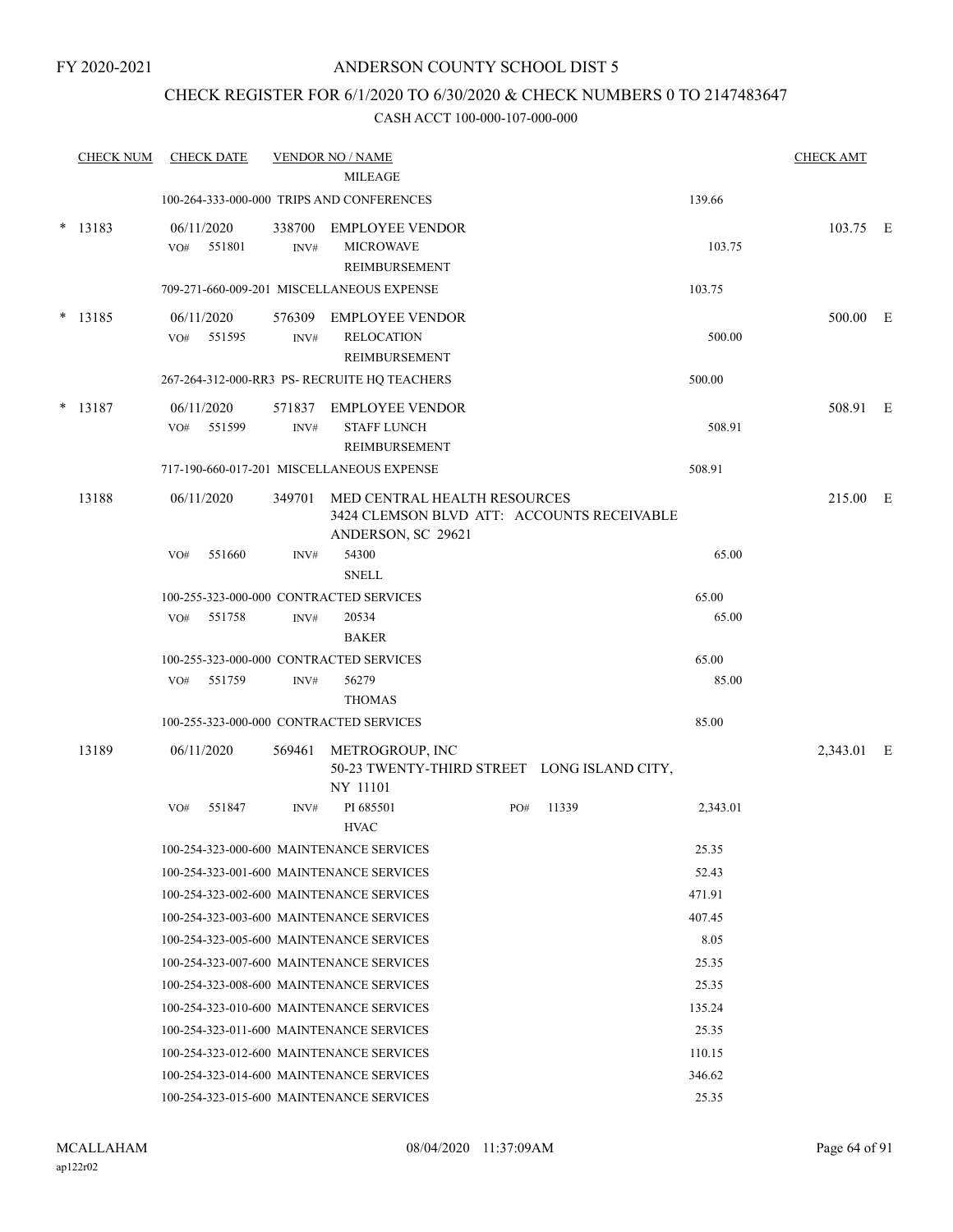## CHECK REGISTER FOR 6/1/2020 TO 6/30/2020 & CHECK NUMBERS 0 TO 2147483647

| <b>CHECK NUM</b> |     | <b>CHECK DATE</b>            |      | <b>VENDOR NO / NAME</b>                                                                                      |     |       |          | <b>CHECK AMT</b> |  |
|------------------|-----|------------------------------|------|--------------------------------------------------------------------------------------------------------------|-----|-------|----------|------------------|--|
|                  |     |                              |      | 100-254-323-016-600 MAINTENANCE SERVICES                                                                     |     |       | 332.17   |                  |  |
|                  |     |                              |      | 100-254-323-017-600 MAINTENANCE SERVICES                                                                     |     |       | 25.35    |                  |  |
|                  |     |                              |      | 100-254-323-019-600 MAINTENANCE SERVICES                                                                     |     |       | 170.71   |                  |  |
|                  |     |                              |      | 100-254-323-021-600 MAINTENANCE SERVICES                                                                     |     |       | 156.18   |                  |  |
| $*$ 13191        |     | 06/11/2020                   |      | 570395 NETWORK CONTROLS & ELECTRIC, INC<br>136 JOHNS ROAD ATT: ACCOUNTS RECEIVABLE<br><b>GREER, SC 29650</b> |     |       |          | 407.04 E         |  |
|                  | VO# | 551662                       | INV# | 24602<br><b>ROBERT ANDERSON</b>                                                                              |     |       | 125.00   |                  |  |
|                  |     |                              |      | 100-266-314-006-000 REPAIRS TO EQUIPMENT                                                                     |     |       | 125.00   |                  |  |
|                  | VO# | 551663                       | INV# | 24603<br><b>CENTERVILLE</b>                                                                                  |     |       | 95.00    |                  |  |
|                  |     |                              |      | 100-266-314-007-000 REPAIRS TO EQUIPMENT                                                                     |     |       | 95.00    |                  |  |
|                  |     | VO# 551857                   | INV# | 24682<br><b>GLENVIEW</b>                                                                                     |     |       | 93.52    |                  |  |
|                  |     |                              |      | 100-266-314-020-000 REPAIRS TO EQUIPMENT                                                                     |     |       | 93.52    |                  |  |
|                  | VO# | 551858                       | INV# | 24683<br>ROBERT ANDERSON                                                                                     |     |       | 93.52    |                  |  |
|                  |     |                              |      | 100-266-314-006-000 REPAIRS TO EQUIPMENT                                                                     |     |       | 93.52    |                  |  |
| $*$ 13193        |     | 06/11/2020                   |      | 389900 OFFICE DEPOT<br>POBOX 1413 CHARLOTTE, NC 28201-1413                                                   |     |       |          | 1,136.46 E       |  |
|                  | VO# | 551665                       | INV# | 488513702001<br><b>SUPPLIES</b>                                                                              |     |       | 866.64   |                  |  |
|                  |     | 100-114-410-003-000 SUPPLIES |      |                                                                                                              |     |       | 866.64   |                  |  |
|                  | VO# | 551666                       | INV# | 480574197001<br><b>SUPPLIES</b>                                                                              |     |       | 76.26    |                  |  |
|                  |     | 100-114-410-003-000 SUPPLIES |      |                                                                                                              |     |       | 76.26    |                  |  |
|                  | VO# | 551667                       | INV# | 492665346001<br><b>SUPPLIES</b>                                                                              |     |       | 32.10    |                  |  |
|                  |     |                              |      | 713-271-660-013-201 MISCELLANEOUS EXPENSE                                                                    |     |       | 32.10    |                  |  |
|                  | VO# | 551668                       | INV# | 492666601001<br><b>SUPPLIES</b>                                                                              |     |       | 51.34    |                  |  |
|                  |     |                              |      | 713-271-660-013-201 MISCELLANEOUS EXPENSE                                                                    |     |       | 51.34    |                  |  |
|                  | VO# | 551677                       | INV# | 496711934001<br><b>CREDIT</b>                                                                                |     |       | $-32.10$ |                  |  |
|                  |     |                              |      | 713-271-660-013-201 MISCELLANEOUS EXPENSE                                                                    |     |       | $-32.10$ |                  |  |
|                  | VO# | 551762                       | INV# | 495506496001<br><b>SUPPLIES</b>                                                                              | PO# | 12781 | 60.02    |                  |  |
|                  |     | 100-233-410-000-000 SUPPLIES |      |                                                                                                              |     |       | 60.02    |                  |  |
|                  |     | VO# 551763                   | INV# | 495539167001<br><b>SUPPLIES</b>                                                                              |     |       | 22.89    |                  |  |
|                  |     | 100-264-410-000-000 SUPPLIES |      |                                                                                                              |     |       | 22.89    |                  |  |
|                  |     | VO# 551764                   | INV# | 495538918001<br><b>SUPPLIES</b>                                                                              |     |       | 39.91    |                  |  |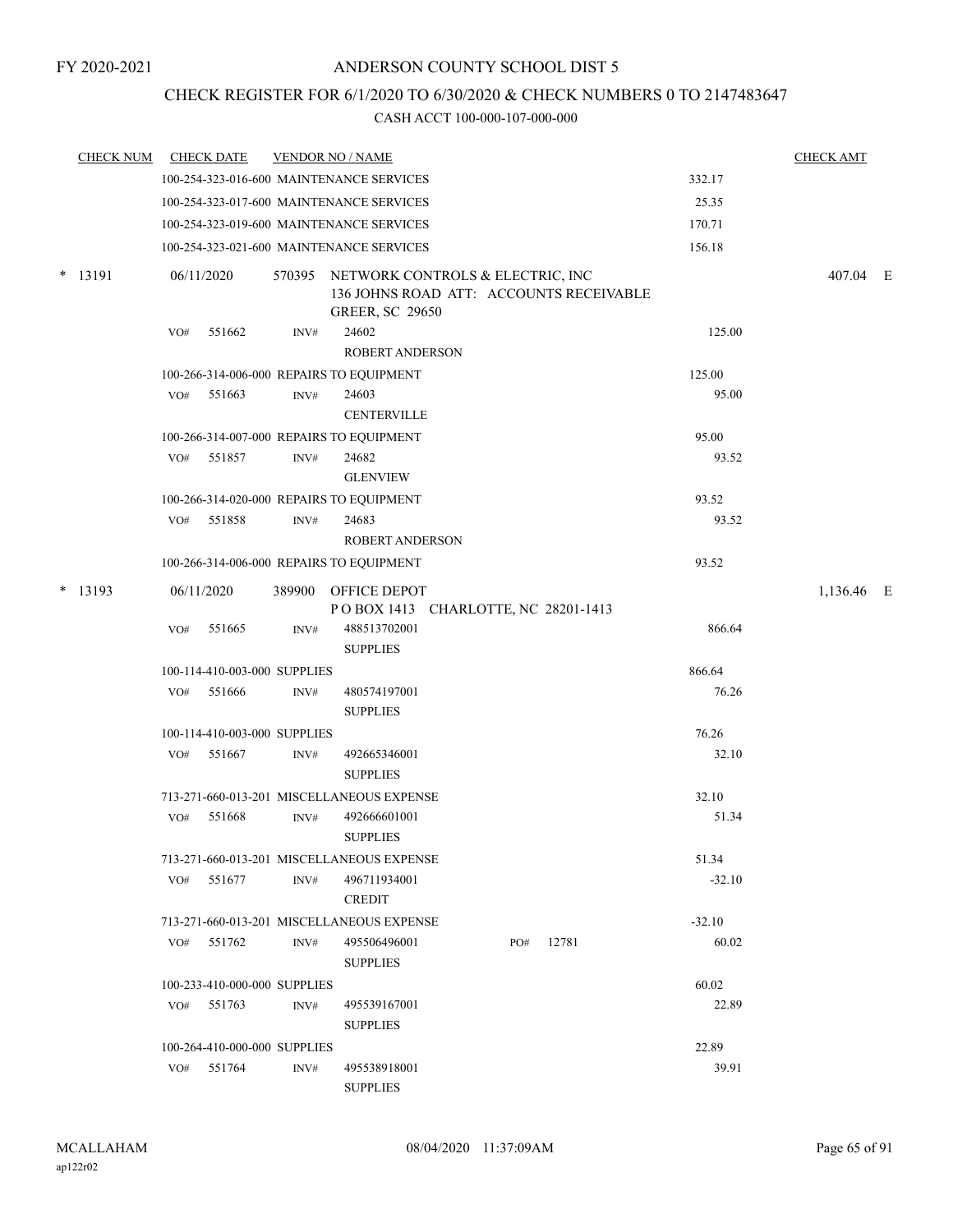## CHECK REGISTER FOR 6/1/2020 TO 6/30/2020 & CHECK NUMBERS 0 TO 2147483647

| <b>CHECK NUM</b> |     | <b>CHECK DATE</b>                    |        | <b>VENDOR NO / NAME</b>                                               |     |       |           | <b>CHECK AMT</b> |  |
|------------------|-----|--------------------------------------|--------|-----------------------------------------------------------------------|-----|-------|-----------|------------------|--|
|                  |     | 100-264-410-000-000 SUPPLIES         |        |                                                                       |     |       | 39.91     |                  |  |
|                  | VO# | 551765                               | INV#   | 492551024001<br><b>SUPPLIES</b>                                       |     |       | $-267.50$ |                  |  |
|                  |     | 100-221-410-000-TST SUPPLIES-TESTING |        |                                                                       |     |       | $-267.50$ |                  |  |
|                  | VO# | 551860                               | INV#   | 495516776001                                                          |     |       | 53.66     |                  |  |
|                  |     |                                      |        | <b>SUPPLIES</b>                                                       |     |       |           |                  |  |
|                  |     | 100-111-410-007-000 SUPPLIES         |        |                                                                       |     |       | 53.66     |                  |  |
|                  | VO# | 551861                               | INV#   | 494285049001                                                          |     |       | 85.93     |                  |  |
|                  |     |                                      |        | <b>SUPPLIES</b>                                                       |     |       |           |                  |  |
|                  |     | 100-111-410-007-000 SUPPLIES         |        |                                                                       |     |       | 85.93     |                  |  |
|                  | VO# | 551862                               | INV#   | 495485654001                                                          |     |       | 147.31    |                  |  |
|                  |     |                                      |        | <b>SUPPLIES</b>                                                       |     |       |           |                  |  |
|                  |     | 600-256-410-000-000 SUPPLIES         |        |                                                                       |     |       | 147.31    |                  |  |
| $*$ 13196        |     | 06/11/2020                           | 394675 | PIP PRINTING                                                          |     |       |           | 1,852.69 E       |  |
|                  |     |                                      |        | 1005 NORTH FANT STREET ATT: ACCOUNTS                                  |     |       |           |                  |  |
|                  |     |                                      |        | RECEIVABLE ANDERSON, SC 29621                                         |     |       |           |                  |  |
|                  | VO# | 551670                               | INV#   | 100503                                                                |     |       | 1,522.32  |                  |  |
|                  |     |                                      |        | <b>ROBERT ANDERSON</b>                                                |     |       |           |                  |  |
|                  |     | 100-113-410-006-000 SUPPLIES         |        |                                                                       |     |       | 1,522.32  |                  |  |
|                  | VO# | 551671                               | INV#   | 100501                                                                |     |       | 330.37    |                  |  |
|                  |     |                                      |        | <b>LETTERS</b>                                                        |     |       |           |                  |  |
|                  |     | 100-256-410-000-C19 SUPPLIES         |        |                                                                       |     |       | 330.37    |                  |  |
| 13197            |     | 06/11/2020                           |        | 569814 PITSCO EDUCATION                                               |     |       |           | 4,729.40 E       |  |
|                  |     |                                      |        | PO BOX 804908 KANSAS CITY, MO 64180-4908                              |     |       |           |                  |  |
|                  | VO# | 551766                               | INV#   | 766723-1<br><b>RACE SYSTEM</b>                                        | PO# | 12709 | 4,729.40  |                  |  |
|                  |     |                                      |        | 207-115-410-031-006 SUPPLIES-IMPROVE PRGS                             |     |       | 4,729.40  |                  |  |
|                  |     |                                      |        |                                                                       |     |       |           |                  |  |
| 13198            |     | 06/11/2020                           | 574687 | PRIORITY ONE SECURITY<br>18 INTERCHANGE BLVD., SUITE B GREENVILLE, SC |     |       |           | $1,282.00$ E     |  |
|                  |     |                                      |        | 29607                                                                 |     |       |           |                  |  |
|                  | VO# | 551865                               | INV#   | 1983936<br><b>JUNE SERVICE</b>                                        | PO# | 11398 | 1,282.00  |                  |  |
|                  |     |                                      |        | 100-254-323-000-600 MAINTENANCE SERVICES                              |     |       | 92.00     |                  |  |
|                  |     |                                      |        | 100-254-323-001-600 MAINTENANCE SERVICES                              |     |       | 46.00     |                  |  |
|                  |     |                                      |        | 100-254-323-002-600 MAINTENANCE SERVICES                              |     |       | 168.00    |                  |  |
|                  |     |                                      |        | 100-254-323-003-600 MAINTENANCE SERVICES                              |     |       | 102.00    |                  |  |
|                  |     |                                      |        | 100-254-323-005-600 MAINTENANCE SERVICES                              |     |       | 46.00     |                  |  |
|                  |     |                                      |        | 100-254-323-006-600 MAINTENANCE SERVICES                              |     |       | 69.00     |                  |  |
|                  |     |                                      |        | 100-254-323-007-600 MAINTENANCE SERVICES                              |     |       | 46.00     |                  |  |
|                  |     |                                      |        | 100-254-323-008-600 MAINTENANCE SERVICES                              |     |       | 46.00     |                  |  |
|                  |     |                                      |        | 100-254-323-009-600 MAINTENANCE SERVICES                              |     |       | 46.00     |                  |  |
|                  |     |                                      |        | 100-254-323-010-600 MAINTENANCE SERVICES                              |     |       | 46.00     |                  |  |
|                  |     |                                      |        | 100-254-323-011-600 MAINTENANCE SERVICES                              |     |       | 46.00     |                  |  |
|                  |     |                                      |        | 100-254-323-012-600 MAINTENANCE SERVICES                              |     |       | 46.00     |                  |  |
|                  |     |                                      |        |                                                                       |     |       |           |                  |  |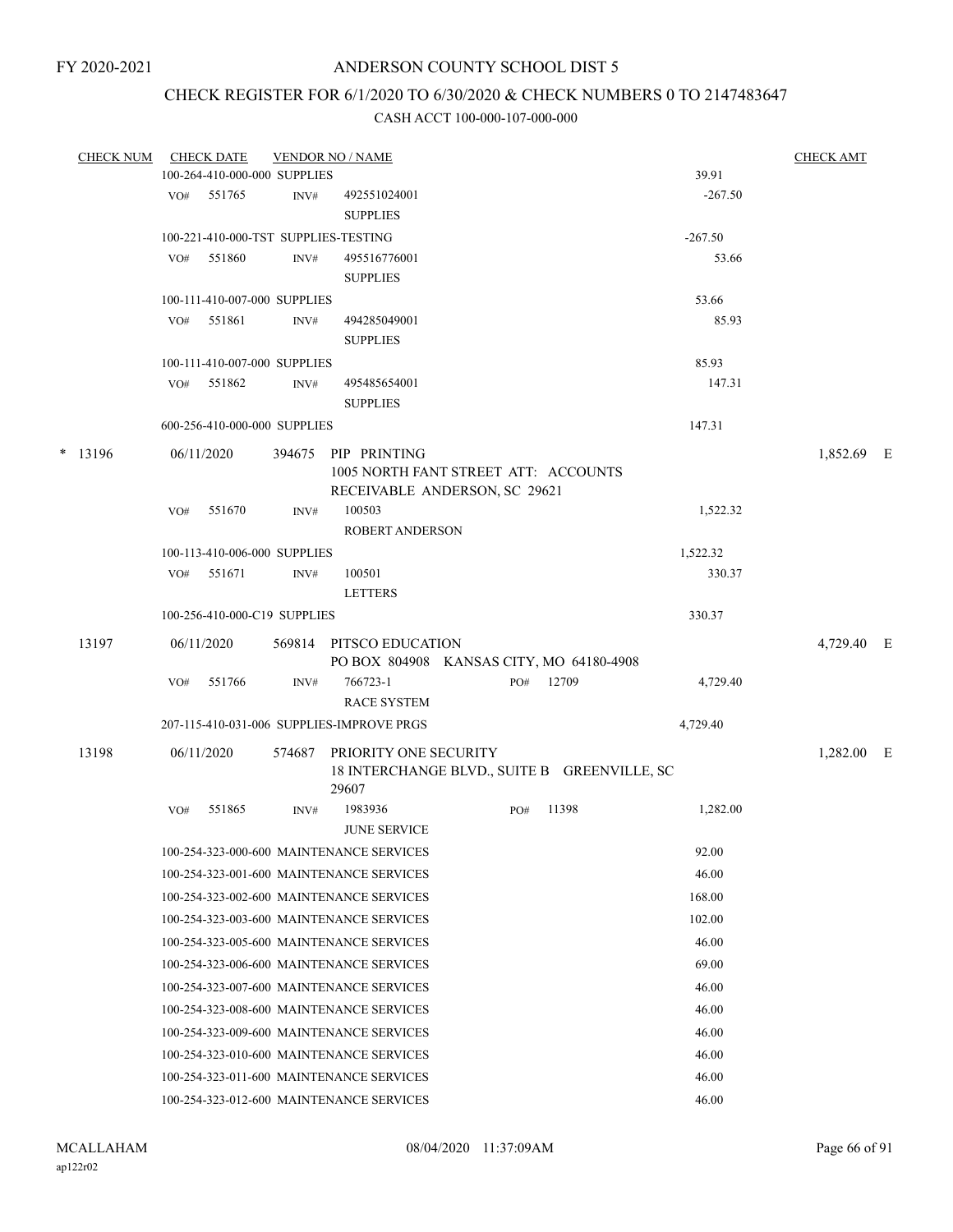## CHECK REGISTER FOR 6/1/2020 TO 6/30/2020 & CHECK NUMBERS 0 TO 2147483647

|   | <b>CHECK NUM</b> | <b>CHECK DATE</b> |                                   |        | <b>VENDOR NO / NAME</b>                                                                                  |     |       |          | <b>CHECK AMT</b> |   |
|---|------------------|-------------------|-----------------------------------|--------|----------------------------------------------------------------------------------------------------------|-----|-------|----------|------------------|---|
|   |                  |                   |                                   |        | 100-254-323-013-600 MAINTENANCE SERVICES                                                                 |     |       | 46.00    |                  |   |
|   |                  |                   |                                   |        | 100-254-323-014-600 MAINTENANCE SERVICES                                                                 |     |       | 46.00    |                  |   |
|   |                  |                   |                                   |        | 100-254-323-015-600 MAINTENANCE SERVICES                                                                 |     |       | 46.00    |                  |   |
|   |                  |                   |                                   |        | 100-254-323-016-600 MAINTENANCE SERVICES                                                                 |     |       | 46.00    |                  |   |
|   |                  |                   |                                   |        | 100-254-323-017-600 MAINTENANCE SERVICES                                                                 |     |       | 46.00    |                  |   |
|   |                  |                   |                                   |        | 100-254-323-018-600 MAINTENANCE SERVICES                                                                 |     |       | 46.00    |                  |   |
|   |                  |                   |                                   |        | 100-254-323-019-600 MAINTENANCE SERVICES                                                                 |     |       | 46.00    |                  |   |
|   |                  |                   |                                   |        | 100-254-323-020-600 MAINTENANCE SERVICES                                                                 |     |       | 46.00    |                  |   |
|   |                  |                   |                                   |        | 100-254-323-021-600 MAINTENANCE SERVICES                                                                 |     |       | 46.00    |                  |   |
|   |                  |                   |                                   |        | 100-254-323-023-600 MAINTENANCE SERVICES                                                                 |     |       | 69.00    |                  |   |
|   | 13199            | 06/11/2020        |                                   | 570443 | PROJECT LEAD THE WAY<br>3939 PRIORITY WAY SOUTH DRIVE SUITE 400<br>INDIANAPOLIS, IN 46240                |     |       |          | 9,600.00         | E |
|   |                  | VO#               | 551768                            | INV#   | 223550,236413<br><b>KEISHA BENTLEY</b>                                                                   | PO# | 12670 | 4,800.00 |                  |   |
|   |                  |                   |                                   |        | 207-224-333-031-004 TRIPS AND CONFERENCES                                                                |     |       | 4,800.00 |                  |   |
|   |                  | VO#               | 551769                            | INV#   | 223522                                                                                                   | PO# | 12670 | 4,800.00 |                  |   |
|   |                  |                   |                                   |        | <b>BRETT HUNGERFORD</b>                                                                                  |     |       |          |                  |   |
|   |                  |                   |                                   |        | 207-224-333-031-004 TRIPS AND CONFERENCES                                                                |     |       | 4,800.00 |                  |   |
| * | 13201            | 06/11/2020        |                                   | 440950 | ROCHESTER 100 INC<br>POBOX 92801 ATT: ACCOUNTS RECEIVABLE<br>ROCHESTER, NY 14692                         |     |       |          | 380.00 E         |   |
|   |                  | VO#               | 551674                            | INV#   | 48739<br><b>SOUTH FANT</b>                                                                               |     |       | 380.00   |                  |   |
|   |                  |                   |                                   |        | 715-271-660-015-201 MISCELLANEOUS EXPENSE                                                                |     |       | 380.00   |                  |   |
|   | 13202            | 06/11/2020        |                                   | 570099 | SCHOOL SPECIALTY, INC.<br>32656 COLLECTION CENTER DR. ATT: ACCOUNTS<br>RECEIVABLE CHICAGO, IL 60693-0656 |     |       |          | 921.64 E         |   |
|   |                  | VO#               | 551676                            | INV#   | 208125170723<br><b>SUPPLIES</b>                                                                          |     |       | 305.27   |                  |   |
|   |                  |                   | 100-112-410-009-0RE RELATED ARTS  |        |                                                                                                          |     |       | 305.27   |                  |   |
|   |                  | VO#               | 551868                            | INV#   | 208125212610<br><b>CONCORD ELEM</b>                                                                      |     |       | 616.37   |                  |   |
|   |                  |                   | 100-111-410-009-000 SUPPLIES      |        |                                                                                                          |     |       | 54.37    |                  |   |
|   |                  |                   | 100-212-410-009-000 SUPPLIES      |        |                                                                                                          |     |       | 562.00   |                  |   |
|   | 13203            | 06/11/2020        |                                   | 573290 | SHADETREE GRAPHICS, LLC<br>147 POWELL RD. ANDERSON, SC 29625                                             |     |       |          | 131.25 E         |   |
|   |                  | VO#               | 551680                            | INV#   | 2020-1520<br><b>NORTH POINTE</b>                                                                         |     |       | 131.25   |                  |   |
|   |                  |                   | 713-271-660-013-220 MUSIC EXPENSE |        |                                                                                                          |     |       | 131.25   |                  |   |
|   | 13204            | 06/11/2020        |                                   | 570059 | <b>SHARP BUSINESS SYSTEMS</b><br>DEPT 1216 PO BOX 121216 DALLAS, TX 75312-1216                           |     |       |          | 279.16 E         |   |
|   |                  | VO#               | 551681                            | INV#   | 9002781070                                                                                               |     |       | 6.91     |                  |   |
|   |                  |                   |                                   |        |                                                                                                          |     |       |          |                  |   |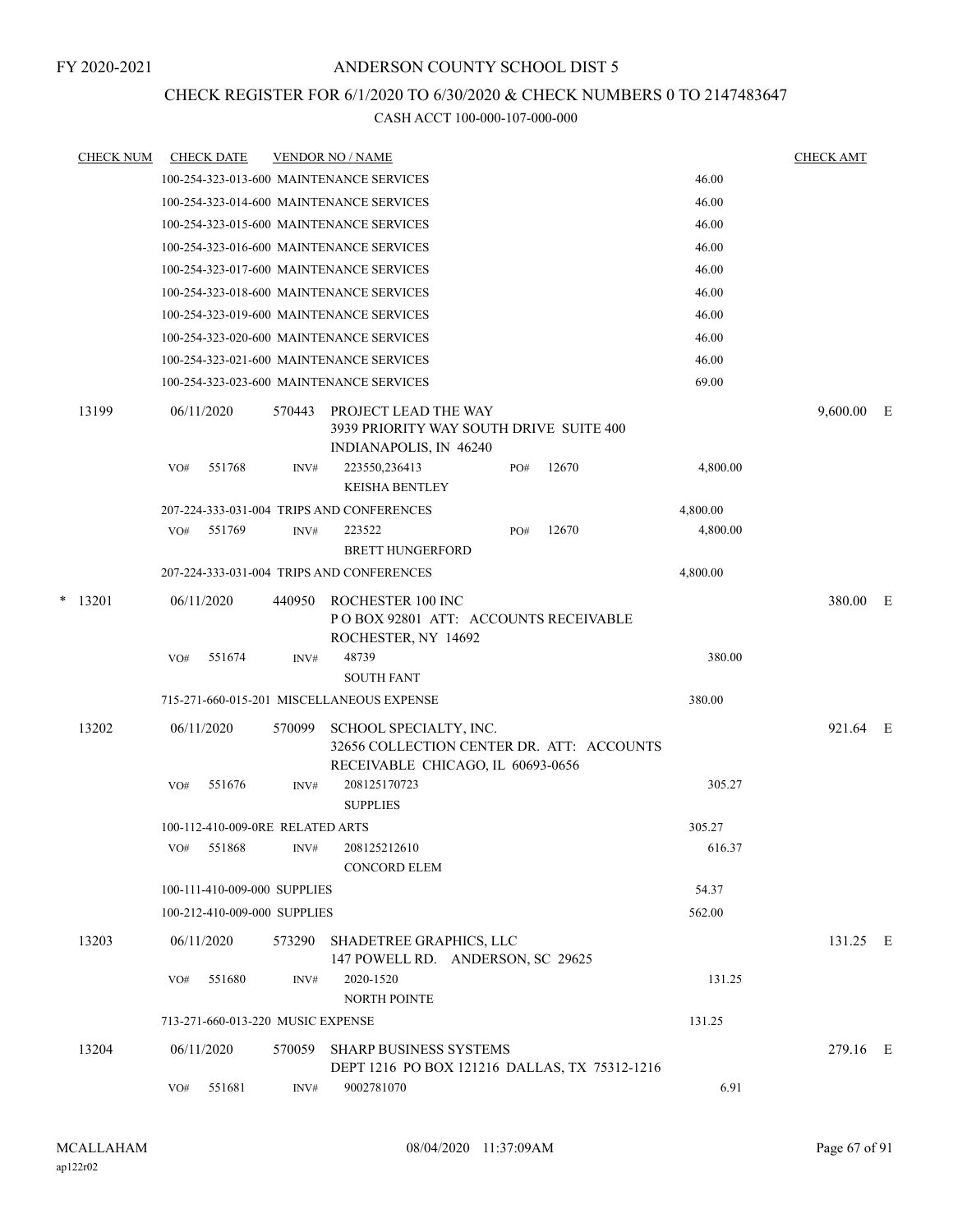## CHECK REGISTER FOR 6/1/2020 TO 6/30/2020 & CHECK NUMBERS 0 TO 2147483647

| <b>CHECK NUM</b> | CHECK DATE VENDOR NO / NAME        |      | <b>COPIES</b>                    | <b>CHECK AMT</b> |
|------------------|------------------------------------|------|----------------------------------|------------------|
|                  | 100-115-410-003-000 SUPPLIES       |      |                                  | 6.91             |
|                  | VO# 551682                         | INV# | 9002749758<br><b>COPIES</b>      | 44.94            |
|                  | 100-115-410-003-000 SUPPLIES       |      |                                  | 44.94            |
|                  | VO# 551683                         | INV# | 9002793423<br><b>COPIES</b>      | 12.84            |
|                  | 708-271-660-008-362 COPIER EXPENSE |      |                                  | 12.84            |
|                  | VO# 551684                         | INV# | 9002776446<br><b>COPIES</b>      | 6.51             |
|                  | 713-271-660-013-362 COPIER EXPENSE |      |                                  | 6.51             |
|                  | VO# 551685                         | INV# | 9002777183<br><b>COPIES</b>      | 18.45            |
|                  | 100-233-410-007-000 SUPPLIES       |      |                                  | 18.45            |
|                  | VO# 551686 INV#                    |      | 9002779168<br><b>COPIES</b>      | 14.64            |
|                  | 100-147-410-015-000 SUPPLIES       |      |                                  | 14.64            |
|                  | VO# 551687                         | INV# | 9002793442<br><b>COPIES</b>      | 6.42             |
|                  | 715-271-660-015-362 COPIER         |      |                                  | 6.42             |
|                  | VO# 551688                         | INV# | 9002793414<br><b>COPIES</b>      | 12.84            |
|                  | 100-233-410-020-000 SUPPLIES       |      |                                  | 12.84            |
|                  | VO# 551689 INV#                    |      | 9002785315<br><b>COPIES</b>      | 35.17            |
|                  | 717-190-660-017-362 COPIER EXPENSE |      |                                  | 35.17            |
|                  | VO# 551690                         | INV# | 9002793435<br><b>COPIES</b>      | 12.84            |
|                  | 100-113-410-005-000 SUPPLIES       |      |                                  | 12.84            |
|                  | VO# 551691                         | INV# | 9002768481<br><b>COPIES</b>      | 4.98             |
|                  | 100-254-323-000-001 CONTRACT SRVS  |      |                                  | 4.98             |
|                  | VO# 551692                         |      | INV# 9002779164<br><b>COPIES</b> | 8.87             |
|                  | 100-113-410-005-000 SUPPLIES       |      |                                  | 8.87             |
|                  | VO# 551693                         | INV# | 9002767620<br><b>COPIES</b>      | 5.32             |
|                  | 201-112-490-019-000 COPIER COST    |      |                                  | 5.32             |
|                  | 551771<br>VO#                      | INV# | 9002793132<br><b>SOFTWARE</b>    | 12.84            |
|                  | 723-190-660-023-913 COPIER EXPENSE |      |                                  | 12.84            |
|                  | 551869<br>VO#                      | INV# | 9002793382<br><b>COPIES</b>      | 6.42             |
|                  | 709-271-660-009-362 COPIER EXPENSE |      |                                  | 6.42             |
|                  | 551870<br>VO#                      | INV# | 9002785284                       | 6.66             |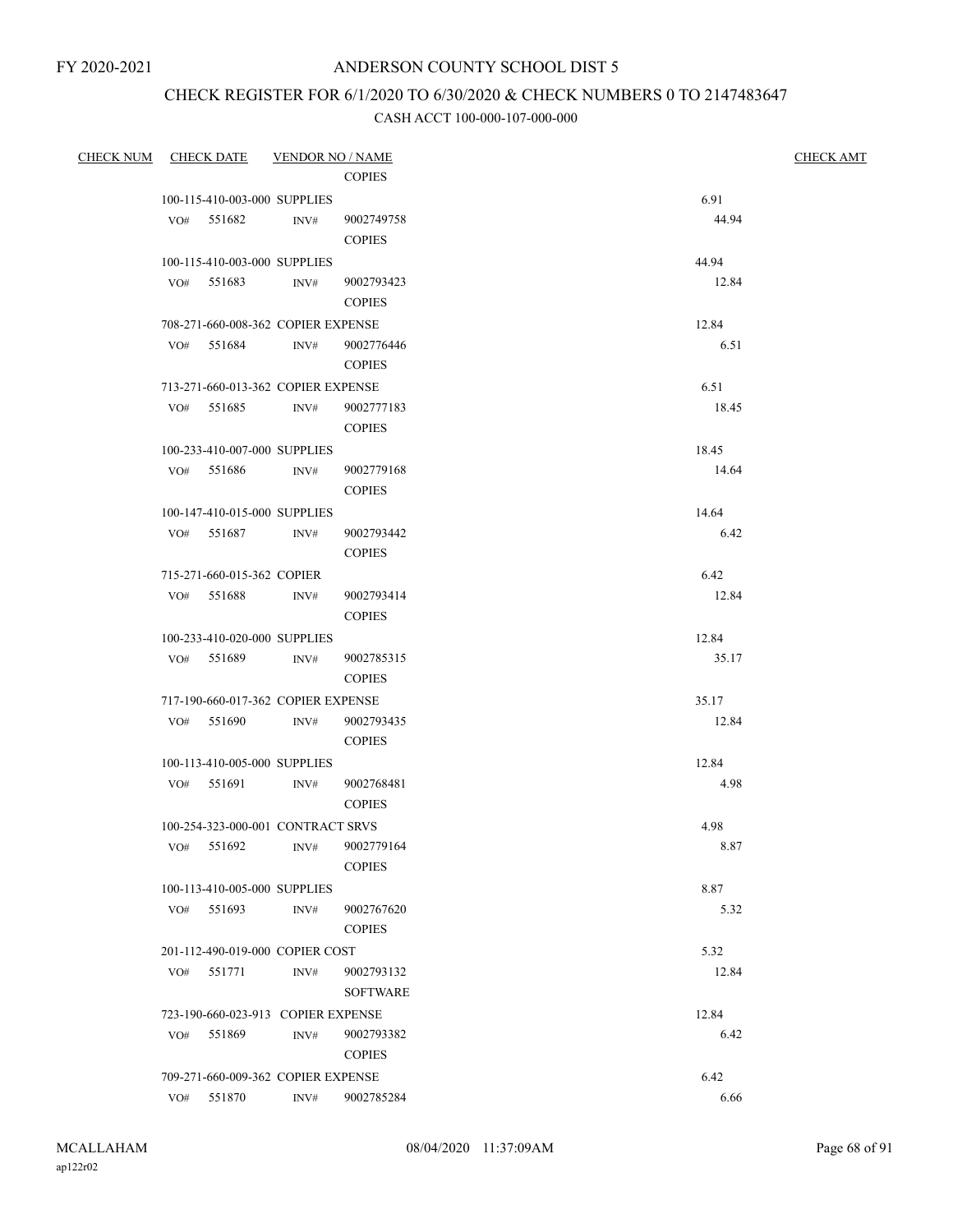FY 2020-2021

## ANDERSON COUNTY SCHOOL DIST 5

## CHECK REGISTER FOR 6/1/2020 TO 6/30/2020 & CHECK NUMBERS 0 TO 2147483647

|   | <b>CHECK NUM</b> |     | <b>CHECK DATE</b> |                                  | <b>VENDOR NO / NAME</b>                                                                         |     |       |                      | <b>CHECK AMT</b> |  |
|---|------------------|-----|-------------------|----------------------------------|-------------------------------------------------------------------------------------------------|-----|-------|----------------------|------------------|--|
|   |                  |     |                   |                                  | <b>COPIES</b>                                                                                   |     |       |                      |                  |  |
|   |                  |     |                   | 100-115-410-003-000 SUPPLIES     |                                                                                                 |     |       | 6.66                 |                  |  |
|   |                  | VO# | 551871            | INV#                             | 9002793367                                                                                      |     |       | 44.94                |                  |  |
|   |                  |     |                   |                                  | <b>COPIES</b>                                                                                   |     |       |                      |                  |  |
|   |                  |     |                   | 100-115-410-003-000 SUPPLIES     |                                                                                                 |     |       | 44.94                |                  |  |
|   |                  | VO# | 551872            | INV#                             | 9002793176                                                                                      |     |       | 12.84                |                  |  |
|   |                  |     |                   |                                  | <b>COPIES</b>                                                                                   |     |       |                      |                  |  |
|   |                  |     |                   | 201-112-490-010-000 COPIER COST  |                                                                                                 |     |       | 12.84                |                  |  |
|   |                  | VO# | 551873            | INV#                             | 9002777169                                                                                      |     |       | 4.73                 |                  |  |
|   |                  |     |                   |                                  | <b>COPIES</b>                                                                                   |     |       |                      |                  |  |
|   |                  |     |                   |                                  | 201-112-490-016-000 OTHER/COPIER COST                                                           |     |       | 4.73                 |                  |  |
| * | 13207            |     | 06/11/2020        | 476700                           | SMITH & JONES JANITORIAL<br>1 BILOXI SQUARE ATT: ACCOUNTS RECEIVABLE<br>WEST COLUMBIA, SC 29170 |     |       |                      | 1,131.20 E       |  |
|   |                  | VO# | 551877            | INV#                             | 202337<br><b>SUPPLIES</b>                                                                       | PO# | 12641 | 1,131.20             |                  |  |
|   |                  |     |                   |                                  | 100-000-170-000-000 WAREHOUSE INVENTORY                                                         |     |       | 1,131.20             |                  |  |
|   | 13208            |     | 06/11/2020        | 563982                           | SOUTHEASTERN PAPER GROUP<br>PO BOX 890671 ATT: ACCOUNTS RECEIVABLE<br>CHARLOTTE, NC 28289-0671  |     |       |                      | 11,121.41 E      |  |
|   |                  | VO# | 551878            | INV#                             | PO 12408<br><b>SUPPLIES</b>                                                                     | PO# | 12408 | 856.25               |                  |  |
|   |                  |     |                   |                                  | 100-000-170-000-000 WAREHOUSE INVENTORY<br>100-000-170-000-000 WAREHOUSE INVENTORY              |     |       | 300.28<br>555.97     |                  |  |
|   |                  | VO# | 551879            | INV#                             | PO 12648<br><b>SUPPLIES</b>                                                                     | PO# | 12648 | 10,265.16            |                  |  |
|   |                  |     |                   |                                  | 100-000-170-000-000 WAREHOUSE INVENTORY<br>100-000-170-000-000 WAREHOUSE INVENTORY              |     |       | 5,132.58<br>5,132.58 |                  |  |
|   | 13209            |     | 06/11/2020        | 567940                           | STRAWBRIDGE STUDIOS, INC.<br>POBOX 3005 ATT: ACCOUNTS RECEIVABLE<br>DURHAM, NC 27715            |     |       |                      | 1,580.80 E       |  |
|   |                  | VO# | 551776            | INV#                             | 104203-21199<br>WHITEHALL ELEM                                                                  |     |       | 1,580.80             |                  |  |
|   |                  |     |                   |                                  | 719-271-660-019-240 YEARBOOK EXPENSE                                                            |     |       | 1,580.80             |                  |  |
|   | 13210            |     | 06/11/2020        | 574784                           | EMPLOYEE VENDOR                                                                                 |     |       |                      | 353.07 E         |  |
|   |                  |     | VO# 551802        | $\text{INV}\#$                   | <b>CHAIRS</b><br>REIMBURSEMENT                                                                  |     |       | 353.07               |                  |  |
|   |                  |     |                   | 100-113-410-006-000 SUPPLIES     |                                                                                                 |     |       | 353.07               |                  |  |
|   | $*$ 13212        |     | 06/11/2020        | 501410                           | THE LIBRARY STORE, INC<br>POBOX 964 ATT: ACCOUNTS RECEIVABLE<br>TREMONT, IL 61568               |     |       |                      | 265.75 E         |  |
|   |                  | VO# | 551699            | INV#                             | 450589<br><b>SUPPLIES</b>                                                                       |     |       | 265.75               |                  |  |
|   |                  |     |                   | 100-112-410-008-0RE RELATED ARTS |                                                                                                 |     |       | 265.75               |                  |  |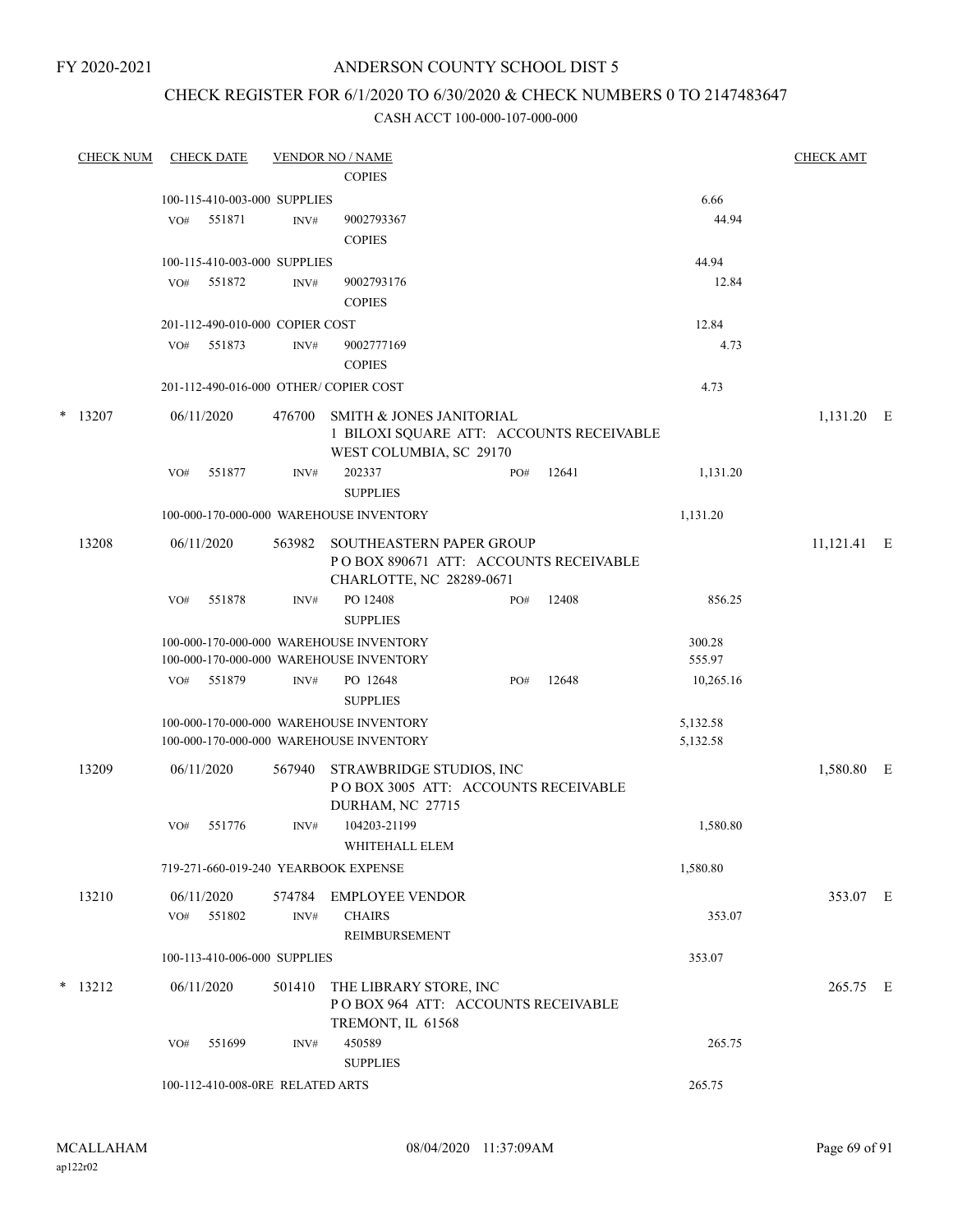## CHECK REGISTER FOR 6/1/2020 TO 6/30/2020 & CHECK NUMBERS 0 TO 2147483647

| <b>CHECK NUM</b> | <b>CHECK DATE</b> |                                       | <b>VENDOR NO / NAME</b>                                                                         |          | <b>CHECK AMT</b> |  |
|------------------|-------------------|---------------------------------------|-------------------------------------------------------------------------------------------------|----------|------------------|--|
| 13213            | 06/11/2020        |                                       | 572446 THE NATIONAL BETA CLUB<br>151 BETA CLUB WAY SPARTANBURG, SC 29306-3012                   |          | 166.00 E         |  |
|                  | VO#               | 551881<br>INV#                        | CLUB SSC0313<br>MAG1000025801                                                                   | 166.00   |                  |  |
|                  |                   | 724-271-660-024-602 BETA CLUB EXPENSE |                                                                                                 | 166.00   |                  |  |
| $*$ 13215        | 06/11/2020        |                                       | 508275 EMPLOYEE VENDOR                                                                          |          | $1,001.89$ E     |  |
|                  | VO#               | 551598<br>INV#                        | <b>SUPPLIES</b><br>REIMBURSEMENT                                                                | 1,001.89 |                  |  |
|                  |                   | 100-112-410-011-000 SUPPLIES          |                                                                                                 | 1.89     |                  |  |
|                  |                   |                                       | 900-112-410-011-MWT MICHELLE TRAYNUM 20/21 SUPPLIES                                             | 1,000.00 |                  |  |
| 13216            | 06/11/2020        |                                       | 570855 ULINE - ATLANTA<br>P.O. BOX 88741 ATT: ACCOUNTS RECEIVABLE<br>CHICAGO, IL 60680-1741     |          | 1,391.07 E       |  |
|                  | VO#               | 551701<br>INV#                        | 119928114<br><b>SUPPLIES</b>                                                                    | 978.99   |                  |  |
|                  |                   | 100-266-345-000-TEC TECHNOLOGY C19    |                                                                                                 | 978.99   |                  |  |
|                  | VO#               | 551884<br>INV#                        | 120449237<br><b>CABLE TIES</b>                                                                  | 412.08   |                  |  |
|                  |                   | 100-266-345-000-TEC TECHNOLOGY C19    |                                                                                                 | 412.08   |                  |  |
| 13217            | 06/11/2020        | 527775                                | <b>EMPLOYEE VENDOR</b>                                                                          |          | 122.52 E         |  |
|                  | VO#               | 551610<br>INV#                        | <b>GROUCHOS</b><br><b>REIMBURSEMENT</b>                                                         | 122.52   |                  |  |
|                  |                   |                                       | 100-255-323-000-000 CONTRACTED SERVICES                                                         | 122.52   |                  |  |
| $*$ 13221        | 06/11/2020        | 332750                                | WILLIAM V MACGILL & CO<br>1000 NORTH LOMBARD ROAD ATT: ACCOUNTS<br>RECEIVABLE LOMBARD, IL 60148 |          | 224.97 E         |  |
|                  | VO#               | 551900<br>INV#                        | 0720629<br><b>THERMOMETERS</b>                                                                  | 224.97   |                  |  |
|                  |                   | 100-113-410-006-C19 COVID 19 SUPPLIES |                                                                                                 | 224.97   |                  |  |
| $*$ 13223        | 06/11/2020        | 576306                                | <b>EMPLOYEE VENDOR</b>                                                                          |          | 500.00 E         |  |
|                  | VO#               | 551597<br>INV#                        | <b>RELOCATION</b><br>REIMBURSEMENT                                                              | 500.00   |                  |  |
|                  |                   |                                       | 267-264-312-000-RR3 PS-RECRUITE HO TEACHERS                                                     | 500.00   |                  |  |
| 13224            | 06/18/2020        | 112485                                | ANDERSON COUNTY WASTEWATER<br>P.O. BOX 13666 ANDERSON, SC 29624                                 |          | 3,078.65 E       |  |
|                  | VO#               | 552099<br>INV#                        | <b>ACCT 4931</b><br><b>MARCH - MAY</b>                                                          | 43.90    |                  |  |
|                  |                   |                                       | 100-254-470-002-000 ENERGY-ELECTRICITY & WATER                                                  | 43.90    |                  |  |
|                  | VO#               | 552100<br>INV#                        | ACCT 8<br><b>MARCH - MAY</b>                                                                    | 3,034.75 |                  |  |
|                  |                   |                                       | 100-254-470-002-000 ENERGY-ELECTRICITY & WATER                                                  | 3,034.75 |                  |  |
| 13225            | 06/18/2020        | 575925                                | <b>EMPLOYEE VENDOR</b>                                                                          |          | 600.00 E         |  |
|                  | VO#               | 551927<br>INV#                        | <b>REGISTRATION</b>                                                                             | 600.00   |                  |  |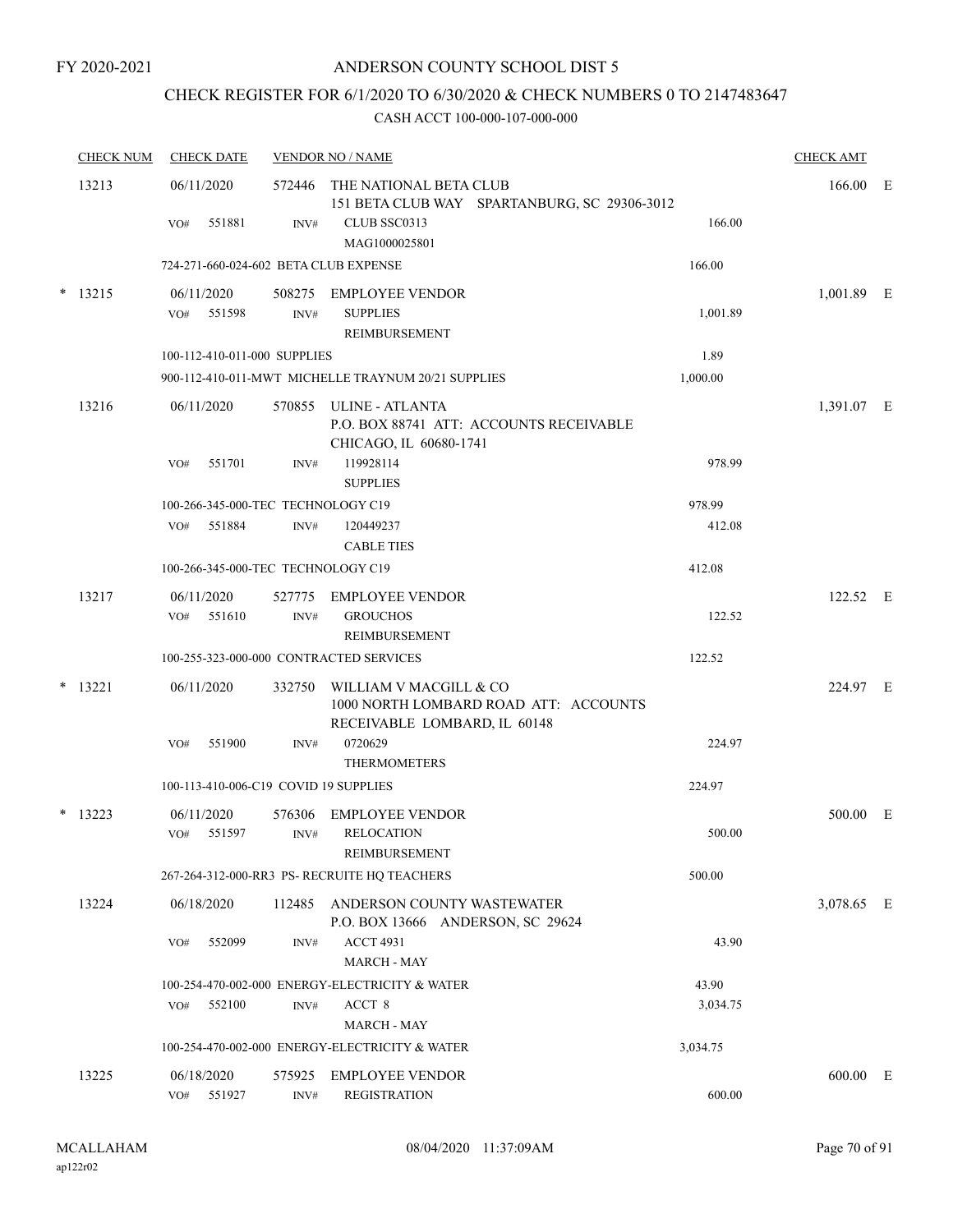#### FY 2020-2021

## ANDERSON COUNTY SCHOOL DIST 5

## CHECK REGISTER FOR 6/1/2020 TO 6/30/2020 & CHECK NUMBERS 0 TO 2147483647

|        | <b>CHECK NUM</b> |     | <b>CHECK DATE</b> |                                   | <b>VENDOR NO / NAME</b><br>REIMBURSEMENT                                                      |     |       |           | <b>CHECK AMT</b> |  |
|--------|------------------|-----|-------------------|-----------------------------------|-----------------------------------------------------------------------------------------------|-----|-------|-----------|------------------|--|
|        |                  |     |                   |                                   | 100-221-333-000-000 TRIPS AND CONFERENCES                                                     |     |       | 600.00    |                  |  |
|        | 13226            |     | 06/18/2020        |                                   | 126675 ATTAWAY INC<br>POBOX 302 ATT: ACCOUNTS RECEIVABLE<br>ANDERSON, SC 29622                |     |       |           | 3,770.95 E       |  |
|        |                  | VO# | 551988            | INV#                              | 228607<br>WHS YARD SIGNS                                                                      | PO# | 12907 | 3,770.95  |                  |  |
|        |                  |     |                   | 100-114-410-003-C19 YARD SIGNS    |                                                                                               |     |       | 3,770.95  |                  |  |
|        | $* 13228$        |     | 06/18/2020        |                                   | 570763 BRAINPOP<br>PO BOX 28119 NEW YORK, NY 10087-8119                                       |     |       |           | 24,161.25 E      |  |
|        |                  | VO# | 551995            | INV#                              | US206965<br><b>RENEWAL</b>                                                                    | PO# | 12874 | 24,161.25 |                  |  |
|        |                  |     |                   |                                   | 338-221-445-000-EAR TECHNOLOGY SUPPLIES                                                       |     |       | 24,161.25 |                  |  |
| $\ast$ | 13230            |     | 06/18/2020        |                                   | 566330 CLEAN CARE OF ANDERSON<br>P.O. BOX 1563 ATT: ACCOUNTS RECEIVABLE<br>ANDERSON, SC 29622 |     |       |           | $1,400.00$ E     |  |
|        |                  | VO# | 552014            | INV#                              | 26551<br><b>CLEAN RUGS</b>                                                                    |     |       | 1,400.00  |                  |  |
|        |                  |     |                   |                                   | 100-254-323-000-CLN CLASSROOM RUGS CLEANED                                                    |     |       | 1,400.00  |                  |  |
|        | $* 13232$        |     | 06/18/2020        |                                   | 187300 CRESCENT SUPPLY CO, INC<br>POBOX 8798 ATT: ACCOUNTS RECEIVABLE<br>GREENVILLE, SC 29604 |     |       |           | 1,250.68 E       |  |
|        |                  | VO# | 552015            | INV#                              | 391590 CREDIT<br><b>CREDIT</b>                                                                |     |       | $-73.82$  |                  |  |
|        |                  |     |                   |                                   | 505-253-520-021-ART SOUTHWOOD AUDITORIUM                                                      |     |       | $-73.82$  |                  |  |
|        |                  | VO# | 552016            | INV#                              | 391591<br><b>SUPPLIES</b>                                                                     |     |       | 124.09    |                  |  |
|        |                  |     |                   |                                   | 505-253-520-021-ART SOUTHWOOD AUDITORIUM                                                      |     |       | 124.09    |                  |  |
|        |                  | VO# | 552017            | INV#                              | 391419<br><b>SUPPLIES</b>                                                                     |     |       | 112.35    |                  |  |
|        |                  |     |                   |                                   | 100-254-410-008-400 HVAC/ELECTRICAL/PLUMBING                                                  |     |       | 56.17     |                  |  |
|        |                  |     |                   |                                   | 100-254-410-018-400 HVAC/ELECTRICAL/PLUMBING                                                  |     |       | 56.18     |                  |  |
|        |                  | VO# | 552018            | INV#                              | 391764<br><b>SUPPLIES</b>                                                                     |     |       | 74.90     |                  |  |
|        |                  |     |                   | 100-254-410-000-400 HVAC SUPPLIES |                                                                                               |     |       | 74.90     |                  |  |
|        |                  | VO# | 552019            | INV#                              | 391490<br><b>SUPPLIES</b>                                                                     |     |       | 77.98     |                  |  |
|        |                  |     |                   |                                   | 505-253-520-021-ART SOUTHWOOD AUDITORIUM                                                      |     |       | 77.98     |                  |  |
|        |                  |     | $VO#$ 552020      | INV#                              | 391176<br><b>SUPPLIES</b>                                                                     |     |       | 747.93    |                  |  |
|        |                  |     |                   |                                   | 100-254-410-006-400 HVAC/ELECTRICAL/PLUMBING                                                  |     |       | 747.93    |                  |  |
|        |                  | VO# | 552021            | INV#                              | 390705<br><b>SUPPLIES</b>                                                                     |     |       | 74.90     |                  |  |
|        |                  |     |                   |                                   | 100-254-410-011-400 HVAC/ELECTRICAL/PLUMBING                                                  |     |       | 74.90     |                  |  |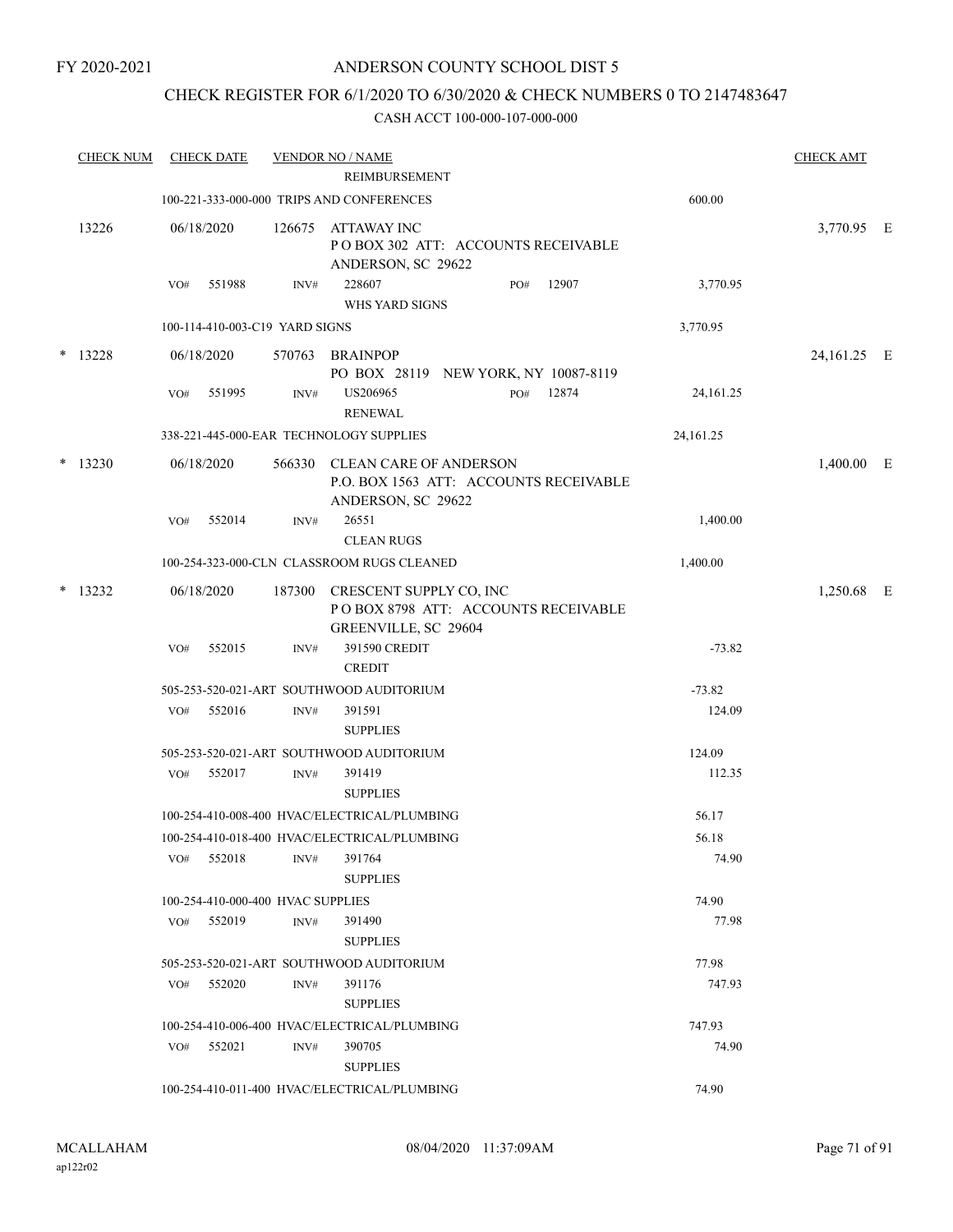## CHECK REGISTER FOR 6/1/2020 TO 6/30/2020 & CHECK NUMBERS 0 TO 2147483647

| <b>CHECK NUM</b> |                   | <b>CHECK DATE</b> |                                  | <b>VENDOR NO / NAME</b>                                                                                                  |     |       |           | <b>CHECK AMT</b> |  |
|------------------|-------------------|-------------------|----------------------------------|--------------------------------------------------------------------------------------------------------------------------|-----|-------|-----------|------------------|--|
|                  | VO#               | 552022            | INV#                             | 391344<br><b>SUPPLIES</b>                                                                                                |     |       | 112.35    |                  |  |
|                  |                   |                   |                                  | 100-254-410-015-400 HVAC/ELECTRICAL/PLUMBING                                                                             |     |       | 112.35    |                  |  |
| 13233            | 06/18/2020<br>VO# | 551985            | INV#                             | 194575 EMPLOYEE VENDOR<br><b>ASHA PASS</b><br><b>REIMBURSEMENT</b>                                                       |     |       | 144.00    | 144.00 E         |  |
|                  |                   |                   |                                  | 809-224-333-021-000 TRIPS AND CONFERENCES                                                                                |     |       | 144.00    |                  |  |
| 13234            | 06/18/2020        |                   |                                  | 572679 DEFENDER SERVICES, INC.<br>PO BOX 1775 COLUMBIA, SC 29202                                                         |     |       |           | 842.80 E         |  |
|                  | VO#               | 552023            | INV#                             | 749357<br><b>ADULT ED</b>                                                                                                | PO# | 11388 | 842.80    |                  |  |
|                  |                   |                   |                                  | 100-181-312-023-000 PURCHASED SERVICES                                                                                   |     |       | 842.80    |                  |  |
| 13235            | 06/18/2020        |                   |                                  | 568037 EXPLORE LEARNING<br>23939 NETWORK PLACE ATT: ACCOUNTS<br>RECEIVABLE CHICAGO, IL 60673-1239                        |     |       |           | 29,475.00 E      |  |
|                  | VO#               | 552071            | INV#                             | 2268069                                                                                                                  | PO# | 12875 | 29,475.00 |                  |  |
|                  |                   |                   |                                  | CUST #1753905<br>338-221-445-000-EAR TECHNOLOGY SUPPLIES                                                                 |     |       | 29,475.00 |                  |  |
|                  |                   |                   |                                  |                                                                                                                          |     |       |           |                  |  |
| 13236            | 06/18/2020        |                   |                                  | 569871 FOLLETT SCHOOL SOLUTIONS, INC<br>91826 COLLECTION CENTER DRIVE ATT: ACCOUNTS<br>RECEIVABLE CHICAGO, IL 60693-0918 |     |       |           | 2,114.24 E       |  |
|                  | VO#               | 551938            | INV#                             | 710846F<br><b>NEW PROSPECT</b>                                                                                           |     |       | 474.62    |                  |  |
|                  |                   |                   | 100-222-410-010-MDA MEDIA EBOOKS |                                                                                                                          |     |       | 474.62    |                  |  |
|                  | VO#               | 551939            | INV#                             | 702851F<br><b>GLENVIEW</b>                                                                                               | PO# | 12768 | 1,164.30  |                  |  |
|                  |                   |                   | 100-222-410-020-000 SUPPLIES     |                                                                                                                          |     |       | 1,164.30  |                  |  |
|                  | VO#               | 552072            | INV#                             | 710086F<br>WHITEHALL                                                                                                     | PO# | 11708 | 475.32    |                  |  |
|                  |                   |                   | 100-222-410-019-MDA MEDIA EBOOKS |                                                                                                                          |     |       | 475.32    |                  |  |
| 13237            | 06/18/2020        |                   |                                  | 237555 FORMS & SUPPLY<br>POBOX 563953 ATT: ACCOUNTS RECEIVABLE<br>CHARLOTTE, NC 28256                                    |     |       |           | 13,743.63 E      |  |
|                  | VO#               | 551940            | INV#                             | 5451377<br><b>SUPPLIES</b>                                                                                               |     |       | 796.05    |                  |  |
|                  |                   |                   |                                  | 100-111-410-008-000 SUPPLIES AND MATERIALS                                                                               |     |       | 205.83    |                  |  |
|                  |                   |                   | 100-233-410-008-000 SUPPLIES     |                                                                                                                          |     |       | 590.22    |                  |  |
|                  | VO# 551941        |                   | INV#                             | 5411417<br>MCLEES ELEM                                                                                                   | PO# | 12607 | 5,693.01  |                  |  |
|                  |                   |                   | 100-233-410-008-FUR FURNITURE    |                                                                                                                          |     |       | 5,693.01  |                  |  |
|                  | VO#               | 551942            | INV#                             | 5385439<br><b>SUPPLIES</b>                                                                                               | PO# | 12717 | 1,812.62  |                  |  |
|                  |                   |                   | 100-112-410-014-000 SUPPLIES     |                                                                                                                          |     |       | 1,812.62  |                  |  |
|                  | VO#               | 551943            | INV#                             | 5385439                                                                                                                  | PO# | 12718 | 1,448.58  |                  |  |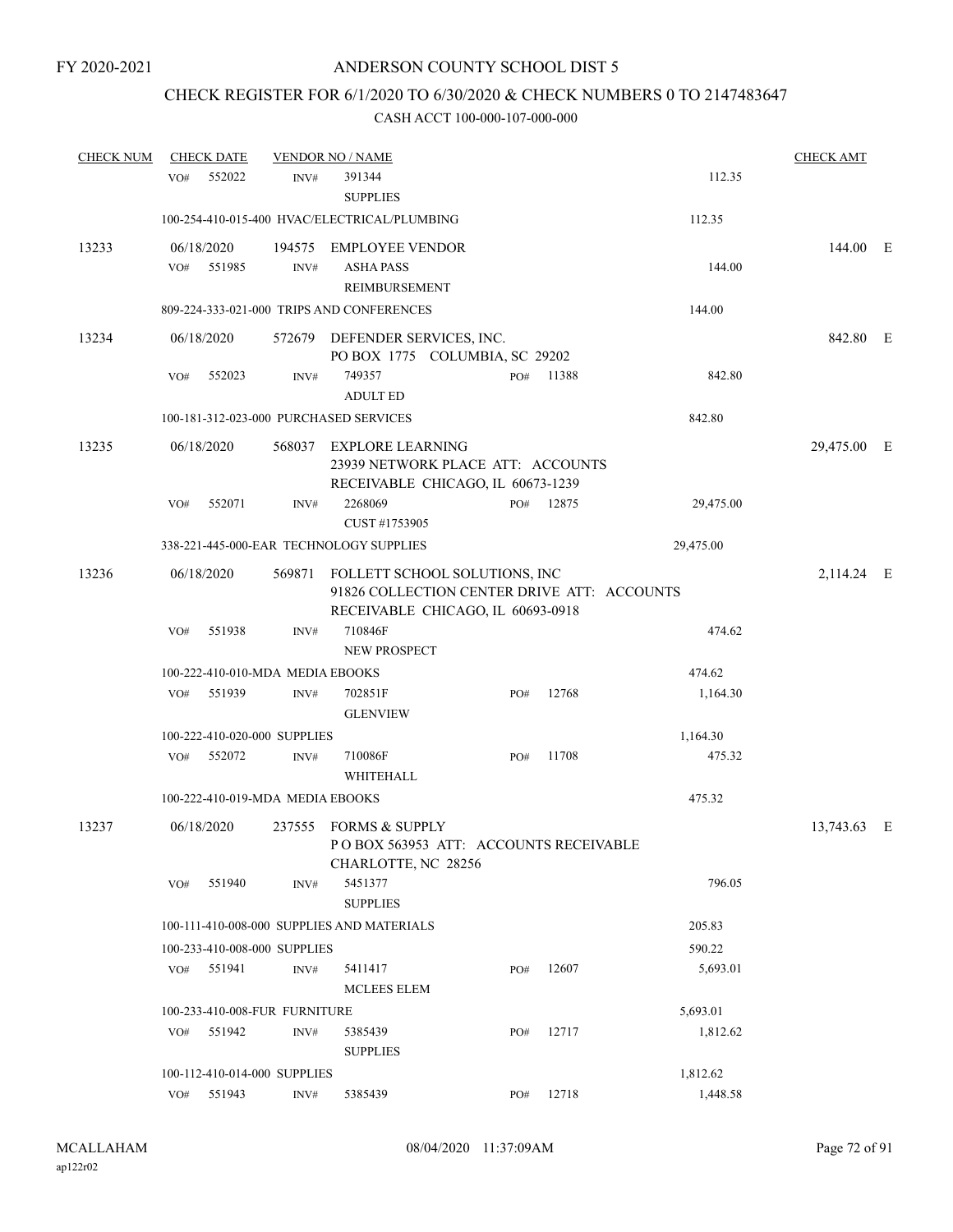## ANDERSON COUNTY SCHOOL DIST 5

# CHECK REGISTER FOR 6/1/2020 TO 6/30/2020 & CHECK NUMBERS 0 TO 2147483647

| <b>CHECK NUM</b> | <b>CHECK DATE</b>            |        |        | <b>VENDOR NO / NAME</b>                                                                                 |     |       |                      | <b>CHECK AMT</b> |  |
|------------------|------------------------------|--------|--------|---------------------------------------------------------------------------------------------------------|-----|-------|----------------------|------------------|--|
|                  |                              |        |        | <b>SUPPLIES</b>                                                                                         |     |       |                      |                  |  |
|                  | 100-112-410-014-000 SUPPLIES |        |        |                                                                                                         |     |       | 1,448.58             |                  |  |
|                  | VO#                          | 551944 | INV#   | 5444316                                                                                                 |     |       | 56.37                |                  |  |
|                  |                              |        |        | <b>SUPPLIES</b>                                                                                         |     |       |                      |                  |  |
|                  | 100-223-410-002-000 Supplies |        |        |                                                                                                         |     |       | 56.37                |                  |  |
|                  | VO#                          | 551945 | INV#   | 5437971                                                                                                 |     |       | 171.86               |                  |  |
|                  |                              |        |        | <b>SUPPLIES</b>                                                                                         |     |       |                      |                  |  |
|                  | 100-223-410-002-000 Supplies |        |        |                                                                                                         |     |       | 171.86               |                  |  |
|                  | VO#                          | 551946 | INV#   | 5427522                                                                                                 | PO# | 12750 | 2,792.70             |                  |  |
|                  |                              |        |        | <b>SUPPLIES</b>                                                                                         |     |       |                      |                  |  |
|                  |                              |        |        | 100-213-410-000-C19 COVID-19 SUPPLIES                                                                   |     |       | 2,792.70             |                  |  |
|                  | VO#                          | 551947 | INV#   | 5430669<br><b>SUPPLIES</b>                                                                              | PO# | 12750 | 930.90               |                  |  |
|                  |                              |        |        | 100-213-410-000-C19 COVID-19 SUPPLIES                                                                   |     |       | 930.90               |                  |  |
|                  | VO#                          | 552095 | INV#   | 5452538                                                                                                 | PO# | 12877 | 41.54                |                  |  |
|                  |                              |        |        | <b>CHAIRMAT</b>                                                                                         |     |       |                      |                  |  |
|                  |                              |        |        | 100-252-410-000-000 SUPPLIES AND MATERIALS                                                              |     |       | 41.54                |                  |  |
| 13238            | 06/18/2020                   |        | 264114 | HEINEMANN                                                                                               |     |       |                      | 60,911.74 E      |  |
|                  |                              |        |        | 15963 COLLECTIONS CENTER DRIVE ATT: ACCOUNTS                                                            |     |       |                      |                  |  |
|                  |                              |        |        | RECEIVABLE CHICAGO, IL 60693                                                                            |     |       |                      |                  |  |
|                  | VO#                          | 552029 | INV#   | 7195183                                                                                                 | PO# | 12537 | 20,110.48            |                  |  |
|                  |                              |        |        | <b>CENTERVILLE</b>                                                                                      |     |       |                      |                  |  |
|                  |                              |        |        | 100-112-410-007-TXT CLASSROOM TEXT                                                                      |     |       | 15,092.35            |                  |  |
|                  |                              |        |        | 100-113-410-007-TXT CLASSROOM TEXT<br>100-113-410-007-TXT CLASSROOM TEXT                                |     |       | 3,442.65<br>1,575.48 |                  |  |
|                  | VO#                          | 552030 | INV#   | 7197986                                                                                                 | PO# | 12675 | 12,450.38            |                  |  |
|                  |                              |        |        | <b>HOMELAND PARK</b>                                                                                    |     |       |                      |                  |  |
|                  |                              |        |        | 100-221-410-011-TST SUPPLIES-TESTING<br>100-221-410-011-TST SUPPLIES-TESTING                            |     |       | 5,524.62<br>975.38   |                  |  |
|                  |                              |        |        | 201-112-410-011-000 SUPPLIES AND MATERIALS                                                              |     |       | 5,950.38             |                  |  |
|                  | VO#                          | 552031 | INV#   | 7197659                                                                                                 | PO# | 12674 | 8,240.40             |                  |  |
|                  |                              |        |        | <b>HOMELAND PARK</b>                                                                                    |     |       |                      |                  |  |
|                  |                              |        |        | 201-112-410-011-000 SUPPLIES AND MATERIALS<br>201-112-410-011-000 SUPPLIES AND MATERIALS                |     |       | 7,560.00<br>680.40   |                  |  |
|                  | VO#                          | 552074 | INV#   | 7197413<br>WHITEHALL                                                                                    | PO# | 12530 | 20,110.48            |                  |  |
|                  |                              |        |        | 100-112-410-019-TXT CLASSROOM TEXT                                                                      |     |       | 15,092.35            |                  |  |
|                  |                              |        |        | 100-113-410-019-TXT CLASSROOM TEXT                                                                      |     |       | 3,442.65             |                  |  |
|                  |                              |        |        | 100-113-410-019-TXT CLASSROOM TEXT                                                                      |     |       | 1,575.48             |                  |  |
| 13239            | 06/18/2020                   |        | 272800 | <b>HOUSE OF TROPHIES</b><br>616 NORTH MURRAY AVENUE ATT: ACCOUNTS<br>RECEIVABLE ANDERSON, SC 29625-4311 |     |       |                      | 145.36 E         |  |
|                  | VO#                          | 552034 | INV#   | 32711                                                                                                   |     |       | 145.36               |                  |  |
|                  |                              |        |        | <b>CHARTER</b>                                                                                          |     |       |                      |                  |  |
|                  | 124-114-410-024-000 SUPPLIES |        |        |                                                                                                         |     |       | 145.36               |                  |  |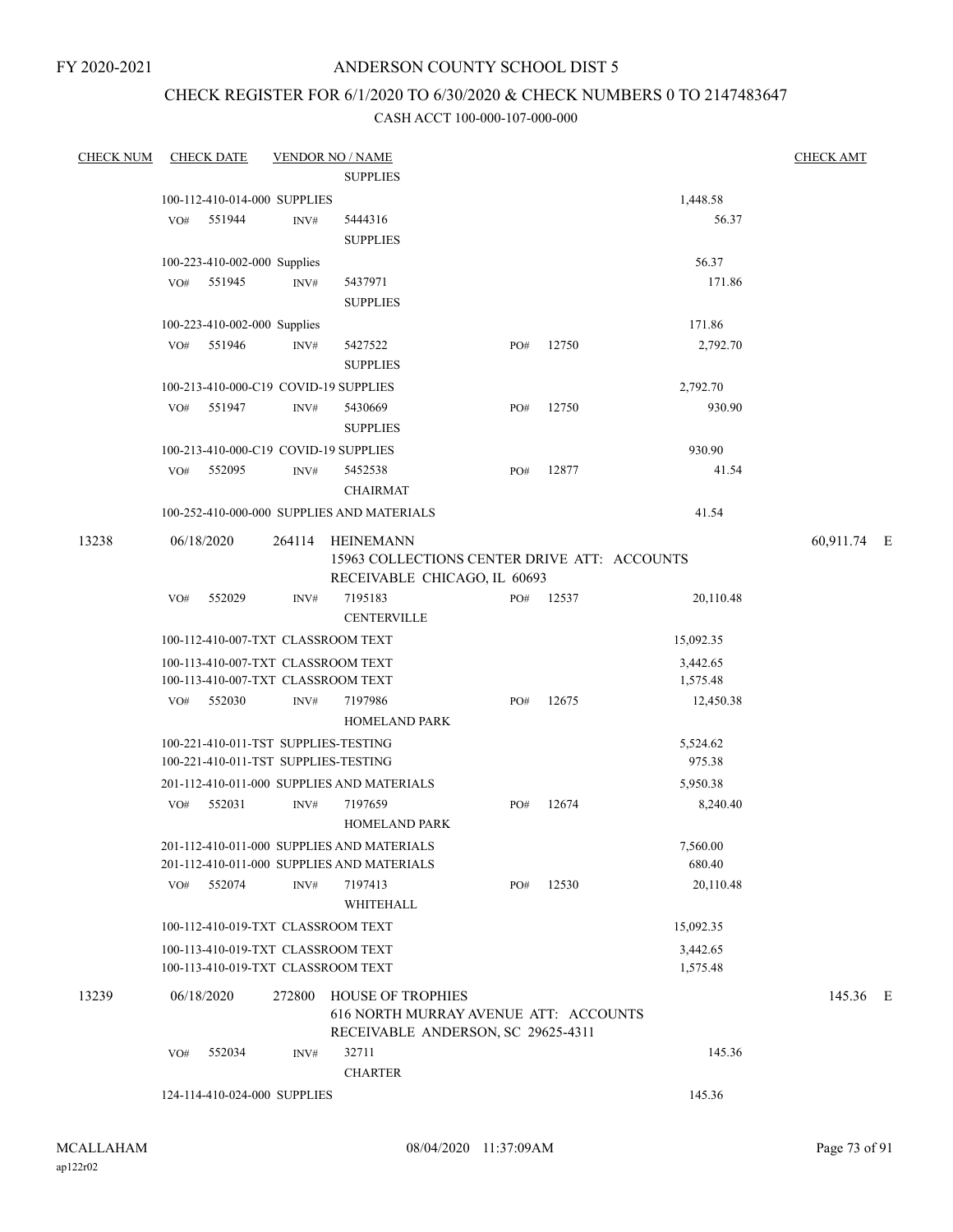## CHECK REGISTER FOR 6/1/2020 TO 6/30/2020 & CHECK NUMBERS 0 TO 2147483647

|   | <b>CHECK NUM</b> | <b>CHECK DATE</b>                                                                  |                | <b>VENDOR NO / NAME</b>                                                                               |     |       |                 | <b>CHECK AMT</b> |     |
|---|------------------|------------------------------------------------------------------------------------|----------------|-------------------------------------------------------------------------------------------------------|-----|-------|-----------------|------------------|-----|
|   | 13240            | 06/18/2020                                                                         | 570161         | IXL LEARNING<br>777 MARINERS ISLAND BLVD SUITE 600 ATT:<br>ACCOUNTS RECEIVABLE SAN MATEO, CA 94404    |     |       |                 | 42,176.00        | - E |
|   |                  | 552035<br>VO#                                                                      | INV#           | S371788<br><b>LICENSE</b>                                                                             | PO# | 12800 | 42,176.00       |                  |     |
|   |                  |                                                                                    |                | 338-221-445-000-EAR TECHNOLOGY SUPPLIES                                                               |     |       | 42,176.00       |                  |     |
|   | 13241            | 06/18/2020<br>551916<br>VO#                                                        | 286330<br>INV# | EMPLOYEE VENDOR<br><b>STORAGE</b><br>REIMBURSEMENT                                                    |     |       | 369.13          | 369.13 E         |     |
|   |                  | 100-112-410-014-000 SUPPLIES                                                       |                |                                                                                                       |     |       | 369.13          |                  |     |
| * | 13244            | 06/18/2020<br>551915<br>VO#                                                        | 574918<br>INV# | <b>EMPLOYEE VENDOR</b><br><b>CCP</b><br>REIMBURSEMENT                                                 |     |       | 404.89          | 404.89 E         |     |
|   |                  |                                                                                    |                | 100-221-410-000-DIS DIGITAL INTEGRATION SUPPLIES                                                      |     |       | 404.89          |                  |     |
| * | 13248            | 06/18/2020                                                                         | 570395         | NETWORK CONTROLS & ELECTRIC, INC<br>136 JOHNS ROAD ATT: ACCOUNTS RECEIVABLE<br><b>GREER, SC 29650</b> |     |       |                 | 923.52 E         |     |
|   |                  | 552043<br>VO#                                                                      | INV#           | 24708<br>AIT                                                                                          | PO# | 12458 | 923.52          |                  |     |
|   |                  | 131-115-410-031-000 SUPPLIES                                                       |                |                                                                                                       |     |       | 923.52          |                  |     |
|   | 13249            | 06/18/2020<br>551914<br>VO#                                                        | 572025<br>INV# | <b>EMPLOYEE VENDOR</b><br><b>GRACES</b><br>REIMBURSEMENT                                              |     |       | 70.27           | 180.51 E         |     |
|   |                  | 100-232-410-000-000 SUPPLIES                                                       |                |                                                                                                       |     |       | 70.27           |                  |     |
|   |                  | 552073<br>VO#                                                                      | INV#           | <b>GRACES</b><br>ORDER C63                                                                            |     |       | 110.24          |                  |     |
|   |                  | 100-232-410-000-000 SUPPLIES                                                       |                |                                                                                                       |     |       | 110.24          |                  |     |
|   | 13250            | 06/18/2020<br>551981<br>VO#                                                        | 572183<br>INV# | <b>EMPLOYEE VENDOR</b><br><b>STAFF LUNCH</b><br>REIMBURSEMENT                                         |     |       | 82.17           | 308.34 E         |     |
|   |                  | 100-233-410-001-SNA SNACKS FOR MEETINGS<br>551982<br>VO#                           | INV#           | <b>STAFF LUNCH</b><br>REIMBURSEMENT                                                                   |     |       | 82.17<br>226.17 |                  |     |
|   |                  | 100-113-410-001-PLC SUPPLIES                                                       |                |                                                                                                       |     |       | 99.29           |                  |     |
|   |                  | 100-233-410-001-SNA SNACKS FOR MEETINGS<br>100-233-410-001-SNA SNACKS FOR MEETINGS |                |                                                                                                       |     |       | 73.92<br>52.96  |                  |     |
|   | 13251            | 06/18/2020                                                                         | 389900         | OFFICE DEPOT<br>POBOX 1413 CHARLOTTE, NC 28201-1413                                                   |     |       |                 | 1,639.40 E       |     |
|   |                  | 551953<br>VO#                                                                      | INV#           | 500947025001<br><b>SUPPLIES</b>                                                                       |     |       | 115.43          |                  |     |
|   |                  | 100-112-410-007-000 SUPPLIES                                                       |                |                                                                                                       |     |       | 115.43          |                  |     |
|   |                  | 551954<br>VO#                                                                      | INV#           | 497309381002<br><b>SUPPLIES</b>                                                                       |     |       | 400.44          |                  |     |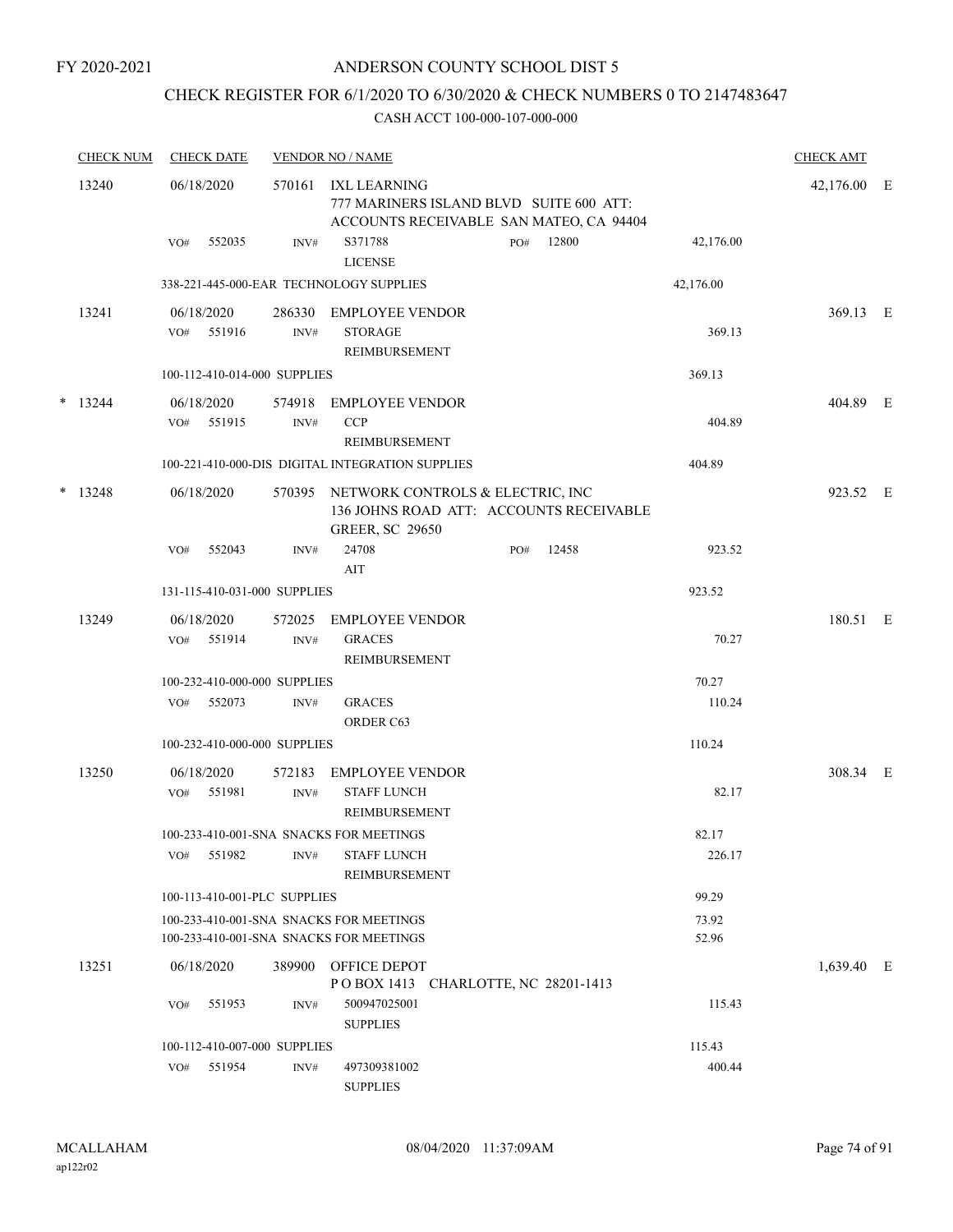# CHECK REGISTER FOR 6/1/2020 TO 6/30/2020 & CHECK NUMBERS 0 TO 2147483647

| <b>CHECK NUM</b> |     | <b>CHECK DATE</b>                  |        | <b>VENDOR NO / NAME</b>                             |     |           |        | <b>CHECK AMT</b> |  |
|------------------|-----|------------------------------------|--------|-----------------------------------------------------|-----|-----------|--------|------------------|--|
|                  |     | 100-113-410-007-000 SUPPLIES       |        |                                                     |     |           | 400.44 |                  |  |
|                  |     | VO# 552047                         | INV#   | 504898277001                                        |     |           | 33.75  |                  |  |
|                  |     |                                    |        | <b>SUPPLIES</b>                                     |     |           |        |                  |  |
|                  |     |                                    |        | 723-190-660-023-911 MISCELLANEOUS- ADULT ED EXPENSE |     |           | 33.75  |                  |  |
|                  | VO# | 552048                             | INV#   | 500608715001                                        |     |           | 660.04 |                  |  |
|                  |     |                                    |        | <b>SUPPLIES</b>                                     |     |           |        |                  |  |
|                  |     |                                    |        |                                                     |     |           |        |                  |  |
|                  |     | 100-223-410-002-000 Supplies       |        |                                                     |     |           | 660.04 |                  |  |
|                  |     | VO# 552049                         | INV#   | 500643732001                                        |     |           | 58.64  |                  |  |
|                  |     |                                    |        | <b>SUPPLIES</b>                                     |     |           |        |                  |  |
|                  |     | 100-223-410-002-000 Supplies       |        |                                                     |     |           | 58.64  |                  |  |
|                  |     | VO# 552050                         | INV#   | 495485654002                                        |     |           | 15.28  |                  |  |
|                  |     |                                    |        | <b>SUPPLIES</b>                                     |     |           |        |                  |  |
|                  |     | 600-256-410-000-000 SUPPLIES       |        |                                                     |     |           | 15.28  |                  |  |
|                  | VO# | 552051                             | INV#   | 498641785001                                        |     |           | 164.31 |                  |  |
|                  |     |                                    |        | <b>SUPPLIES</b>                                     |     |           |        |                  |  |
|                  |     | 600-256-410-000-000 SUPPLIES       |        |                                                     |     |           | 164.31 |                  |  |
|                  |     | VO# 552052                         | INV#   | 498641677001                                        |     |           | 24.59  |                  |  |
|                  |     |                                    |        |                                                     |     |           |        |                  |  |
|                  |     |                                    |        | <b>SUPPLIES</b>                                     |     |           |        |                  |  |
|                  |     | 600-256-410-000-000 SUPPLIES       |        |                                                     |     |           | 24.59  |                  |  |
|                  |     | VO# 552079                         | INV#   | 492666600001                                        |     |           | 10.69  |                  |  |
|                  |     |                                    |        | <b>SUPPLIES</b>                                     |     |           |        |                  |  |
|                  |     |                                    |        | 713-271-660-013-201 MISCELLANEOUS EXPENSE           |     |           | 10.69  |                  |  |
|                  | VO# | 552080                             | INV#   | 502994569001                                        | PO# | 12822     | 12.83  |                  |  |
|                  |     |                                    |        | <b>SUPPLIES</b>                                     |     |           |        |                  |  |
|                  |     |                                    |        | 100-221-410-000-TST SUPPLIES-TESTING                |     |           | 12.83  |                  |  |
|                  |     | VO# 552081                         | INV#   | 502797271001                                        | PO# | 12822     | 143.40 |                  |  |
|                  |     |                                    |        | <b>SUPPLIES</b>                                     |     |           |        |                  |  |
|                  |     |                                    |        | 100-221-410-000-TST SUPPLIES-TESTING                |     |           | 143.40 |                  |  |
|                  |     |                                    |        |                                                     |     |           |        |                  |  |
| 13252            |     | 06/18/2020                         | 391100 | OLD STONE TRACTOR CO, INC                           |     |           |        | 170.99 E         |  |
|                  |     |                                    |        | PO BOX 13565 ATT: ACCOUNTS RECEIVABLE               |     |           |        |                  |  |
|                  |     |                                    |        | ANDERSON, SC 29624                                  |     |           |        |                  |  |
|                  | VO# | 552053                             | INV#   | CT07162                                             |     |           | 170.99 |                  |  |
|                  |     |                                    |        | <b>REPAIR PARTS</b>                                 |     |           |        |                  |  |
|                  |     |                                    |        | 100-254-410-000-001 MAINT. SUPPLIES-STRUCTURES      |     |           | 170.99 |                  |  |
| $*$ 13254        |     | 06/18/2020                         |        | 405100 PERMA-BOUND                                  |     |           |        | $1,016.73$ E     |  |
|                  |     |                                    |        | 617 EAST VANDALIA ROAD ATT: ACCOUNTS                |     |           |        |                  |  |
|                  |     |                                    |        | RECEIVABLE JACKSONVILLE, IL 62650-3599              |     |           |        |                  |  |
|                  | VO# | 551957                             | INV#   | 1863978                                             |     | PO# 12797 | 687.98 |                  |  |
|                  |     |                                    |        | <b>SUPPLIES</b>                                     |     |           |        |                  |  |
|                  |     |                                    |        |                                                     |     |           |        |                  |  |
|                  |     | 397-222-410-005-000 MEDIA SUPPLIES |        |                                                     |     |           | 687.98 |                  |  |
|                  | VO# | 552082                             | INV#   | 1863130                                             | PO# | 12734     | 328.75 |                  |  |
|                  |     |                                    |        | <b>MCCANTS</b>                                      |     |           |        |                  |  |
|                  |     | 100-222-410-005-000 SUPPLIES       |        |                                                     |     |           | 328.75 |                  |  |
| 13255            |     | 06/18/2020                         |        | 574687 PRIORITY ONE SECURITY                        |     |           |        | 5,258.64 E       |  |
|                  |     |                                    |        |                                                     |     |           |        |                  |  |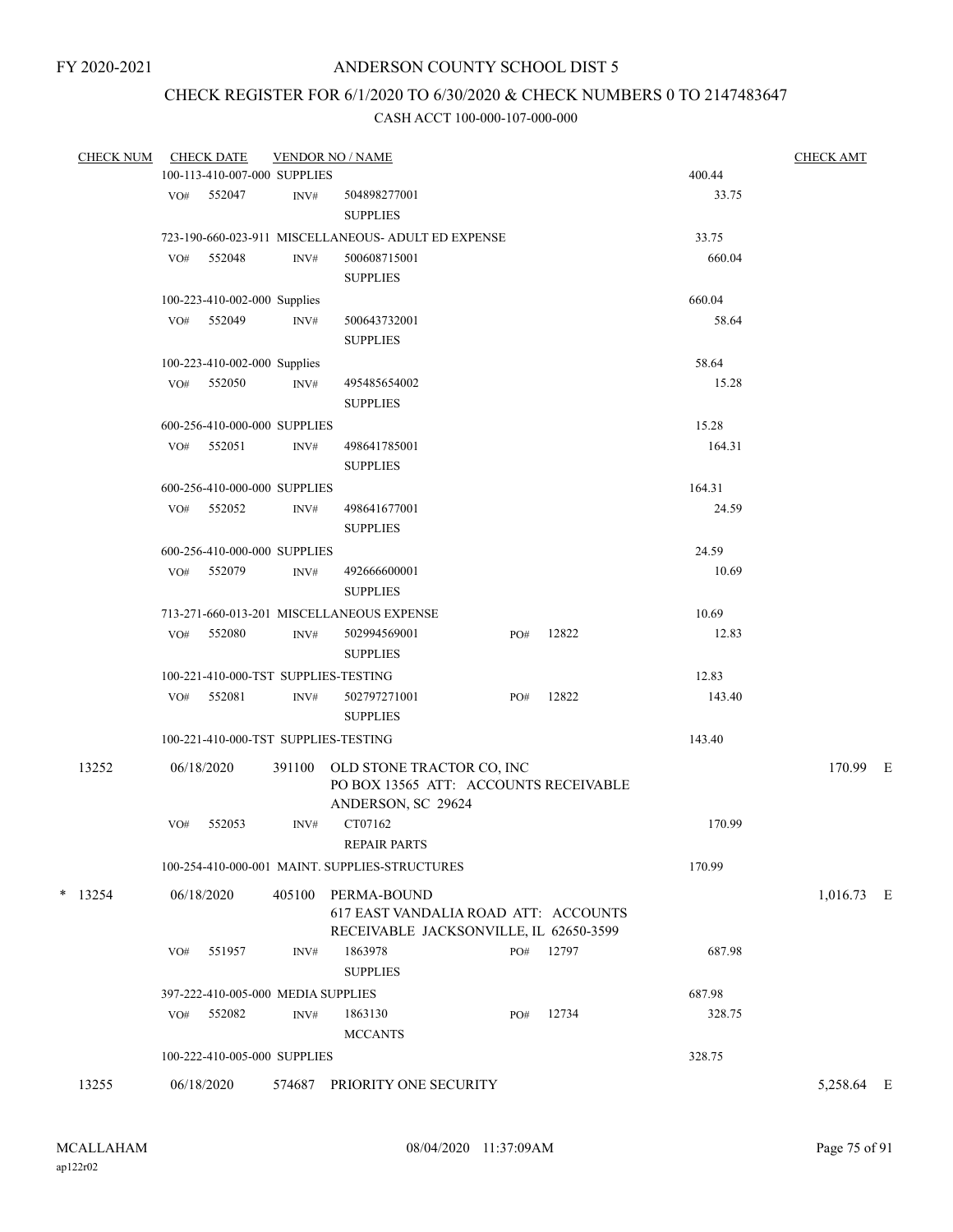## CHECK REGISTER FOR 6/1/2020 TO 6/30/2020 & CHECK NUMBERS 0 TO 2147483647

CASH ACCT 100-000-107-000-000

| <b>CHECK NUM</b> | <b>CHECK DATE</b> |        | <b>VENDOR NO / NAME</b>                                                                            |     |       |          | <b>CHECK AMT</b> |  |
|------------------|-------------------|--------|----------------------------------------------------------------------------------------------------|-----|-------|----------|------------------|--|
|                  |                   |        | 18 INTERCHANGE BLVD., SUITE B GREENVILLE, SC<br>29607                                              |     |       |          |                  |  |
|                  | 551958<br>VO#     | INV#   | PO 12688<br><b>HANNA &amp; WESTSIDE</b>                                                            | PO# | 12688 | 5,258.64 |                  |  |
|                  |                   |        | 505-271-540-002-BSC BASEBALL&SOFTBALL COMPLEX                                                      |     |       | 2,629.32 |                  |  |
|                  |                   |        | 505-271-540-003-BSC BASEBALL&SOFTBALL COMPLEX                                                      |     |       | 2,629.32 |                  |  |
| 13256            | 06/18/2020        |        | 571719 REPUBLIC SERVICES #744<br>PO BOX 9001099 LOUISVILLE, KY 40290-1099                          |     |       |          | 8,359.82 E       |  |
|                  | 552055<br>VO#     | INV#   | 001953363<br><b>JUNE SERVICE</b>                                                                   | PO# | 11399 | 8,359.82 |                  |  |
|                  |                   |        | 100-254-323-000-600 MAINTENANCE SERVICES                                                           |     |       | 355.91   |                  |  |
|                  |                   |        | 100-254-323-001-600 MAINTENANCE SERVICES                                                           |     |       | 157.40   |                  |  |
|                  |                   |        | 100-254-323-002-600 MAINTENANCE SERVICES                                                           |     |       | 619.15   |                  |  |
|                  |                   |        | 100-254-323-003-600 MAINTENANCE SERVICES                                                           |     |       | 689.86   |                  |  |
|                  |                   |        | 100-254-323-005-600 MAINTENANCE SERVICES                                                           |     |       | 583.80   |                  |  |
|                  |                   |        | 100-254-323-006-600 MAINTENANCE SERVICES                                                           |     |       | 475.61   |                  |  |
|                  |                   |        | 100-254-323-007-600 MAINTENANCE SERVICES                                                           |     |       | 237.81   |                  |  |
|                  |                   |        | 100-254-323-008-600 MAINTENANCE SERVICES                                                           |     |       | 286.01   |                  |  |
|                  |                   |        | 100-254-323-009-600 MAINTENANCE SERVICES                                                           |     |       | 237.81   |                  |  |
|                  |                   |        | 100-254-323-010-600 MAINTENANCE SERVICES                                                           |     |       | 237.81   |                  |  |
|                  |                   |        | 100-254-323-011-600 MAINTENANCE SERVICES                                                           |     |       | 237.81   |                  |  |
|                  |                   |        | 100-254-323-012-600 MAINTENANCE SERVICES                                                           |     |       | 416.70   |                  |  |
|                  |                   |        | 100-254-323-013-600 MAINTENANCE SERVICES                                                           |     |       | 237.81   |                  |  |
|                  |                   |        | 100-254-323-014-600 MAINTENANCE SERVICES                                                           |     |       | 237.81   |                  |  |
|                  |                   |        | 100-254-323-015-600 MAINTENANCE SERVICES                                                           |     |       | 237.81   |                  |  |
|                  |                   |        | 100-254-323-016-600 MAINTENANCE SERVICES                                                           |     |       | 237.81   |                  |  |
|                  |                   |        | 100-254-323-017-600 MAINTENANCE SERVICES                                                           |     |       | 286.01   |                  |  |
|                  |                   |        | 100-254-323-018-600 MAINTENANCE SERVICES                                                           |     |       | 237.81   |                  |  |
|                  |                   |        | 100-254-323-019-600 MAINTENANCE SERVICES                                                           |     |       | 237.81   |                  |  |
|                  |                   |        | 100-254-323-020-600 MAINTENANCE SERVICES                                                           |     |       | 475.61   |                  |  |
|                  |                   |        | 100-254-323-021-600 MAINTENANCE SERVICES                                                           |     |       | 570.95   |                  |  |
|                  |                   |        | 100-254-323-023-600 MAINTENANCE SERVICES                                                           |     |       | 177.82   |                  |  |
|                  |                   |        | 100-266-345-000-000 TECHNOLOGY INFRASTRUCTURE                                                      |     |       | 520.23   |                  |  |
|                  |                   |        | 131-254-323-031-600 MAINTENANCE SERVICES                                                           |     |       | 216.66   |                  |  |
|                  |                   |        | 505-254-323-005-000 CONTRACTED SERVICES                                                            |     |       | 150.00   |                  |  |
| $*$ 13258        | 06/18/2020        | 462725 | SCHOLASTIC BOOK CLUBS, INC<br>POBOX 3745 ATT: ACCOUNTS RECEIVABLE<br>JEFFERSON CITY, MO 65102-3720 |     |       |          | 1,268.76 E       |  |
|                  | 551961<br>VO#     | INV#   | 22540478<br><b>CALHOUN ELEM</b>                                                                    | PO# | 12575 | 1,268.76 |                  |  |
|                  |                   |        | 201-112-410-014-000 SUPPLIES AND MATERIALS                                                         |     |       | 1,164.00 |                  |  |

201-112-410-014-000 SUPPLIES AND MATERIALS 104.76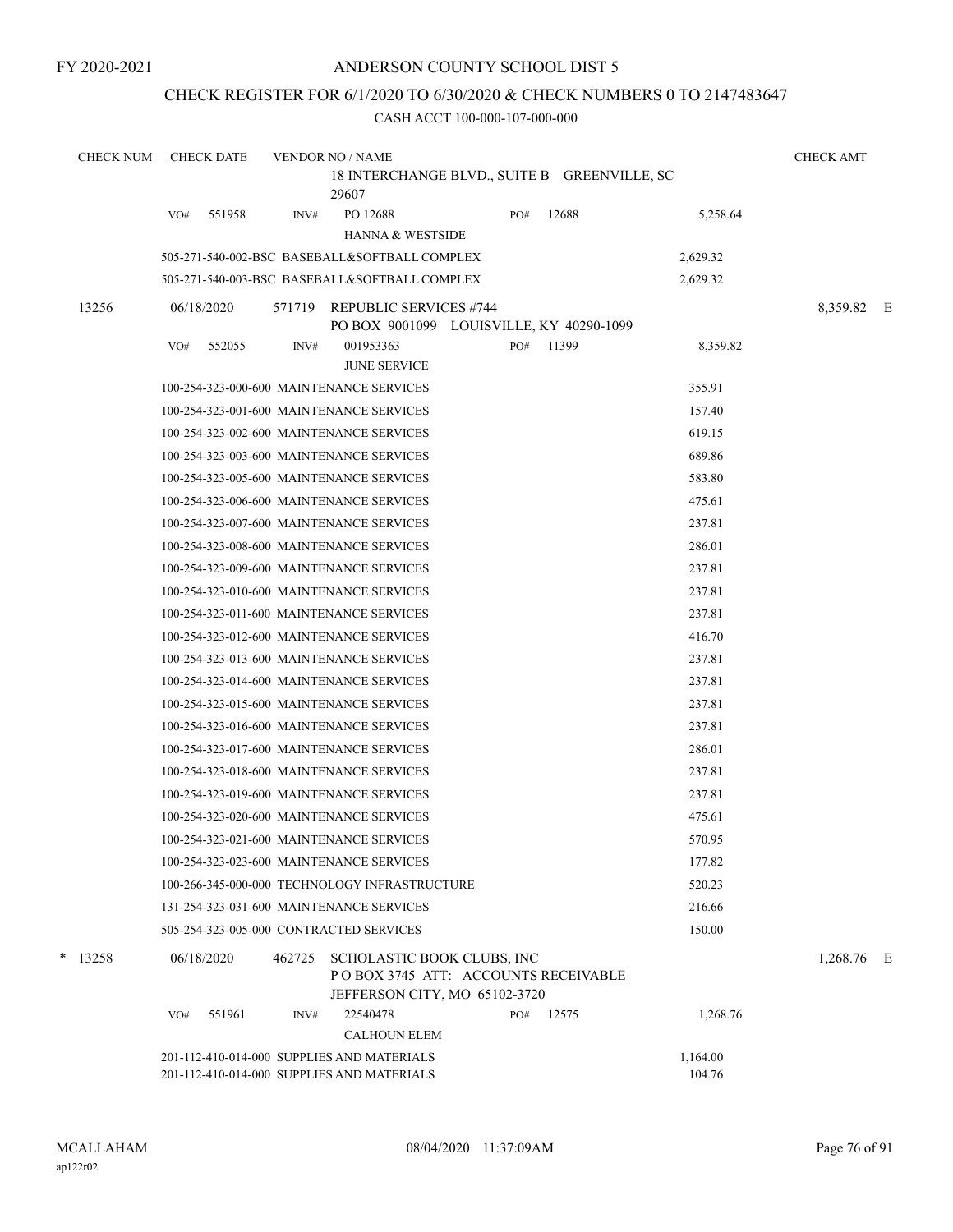## CHECK REGISTER FOR 6/1/2020 TO 6/30/2020 & CHECK NUMBERS 0 TO 2147483647

| <b>CHECK NUM</b> |     | <b>CHECK DATE</b>         |                              | <b>VENDOR NO / NAME</b>                                                                                     |     |               |                 | <b>CHECK AMT</b> |  |
|------------------|-----|---------------------------|------------------------------|-------------------------------------------------------------------------------------------------------------|-----|---------------|-----------------|------------------|--|
| 13259            |     | 06/18/2020                | 463000                       | SCHOLASTIC INC/SCHOLASTIC MAGAZINES<br>POBOX 3725 ATT: ACCOUNTS RECEIVABLE<br>JEFFERSON CITY, MO 65102-3725 |     | $11,038.41$ E |                 |                  |  |
|                  | VO# | 552089                    | INV#                         | M6939341 1<br><b>CALHOUN ELEM</b>                                                                           | PO# | 12521         | 11,038.41       |                  |  |
|                  |     |                           |                              | 201-112-410-014-000 SUPPLIES AND MATERIALS                                                                  |     |               | 11,038.41       |                  |  |
| 13260            |     | 06/18/2020                | 567435                       | <b>SCHOLASTIC INC</b><br>POBOX 3720 ATT: ACCOUNTS RECEIVABLE<br>JEFFERSON CITY, MO 65102-3720               |     |               |                 | 500.40 E         |  |
|                  | VO# | 552054                    | INV#                         | 22191237<br><b>CENTERVILLE</b>                                                                              |     |               | 220.23          |                  |  |
|                  |     |                           |                              | 201-112-410-007-000 SUPPLIES AND MATERIALS                                                                  |     |               | 220.23          |                  |  |
|                  | VO# | 552093                    | INV#                         | M6959192 3<br><b>ROBERT ANDERSON</b>                                                                        |     |               | 280.17          |                  |  |
|                  |     |                           | 100-113-410-006-000 SUPPLIES |                                                                                                             |     |               | 280.17          |                  |  |
| 13261            |     | 06/18/2020                | 463590                       | <b>SCHOOLMATE.COM</b><br>PO BOX 2110 ATT: ACCOUNTS RECEIVABLE<br>KEARNEY, NE 68848-2110                     |     |               |                 | 904.50 E         |  |
|                  | VO# | 551962                    | INV#                         | 532779<br><b>PLANNERS</b>                                                                                   | PO# | 12452         | 904.50          |                  |  |
|                  |     |                           |                              | 201-188-410-019-000 SUPPLIES- PARENTING                                                                     |     |               | 904.50          |                  |  |
| 13262            |     | 06/18/2020                | 469775                       | SEVEN OAKS DOORS & HARDWARE, INC<br>POBOX 280 ATT: ACCOUNTS RECEIVABLE<br>OAKBORO, NC 28129                 |     |               |                 | 21,507.00 E      |  |
|                  | VO# | 551963                    | INV#                         | 981028<br><b>LOCKS</b>                                                                                      | PO# | 12429         | 21,507.00       |                  |  |
|                  |     | 897-254-323-001-000 LOCKS |                              |                                                                                                             |     |               | 8,240.00        |                  |  |
|                  |     |                           |                              | 970-254-323-001-000 CAMPUS UPGRADES                                                                         |     |               | 13,267.00       |                  |  |
| $*$ 13264        | VO# | 06/18/2020<br>551920      | 574599<br>INV#               | <b>EMPLOYEE VENDOR</b><br><b>GIFTS</b><br><b>REIMBURSEMENT</b>                                              |     |               | 163.54          | 541.53 E         |  |
|                  | VO# | 551921                    | INV#                         | 721-190-660-021-429 FACULTY EXPENSE<br><b>PUBLIX</b><br>REIMBURSEMENT                                       |     |               | 163.54<br>21.90 |                  |  |
|                  |     |                           |                              | 721-190-660-021-429 FACULTY EXPENSE                                                                         |     |               | 21.90           |                  |  |
|                  | VO# | 551922                    | INV#                         | <b>GROUCHOS</b><br>REIMBURSEMENT                                                                            |     |               | 43.08           |                  |  |
|                  |     |                           |                              | 721-190-660-021-429 FACULTY EXPENSE                                                                         |     |               | 43.08           |                  |  |
|                  |     | $VO#$ 551923              | INV#                         | <b>LOWES</b><br><b>REIMBURSEMENT</b>                                                                        |     |               | 153.69          |                  |  |
|                  |     |                           | 100-113-410-021-000 SUPPLIES |                                                                                                             |     |               | 153.69          |                  |  |
|                  |     | VO# 551924                | INV#                         | <b>LOWES</b><br>REIMBURSEMENT                                                                               |     |               | 159.32          |                  |  |
|                  |     |                           | 100-113-410-021-000 SUPPLIES |                                                                                                             |     |               | 159.32          |                  |  |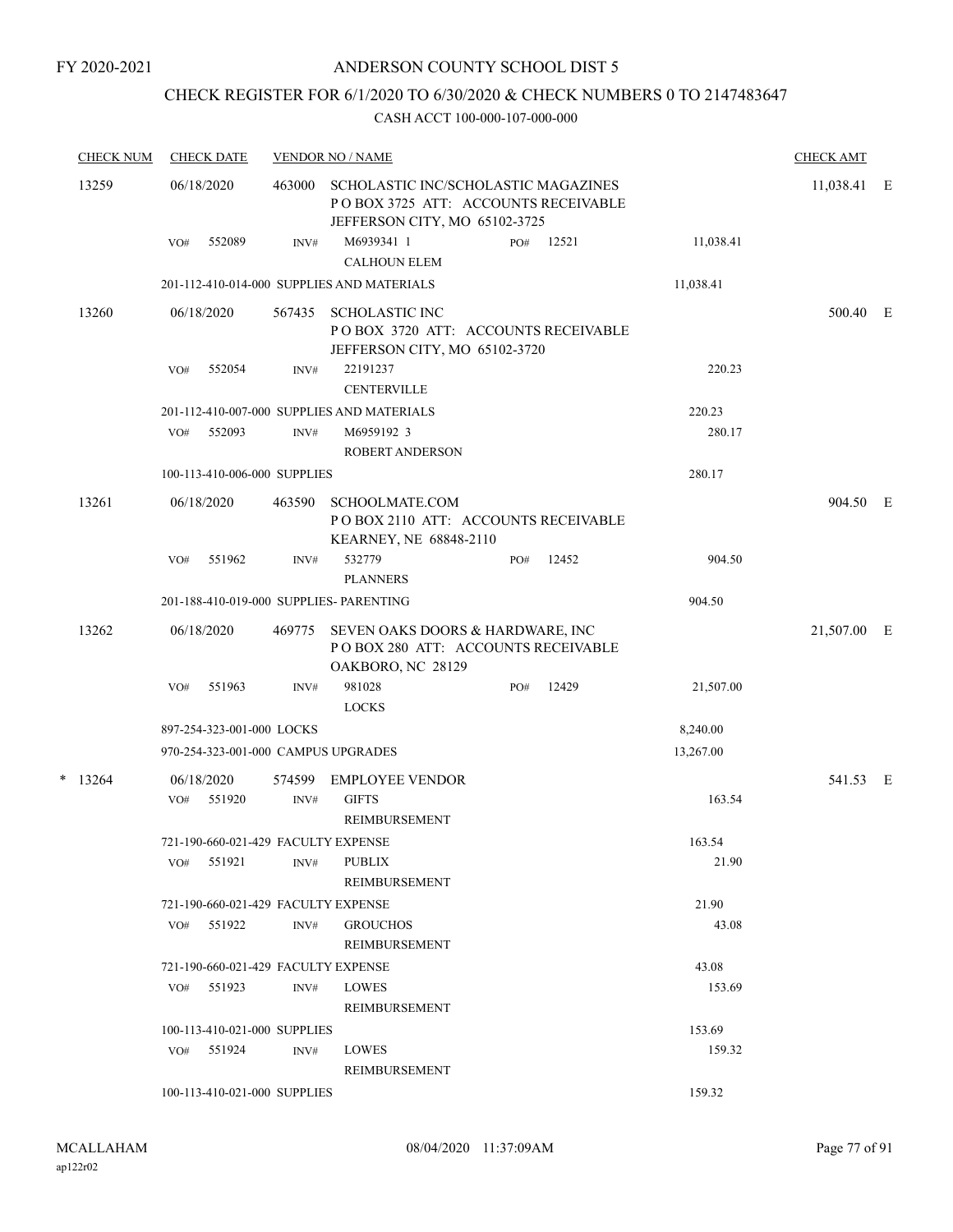## ANDERSON COUNTY SCHOOL DIST 5

# CHECK REGISTER FOR 6/1/2020 TO 6/30/2020 & CHECK NUMBERS 0 TO 2147483647

|   | <b>CHECK NUM</b> | <b>CHECK DATE</b>                    |                | <b>VENDOR NO / NAME</b>                                                                                   |          | <b>CHECK AMT</b> |  |
|---|------------------|--------------------------------------|----------------|-----------------------------------------------------------------------------------------------------------|----------|------------------|--|
|   | 13265            | 06/18/2020                           | 567940         | STRAWBRIDGE STUDIOS, INC<br>POBOX 3005 ATT: ACCOUNTS RECEIVABLE<br>DURHAM, NC 27715                       |          | 756.73 E         |  |
|   |                  | 551968<br>VO#                        | INV#           | 108964-21377<br><b>WEST MARKET</b>                                                                        | 756.73   |                  |  |
|   |                  | 718-271-660-018-240 YEARBOOK EXPENSE |                |                                                                                                           | 756.73   |                  |  |
|   | 13266            | 06/18/2020                           | 570855         | ULINE - ATLANTA<br>P.O. BOX 88741 ATT: ACCOUNTS RECEIVABLE<br>CHICAGO, IL 60680-1741                      |          | $1,141.35$ E     |  |
|   |                  | 552059<br>VO#                        | INV#           | 120791244                                                                                                 | 1,141.35 |                  |  |
|   |                  |                                      |                | <b>SUPPLIES</b>                                                                                           |          |                  |  |
|   |                  |                                      |                | 100-266-345-000-000 TECHNOLOGY INFRASTRUCTURE                                                             | 1,141.35 |                  |  |
|   | 13267            | 06/18/2020                           | 567862         | USA TESTPREP LLC<br>PO BOX 2906 TUCKER, GA 30085                                                          |          | $4,100.00$ E     |  |
|   |                  | VO#<br>551973                        | INV#           | 57967<br>PO#<br>12871<br><b>NEVITT FOREST</b>                                                             | 4,100.00 |                  |  |
|   |                  |                                      |                | 201-112-410-012-000 SUPPLIES AND MATERIALS                                                                | 4,100.00 |                  |  |
|   | 13268            | 06/18/2020<br>VO# 551925             | 526475<br>INV# | <b>EMPLOYEE VENDOR</b><br><b>DISNEY</b><br><b>REIMBURSEMENT</b>                                           | 274.60   | 274.60 E         |  |
|   |                  |                                      |                | 715-271-660-015-201 MISCELLANEOUS EXPENSE                                                                 | 274.60   |                  |  |
| * | 13271            | 06/18/2020<br>551913<br>VO#          | 572039<br>INV# | EMPLOYEE VENDOR<br><b>SPOTTED PIG</b>                                                                     | 362.00   | 362.00 E         |  |
|   |                  |                                      |                | <b>REIMBURSEMENT</b>                                                                                      |          |                  |  |
|   |                  |                                      |                | 100-254-312-000-ERP EMPLOYEE RECOGNITION PROGRAM                                                          | 362.00   |                  |  |
|   | 13272            | 06/18/2020<br>551984<br>VO#          | 574654<br>INV# | <b>EMPLOYEE VENDOR</b><br>PE SUPPLIES<br>REIMBURSEMENT                                                    | 235.30   | 235.30 E         |  |
|   |                  | 937-113-410-010-000 SUPPLIES         |                |                                                                                                           | 235.30   |                  |  |
|   | 13273            | 06/25/2020                           | 569031         | AIRGAS USA<br>POBOX 532609 ATT: ACCOUNTS RECEIVABLE<br>ATLANTA, GA 30353-2609                             |          | 1,025.94 E       |  |
|   |                  | 552245<br>VO#                        | INV#           | 9971156314<br><b>RENTAL</b>                                                                               | 1,025.94 |                  |  |
|   |                  |                                      |                | 329-115-410-031-000 SUPPLIES-STATE EQUIPMENT                                                              | 1,025.94 |                  |  |
|   | 13274            | 06/25/2020                           | 569046         | <b>EMPLOYEE VENDOR</b>                                                                                    |          | 156.66 E         |  |
|   |                  | 552116<br>VO#                        | INV#           | <b>SUPPLIES</b><br>REIMBURSEMENT                                                                          | 156.66   |                  |  |
|   |                  |                                      |                | 900-112-416-008-EJA ELIZABETH ANDERS 20/21 SUPPLIES                                                       | 156.66   |                  |  |
|   | 13275            | 06/25/2020                           | 566562         | ANDERSON OUTDOOR POWER EQUIPMENT<br>110 MIRACLE MILE DRIVE ATT: ACCOUNTS<br>RECEIVABLE ANDERSON, SC 29621 |          | 101.10 E         |  |
|   |                  | 552119<br>VO#                        | INV#           | 241857                                                                                                    | 101.10   |                  |  |
|   |                  |                                      |                |                                                                                                           |          |                  |  |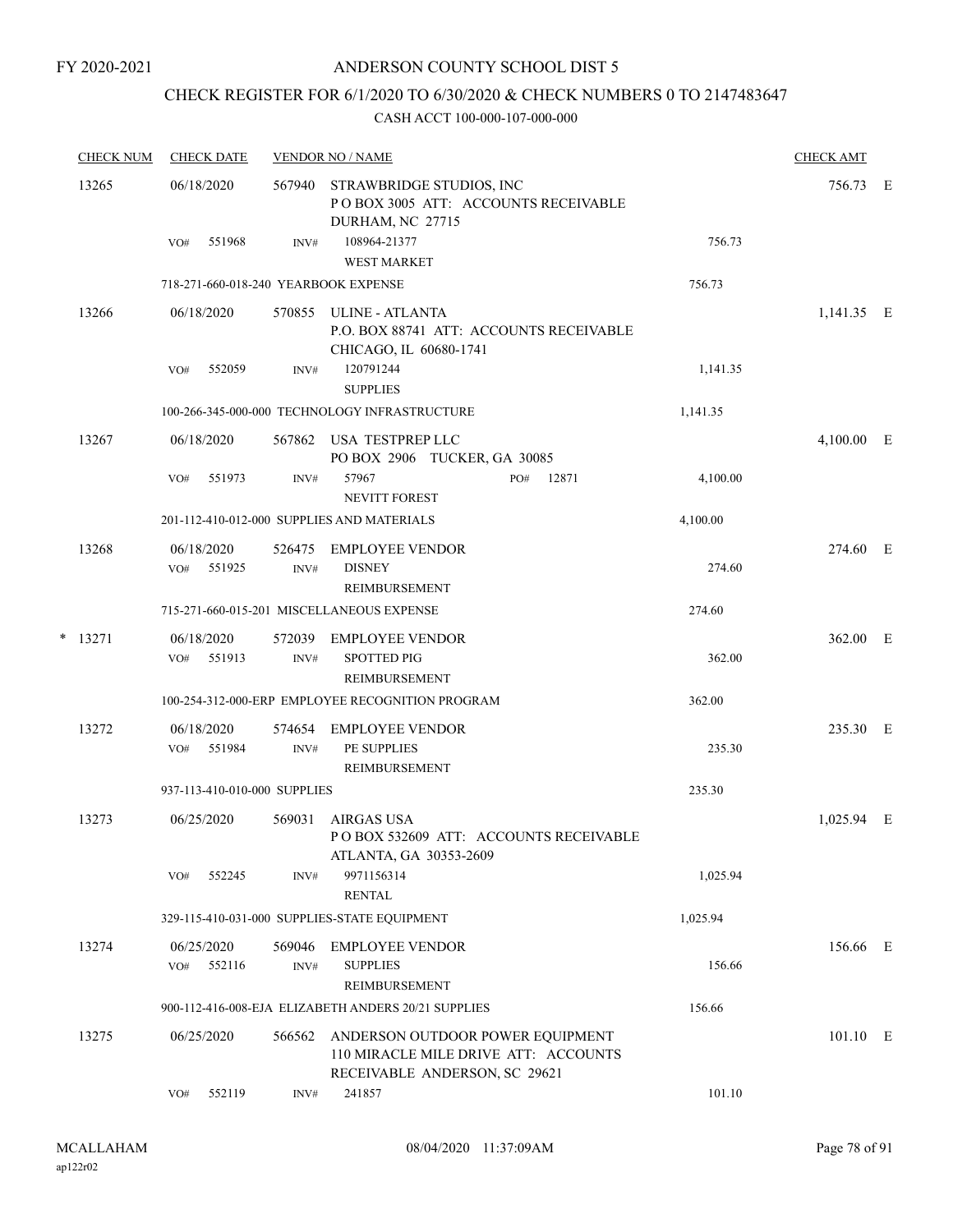## CHECK REGISTER FOR 6/1/2020 TO 6/30/2020 & CHECK NUMBERS 0 TO 2147483647

| <b>CHECK NUM</b> |     |        |                                                                                                                                                        |                           |                                                                                         |                                                                                                                                                                                                                                                                                                                                                                                                                                                                                                                                                                                                           |                                                     |                                                                                                                                                                                                                                                                                | <b>CHECK AMT</b>                                         |                                                                                                                   |
|------------------|-----|--------|--------------------------------------------------------------------------------------------------------------------------------------------------------|---------------------------|-----------------------------------------------------------------------------------------|-----------------------------------------------------------------------------------------------------------------------------------------------------------------------------------------------------------------------------------------------------------------------------------------------------------------------------------------------------------------------------------------------------------------------------------------------------------------------------------------------------------------------------------------------------------------------------------------------------------|-----------------------------------------------------|--------------------------------------------------------------------------------------------------------------------------------------------------------------------------------------------------------------------------------------------------------------------------------|----------------------------------------------------------|-------------------------------------------------------------------------------------------------------------------|
|                  |     |        |                                                                                                                                                        |                           |                                                                                         |                                                                                                                                                                                                                                                                                                                                                                                                                                                                                                                                                                                                           |                                                     | 101.10                                                                                                                                                                                                                                                                         |                                                          |                                                                                                                   |
| 13276            | VO# | 552242 | 574673<br>INV#                                                                                                                                         |                           |                                                                                         |                                                                                                                                                                                                                                                                                                                                                                                                                                                                                                                                                                                                           |                                                     | 125.00                                                                                                                                                                                                                                                                         |                                                          |                                                                                                                   |
|                  |     |        |                                                                                                                                                        |                           |                                                                                         |                                                                                                                                                                                                                                                                                                                                                                                                                                                                                                                                                                                                           |                                                     | 125.00                                                                                                                                                                                                                                                                         |                                                          |                                                                                                                   |
| 13277            |     |        | 126675                                                                                                                                                 | ATTAWAY INC               |                                                                                         |                                                                                                                                                                                                                                                                                                                                                                                                                                                                                                                                                                                                           |                                                     |                                                                                                                                                                                                                                                                                |                                                          |                                                                                                                   |
|                  | VO# | 552121 | INV#                                                                                                                                                   | 228751<br><b>ADULT ED</b> |                                                                                         |                                                                                                                                                                                                                                                                                                                                                                                                                                                                                                                                                                                                           |                                                     | 117.70                                                                                                                                                                                                                                                                         |                                                          |                                                                                                                   |
|                  |     |        |                                                                                                                                                        |                           |                                                                                         |                                                                                                                                                                                                                                                                                                                                                                                                                                                                                                                                                                                                           |                                                     | 117.70                                                                                                                                                                                                                                                                         |                                                          |                                                                                                                   |
| 13278            |     |        | 572778                                                                                                                                                 |                           |                                                                                         |                                                                                                                                                                                                                                                                                                                                                                                                                                                                                                                                                                                                           |                                                     |                                                                                                                                                                                                                                                                                |                                                          |                                                                                                                   |
|                  | VO# | 552125 | INV#                                                                                                                                                   | 3531<br><b>TASSELS</b>    |                                                                                         |                                                                                                                                                                                                                                                                                                                                                                                                                                                                                                                                                                                                           |                                                     | 139.10                                                                                                                                                                                                                                                                         |                                                          |                                                                                                                   |
|                  |     |        |                                                                                                                                                        |                           |                                                                                         |                                                                                                                                                                                                                                                                                                                                                                                                                                                                                                                                                                                                           |                                                     | 139.10                                                                                                                                                                                                                                                                         |                                                          |                                                                                                                   |
| 13279            |     |        | 572787                                                                                                                                                 |                           |                                                                                         |                                                                                                                                                                                                                                                                                                                                                                                                                                                                                                                                                                                                           |                                                     |                                                                                                                                                                                                                                                                                |                                                          |                                                                                                                   |
|                  | VO# | 552127 | INV#                                                                                                                                                   | 5463<br><b>TL HANNA</b>   |                                                                                         | PO#                                                                                                                                                                                                                                                                                                                                                                                                                                                                                                                                                                                                       | 11061                                               | 6,958.80                                                                                                                                                                                                                                                                       |                                                          |                                                                                                                   |
|                  |     |        |                                                                                                                                                        |                           |                                                                                         |                                                                                                                                                                                                                                                                                                                                                                                                                                                                                                                                                                                                           |                                                     | 6,958.80                                                                                                                                                                                                                                                                       |                                                          |                                                                                                                   |
| 13280            |     |        | 568574                                                                                                                                                 |                           |                                                                                         |                                                                                                                                                                                                                                                                                                                                                                                                                                                                                                                                                                                                           |                                                     |                                                                                                                                                                                                                                                                                |                                                          |                                                                                                                   |
|                  | VO# | 552126 | INV#                                                                                                                                                   | 15371<br><b>TUMBLERS</b>  |                                                                                         |                                                                                                                                                                                                                                                                                                                                                                                                                                                                                                                                                                                                           |                                                     | 1,407.05                                                                                                                                                                                                                                                                       |                                                          |                                                                                                                   |
|                  |     |        |                                                                                                                                                        |                           |                                                                                         |                                                                                                                                                                                                                                                                                                                                                                                                                                                                                                                                                                                                           |                                                     | 1,407.05                                                                                                                                                                                                                                                                       |                                                          |                                                                                                                   |
| 13281            | VO# | 552107 | 574859<br>INV#                                                                                                                                         | <b>WALMART</b>            |                                                                                         |                                                                                                                                                                                                                                                                                                                                                                                                                                                                                                                                                                                                           |                                                     | 112.05                                                                                                                                                                                                                                                                         |                                                          |                                                                                                                   |
|                  |     |        |                                                                                                                                                        |                           |                                                                                         |                                                                                                                                                                                                                                                                                                                                                                                                                                                                                                                                                                                                           |                                                     | 112.05                                                                                                                                                                                                                                                                         |                                                          |                                                                                                                   |
| $*$ 13283        |     | 552243 | 574575<br>INV#                                                                                                                                         |                           |                                                                                         |                                                                                                                                                                                                                                                                                                                                                                                                                                                                                                                                                                                                           |                                                     | 225.00                                                                                                                                                                                                                                                                         |                                                          |                                                                                                                   |
|                  |     |        |                                                                                                                                                        |                           |                                                                                         |                                                                                                                                                                                                                                                                                                                                                                                                                                                                                                                                                                                                           |                                                     |                                                                                                                                                                                                                                                                                |                                                          |                                                                                                                   |
| $*$ 13286        |     |        |                                                                                                                                                        |                           |                                                                                         |                                                                                                                                                                                                                                                                                                                                                                                                                                                                                                                                                                                                           |                                                     |                                                                                                                                                                                                                                                                                |                                                          |                                                                                                                   |
|                  | VO# | 552213 | INV#                                                                                                                                                   | 34548557                  |                                                                                         |                                                                                                                                                                                                                                                                                                                                                                                                                                                                                                                                                                                                           |                                                     | 327.69                                                                                                                                                                                                                                                                         |                                                          |                                                                                                                   |
|                  |     |        |                                                                                                                                                        |                           |                                                                                         |                                                                                                                                                                                                                                                                                                                                                                                                                                                                                                                                                                                                           |                                                     | 327.69                                                                                                                                                                                                                                                                         |                                                          |                                                                                                                   |
| * 13288          |     |        |                                                                                                                                                        |                           |                                                                                         |                                                                                                                                                                                                                                                                                                                                                                                                                                                                                                                                                                                                           |                                                     |                                                                                                                                                                                                                                                                                |                                                          |                                                                                                                   |
|                  | VO# | 552217 | INV#                                                                                                                                                   | 750493                    |                                                                                         | PO#                                                                                                                                                                                                                                                                                                                                                                                                                                                                                                                                                                                                       |                                                     | 40,700.00                                                                                                                                                                                                                                                                      |                                                          |                                                                                                                   |
|                  |     |        | <b>CHECK DATE</b><br>06/25/2020<br>06/25/2020<br>06/25/2020<br>06/25/2020<br>06/25/2020<br>06/25/2020<br>06/25/2020<br>VO#<br>06/25/2020<br>06/25/2020 |                           | <b>VENDOR NO / NAME</b><br>124-114-410-024-000 SUPPLIES<br>131-115-410-031-000 SUPPLIES | <b>REPAIR PARTS</b><br>100-254-410-000-001 MAINT, SUPPLIES-STRUCTURES<br><b>EMPLOYEE VENDOR</b><br><b>SUBSCRIPTION</b><br><b>REIMBURSEMENT</b><br>207-115-410-031-006 SUPPLIES-IMPROVE PRGS<br>ANDERSON, SC 29622<br><b>CC&amp;I SERVICES LLC</b><br>505-253-520-002-STD STADIUM RENOVATIONS<br><b>EMPLOYEE VENDOR</b><br>REIMBURSEMENT<br>100-263-410-000-000 SUPPLIES AND MATERIALS<br>EMPLOYEE VENDOR<br><b>REGISTRATION</b><br>REIMBURSEMENT<br>207-224-333-031-004 TRIPS AND CONFERENCES<br>572517 CROWN AWARDS<br>NORTH POINTE<br>713-271-660-013-310 RUNNING CLUB EXPENSE<br>574547 EDGENUITY INC. | 723-190-660-023-911 MISCELLANEOUS- ADULT ED EXPENSE | POBOX 302 ATT: ACCOUNTS RECEIVABLE<br>CAROLINA CAMPUS SUPPLY, INC<br>PO BOX 172573 SPARTANBURG, SC 29301<br><b>CCP CROWE'S CORPORATE PROMOTIONS</b><br>PO BOX 2647 ANDERSON, SC 29622<br>9 SKYLINE DRIVE HAWTHORNE, NY 10532<br>DEPT LA 24561 PASADENA, CA 91185-4561<br>12873 | 4795 S CHURCH ST EXT SUITE 2 ROEBUCK, SC 29376<br>225.00 | 125.00 E<br>117.70 E<br>139.10 E<br>6,958.80 E<br>1,407.05 E<br>112.05 E<br>225.00 E<br>327.69 E<br>$40,700.00$ E |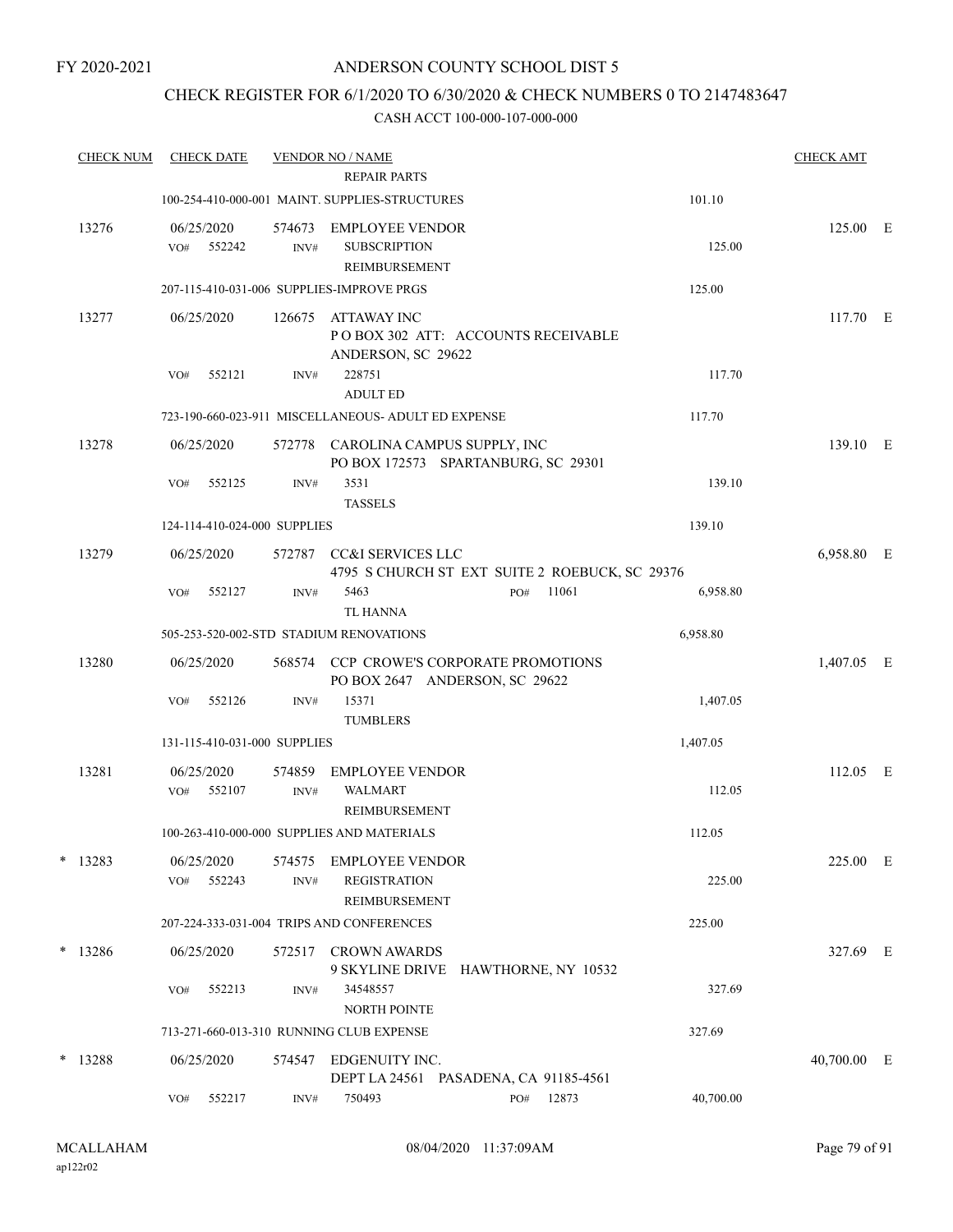## CHECK REGISTER FOR 6/1/2020 TO 6/30/2020 & CHECK NUMBERS 0 TO 2147483647

| <b>CHECK NUM</b> |     | <b>CHECK DATE</b> |                                                              | <b>VENDOR NO / NAME</b>                                                                                 |     |       |                    | <b>CHECK AMT</b> |  |
|------------------|-----|-------------------|--------------------------------------------------------------|---------------------------------------------------------------------------------------------------------|-----|-------|--------------------|------------------|--|
|                  |     |                   |                                                              | <b>NWEA SUPPORT</b>                                                                                     |     |       |                    |                  |  |
|                  |     |                   |                                                              | 338-221-445-000-EAR TECHNOLOGY SUPPLIES                                                                 |     |       | 40,700.00          |                  |  |
| 13289            |     | 06/25/2020        | 571257                                                       | EMS LINQ, INC.<br>EDUCATION MANAGEMENT SYSTEMS PO BOX<br>745000 ATLANTA, GA 30374                       |     |       |                    | 1,421.25 E       |  |
|                  | VO# | 552134            | INV#                                                         | C1921                                                                                                   |     |       | 1,421.25           |                  |  |
|                  |     |                   |                                                              | 20-21 SUPPORT                                                                                           |     |       |                    |                  |  |
|                  |     |                   | 600-256-445-000-000 SOFTWARE                                 |                                                                                                         |     |       | 1,421.25           |                  |  |
| * 13291          |     | 06/25/2020        | 237555                                                       | <b>FORMS &amp; SUPPLY</b><br>POBOX 563953 ATT: ACCOUNTS RECEIVABLE<br>CHARLOTTE, NC 28256               |     |       |                    | 5,310.27 E       |  |
|                  | VO# | 552138            | INV#                                                         | 5405876<br><b>SUPPLIES</b>                                                                              |     |       | 2,137.06           |                  |  |
|                  |     |                   |                                                              | 100-114-410-003-BUD BUDGET SUPPLY APPOVAL                                                               |     |       | 2,137.06           |                  |  |
|                  | VO# | 552253            | INV#                                                         | 5452640<br><b>SUPPLIES</b>                                                                              |     |       | 587.24             |                  |  |
|                  |     |                   | 100-113-410-006-000 SUPPLIES                                 |                                                                                                         |     |       | 587.24             |                  |  |
|                  | VO# | 552254            | INV#                                                         | 5458559<br><b>SUPPLIES</b>                                                                              | PO# | 12920 | 497.76             |                  |  |
|                  |     |                   |                                                              | 100-252-410-000-000 SUPPLIES AND MATERIALS                                                              |     |       | 497.76             |                  |  |
|                  | VO# | 552255            | INV#                                                         | 5441760<br><b>CHAIRS</b>                                                                                |     |       | 2,088.21           |                  |  |
|                  |     |                   | 100-114-410-001-ALT SUPPLIES                                 |                                                                                                         |     |       | 2,088.21           |                  |  |
| 13292            |     | 06/25/2020        | 264114                                                       | <b>HEINEMANN</b><br>15963 COLLECTIONS CENTER DRIVE ATT: ACCOUNTS                                        |     |       |                    | 1,316.70 E       |  |
|                  |     |                   |                                                              | RECEIVABLE CHICAGO, IL 60693                                                                            |     |       |                    |                  |  |
|                  | VO# | 552257            | INV#                                                         | 7212016<br><b>CALHOUN ELEM</b>                                                                          | PO# | 12702 | 1,316.70           |                  |  |
|                  |     |                   |                                                              | 201-112-410-014-000 SUPPLIES AND MATERIALS<br>201-112-410-014-000 SUPPLIES AND MATERIALS                |     |       | 1,197.00<br>119.70 |                  |  |
| $*$ 13294        |     | 06/25/2020        | 272800                                                       | <b>HOUSE OF TROPHIES</b><br>616 NORTH MURRAY AVENUE ATT: ACCOUNTS<br>RECEIVABLE ANDERSON, SC 29625-4311 |     |       |                    | 800.36 E         |  |
|                  | VO# | 552219            | INV#                                                         | 32707, 32708<br>AIT                                                                                     |     |       | 800.36             |                  |  |
|                  |     |                   | 131-115-410-031-000 SUPPLIES<br>131-115-410-031-000 SUPPLIES |                                                                                                         |     |       | 789.66<br>10.70    |                  |  |
| 13295            |     | 06/25/2020        | 576305                                                       | <b>EMPLOYEE VENDOR</b>                                                                                  |     |       |                    | 155.28 E         |  |
|                  | VO# | 552109            | INV#                                                         | <b>STORAGE</b><br>REIMBURSEMENT                                                                         |     |       | 155.28             |                  |  |
|                  |     |                   |                                                              | 267-264-312-000-RR3 PS- RECRUITE HQ TEACHERS                                                            |     |       | 155.28             |                  |  |
| 13296            |     | 06/25/2020        |                                                              | 571162 INTERNATIONAL BACCALAUREATE ORGANIZATION<br>P.O. BOX 5950 NEW YORK, NY 10087-5950                |     |       |                    | 17,520.00 E      |  |
|                  | VO# | 552147            | INV#                                                         | 11829597                                                                                                | PO# | 12909 | 8,520.00           |                  |  |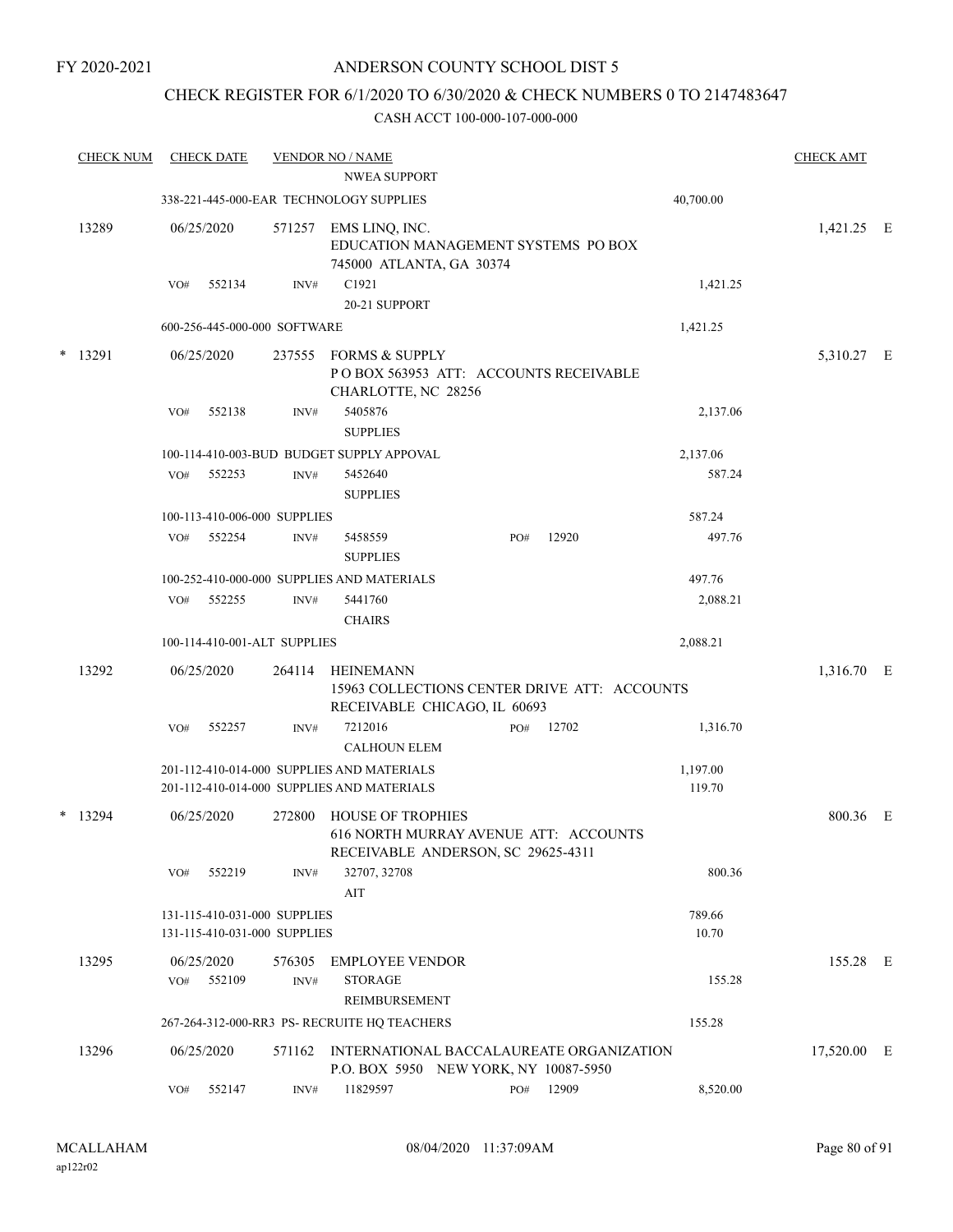## CHECK REGISTER FOR 6/1/2020 TO 6/30/2020 & CHECK NUMBERS 0 TO 2147483647

|   | <b>CHECK NUM</b> | <b>CHECK DATE</b>                 |                | <b>VENDOR NO / NAME</b><br>ACCT #S004107                                                         |     |       |          | <b>CHECK AMT</b> |  |
|---|------------------|-----------------------------------|----------------|--------------------------------------------------------------------------------------------------|-----|-------|----------|------------------|--|
|   |                  | 100-221-640-009-IBO DUES AND FEES |                |                                                                                                  |     |       | 8,520.00 |                  |  |
|   |                  | VO#<br>552148                     | INV#           | <b>ACCT S004107</b><br><b>REGISTRATIONS</b>                                                      | PO# | 12915 | 9,000.00 |                  |  |
|   |                  |                                   |                | 100-221-333-000-000 TRIPS AND CONFERENCES                                                        |     |       | 3,096.68 |                  |  |
|   |                  |                                   |                | 100-221-333-009-IBO TRIPS AND CONFERENCES                                                        |     |       | 2,500.00 |                  |  |
|   |                  | 100-221-640-009-IBO DUES AND FEES |                |                                                                                                  |     |       | 3,403.32 |                  |  |
|   | 13297            | 06/25/2020                        | 564696         | JOHNSTONE SUPPLY<br>POBOX 17466 GREENVILLE, SC 29606                                             |     |       |          | 358.54 E         |  |
|   |                  | VO#<br>552151                     | INV#           | 4016045<br><b>SUPPLIES</b>                                                                       |     |       | 286.46   |                  |  |
|   |                  |                                   |                | 100-254-410-006-400 HVAC/ELECTRICAL/PLUMBING                                                     |     |       | 286.46   |                  |  |
|   |                  | 552152<br>VO#                     | INV#           | 4016118<br><b>SUPPLIES</b>                                                                       |     |       | 72.08    |                  |  |
|   |                  |                                   |                | 100-254-410-019-400 HVAC/ELECTRICAL/PLUMBING                                                     |     |       | 72.08    |                  |  |
| * | 13299            | 06/25/2020<br>552282<br>VO#       | INV#           | 574462 EMPLOYEE VENDOR<br><b>REIMBURSEMENT</b><br>RETIREMENT LUNCH                               |     |       | 150.08   | 150.08 E         |  |
|   |                  | 852-252-410-000-000 SUPPLIES      |                |                                                                                                  |     |       | 150.08   |                  |  |
|   | 13300            | 06/25/2020<br>VO#<br>552205       | 571837<br>INV# | EMPLOYEE VENDOR<br><b>AMAZON</b>                                                                 |     |       | 1,495.58 | 1,615.33 E       |  |
|   |                  |                                   |                | REIMBURSEMENT                                                                                    |     |       |          |                  |  |
|   |                  | 100-233-410-017-000 SUPPLIES      |                |                                                                                                  |     |       | 1,495.58 |                  |  |
|   |                  | 552206<br>VO#                     | INV#           | <b>J PETERS</b><br>REIMBURSEMENT                                                                 |     |       | 119.75   |                  |  |
|   |                  |                                   |                | 717-190-660-017-201 MISCELLANEOUS EXPENSE                                                        |     |       | 119.75   |                  |  |
|   | 13301            | 06/25/2020                        | 349701         | MED CENTRAL HEALTH RESOURCES<br>3424 CLEMSON BLVD ATT: ACCOUNTS RECEIVABLE<br>ANDERSON, SC 29621 |     |       |          | 585.00 E         |  |
|   |                  | 552221<br>VO#                     | INV#           | 18450<br>CARROLL                                                                                 |     |       | 65.00    |                  |  |
|   |                  |                                   |                | 100-255-323-000-000 CONTRACTED SERVICES                                                          |     |       | 65.00    |                  |  |
|   |                  | VO# 552222                        | INV#           | 35621<br><b>SMITH</b>                                                                            |     |       | 65.00    |                  |  |
|   |                  |                                   |                | 100-255-323-000-000 CONTRACTED SERVICES                                                          |     |       | 65.00    |                  |  |
|   |                  | VO# 552223                        | INV#           | 56133<br>REED                                                                                    |     |       | 65.00    |                  |  |
|   |                  |                                   |                | 100-255-323-000-000 CONTRACTED SERVICES                                                          |     |       | 65.00    |                  |  |
|   |                  | 552224<br>VO#                     | INV#           | 13144<br>MARSHALL                                                                                |     |       | 65.00    |                  |  |
|   |                  |                                   |                | 100-255-323-000-000 CONTRACTED SERVICES                                                          |     |       | 65.00    |                  |  |
|   |                  | VO# 552225                        | INV#           | 22863<br><b>STURGEON</b>                                                                         |     |       | 65.00    |                  |  |
|   |                  |                                   |                | 100-255-323-000-000 CONTRACTED SERVICES                                                          |     |       | 65.00    |                  |  |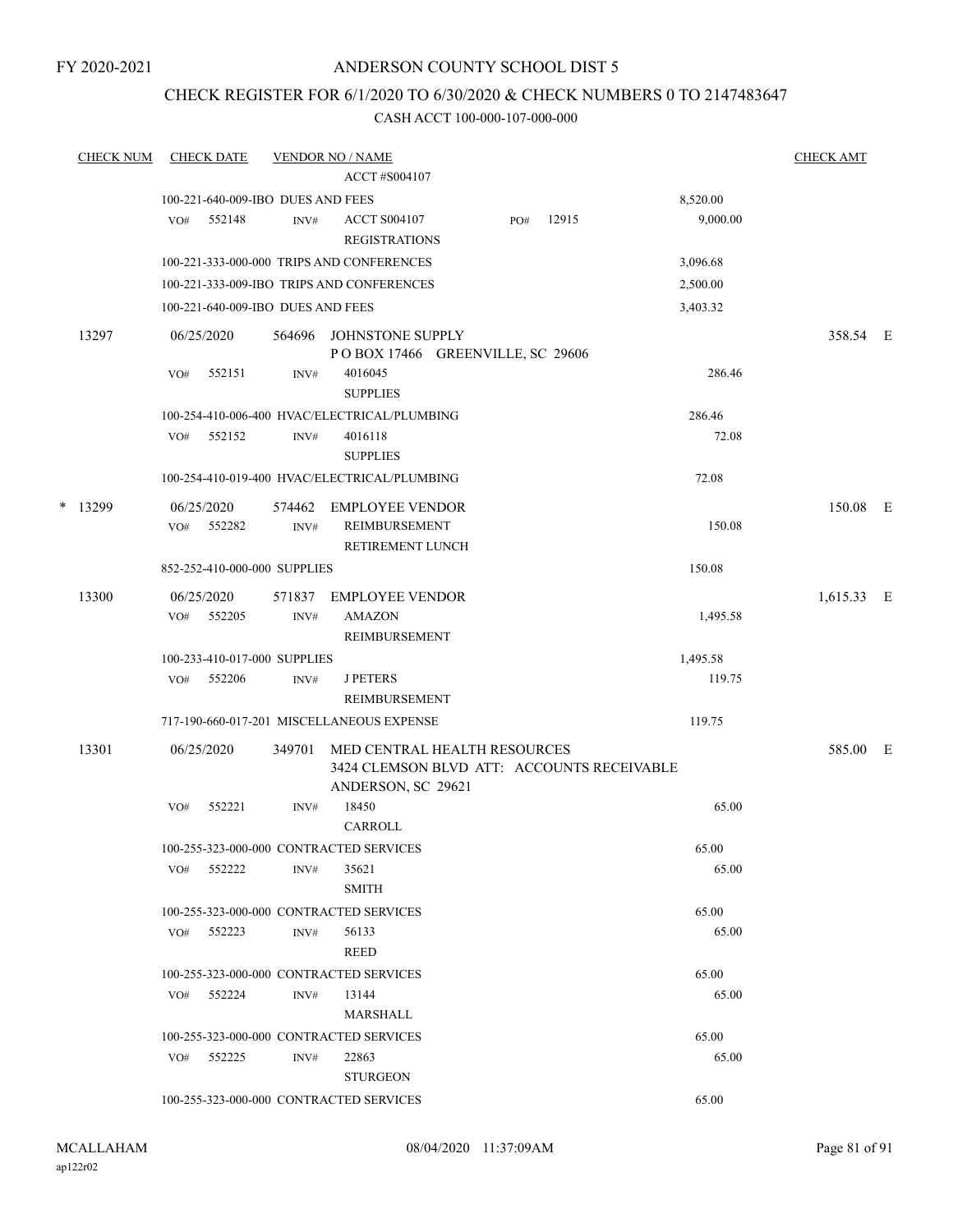# CHECK REGISTER FOR 6/1/2020 TO 6/30/2020 & CHECK NUMBERS 0 TO 2147483647

| <b>CHECK NUM</b> |     | <b>CHECK DATE</b> |                              | <b>VENDOR NO / NAME</b>                                                                                    |     |       |        | <b>CHECK AMT</b> |  |
|------------------|-----|-------------------|------------------------------|------------------------------------------------------------------------------------------------------------|-----|-------|--------|------------------|--|
|                  | VO# | 552226            | INV#                         | 56254<br><b>SMITH</b>                                                                                      |     |       | 65.00  |                  |  |
|                  |     |                   |                              | 100-255-323-000-000 CONTRACTED SERVICES                                                                    |     |       | 65.00  |                  |  |
|                  | VO# | 552227            | INV#                         | 56279<br><b>THOMAS</b>                                                                                     |     |       | 65.00  |                  |  |
|                  |     |                   |                              | 100-255-323-000-000 CONTRACTED SERVICES                                                                    |     |       | 65.00  |                  |  |
|                  |     | VO# 552228        | INV#                         | 54307<br><b>WILLIAMS</b>                                                                                   |     |       | 65.00  |                  |  |
|                  |     |                   |                              | 100-255-323-000-000 CONTRACTED SERVICES                                                                    |     |       | 65.00  |                  |  |
|                  | VO# | 552229            | INV#                         | 4781                                                                                                       |     |       | 65.00  |                  |  |
|                  |     |                   |                              | <b>MCCLAIN</b>                                                                                             |     |       |        |                  |  |
|                  |     |                   |                              | 100-255-323-000-000 CONTRACTED SERVICES                                                                    |     |       | 65.00  |                  |  |
| 13302            |     | 06/25/2020        |                              | 352100 MEREDITH BATTERY SERVICE<br>1802 WEST WHITNER STREET ATT: ACCOUNTS<br>RECEIVABLE ANDERSON, SC 29624 |     |       |        | 108.95 E         |  |
|                  | VO# | 552155            | INV#                         | 103384<br><b>BATTERY</b>                                                                                   |     |       | 108.95 |                  |  |
|                  |     |                   |                              | 100-254-410-000-001 MAINT. SUPPLIES-STRUCTURES                                                             |     |       | 108.95 |                  |  |
| 13303            |     | 06/25/2020        |                              | 574388 NAPA AUTO PARTS<br>508 SOUTH MAIN ST ANDERSON, SC 29624                                             |     |       |        | 144.97 E         |  |
|                  | VO# | 552263            | INV#                         | <b>ACCT 15229</b><br><b>SUPPLIES</b>                                                                       |     |       | 144.97 |                  |  |
|                  |     |                   |                              | 731-271-660-031-862 AUTO MECHANICS 1 EXPENSE                                                               |     |       | 144.97 |                  |  |
| 13304            |     | 06/25/2020        |                              | 389900 OFFICE DEPOT<br>POBOX 1413 CHARLOTTE, NC 28201-1413                                                 |     |       |        | 798.20 E         |  |
|                  | VO# | 552159            | INV#                         | 2392620244<br><b>SUPPLIES</b>                                                                              |     |       | 11.68  |                  |  |
|                  |     |                   |                              | 100-254-410-000-055 OFFICE SUPPLIES & FURNITURE                                                            |     |       | 11.68  |                  |  |
|                  | VO# | 552160            | INV#                         | 504410707001<br><b>SUPPLIES</b>                                                                            | PO# | 12827 | 112.86 |                  |  |
|                  |     |                   |                              | 100-113-410-006-COB CHORUS, ORCHESTRA & BAND                                                               |     |       | 112.86 |                  |  |
|                  | VO# | 552161            | INV#                         | 2404929890<br><b>SUPPLIES</b>                                                                              |     |       | 129.64 |                  |  |
|                  |     |                   |                              | 100-114-410-003-VEN SUPPLY-ADDT'L FOR LOST VENDING                                                         |     |       | 129.64 |                  |  |
|                  | VO# | 552162            | INV#                         | 2405101706<br><b>SUPPLIES</b>                                                                              |     |       | 119.96 |                  |  |
|                  |     |                   |                              | 100-114-410-003-VEN SUPPLY-ADDT'L FOR LOST VENDING                                                         |     |       | 119.96 |                  |  |
|                  | VO# | 552163            | INV#                         | 2410208984<br><b>SUPPLIES</b>                                                                              |     |       | 22.27  |                  |  |
|                  |     |                   | 100-264-410-000-000 SUPPLIES |                                                                                                            |     |       | 22.27  |                  |  |
|                  | VO# | 552164            | INV#                         | 510053694001<br><b>SUPPLIES</b>                                                                            |     |       | 16.34  |                  |  |
|                  |     |                   | 100-264-410-000-000 SUPPLIES |                                                                                                            |     |       | 16.34  |                  |  |
|                  |     | $VO#$ 552266      | INV#                         | 508349444001                                                                                               |     |       | 58.19  |                  |  |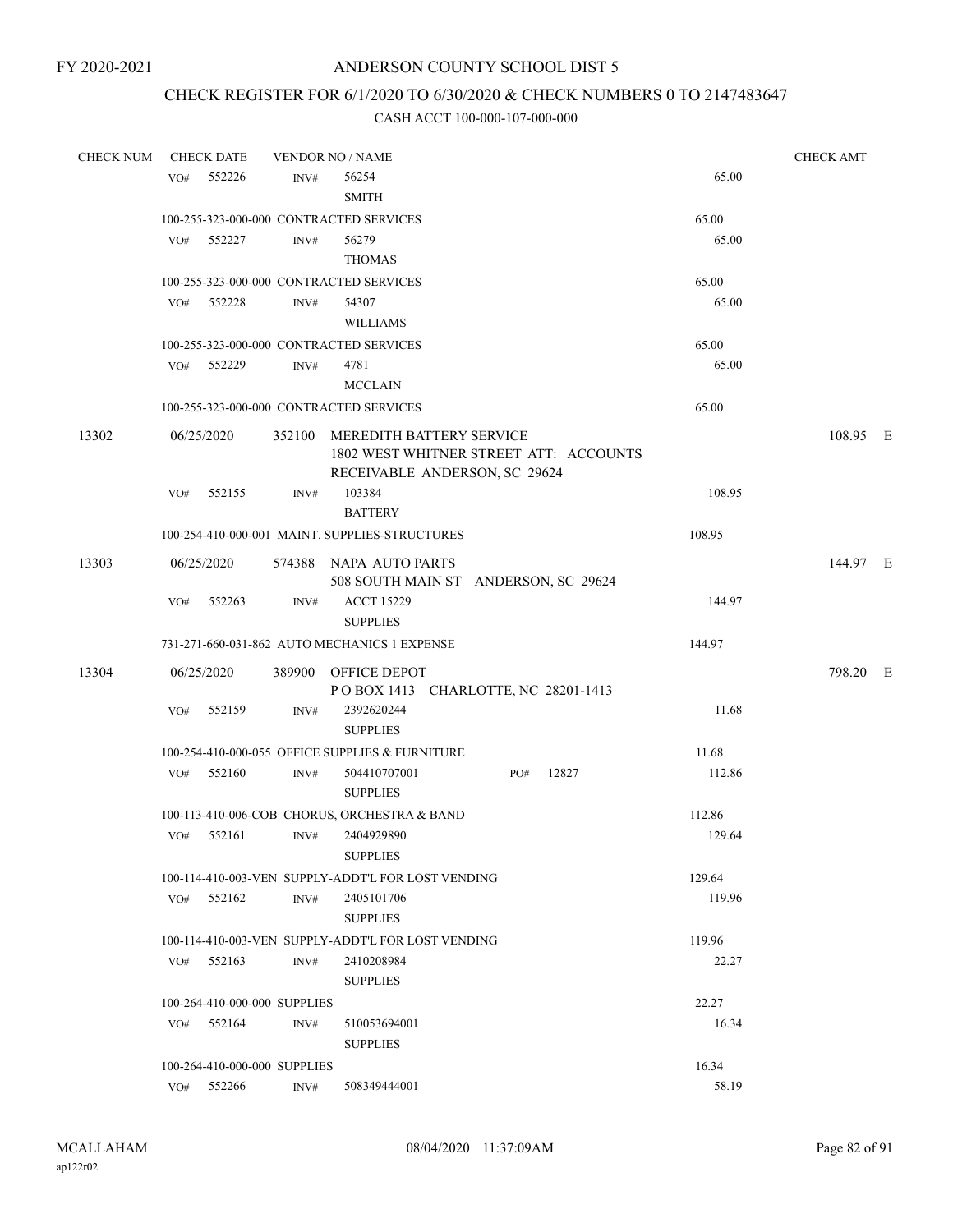## ANDERSON COUNTY SCHOOL DIST 5

## CHECK REGISTER FOR 6/1/2020 TO 6/30/2020 & CHECK NUMBERS 0 TO 2147483647

| <b>CHECK NUM</b> |     | <b>CHECK DATE</b>            |        | <b>VENDOR NO / NAME</b>                                                                   |     |       |          | <b>CHECK AMT</b> |   |
|------------------|-----|------------------------------|--------|-------------------------------------------------------------------------------------------|-----|-------|----------|------------------|---|
|                  |     |                              |        | <b>PLANNERS</b>                                                                           |     |       |          |                  |   |
|                  |     |                              |        | 723-190-660-023-911 MISCELLANEOUS- ADULT ED EXPENSE                                       |     |       | 58.19    |                  |   |
|                  | VO# | 552267                       | INV#   | 508319441001<br><b>SUPPLIES</b>                                                           | PO# | 12842 | 113.53   |                  |   |
|                  |     |                              |        | 100-213-410-000-000 SUPPLIES AND MATERIALS                                                |     |       | 113.53   |                  |   |
|                  | VO# | 552268                       | INV#   | 508318478001<br><b>SUPPLIES</b>                                                           | PO# | 12842 | 213.73   |                  |   |
|                  |     |                              |        | 100-213-410-000-000 SUPPLIES AND MATERIALS                                                |     |       | 38.56    |                  |   |
|                  |     |                              |        | 100-213-410-002-000 SUPPLIES-HEALTH SERVICE                                               |     |       | 28.76    |                  |   |
|                  |     | 100-213-410-017-000 SUPPLIES |        |                                                                                           |     |       | 146.41   |                  |   |
| 13305            |     | 06/25/2020                   | 391100 | OLD STONE TRACTOR CO, INC<br>PO BOX 13565 ATT: ACCOUNTS RECEIVABLE<br>ANDERSON, SC 29624  |     |       |          | 269.29 E         |   |
|                  | VO# | 552165                       | INV#   | CT07725<br><b>REPAIR PARTS</b>                                                            |     |       | 46.50    |                  |   |
|                  |     |                              |        | 100-254-410-000-001 MAINT. SUPPLIES-STRUCTURES                                            |     |       | 46.50    |                  |   |
|                  | VO# | 552166                       | INV#   | WO38914<br>REPAIR                                                                         |     |       | 222.79   |                  |   |
|                  |     |                              |        | 100-254-410-000-100 SMALL EQUIPMENT                                                       |     |       | 222.79   |                  |   |
| 13306            |     | 06/25/2020                   | 574531 | PALMETTO SCREEN PRINTING & EMBROIDERY, L<br>614 N. MURRAY AVE ANDERSON, SC 29625          |     |       |          | 749.00 E         |   |
|                  | VO# | 552231                       | INV#   | 3379<br><b>MIDWAY</b>                                                                     |     |       | 749.00   |                  |   |
|                  |     |                              |        | 100-112-410-017-C19 COVID 19 SUPPLIES                                                     |     |       | 749.00   |                  |   |
| 13307            |     | 06/25/2020                   | 570443 | PROJECT LEAD THE WAY<br>3939 PRIORITY WAY SOUTH DRIVE SUITE 400<br>INDIANAPOLIS, IN 46240 |     |       |          | 2,400.00         | E |
|                  | VO# | 552169                       | INV#   | 240434<br><b>GLENVIEW MS</b>                                                              | PO# | 12929 | 1,200.00 |                  |   |
|                  |     |                              |        | 267-224-333-020-P11 TRIPS- TECHNOLOGY                                                     |     |       | 1,200.00 |                  |   |
|                  | VO# | 552170                       | INV#   | 240139<br><b>MCCANTS</b>                                                                  | PO# | 12930 | 1,200.00 |                  |   |
|                  |     |                              |        | 267-224-333-000-P11 TRIPS- TECHNOLOGY                                                     |     |       | 1,200.00 |                  |   |
| 13308            |     | 06/25/2020                   | 570955 | RIDDELL/ ALL AMERICAN SPORTS<br>PO BOX 71914 CHICAGO, IL 60694-1914                       |     |       |          | 1,425.50 E       |   |
|                  | VO# | 552176                       | INV#   | 951085906<br><b>WESTSIDE HS</b>                                                           |     |       | 1,425.50 |                  |   |
|                  |     | 100-271-410-003-000 SUPPLIES |        |                                                                                           |     |       | 1,425.50 |                  |   |
| $*$ 13311        |     | 06/25/2020                   | 462725 | SCHOLASTIC BOOK CLUBS, INC<br>POBOX 3745 ATT: ACCOUNTS RECEIVABLE                         |     |       |          | 5,485.40 E       |   |
|                  | VO# | 552179                       | INV#   | JEFFERSON CITY, MO 65102-3720<br>22650066<br><b>CALHOUN ELEM</b>                          | PO# | 12706 | 381.45   |                  |   |
|                  |     |                              |        | 201-112-410-014-000 SUPPLIES AND MATERIALS                                                |     |       | 349.95   |                  |   |
|                  |     |                              |        |                                                                                           |     |       |          |                  |   |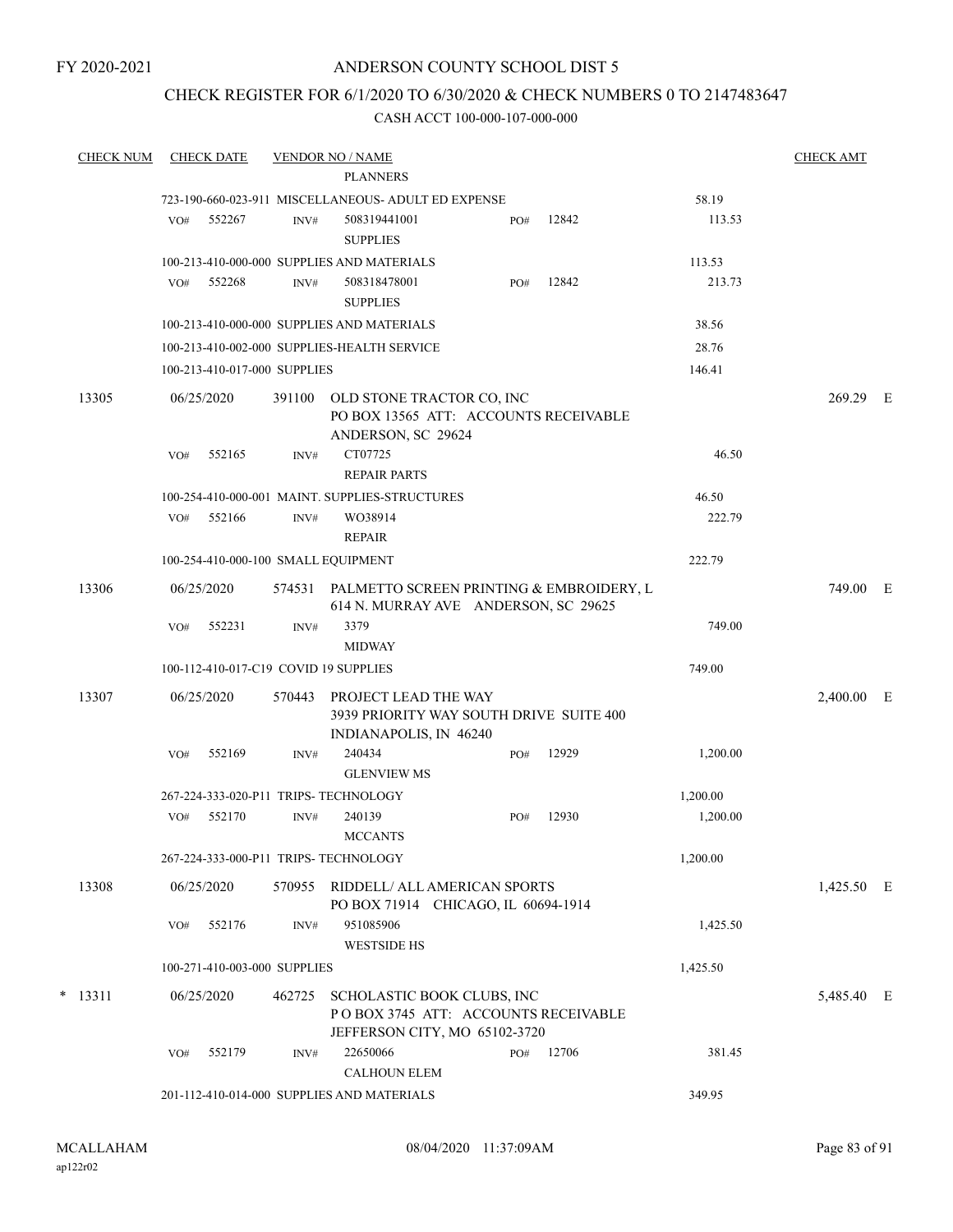# CHECK REGISTER FOR 6/1/2020 TO 6/30/2020 & CHECK NUMBERS 0 TO 2147483647

| <b>CHECK NUM</b> |     | <b>CHECK DATE</b>                  |        | <b>VENDOR NO / NAME</b>                                                                                     |     |       |          | <b>CHECK AMT</b> |  |
|------------------|-----|------------------------------------|--------|-------------------------------------------------------------------------------------------------------------|-----|-------|----------|------------------|--|
|                  |     |                                    |        | 201-112-410-014-000 SUPPLIES AND MATERIALS                                                                  |     |       | 31.50    |                  |  |
|                  | VO# | 552269                             | INV#   | 22540489<br><b>CALHOUN ELEM</b>                                                                             | PO# | 12712 | 5,103.95 |                  |  |
|                  |     |                                    |        | 201-112-410-014-000 SUPPLIES AND MATERIALS                                                                  |     |       | 5,103.95 |                  |  |
| 13312            |     | 06/25/2020                         | 463000 | SCHOLASTIC INC/SCHOLASTIC MAGAZINES<br>POBOX 3725 ATT: ACCOUNTS RECEIVABLE<br>JEFFERSON CITY, MO 65102-3725 |     |       |          | 1,820.00 E       |  |
|                  | VO# | 552178                             | INV#   | 22438400<br><b>VARENNES</b>                                                                                 | PO# | 12470 | 1,820.00 |                  |  |
|                  |     |                                    |        | 201-188-410-016-000 SUPPLIES- PARENTING                                                                     |     |       | 1,820.00 |                  |  |
| 13313            |     | 06/25/2020                         |        | 463575 SCHOOL HEALTH CORPORATION<br>6764 EAGLE WAY ATT: ACCOUNTS RECEIVABLE<br>CHICAGO, IL 60678-1067       |     |       |          | 2,376.00 E       |  |
|                  | VO# | 552180                             | INV#   | 3779902<br>CUST #78510                                                                                      | PO# | 12878 | 125.40   |                  |  |
|                  |     |                                    |        | 100-112-410-019-C19 COVID 19 SUPPLIES                                                                       |     |       | 125.40   |                  |  |
|                  |     | VO# 552270                         | INV#   | 3780216<br><b>AED TRAINER</b>                                                                               | PO# | 12880 | 2,250.60 |                  |  |
|                  |     |                                    |        | 100-213-410-000-000 SUPPLIES AND MATERIALS                                                                  |     |       | 2,250.60 |                  |  |
| 13314            |     | 06/25/2020                         |        | 573290 SHADETREE GRAPHICS, LLC<br>147 POWELL RD. ANDERSON, SC 29625                                         |     |       |          | 150.00 E         |  |
|                  | VO# | 552181                             | INV#   | 2020-1521<br><b>CALHOUN ELEM</b>                                                                            |     |       | 150.00   |                  |  |
|                  |     |                                    |        | 714-271-660-014-335 CHORUS CLUB EXPENSE                                                                     |     |       | 150.00   |                  |  |
| 13315            |     | 06/25/2020                         | 570059 | <b>SHARP BUSINESS SYSTEMS</b><br>DEPT 1216 PO BOX 121216 DALLAS, TX 75312-1216                              |     |       |          | 160.12 E         |  |
|                  | VO# | 552182                             | INV#   | 9002793509<br><b>COPIES</b>                                                                                 |     |       | 90.30    |                  |  |
|                  |     | 201-112-490-012-000 COPIER COST    |        |                                                                                                             |     |       | 90.30    |                  |  |
|                  | VO# | 552183                             | INV#   | 9002816653<br><b>COPIES</b>                                                                                 |     |       | 1.35     |                  |  |
|                  |     |                                    |        | 124-114-445-024-000 TECHNOLOGY SUPPLIES                                                                     |     |       | 1.35     |                  |  |
|                  | VO# | 552184                             | INV#   | 9002793431<br><b>COPIES</b>                                                                                 |     |       | 6.42     |                  |  |
|                  |     | 717-190-660-017-362 COPIER EXPENSE |        |                                                                                                             |     |       | 6.42     |                  |  |
|                  | VO# | 552185                             | INV#   | 9002809089<br><b>COPIES</b>                                                                                 |     |       | 15.79    |                  |  |
|                  |     | 708-271-660-008-362 COPIER EXPENSE |        |                                                                                                             |     |       | 15.79    |                  |  |
|                  | VO# | 552186                             | INV#   | 9002809085<br><b>COPIES</b>                                                                                 |     |       | 5.66     |                  |  |
|                  |     | 708-271-660-008-362 COPIER EXPENSE |        |                                                                                                             |     |       | 5.66     |                  |  |
|                  | VO# | 552271                             | INV#   | 9002816668<br><b>COPIES</b>                                                                                 |     |       | 40.60    |                  |  |
|                  |     | 723-190-660-023-913 COPIER EXPENSE |        |                                                                                                             |     |       | 40.60    |                  |  |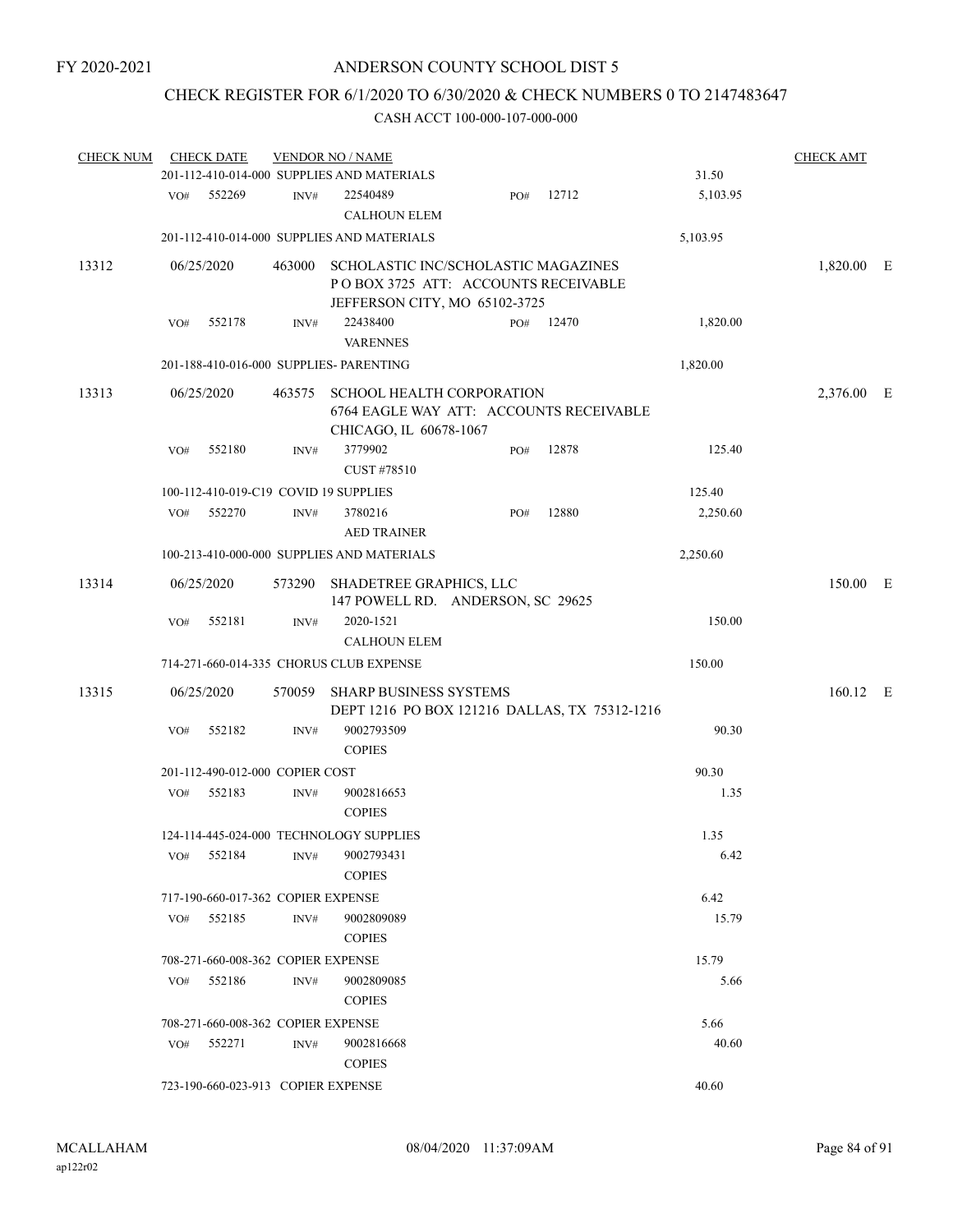# CHECK REGISTER FOR 6/1/2020 TO 6/30/2020 & CHECK NUMBERS 0 TO 2147483647

|        | <b>CHECK NUM</b> | <b>CHECK DATE</b>                                                                  |                | <b>VENDOR NO / NAME</b>                                                                              |       |                            | <b>CHECK AMT</b> |  |
|--------|------------------|------------------------------------------------------------------------------------|----------------|------------------------------------------------------------------------------------------------------|-------|----------------------------|------------------|--|
| $\ast$ | 13317            | 06/25/2020<br>VO#<br>552111                                                        | 576185<br>INV# | EMPLOYEE VENDOR<br><b>SUPPLIES</b><br>REIMBURSEMENT                                                  |       | 192.22                     | 192.22 E         |  |
|        |                  | 131-115-410-031-000 SUPPLIES                                                       |                |                                                                                                      |       | 192.22                     |                  |  |
|        | 13318            | 06/25/2020                                                                         |                | 567862 USA TESTPREP LLC<br>PO BOX 2906 TUCKER, GA 30085                                              |       |                            | 2,733.81 E       |  |
|        |                  | 552195<br>VO#                                                                      | INV#           | 42306<br>PO#<br><b>NEW PROSPECT</b>                                                                  | 12867 | 2,733.81                   |                  |  |
|        |                  | 201-112-445-010-000 TECHNOLOGY SUPPLIES                                            |                |                                                                                                      |       | 2,733.81                   |                  |  |
| *      | 13320            | 06/25/2020                                                                         |                | 529275 WESTAR TIRE<br>P O BOX 400<br>715 NORTH MURRAY ATT:<br>ACCOUNTS RECEIVABLE ANDERSON, SC 29622 |       |                            | 132.68 E         |  |
|        |                  | 552199<br>VO#                                                                      | INV#           | 84211<br><b>TURF MASTER</b>                                                                          |       | 132.68                     |                  |  |
|        |                  |                                                                                    |                | 100-254-540-000-001 EQUIPMENT - MAINTENANCE                                                          |       | 132.68                     |                  |  |
| $\ast$ | 13323            | 06/25/2020                                                                         | 332750         | WILLIAM V MACGILL & CO<br>1000 NORTH LOMBARD ROAD ATT: ACCOUNTS<br>RECEIVABLE LOMBARD, IL 60148      |       |                            | 224.75 E         |  |
|        |                  | 552278<br>VO#                                                                      | INV#           | 719244<br>PO#<br><b>SUPPLIES</b>                                                                     | 12566 | 224.75                     |                  |  |
|        |                  |                                                                                    |                | 100-213-410-000-000 SUPPLIES AND MATERIALS                                                           |       | 224.75                     |                  |  |
|        | 13324            | 06/30/2020                                                                         |                | 100075 4IMPRINT<br>25303 NETWORK PLACE CHICAGO, IL 60673-1253                                        |       |                            | 777.98 E         |  |
|        |                  | 552357<br>VO#                                                                      | INV#           | 19829979<br>PO#<br>ACCT 2692056                                                                      | 12793 | 777.98                     |                  |  |
|        |                  | 131-115-312-031-000 PURCHASED SERVICES                                             |                |                                                                                                      |       | 777.98                     |                  |  |
|        | 13325            | 06/30/2020                                                                         |                | 102640 ACTION AUTO<br>529 FAIR STREET ATT: ACCOUNTS RECEIVABLE<br>ANDERSON, SC 29625                 |       |                            | 102.35 E         |  |
|        |                  | 552296<br>VO#                                                                      | INV#           | 90361<br>PO#<br><b>REPAIR</b>                                                                        | 12927 | 102.35                     |                  |  |
|        |                  | 100-257-412-000-000 TRUCK SERVICE                                                  |                |                                                                                                      |       | 102.35                     |                  |  |
|        | 13326            | 06/30/2020<br>552356<br>VO#                                                        | 574673<br>INV# | <b>EMPLOYEE VENDOR</b><br>OFFICE DEPOT<br>REIMBURSEMENT                                              |       | 1,370.68                   | 1,370.68 E       |  |
|        |                  | 131-115-410-031-000 SUPPLIES                                                       |                |                                                                                                      |       | 1,370.68                   |                  |  |
|        | $* 13328$        | 06/30/2020                                                                         | 126675         | ATTAWAY INC<br>POBOX 302 ATT: ACCOUNTS RECEIVABLE<br>ANDERSON, SC 29622                              |       |                            | 5,404.04 E       |  |
|        |                  | 552297<br>VO#                                                                      | INV#           | PO 12639<br>PO#<br><b>WHSE SUPPLIES</b>                                                              | 12639 | 2,553.88                   |                  |  |
|        |                  | 100-000-170-000-000 WAREHOUSE INVENTORY<br>100-000-170-000-000 WAREHOUSE INVENTORY |                | 100-000-170-000-000 WAREHOUSE INVENTORY                                                              |       | 157.50<br>957.65<br>906.40 |                  |  |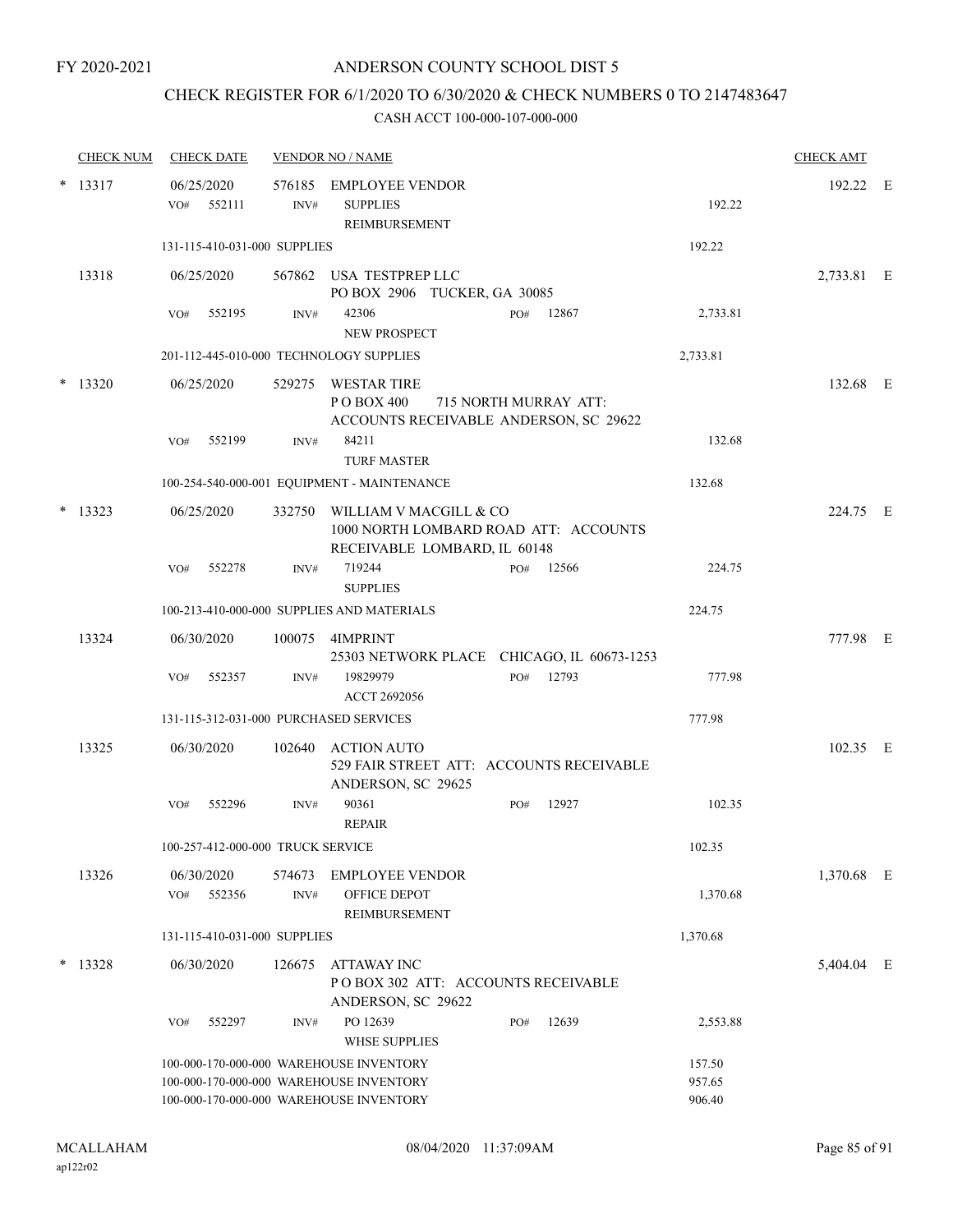## CHECK REGISTER FOR 6/1/2020 TO 6/30/2020 & CHECK NUMBERS 0 TO 2147483647

| <b>CHECK NUM</b> |     | <b>CHECK DATE</b>                                                                                              |        | <b>VENDOR NO / NAME</b><br>100-000-170-000-000 WAREHOUSE INVENTORY                                                |     |       | 532.33                      | <b>CHECK AMT</b> |  |
|------------------|-----|----------------------------------------------------------------------------------------------------------------|--------|-------------------------------------------------------------------------------------------------------------------|-----|-------|-----------------------------|------------------|--|
|                  | VO# | 552298                                                                                                         | INV#   | 228684<br><b>WESTSIDE</b>                                                                                         |     |       | 1,332.15                    |                  |  |
|                  |     |                                                                                                                |        |                                                                                                                   |     |       |                             |                  |  |
|                  |     |                                                                                                                |        | 100-114-410-003-VEN SUPPLY-ADDT'L FOR LOST VENDING                                                                |     |       | 1,332.15                    |                  |  |
|                  | VO# | 552372                                                                                                         | INV#   | 228975<br><b>WHSE SUPPLIES</b>                                                                                    | PO# | 12901 | 1,518.01                    |                  |  |
|                  |     |                                                                                                                |        | 100-000-170-000-000 WAREHOUSE INVENTORY                                                                           |     |       | 1,518.01                    |                  |  |
| $*$ 13330        |     | 06/30/2020                                                                                                     |        | 187300 CRESCENT SUPPLY CO, INC<br>POBOX 8798 ATT: ACCOUNTS RECEIVABLE<br>GREENVILLE, SC 29604                     |     |       |                             | 2,568.00 E       |  |
|                  | VO# | 552301                                                                                                         | INV#   | 392135<br><b>WHSE SUPPLIES</b>                                                                                    | PO# | 12905 | 2,568.00                    |                  |  |
|                  |     |                                                                                                                |        | 100-000-170-000-000 WAREHOUSE INVENTORY                                                                           |     |       | 2,568.00                    |                  |  |
| 13331            |     | 06/30/2020                                                                                                     | 571257 | EMS LINQ, INC.<br>EDUCATION MANAGEMENT SYSTEMS PO BOX<br>745000 ATLANTA, GA 30374                                 |     |       |                             | 12,985.00 E      |  |
|                  | VO# | 552375                                                                                                         | INV#   | C1196<br>20-21 SUPPORT                                                                                            | PO# | 12970 | 12,985.00                   |                  |  |
|                  |     | 600-256-445-000-000 SOFTWARE                                                                                   |        |                                                                                                                   |     |       | 12,985.00                   |                  |  |
| 13332            |     | 06/30/2020                                                                                                     | 569871 | FOLLETT SCHOOL SOLUTIONS, INC<br>91826 COLLECTION CENTER DRIVE ATT: ACCOUNTS<br>RECEIVABLE CHICAGO, IL 60693-0918 |     |       |                             | 2,497.42 E       |  |
|                  | VO# | 552376                                                                                                         | INV#   | 707249<br><b>MCCANTS</b>                                                                                          | PO# | 12814 | 2,497.42                    |                  |  |
|                  |     | 397-222-410-005-000 MEDIA SUPPLIES<br>397-222-410-005-000 MEDIA SUPPLIES<br>397-222-410-005-000 MEDIA SUPPLIES |        |                                                                                                                   |     |       | 1,474.44<br>27.98<br>995.00 |                  |  |
| 13333            |     | 06/30/2020                                                                                                     | 237555 | FORMS & SUPPLY<br>POBOX 563953 ATT: ACCOUNTS RECEIVABLE                                                           |     |       |                             | 47,630.13 E      |  |
|                  | VO# | 552302                                                                                                         | INV#   | CHARLOTTE, NC 28256<br>5452743<br><b>SUPPLIES</b>                                                                 |     |       | 395.45                      |                  |  |
|                  |     |                                                                                                                |        | 709-271-660-009-201 MISCELLANEOUS EXPENSE                                                                         |     |       | 395.45                      |                  |  |
|                  | VO# | 552303                                                                                                         | INV#   | 5465513<br><b>SUPPLIES</b>                                                                                        | PO# | 12958 | 15,023.25                   |                  |  |
|                  |     | 131-115-410-031-000 SUPPLIES                                                                                   |        |                                                                                                                   |     |       | 15,023.25                   |                  |  |
|                  |     | VO# 552304                                                                                                     | INV#   | 5455302<br><b>SUPPLIES</b>                                                                                        | PO# | 12888 | 49.11                       |                  |  |
|                  |     |                                                                                                                |        | 100-000-170-000-000 WAREHOUSE INVENTORY                                                                           |     |       | 49.11                       |                  |  |
|                  | VO# | 552305                                                                                                         | INV#   | 5413959-6<br><b>WHSE SUPPLIES</b>                                                                                 | PO# | 12640 | 469.09                      |                  |  |
|                  |     |                                                                                                                |        | 100-000-170-000-000 WAREHOUSE INVENTORY                                                                           |     |       | 469.09                      |                  |  |
|                  | VO# | 552306                                                                                                         | INV#   | 5457465<br><b>WHSE SUPPLIES</b>                                                                                   | PO# | 12904 | 1,701.30                    |                  |  |
|                  |     |                                                                                                                |        | 100-000-170-000-000 WAREHOUSE INVENTORY                                                                           |     |       | 1,701.30                    |                  |  |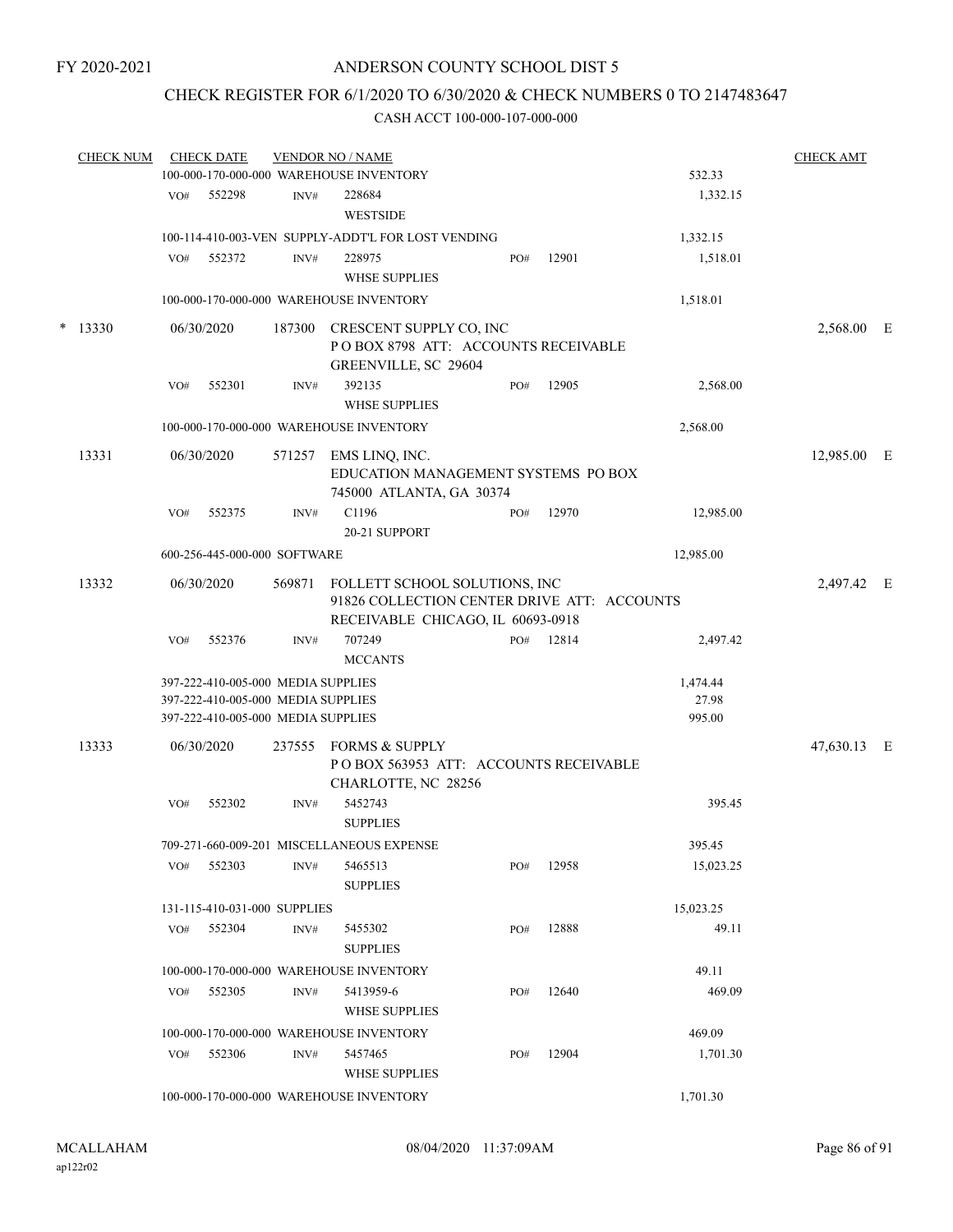# CHECK REGISTER FOR 6/1/2020 TO 6/30/2020 & CHECK NUMBERS 0 TO 2147483647

| <b>CHECK NUM</b> |     | <b>CHECK DATE</b>             |                | <b>VENDOR NO / NAME</b>                                      |     |       |          | <b>CHECK AMT</b> |  |
|------------------|-----|-------------------------------|----------------|--------------------------------------------------------------|-----|-------|----------|------------------|--|
|                  | VO# | 552307                        | INV#           | 5394228<br>WHSE SUPPLIES                                     | PO# | 12554 | 97.37    |                  |  |
|                  |     |                               |                | 100-000-170-000-000 WAREHOUSE INVENTORY                      |     |       | 97.37    |                  |  |
|                  | VO# | 552308                        | INV#           | 5454433<br><b>WHSE SUPPLIES</b>                              | PO# | 12890 | 9,095.00 |                  |  |
|                  |     |                               |                | 100-000-170-000-000 WAREHOUSE INVENTORY                      |     |       | 9,095.00 |                  |  |
|                  | VO# | 552309                        | INV#           | 5453550                                                      | PO# | 12885 | 1,154.44 |                  |  |
|                  |     |                               |                | <b>WHSE SUPPLIES</b>                                         |     |       |          |                  |  |
|                  |     |                               |                | 100-000-170-000-000 WAREHOUSE INVENTORY                      |     |       | 1,154.44 |                  |  |
|                  | VO# | 552310                        | INV#           | 5430695                                                      | PO# | 12884 | 205.44   |                  |  |
|                  |     |                               |                | <b>WHSE SUPPLIES</b>                                         |     |       |          |                  |  |
|                  |     |                               |                | 100-000-170-000-000 WAREHOUSE INVENTORY                      |     |       | 205.44   |                  |  |
|                  | VO# | 552311                        | INV#           | 5459857                                                      | PO# | 12932 | 2,808.75 |                  |  |
|                  |     |                               |                | <b>WHSE SUPPLIES</b>                                         |     |       |          |                  |  |
|                  |     |                               |                | 100-213-410-000-C19 COVID-19 SUPPLIES                        |     |       | 2,808.75 |                  |  |
|                  | VO# | 552312                        | INV#           | PO 12780<br><b>WHSE SUPPLIES</b>                             | PO# | 12780 | 6,809.35 |                  |  |
|                  |     |                               |                | 100-000-170-000-000 WAREHOUSE INVENTORY                      |     |       | 6,499.91 |                  |  |
|                  |     |                               |                | 100-000-170-000-000 WAREHOUSE INVENTORY                      |     |       | 135.46   |                  |  |
|                  |     |                               |                | 100-000-170-000-000 WAREHOUSE INVENTORY                      |     |       | 173.98   |                  |  |
|                  | VO# | 552313                        | INV#           | 5461149<br><b>WHSE SUPPLIES</b>                              |     |       | 322.56   |                  |  |
|                  |     |                               |                | 100-113-410-008-000 SUPPLIES AND MATERIALS                   |     |       | 322.56   |                  |  |
|                  | VO# | 552377                        | INV#           | 5465325<br><b>COPY PAPER</b>                                 | PO# | 12935 | 4,566.23 |                  |  |
|                  |     | 100-114-410-002-000 SUPPLIES  |                |                                                              |     |       | 4,566.23 |                  |  |
|                  | VO# | 552378                        | INV#           | 5424818<br><b>FURNITURE</b>                                  | PO# | 12651 | 4,932.79 |                  |  |
|                  |     | 100-233-410-005-FUR FURNITURE |                |                                                              |     |       | 4,932.79 |                  |  |
|                  |     |                               |                |                                                              |     |       |          |                  |  |
| 13334            | VO# | 06/30/2020<br>552394          | 575971<br>INV# | <b>EMPLOYEE VENDOR</b><br><b>JUNE 2020</b>                   |     |       | 130.27   | 130.27 E         |  |
|                  |     |                               |                | MILEAGE                                                      |     |       |          |                  |  |
|                  |     |                               |                | 600-256-332-000-SSP IN-DISTRICT TRAVEL                       |     |       | 130.27   |                  |  |
| 13335            |     | 06/30/2020                    | 564031         | <b>GLOVES PLUS INC</b><br>227 NEELY FERRY ROAD ATT: ACCOUNTS |     |       |          | 739.44 E         |  |
|                  |     |                               |                | RECEIVABLE SIMPSONVILLE, SC 29680                            |     |       |          |                  |  |
|                  | VO# | 552314                        | INV#           | 146115,146034<br><b>GLOVES</b>                               | PO# | 12779 | 739.44   |                  |  |
|                  |     |                               |                | 100-000-170-000-000 WAREHOUSE INVENTORY                      |     |       | 371.81   |                  |  |
|                  |     |                               |                | 100-000-170-000-000 WAREHOUSE INVENTORY                      |     |       | 367.63   |                  |  |
| $*$ 13338        |     | 06/30/2020                    | 264114         | HEINEMANN<br>15963 COLLECTIONS CENTER DRIVE ATT: ACCOUNTS    |     |       |          | 2,553.08 E       |  |
|                  | VO# | 552361                        | INV#           | RECEIVABLE CHICAGO, IL 60693<br>7213449<br>HOMELAND PARK     | PO# | 12703 | 678.68   |                  |  |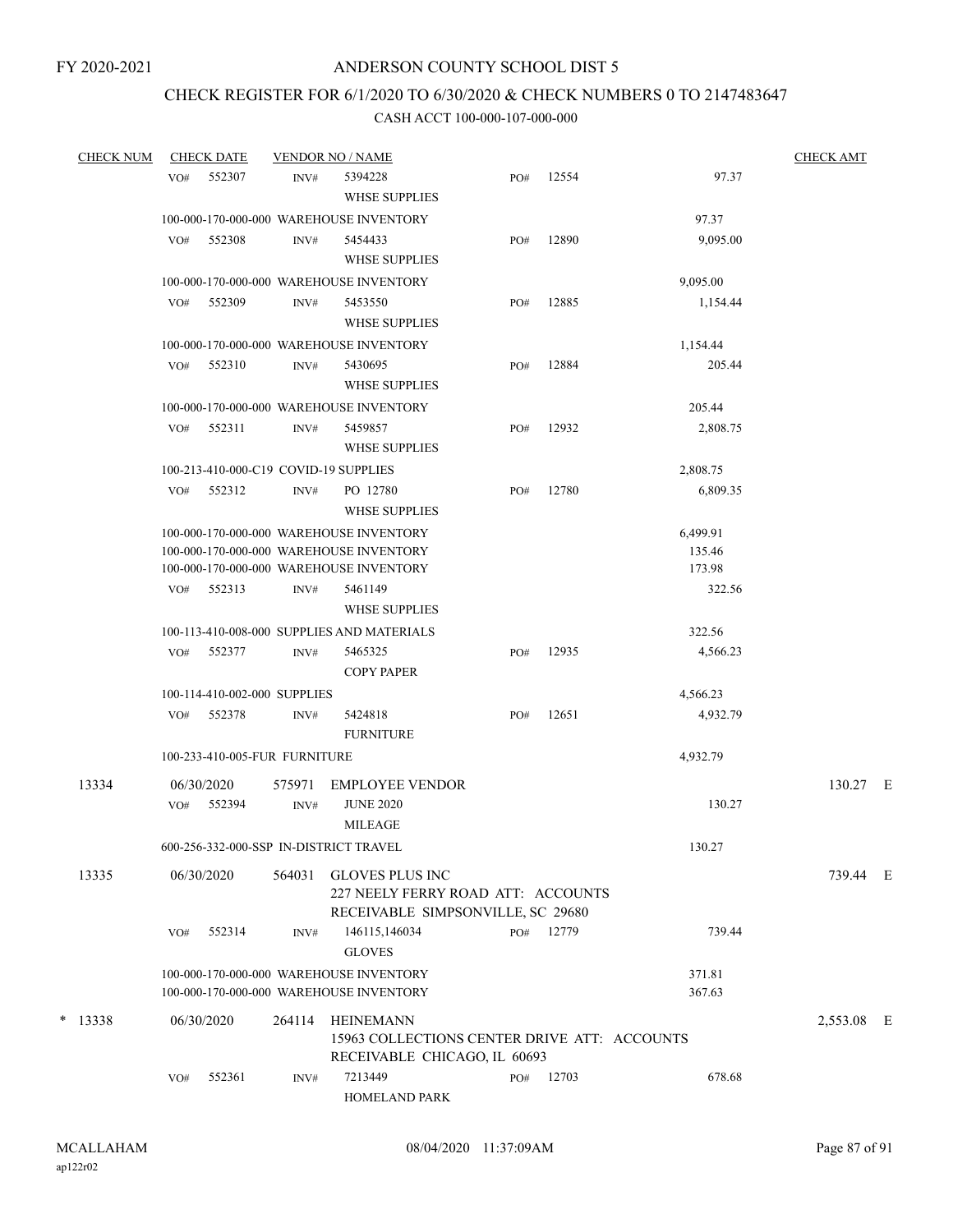## CHECK REGISTER FOR 6/1/2020 TO 6/30/2020 & CHECK NUMBERS 0 TO 2147483647

|   | <b>CHECK NUM</b> |     | <b>CHECK DATE</b>                |                | <b>VENDOR NO / NAME</b>                                                                               |          | <b>CHECK AMT</b> |  |
|---|------------------|-----|----------------------------------|----------------|-------------------------------------------------------------------------------------------------------|----------|------------------|--|
|   |                  |     | 201-224-410-011-000 SUPPLIES- PD |                |                                                                                                       | 616.98   |                  |  |
|   |                  |     | 201-224-410-011-000 SUPPLIES- PD |                |                                                                                                       | 61.70    |                  |  |
|   |                  | VO# | 552362                           | INV#           | 12705<br>7212513<br>PO#<br><b>CALHOUN ELEM</b>                                                        | 1,874.40 |                  |  |
|   |                  |     |                                  |                | 201-112-410-014-000 SUPPLIES AND MATERIALS                                                            | 1,704.00 |                  |  |
|   |                  |     |                                  |                | 201-112-410-014-000 SUPPLIES AND MATERIALS                                                            | 170.40   |                  |  |
|   | 13339            |     | 06/30/2020                       | 272800         | <b>HOUSE OF TROPHIES</b><br>616 NORTH MURRAY AVENUE ATT: ACCOUNTS                                     |          | 248.24 E         |  |
|   |                  | VO# | 552318                           | INV#           | RECEIVABLE ANDERSON, SC 29625-4311<br>32716<br>WHITEHALL                                              | 248.24   |                  |  |
|   |                  |     |                                  |                | 719-271-660-019-201 MISCELLANEOUS EXPENSE                                                             | 248.24   |                  |  |
| * | 13346            |     | 06/30/2020                       | 570395         | NETWORK CONTROLS & ELECTRIC, INC<br>136 JOHNS ROAD ATT: ACCOUNTS RECEIVABLE<br><b>GREER, SC 29650</b> |          | 407.69 E         |  |
|   |                  | VO# | 552327                           | INV#           | 24764<br><b>ADULT ED</b>                                                                              | 407.69   |                  |  |
|   |                  |     |                                  |                | 723-190-660-023-911 MISCELLANEOUS- ADULT ED EXPENSE                                                   | 407.69   |                  |  |
|   |                  |     |                                  |                |                                                                                                       |          |                  |  |
|   | 13347            |     | 06/30/2020                       | 389900         | OFFICE DEPOT<br>POBOX 1413 CHARLOTTE, NC 28201-1413                                                   |          | 4,080.48 E       |  |
|   |                  | VO# | 552328                           | INV#           | 509305706001<br><b>SUPPLIES</b>                                                                       | 2,091.40 |                  |  |
|   |                  |     | 100-223-410-002-000 Supplies     |                |                                                                                                       | 2,091.40 |                  |  |
|   |                  | VO# | 552329                           | INV#           | 509337428001                                                                                          | 719.04   |                  |  |
|   |                  |     |                                  |                | <b>SUPPLIES</b>                                                                                       |          |                  |  |
|   |                  |     | 100-223-410-002-000 Supplies     |                |                                                                                                       | 719.04   |                  |  |
|   |                  | VO# | 552330                           | INV#           | 509354491001<br><b>SUPPLIES</b>                                                                       | 18.38    |                  |  |
|   |                  |     | 100-223-410-002-000 Supplies     |                |                                                                                                       | 18.38    |                  |  |
|   |                  | VO# | 552331                           | INV#           | 509376584001                                                                                          | 36.17    |                  |  |
|   |                  |     |                                  |                | <b>SUPPLIES</b>                                                                                       |          |                  |  |
|   |                  |     | 100-223-410-002-000 Supplies     |                |                                                                                                       | 36.17    |                  |  |
|   |                  | VO# | 552332                           | INV#           | 509333792001<br><b>SUPPLIES</b>                                                                       | 8.76     |                  |  |
|   |                  |     | 100-223-410-002-000 Supplies     |                |                                                                                                       | 8.76     |                  |  |
|   |                  | VO# | 552333                           | INV#           | 509333786001                                                                                          | 147.77   |                  |  |
|   |                  |     |                                  |                | <b>SUPPLIES</b>                                                                                       |          |                  |  |
|   |                  |     | 100-223-410-002-000 Supplies     |                |                                                                                                       | 147.77   |                  |  |
|   |                  | VO# | 552334                           | INV#           | 509080140001<br><b>SUPPLIES</b>                                                                       | 111.88   |                  |  |
|   |                  |     | 600-256-410-000-000 SUPPLIES     |                |                                                                                                       | 111.88   |                  |  |
|   |                  |     | VO# 552363                       | INV#           | 506773295001<br><b>SUPPLIES</b>                                                                       | 32.34    |                  |  |
|   |                  |     | 100-114-410-001-ALT SUPPLIES     |                |                                                                                                       | 32.34    |                  |  |
|   |                  | VO# | 552364                           | $\text{INV}\#$ | 506773739001                                                                                          | 155.78   |                  |  |
|   |                  |     |                                  |                |                                                                                                       |          |                  |  |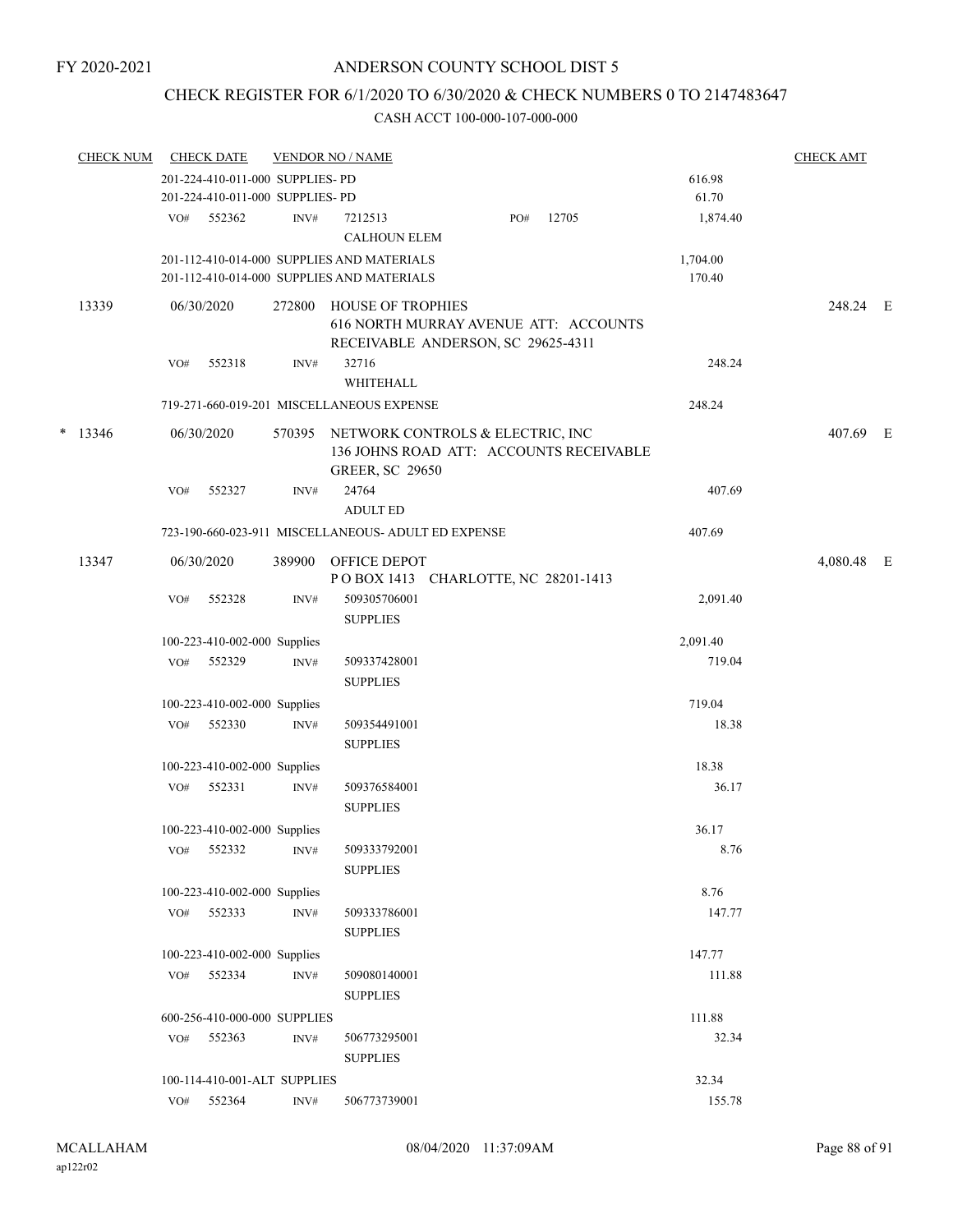## ANDERSON COUNTY SCHOOL DIST 5

## CHECK REGISTER FOR 6/1/2020 TO 6/30/2020 & CHECK NUMBERS 0 TO 2147483647

| <b>CHECK NUM</b> | <b>CHECK DATE</b> |                                        |        | <b>VENDOR NO / NAME</b><br><b>SUPPLIES</b>                                                                                                    |     |           |                                        | <b>CHECK AMT</b> |  |
|------------------|-------------------|----------------------------------------|--------|-----------------------------------------------------------------------------------------------------------------------------------------------|-----|-----------|----------------------------------------|------------------|--|
|                  |                   |                                        |        |                                                                                                                                               |     |           |                                        |                  |  |
|                  | VO#               | 100-114-410-001-ALT SUPPLIES<br>552387 | INV#   | 512412752001<br><b>SUPPLIES</b>                                                                                                               | PO# | 12913     | 155.78<br>758.96                       |                  |  |
|                  |                   |                                        |        | 100-221-410-000-000 SUPPLIES AND MATERIALS                                                                                                    |     |           | 758.96                                 |                  |  |
| 13348            | 06/30/2020        |                                        |        | 394675 PIP PRINTING<br>1005 NORTH FANT STREET ATT: ACCOUNTS<br>RECEIVABLE ANDERSON, SC 29621                                                  |     |           |                                        | 2,248.56 E       |  |
|                  | VO#               | 552366                                 | INV#   | 100586<br><b>ROBERT ANDERSON</b>                                                                                                              |     | PO# 12946 | 2,248.56                               |                  |  |
|                  |                   |                                        |        | 201-188-410-006-000 SUPPLIES- PARENTING/ PRINTING                                                                                             |     |           | 2,248.56                               |                  |  |
| 13349            | 06/30/2020        |                                        |        | 570443 PROJECT LEAD THE WAY<br>3939 PRIORITY WAY SOUTH DRIVE SUITE 400<br>INDIANAPOLIS, IN 46240                                              |     |           |                                        | $10,200.00$ E    |  |
|                  | VO#               | 552336                                 | INV#   | 223543<br>PO 12670                                                                                                                            | PO# | 12670     | 4,800.00                               |                  |  |
|                  |                   |                                        |        | 131-115-312-031-000 PURCHASED SERVICES                                                                                                        |     |           | 4,800.00                               |                  |  |
|                  | VO#               | 552337                                 | INV#   | 227674<br>PO 12910                                                                                                                            | PO# | 12910     | 5,400.00                               |                  |  |
|                  |                   | 131-115-410-031-000 SUPPLIES           |        |                                                                                                                                               |     |           | 5,400.00                               |                  |  |
| 13350            | 06/30/2020        |                                        |        | 462725 SCHOLASTIC BOOK CLUBS, INC<br>POBOX 3745 ATT: ACCOUNTS RECEIVABLE<br>JEFFERSON CITY, MO 65102-3720                                     |     |           |                                        | 3,549.31 E       |  |
|                  | VO#               | 552389                                 | INV#   | 21276287<br><b>NEVITT FOREST</b>                                                                                                              | PO# | 12917     | 3,549.31                               |                  |  |
|                  |                   | 100-112-410-012-BOK SUPPLIES           |        |                                                                                                                                               |     |           | 1,898.88                               |                  |  |
|                  |                   |                                        |        | 201-112-410-012-000 SUPPLIES AND MATERIALS<br>201-112-410-012-000 SUPPLIES AND MATERIALS                                                      |     |           | 1,357.37<br>293.06                     |                  |  |
| 13351            | 06/30/2020        |                                        | 570099 | SCHOOL SPECIALTY, INC.<br>32656 COLLECTION CENTER DR. ATT: ACCOUNTS<br>RECEIVABLE CHICAGO, IL 60693-0656                                      |     |           |                                        | 7,294.11 E       |  |
|                  | VO#               | 552339                                 | INV#   | 55791937<br>CONCORD                                                                                                                           |     |           | 723.97                                 |                  |  |
|                  |                   |                                        |        | 100-112-410-009-INQ INQUIRY BASED LEARNING                                                                                                    |     |           | 723.97                                 |                  |  |
|                  | VO#<br>552340     |                                        | INV#   | 208125196878<br><b>WHSE SUPPLIES</b>                                                                                                          | PO# | 12765     | 383.92                                 |                  |  |
|                  |                   |                                        |        | 100-000-170-000-000 WAREHOUSE INVENTORY                                                                                                       |     |           | 383.92                                 |                  |  |
|                  | VO#               | 552341                                 | INV#   | PO 12644<br><b>WHSE SUPPLIES</b>                                                                                                              | PO# | 12644     | 5,964.27                               |                  |  |
|                  | VO#               | 552342                                 | INV#   | 100-000-170-000-000 WAREHOUSE INVENTORY<br>100-000-170-000-000 WAREHOUSE INVENTORY<br>100-000-170-000-000 WAREHOUSE INVENTORY<br>208125236630 |     |           | 5,529.76<br>311.18<br>123.33<br>221.95 |                  |  |
|                  |                   |                                        |        | <b>CONCORD</b>                                                                                                                                |     |           |                                        |                  |  |
|                  |                   |                                        |        | 709-271-660-009-201 MISCELLANEOUS EXPENSE                                                                                                     |     |           | 221.95                                 |                  |  |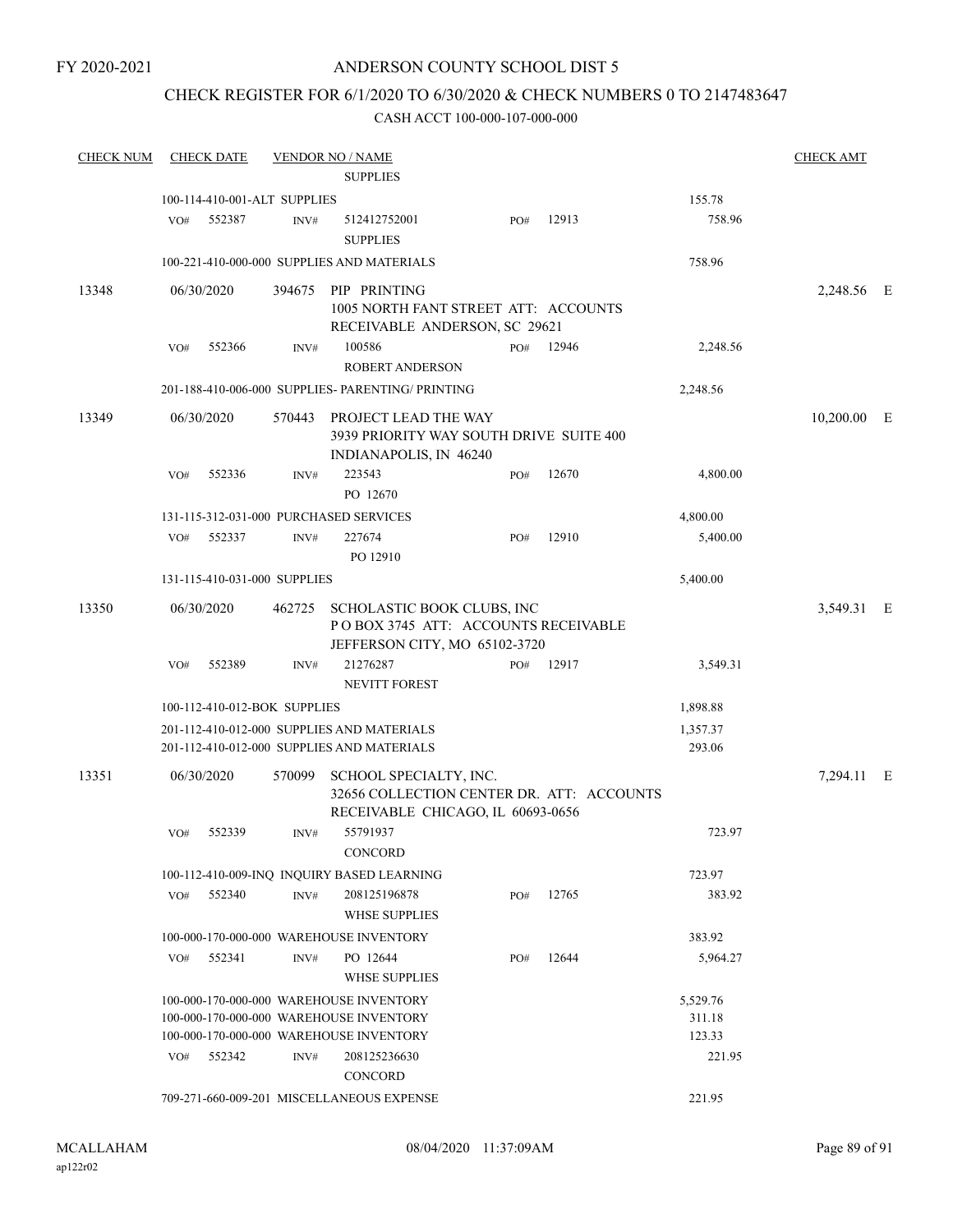## CHECK REGISTER FOR 6/1/2020 TO 6/30/2020 & CHECK NUMBERS 0 TO 2147483647

|                 | <b>CHECK NUM</b> |            | <b>CHECK DATE</b>            |        | <b>VENDOR NO / NAME</b>                                                                                                       |     |           |                              | <b>CHECK AMT</b> |  |
|-----------------|------------------|------------|------------------------------|--------|-------------------------------------------------------------------------------------------------------------------------------|-----|-----------|------------------------------|------------------|--|
| 13353<br>$\ast$ |                  | 06/30/2020 |                              |        | 563982 SOUTHEASTERN PAPER GROUP<br>POBOX 890671 ATT: ACCOUNTS RECEIVABLE<br>CHARLOTTE, NC 28289-0671                          |     |           |                              | 2,965.79 E       |  |
|                 |                  | VO#        | 552347                       | INV#   | PO 12770<br><b>WHSE SUPPLIES</b>                                                                                              | PO# | 12770     | 1,785.93                     |                  |  |
|                 |                  |            |                              |        | 100-000-170-000-000 WAREHOUSE INVENTORY<br>100-000-170-000-000 WAREHOUSE INVENTORY<br>100-000-170-000-000 WAREHOUSE INVENTORY |     |           | 353.10<br>1,199.78<br>233.05 |                  |  |
|                 |                  | VO#        | 552348                       | INV#   | 4891862<br><b>WHSE SUPPLIES</b>                                                                                               | PO# | 12900     | 381.21                       |                  |  |
|                 |                  |            |                              |        | 100-000-170-000-000 WAREHOUSE INVENTORY                                                                                       |     |           | 381.21                       |                  |  |
|                 |                  | VO#        | 552349                       | INV#   | 4789131<br><b>WHSE SUPPLIES</b>                                                                                               | PO# | 12301     | 798.65                       |                  |  |
|                 |                  |            |                              |        | 100-000-170-000-000 WAREHOUSE INVENTORY                                                                                       |     |           | 798.65                       |                  |  |
|                 | 13354            |            | 06/30/2020                   |        | 568718 THE READING WAREHOUSE<br>PO BOX 41328 ATT: ACCOUNTS RECEIVABLE NORTH<br>CHARLESTON, SC 29423                           |     |           |                              | 548.43 E         |  |
|                 |                  | VO#        | 552391                       | INV#   | 202177<br>WHITEHALL ELEM                                                                                                      | PO# | 12691     | 548.43                       |                  |  |
|                 |                  |            | 100-112-410-019-000 SUPPLIES |        |                                                                                                                               |     |           | 548.43                       |                  |  |
|                 | $*$ 13356        |            | 06/30/2020                   |        | 570855 ULINE - ATLANTA<br>P.O. BOX 88741 ATT: ACCOUNTS RECEIVABLE<br>CHICAGO, IL 60680-1741                                   |     |           |                              | 645.80 E         |  |
|                 |                  | VO#        | 552350                       | INV#   | 120813422<br><b>SUPPLIES</b>                                                                                                  | PO# | 12855     | 85.31                        |                  |  |
|                 |                  |            | 100-257-410-000-000 SUPPLIES |        |                                                                                                                               |     |           | 85.31                        |                  |  |
|                 |                  |            | VO# 552392                   | INV#   | 120954389<br><b>SUPPLIES</b>                                                                                                  |     |           | 560.49                       |                  |  |
|                 |                  |            |                              |        | 100-266-345-000-000 TECHNOLOGY INFRASTRUCTURE                                                                                 |     |           | 560.49                       |                  |  |
|                 | 13357            |            | 06/30/2020                   | 532300 | WHITE JONES ACE HARDWARE<br>POBOX 13012 ATT: ACCOUNTS RECEIVABLE<br>ANDERSON, SC 29624                                        |     |           |                              | 589.68 E         |  |
|                 |                  |            | VO# 552351                   | INV#   | 891041<br><b>WHSE SUPPLIES</b>                                                                                                |     | PO# 12766 | 589.68                       |                  |  |
|                 |                  |            |                              |        | 100-000-170-000-000 WAREHOUSE INVENTORY                                                                                       |     |           | 589.68                       |                  |  |
|                 | 13358            |            | 06/30/2020                   |        | 332750 WILLIAM V MACGILL & CO                                                                                                 |     |           |                              | 940.17 E         |  |
|                 |                  |            |                              |        | 1000 NORTH LOMBARD ROAD ATT: ACCOUNTS<br>RECEIVABLE LOMBARD, IL 60148                                                         |     |           |                              |                  |  |
|                 |                  | VO#        | 552352                       | INV#   | 721992<br><b>WHSE SUPPLIES</b>                                                                                                |     | PO# 12886 | 352.65                       |                  |  |
|                 |                  |            |                              |        | 100-000-170-000-000 WAREHOUSE INVENTORY                                                                                       |     |           | 352.65                       |                  |  |
|                 |                  | VO#        | 552353                       | INV#   | 0718808<br><b>WHSE SUPPLIES</b>                                                                                               | PO# | 12763     | 587.52                       |                  |  |
|                 |                  |            |                              |        | 100-000-170-000-000 WAREHOUSE INVENTORY                                                                                       |     |           | 587.52                       |                  |  |